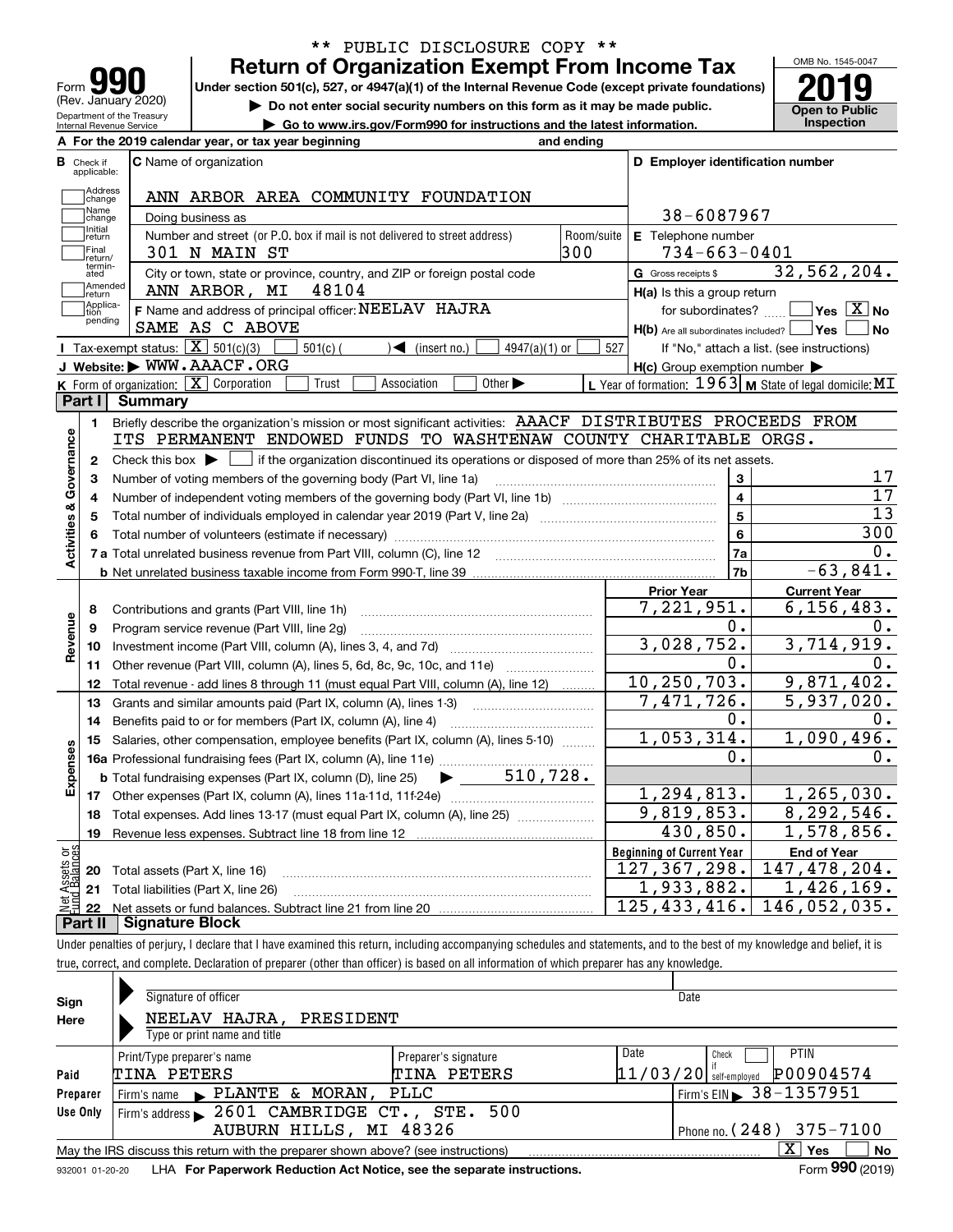|              | ANN ARBOR AREA COMMUNITY FOUNDATION<br>Form 990 (2019)<br><b>Statement of Program Service Accomplishments</b><br>Part III                                                                           | 38-6087967<br>Page 2    |
|--------------|-----------------------------------------------------------------------------------------------------------------------------------------------------------------------------------------------------|-------------------------|
|              |                                                                                                                                                                                                     |                         |
| 1            | Briefly describe the organization's mission:<br>AAACF ENRICHES THE QUALITY OF LIFE IN WASHTENAW COUNTY THROUGH<br>PERMANENT COMMUNITY CAPITAL CONTRIBUTED BY CITIZENS. PROCEEDS FROM                |                         |
|              | ENDOWED FUNDS ARE DISTRIBUTED AS GRANTS FOR LOCAL NONPROFITS AND                                                                                                                                    |                         |
|              | SCHOLARSHIPS.                                                                                                                                                                                       |                         |
| $\mathbf{2}$ | Did the organization undertake any significant program services during the year which were not listed on the                                                                                        |                         |
|              | prior Form 990 or 990-EZ?<br>If "Yes," describe these new services on Schedule O.                                                                                                                   | $Yes \ \boxed{X}$ No    |
| 3            | Did the organization cease conducting, or make significant changes in how it conducts, any program services?                                                                                        | $ Yes  \times  No $     |
|              | If "Yes," describe these changes on Schedule O.                                                                                                                                                     |                         |
| 4            | Describe the organization's program service accomplishments for each of its three largest program services, as measured by expenses.                                                                |                         |
|              | Section 501(c)(3) and 501(c)(4) organizations are required to report the amount of grants and allocations to others, the total expenses, and<br>revenue, if any, for each program service reported. |                         |
| 4a           | 7,037,433. including grants of \$ 5,937,020. ) (Revenue \$<br>(Expenses \$<br>(Code:                                                                                                                |                         |
|              | AAACF FULFILLS ITS EXEMPT PURPOSE BY GRANTING FUNDS TO A VARIETY OF                                                                                                                                 |                         |
|              | TAX-EXEMPT ORGANIZATIONS PRIMARILY IN THE WASHTENAW COUNTY AREA THROUGH<br>A COMPETITIVE PROCESS DETERMINED BY STAFF AND COMMUNITY LEADERS. SINCE                                                   |                         |
|              | ITS FOUNDING MORE THAN A HALF CENTURY AGO, OVER \$63 MILLION HAS BEEN                                                                                                                               |                         |
|              | DISTRIBUTED THROUGH 13,000+ GRANTS AND SCHOLARSHIPS. SIGNATURE PROGRAMS                                                                                                                             |                         |
|              | INCLUDE COORDINATED FUNDING FOR HUMAN SERVICE ORGANIZATIONS, A                                                                                                                                      |                         |
|              | COMMUNITY SCHOLARSHIP PROGRAM TO INCENTIVIZE COLLEGE DEGREE ATTAINMENT                                                                                                                              |                         |
|              | BY LOCAL STUDENTS, AND CULTURAL ECONOMIC DEVELOPMENT GRANTS TO PROMOTE                                                                                                                              |                         |
|              | ARTS AND CULTURE.                                                                                                                                                                                   |                         |
|              |                                                                                                                                                                                                     |                         |
|              |                                                                                                                                                                                                     |                         |
|              |                                                                                                                                                                                                     |                         |
| 4b           |                                                                                                                                                                                                     | $\left(\text{Revenue }$ |
|              |                                                                                                                                                                                                     |                         |
|              |                                                                                                                                                                                                     |                         |
|              |                                                                                                                                                                                                     |                         |
|              |                                                                                                                                                                                                     |                         |
|              |                                                                                                                                                                                                     |                         |
|              |                                                                                                                                                                                                     |                         |
|              |                                                                                                                                                                                                     |                         |
|              |                                                                                                                                                                                                     |                         |
|              |                                                                                                                                                                                                     |                         |
|              |                                                                                                                                                                                                     |                         |
|              |                                                                                                                                                                                                     |                         |
| 4c           | $\text{(Code:}$ $\qquad \qquad \text{)}$ (Expenses \$<br>including grants of \$                                                                                                                     | $($ Revenue \$          |
|              |                                                                                                                                                                                                     |                         |
|              |                                                                                                                                                                                                     |                         |
|              |                                                                                                                                                                                                     |                         |
|              |                                                                                                                                                                                                     |                         |
|              |                                                                                                                                                                                                     |                         |
|              |                                                                                                                                                                                                     |                         |
|              |                                                                                                                                                                                                     |                         |
|              |                                                                                                                                                                                                     |                         |
|              |                                                                                                                                                                                                     |                         |
|              |                                                                                                                                                                                                     |                         |
|              |                                                                                                                                                                                                     |                         |
| 4d           | Other program services (Describe on Schedule O.)                                                                                                                                                    |                         |
|              | (Expenses \$<br>(Revenue \$<br>including grants of \$                                                                                                                                               |                         |
| 4е           | 7,037,433.<br>Total program service expenses                                                                                                                                                        |                         |
|              |                                                                                                                                                                                                     | Form 990 (2019)         |
|              | 932002 01-20-20                                                                                                                                                                                     |                         |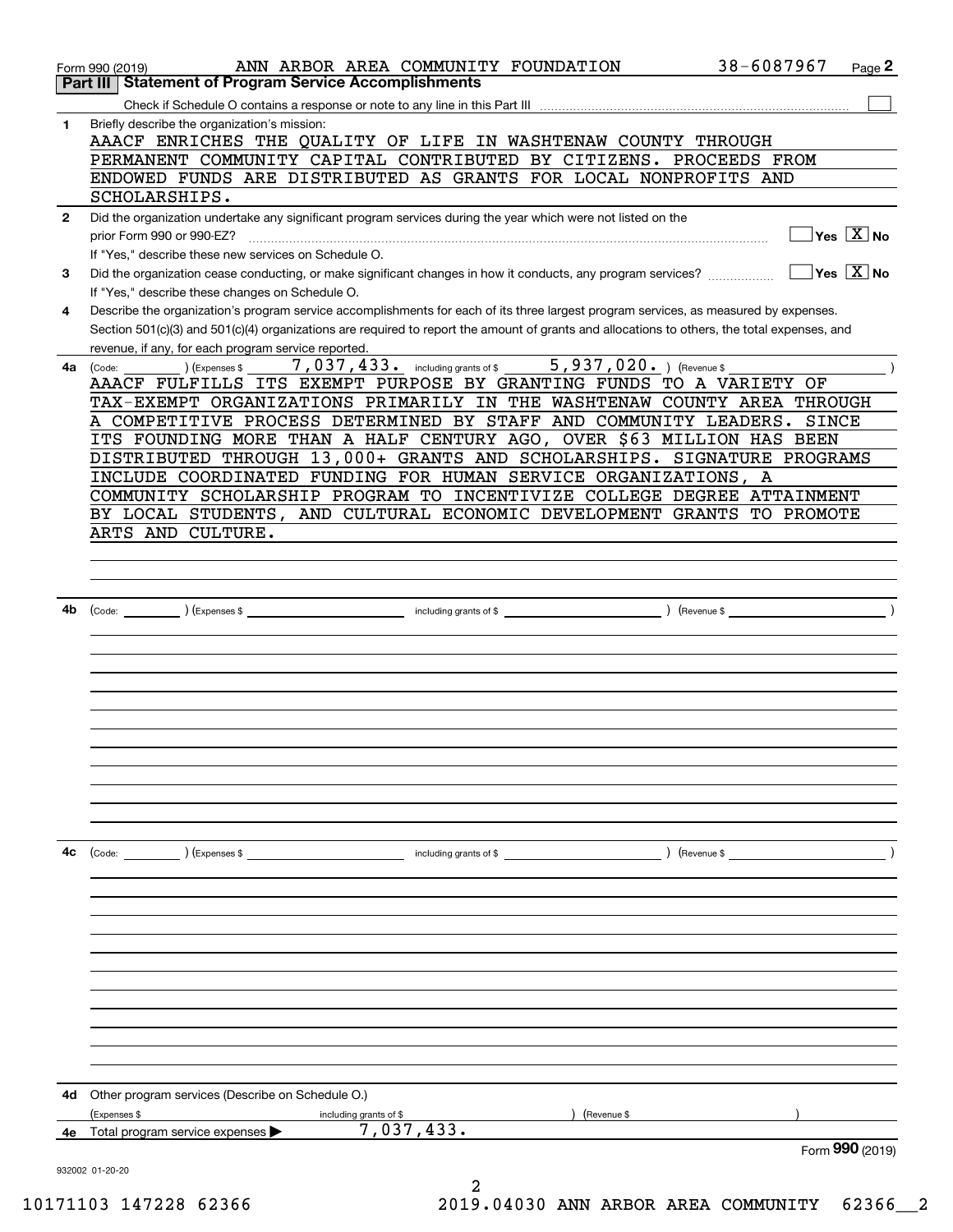|  | Form 990 (2019) |  |
|--|-----------------|--|

|     |                                                                                                                                   |                 | Yes                     | No              |
|-----|-----------------------------------------------------------------------------------------------------------------------------------|-----------------|-------------------------|-----------------|
| 1   | Is the organization described in section $501(c)(3)$ or $4947(a)(1)$ (other than a private foundation)?                           |                 |                         |                 |
|     |                                                                                                                                   | 1.              | X                       |                 |
| 2   |                                                                                                                                   | $\overline{2}$  | $\overline{\mathbf{x}}$ |                 |
| 3   | Did the organization engage in direct or indirect political campaign activities on behalf of or in opposition to candidates for   |                 |                         |                 |
|     |                                                                                                                                   | 3               |                         | x               |
| 4   | Section 501(c)(3) organizations. Did the organization engage in lobbying activities, or have a section 501(h) election in effect  |                 |                         |                 |
|     |                                                                                                                                   | 4               |                         | x               |
| 5   | Is the organization a section 501(c)(4), 501(c)(5), or 501(c)(6) organization that receives membership dues, assessments, or      |                 |                         |                 |
|     |                                                                                                                                   | 5               |                         | x               |
| 6   | Did the organization maintain any donor advised funds or any similar funds or accounts for which donors have the right to         |                 |                         |                 |
|     | provide advice on the distribution or investment of amounts in such funds or accounts? If "Yes," complete Schedule D, Part I      | 6               | X                       |                 |
| 7   | Did the organization receive or hold a conservation easement, including easements to preserve open space,                         |                 |                         |                 |
|     |                                                                                                                                   | $\overline{7}$  |                         | x               |
| 8   | Did the organization maintain collections of works of art, historical treasures, or other similar assets? If "Yes," complete      |                 |                         |                 |
|     |                                                                                                                                   | 8               |                         | x               |
| 9   | Did the organization report an amount in Part X, line 21, for escrow or custodial account liability, serve as a custodian for     |                 |                         |                 |
|     | amounts not listed in Part X; or provide credit counseling, debt management, credit repair, or debt negotiation services?         |                 |                         |                 |
|     |                                                                                                                                   | 9               | X                       |                 |
| 10  | Did the organization, directly or through a related organization, hold assets in donor-restricted endowments                      |                 |                         |                 |
|     |                                                                                                                                   | 10              | Х                       |                 |
| 11  | If the organization's answer to any of the following questions is "Yes," then complete Schedule D, Parts VI, VIII, VIII, IX, or X |                 |                         |                 |
|     | as applicable.                                                                                                                    |                 |                         |                 |
|     | a Did the organization report an amount for land, buildings, and equipment in Part X, line 10? If "Yes," complete Schedule D,     |                 | X                       |                 |
|     |                                                                                                                                   | 11a             |                         |                 |
| b   | Did the organization report an amount for investments - other securities in Part X, line 12, that is 5% or more of its total      |                 | $\mathbf X$             |                 |
|     |                                                                                                                                   | 11 <sub>b</sub> |                         |                 |
| c   | Did the organization report an amount for investments - program related in Part X, line 13, that is 5% or more of its total       | 11c             |                         | x               |
|     | d Did the organization report an amount for other assets in Part X, line 15, that is 5% or more of its total assets reported in   |                 |                         |                 |
|     |                                                                                                                                   | 11d             |                         | x               |
|     | Did the organization report an amount for other liabilities in Part X, line 25? If "Yes," complete Schedule D, Part X             | 11e             | X                       |                 |
| f   | Did the organization's separate or consolidated financial statements for the tax year include a footnote that addresses           |                 |                         |                 |
|     | the organization's liability for uncertain tax positions under FIN 48 (ASC 740)? If "Yes," complete Schedule D, Part X            | 11f             |                         | x               |
|     | 12a Did the organization obtain separate, independent audited financial statements for the tax year? If "Yes," complete           |                 |                         |                 |
|     |                                                                                                                                   | 12a             | X                       |                 |
|     | <b>b</b> Was the organization included in consolidated, independent audited financial statements for the tax year?                |                 |                         |                 |
|     | If "Yes," and if the organization answered "No" to line 12a, then completing Schedule D, Parts XI and XII is optional             | 12D             |                         | ᅀ               |
| 13  |                                                                                                                                   | 13              |                         | X               |
| 14a | Did the organization maintain an office, employees, or agents outside of the United States?                                       | 14a             |                         | X               |
| b   | Did the organization have aggregate revenues or expenses of more than \$10,000 from grantmaking, fundraising, business,           |                 |                         |                 |
|     | investment, and program service activities outside the United States, or aggregate foreign investments valued at \$100,000        |                 |                         |                 |
|     |                                                                                                                                   | 14b             | х                       |                 |
| 15  | Did the organization report on Part IX, column (A), line 3, more than \$5,000 of grants or other assistance to or for any         |                 |                         |                 |
|     |                                                                                                                                   | 15              |                         | X               |
| 16  | Did the organization report on Part IX, column (A), line 3, more than \$5,000 of aggregate grants or other assistance to          |                 |                         |                 |
|     |                                                                                                                                   | 16              |                         | x               |
| 17  | Did the organization report a total of more than \$15,000 of expenses for professional fundraising services on Part IX,           |                 |                         |                 |
|     |                                                                                                                                   | 17              |                         | x               |
| 18  | Did the organization report more than \$15,000 total of fundraising event gross income and contributions on Part VIII, lines      |                 |                         |                 |
|     |                                                                                                                                   | 18              |                         | x               |
| 19  | Did the organization report more than \$15,000 of gross income from gaming activities on Part VIII, line 9a? If "Yes."            |                 |                         |                 |
|     |                                                                                                                                   | 19              |                         | x               |
| 20a |                                                                                                                                   | 20a             |                         | $\mathbf x$     |
| b   | If "Yes" to line 20a, did the organization attach a copy of its audited financial statements to this return?                      | 20 <sub>b</sub> |                         |                 |
| 21  | Did the organization report more than \$5,000 of grants or other assistance to any domestic organization or                       |                 |                         |                 |
|     |                                                                                                                                   | 21              | X                       |                 |
|     | 932003 01-20-20                                                                                                                   |                 |                         | Form 990 (2019) |

932003 01-20-20

3 10171103 147228 62366 2019.04030 ANN ARBOR AREA COMMUNITY 62366\_\_2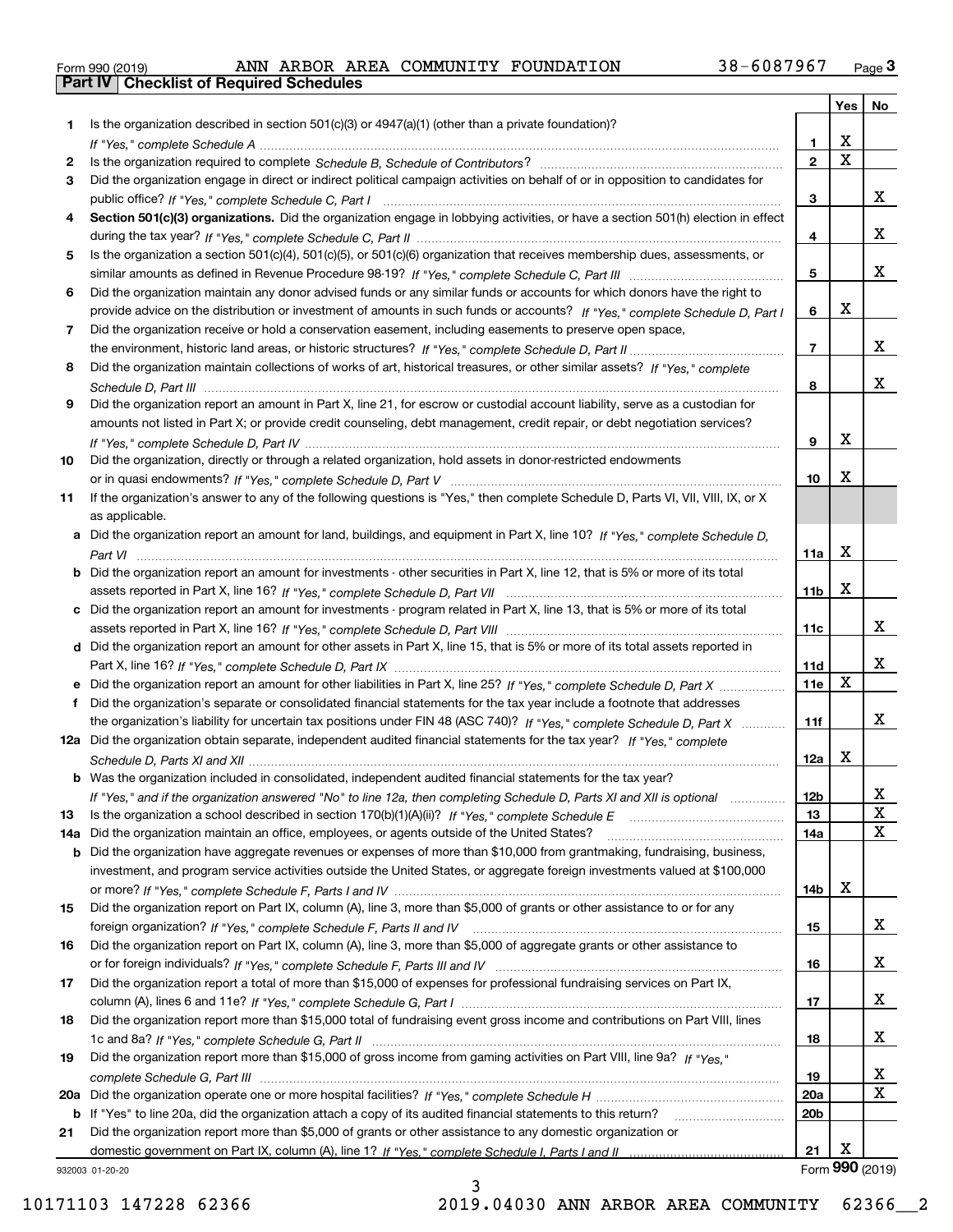|  | Form 990 (2019) |  |
|--|-----------------|--|
|  |                 |  |

*(continued)*

| 22            | Did the organization report more than \$5,000 of grants or other assistance to or for domestic individuals on                |                 |     |                 |
|---------------|------------------------------------------------------------------------------------------------------------------------------|-----------------|-----|-----------------|
|               |                                                                                                                              | 22              |     | x               |
| 23            | Did the organization answer "Yes" to Part VII, Section A, line 3, 4, or 5 about compensation of the organization's current   |                 |     |                 |
|               | and former officers, directors, trustees, key employees, and highest compensated employees? If "Yes," complete               |                 |     |                 |
|               | Schedule J                                                                                                                   | 23              | X   |                 |
|               | 24a Did the organization have a tax-exempt bond issue with an outstanding principal amount of more than \$100,000 as of the  |                 |     |                 |
|               | last day of the year, that was issued after December 31, 2002? If "Yes," answer lines 24b through 24d and complete           |                 |     |                 |
|               |                                                                                                                              | 24a             |     | x               |
|               | <b>b</b> Did the organization invest any proceeds of tax-exempt bonds beyond a temporary period exception?                   | 24b             |     |                 |
|               | c Did the organization maintain an escrow account other than a refunding escrow at any time during the year to defease       |                 |     |                 |
|               |                                                                                                                              | 24c             |     |                 |
|               |                                                                                                                              | 24d             |     |                 |
|               | 25a Section 501(c)(3), 501(c)(4), and 501(c)(29) organizations. Did the organization engage in an excess benefit             |                 |     |                 |
|               |                                                                                                                              | 25a             |     | x               |
|               | b Is the organization aware that it engaged in an excess benefit transaction with a disqualified person in a prior year, and |                 |     |                 |
|               | that the transaction has not been reported on any of the organization's prior Forms 990 or 990-EZ? If "Yes," complete        |                 |     |                 |
|               | Schedule L. Part I                                                                                                           | 25b             |     | x               |
| 26            | Did the organization report any amount on Part X, line 5 or 22, for receivables from or payables to any current              |                 |     |                 |
|               | or former officer, director, trustee, key employee, creator or founder, substantial contributor, or 35%                      |                 |     |                 |
|               |                                                                                                                              | 26              |     | x               |
| 27            | Did the organization provide a grant or other assistance to any current or former officer, director, trustee, key employee,  |                 |     |                 |
|               | creator or founder, substantial contributor or employee thereof, a grant selection committee member, or to a 35% controlled  |                 |     |                 |
|               | entity (including an employee thereof) or family member of any of these persons? If "Yes," complete Schedule L, Part III     | 27              |     | х               |
| 28            | Was the organization a party to a business transaction with one of the following parties (see Schedule L, Part IV            |                 |     |                 |
|               | instructions, for applicable filing thresholds, conditions, and exceptions):                                                 |                 |     |                 |
|               | a A current or former officer, director, trustee, key employee, creator or founder, or substantial contributor? If           |                 |     |                 |
|               |                                                                                                                              | 28a             |     | x               |
|               |                                                                                                                              | 28 <sub>b</sub> |     | X               |
|               | c A 35% controlled entity of one or more individuals and/or organizations described in lines 28a or 28b? If                  |                 |     |                 |
|               |                                                                                                                              | 28c             |     | х               |
| 29            |                                                                                                                              | 29              | X   |                 |
| 30            | Did the organization receive contributions of art, historical treasures, or other similar assets, or qualified conservation  |                 |     |                 |
|               |                                                                                                                              | 30              |     | x               |
| 31            | Did the organization liquidate, terminate, or dissolve and cease operations? If "Yes," complete Schedule N, Part I           | 31              |     | $\mathbf x$     |
| 32            | Did the organization sell, exchange, dispose of, or transfer more than 25% of its net assets? If "Yes," complete             |                 |     |                 |
|               | Schedule N, Part II                                                                                                          | 32              |     | х               |
| 33            | Did the organization own 100% of an entity disregarded as separate from the organization under Regulations                   |                 |     |                 |
|               |                                                                                                                              | 33              |     | х               |
| 34            | Was the organization related to any tax-exempt or taxable entity? If "Yes," complete Schedule R, Part II, III, or IV, and    |                 |     |                 |
|               |                                                                                                                              | 34              |     | X               |
|               | 35a Did the organization have a controlled entity within the meaning of section 512(b)(13)?                                  | 35a             |     | X               |
|               | b If "Yes" to line 35a, did the organization receive any payment from or engage in any transaction with a controlled entity  |                 |     |                 |
|               |                                                                                                                              | 35 <sub>b</sub> |     |                 |
| 36            | Section 501(c)(3) organizations. Did the organization make any transfers to an exempt non-charitable related organization?   |                 |     |                 |
|               |                                                                                                                              | 36              |     | x               |
| 37            | Did the organization conduct more than 5% of its activities through an entity that is not a related organization             |                 |     |                 |
|               |                                                                                                                              | 37              |     | x               |
| 38            | Did the organization complete Schedule O and provide explanations in Schedule O for Part VI, lines 11b and 19?               |                 |     |                 |
|               | Note: All Form 990 filers are required to complete Schedule O                                                                | 38              | X   |                 |
| <b>Part V</b> | <b>Statements Regarding Other IRS Filings and Tax Compliance</b>                                                             |                 |     |                 |
|               | Check if Schedule O contains a response or note to any line in this Part V                                                   |                 |     |                 |
|               |                                                                                                                              |                 | Yes | No              |
|               | 2<br><b>1a</b> Enter the number reported in Box 3 of Form 1096. Enter -0- if not applicable <i>manumumumum</i><br>1a         |                 |     |                 |
|               | $\mathbf{0}$<br><b>b</b> Enter the number of Forms W-2G included in line 1a. Enter -0- if not applicable<br>1b               |                 |     |                 |
|               | c Did the organization comply with backup withholding rules for reportable payments to vendors and reportable gaming         |                 |     |                 |
|               | (gambling) winnings to prize winners?                                                                                        | 1c              | х   |                 |
|               | 932004 01-20-20                                                                                                              |                 |     | Form 990 (2019) |
|               |                                                                                                                              |                 |     |                 |

10171103 147228 62366 2019.04030 ANN ARBOR AREA COMMUNITY 62366\_\_2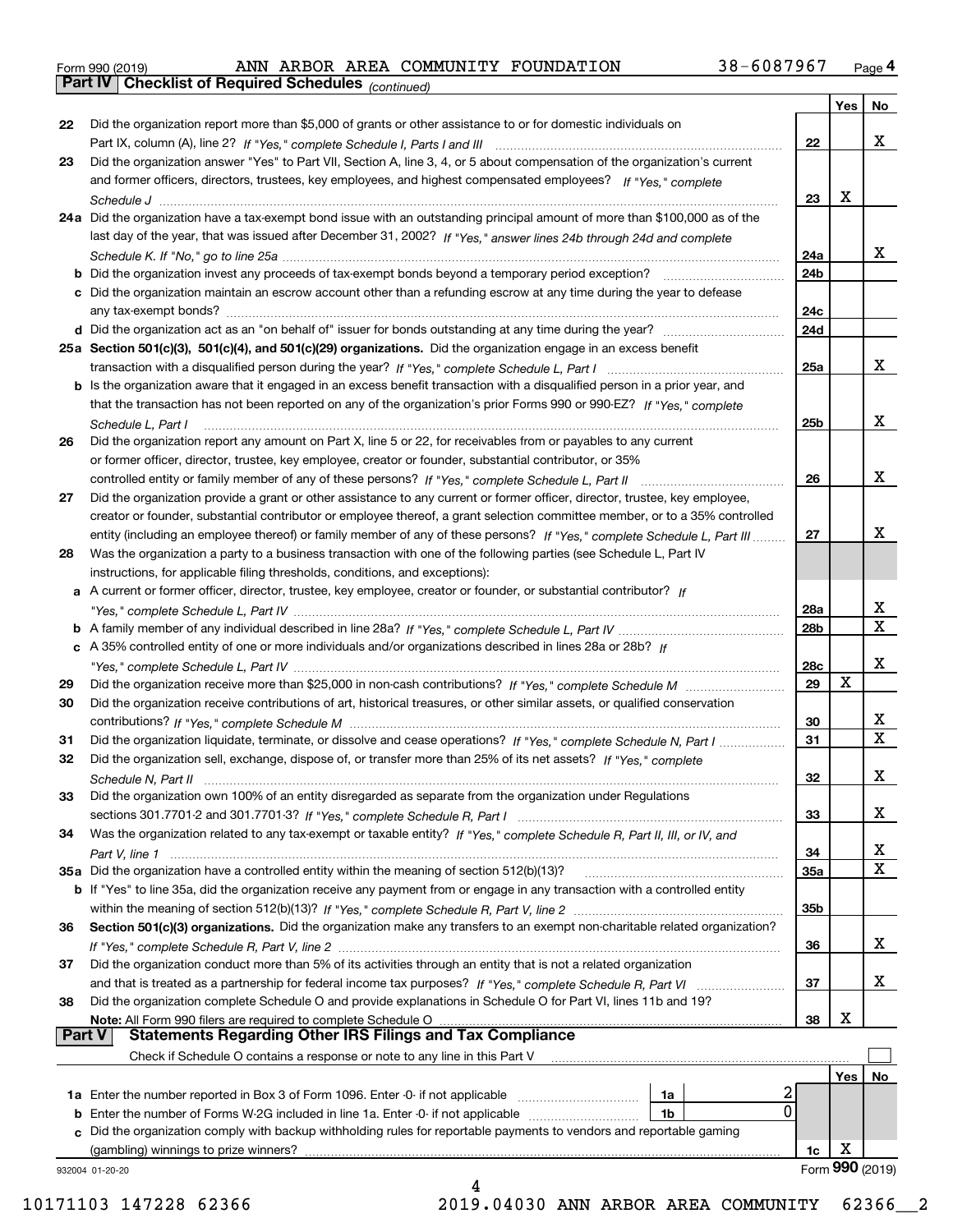|               | 38-6087967<br>ANN ARBOR AREA COMMUNITY FOUNDATION<br>Form 990 (2019)                                                                                                                                                                 |                |                   | $_{\text{Page}}$ 5 |
|---------------|--------------------------------------------------------------------------------------------------------------------------------------------------------------------------------------------------------------------------------------|----------------|-------------------|--------------------|
| <b>Part V</b> | Statements Regarding Other IRS Filings and Tax Compliance (continued)                                                                                                                                                                |                |                   |                    |
|               |                                                                                                                                                                                                                                      |                | Yes               | No                 |
|               | 2a Enter the number of employees reported on Form W-3, Transmittal of Wage and Tax Statements,                                                                                                                                       |                |                   |                    |
|               | 13<br>filed for the calendar year ending with or within the year covered by this return <i>manumumumum</i><br>2a                                                                                                                     |                |                   |                    |
|               |                                                                                                                                                                                                                                      | 2b             | X                 |                    |
|               |                                                                                                                                                                                                                                      |                |                   |                    |
|               | 3a Did the organization have unrelated business gross income of \$1,000 or more during the year?                                                                                                                                     | 3a             | x                 |                    |
|               |                                                                                                                                                                                                                                      | 3b             | X                 |                    |
|               | 4a At any time during the calendar year, did the organization have an interest in, or a signature or other authority over, a                                                                                                         |                |                   |                    |
|               |                                                                                                                                                                                                                                      | 4a             |                   | х                  |
|               | <b>b</b> If "Yes," enter the name of the foreign country $\blacktriangleright$                                                                                                                                                       |                |                   |                    |
|               | See instructions for filing requirements for FinCEN Form 114, Report of Foreign Bank and Financial Accounts (FBAR).                                                                                                                  |                |                   |                    |
|               |                                                                                                                                                                                                                                      | 5а             |                   | х                  |
| b             |                                                                                                                                                                                                                                      | 5 <sub>b</sub> |                   | х                  |
|               |                                                                                                                                                                                                                                      | 5c             |                   |                    |
|               | 6a Does the organization have annual gross receipts that are normally greater than \$100,000, and did the organization solicit                                                                                                       |                |                   |                    |
|               |                                                                                                                                                                                                                                      | 6a             |                   | x                  |
|               | <b>b</b> If "Yes," did the organization include with every solicitation an express statement that such contributions or gifts                                                                                                        |                |                   |                    |
|               | were not tax deductible?                                                                                                                                                                                                             | 6b             |                   |                    |
| 7             | Organizations that may receive deductible contributions under section 170(c).                                                                                                                                                        |                |                   |                    |
| а             | Did the organization receive a payment in excess of \$75 made partly as a contribution and partly for goods and services provided to the payor?                                                                                      | 7a             |                   | x                  |
| b             | If "Yes," did the organization notify the donor of the value of the goods or services provided?                                                                                                                                      | 7b             |                   |                    |
|               | c Did the organization sell, exchange, or otherwise dispose of tangible personal property for which it was required                                                                                                                  |                |                   |                    |
|               |                                                                                                                                                                                                                                      | 7c             |                   | х                  |
|               | 7d<br>d If "Yes," indicate the number of Forms 8282 filed during the year manufactured in the set of the set of the summan was defined as the set of the set of the set of the set of the set of the set of the set of the set of th |                |                   |                    |
| е             | Did the organization receive any funds, directly or indirectly, to pay premiums on a personal benefit contract?                                                                                                                      | 7e             |                   | х                  |
| f             | Did the organization, during the year, pay premiums, directly or indirectly, on a personal benefit contract?                                                                                                                         | 7f             |                   | x                  |
| g             | If the organization received a contribution of qualified intellectual property, did the organization file Form 8899 as required?                                                                                                     | 7g             |                   |                    |
|               | h If the organization received a contribution of cars, boats, airplanes, or other vehicles, did the organization file a Form 1098-C?                                                                                                 | 7h             |                   |                    |
| 8             | Sponsoring organizations maintaining donor advised funds. Did a donor advised fund maintained by the                                                                                                                                 |                |                   |                    |
|               | sponsoring organization have excess business holdings at any time during the year?                                                                                                                                                   | 8              |                   | х                  |
| 9             | Sponsoring organizations maintaining donor advised funds.                                                                                                                                                                            |                |                   |                    |
| а             | Did the sponsoring organization make any taxable distributions under section 4966?                                                                                                                                                   | 9а             |                   | х                  |
| b             | Did the sponsoring organization make a distribution to a donor, donor advisor, or related person?                                                                                                                                    | 9b             |                   | Χ                  |
| 10            | Section 501(c)(7) organizations. Enter:                                                                                                                                                                                              |                |                   |                    |
|               | 10a                                                                                                                                                                                                                                  |                |                   |                    |
|               | 10 <sub>b</sub><br>Gross receipts, included on Form 990, Part VIII, line 12, for public use of club facilities                                                                                                                       |                |                   |                    |
| 11            | Section 501(c)(12) organizations. Enter:                                                                                                                                                                                             |                |                   |                    |
| а             | Gross income from members or shareholders<br>11a                                                                                                                                                                                     |                |                   |                    |
|               | <b>b</b> Gross income from other sources (Do not net amounts due or paid to other sources against                                                                                                                                    |                |                   |                    |
|               | <b>11b</b><br>amounts due or received from them.)                                                                                                                                                                                    |                |                   |                    |
|               | 12a Section 4947(a)(1) non-exempt charitable trusts. Is the organization filing Form 990 in lieu of Form 1041?                                                                                                                       | 12a            |                   |                    |
|               | 12b<br><b>b</b> If "Yes," enter the amount of tax-exempt interest received or accrued during the year <i>manument</i>                                                                                                                |                |                   |                    |
| 13            | Section 501(c)(29) qualified nonprofit health insurance issuers.                                                                                                                                                                     |                |                   |                    |
|               | <b>a</b> Is the organization licensed to issue qualified health plans in more than one state?                                                                                                                                        | 13a            |                   |                    |
|               | Note: See the instructions for additional information the organization must report on Schedule O.                                                                                                                                    |                |                   |                    |
|               | <b>b</b> Enter the amount of reserves the organization is required to maintain by the states in which the                                                                                                                            |                |                   |                    |
|               | 13b                                                                                                                                                                                                                                  |                |                   |                    |
|               | 13с                                                                                                                                                                                                                                  |                |                   |                    |
|               | 14a Did the organization receive any payments for indoor tanning services during the tax year?                                                                                                                                       | 14a            |                   | x                  |
|               | <b>b</b> If "Yes," has it filed a Form 720 to report these payments? If "No," provide an explanation on Schedule O                                                                                                                   | 14b            |                   |                    |
| 15            | Is the organization subject to the section 4960 tax on payment(s) of more than \$1,000,000 in remuneration or                                                                                                                        |                |                   |                    |
|               |                                                                                                                                                                                                                                      | 15             |                   | x                  |
|               | If "Yes," see instructions and file Form 4720, Schedule N.                                                                                                                                                                           |                |                   |                    |
| 16            | Is the organization an educational institution subject to the section 4968 excise tax on net investment income?                                                                                                                      | 16             |                   | х                  |
|               | If "Yes," complete Form 4720, Schedule O.                                                                                                                                                                                            |                |                   |                    |
|               |                                                                                                                                                                                                                                      |                | $000 \; \text{m}$ |                    |

Form (2019) **990**

932005 01-20-20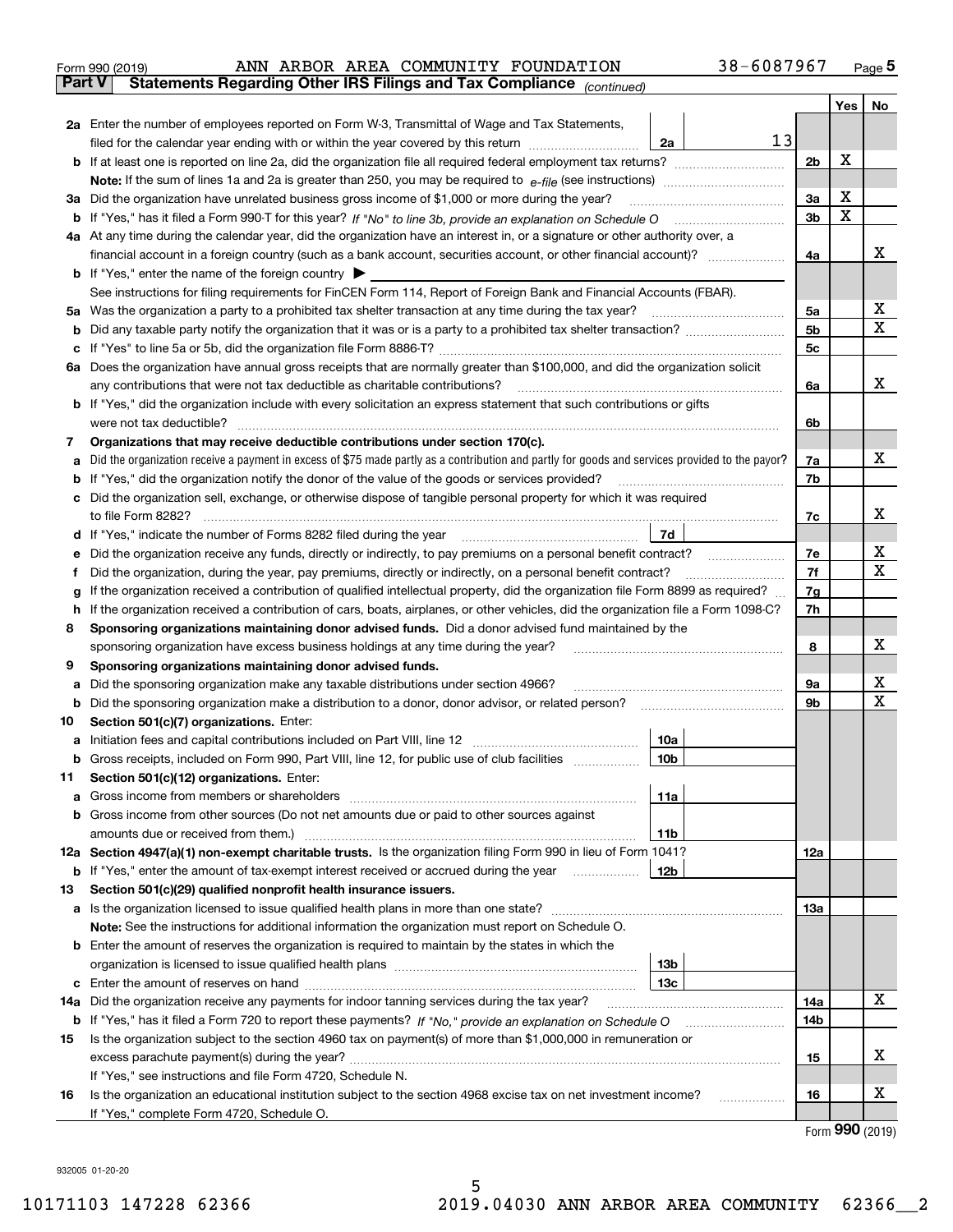|  | Form 990 (2019) |  |
|--|-----------------|--|
|  |                 |  |

#### ANN ARBOR AREA COMMUNITY FOUNDATION 38-6087967

*For each "Yes" response to lines 2 through 7b below, and for a "No" response to line 8a, 8b, or 10b below, describe the circumstances, processes, or changes on Schedule O. See instructions.* Form 990 (2019) **ANN ARBOR AREA COMMUNITY FOUNDATION** 38 – 6087967 Page 6<br>**Part VI Governance, Management, and Disclosure** For each "Yes" response to lines 2 through 7b below, and for a "No" response

|                 |                                                                                                                                                                                                                                |    |    |                 | Yes   No        |                         |
|-----------------|--------------------------------------------------------------------------------------------------------------------------------------------------------------------------------------------------------------------------------|----|----|-----------------|-----------------|-------------------------|
|                 | <b>1a</b> Enter the number of voting members of the governing body at the end of the tax year                                                                                                                                  | 1a | 17 |                 |                 |                         |
|                 | If there are material differences in voting rights among members of the governing body, or if the governing                                                                                                                    |    |    |                 |                 |                         |
|                 | body delegated broad authority to an executive committee or similar committee, explain on Schedule O.                                                                                                                          |    |    |                 |                 |                         |
| b               | Enter the number of voting members included on line 1a, above, who are independent <i>manumum</i>                                                                                                                              | 1b | 17 |                 |                 |                         |
| 2               | Did any officer, director, trustee, or key employee have a family relationship or a business relationship with any other                                                                                                       |    |    |                 |                 |                         |
|                 | officer, director, trustee, or key employee?                                                                                                                                                                                   |    |    | $\mathbf{2}$    |                 | X                       |
| 3               | Did the organization delegate control over management duties customarily performed by or under the direct supervision                                                                                                          |    |    |                 |                 |                         |
|                 |                                                                                                                                                                                                                                |    |    | 3               |                 | $\mathbf{X}$            |
| 4               | Did the organization make any significant changes to its governing documents since the prior Form 990 was filed?                                                                                                               |    |    | 4               |                 | $\overline{\texttt{x}}$ |
| 5               |                                                                                                                                                                                                                                |    |    | 5               |                 | $\overline{\mathbf{x}}$ |
| 6               | Did the organization have members or stockholders?                                                                                                                                                                             |    |    | 6               |                 | $\overline{\mathbf{x}}$ |
| 7a              | Did the organization have members, stockholders, or other persons who had the power to elect or appoint one or                                                                                                                 |    |    |                 |                 |                         |
|                 |                                                                                                                                                                                                                                |    |    | 7a              |                 | X                       |
|                 | <b>b</b> Are any governance decisions of the organization reserved to (or subject to approval by) members, stockholders, or                                                                                                    |    |    |                 |                 |                         |
|                 | persons other than the governing body?                                                                                                                                                                                         |    |    | 7b              |                 | X                       |
| 8               | Did the organization contemporaneously document the meetings held or written actions undertaken during the year by the following:                                                                                              |    |    |                 |                 |                         |
| a               |                                                                                                                                                                                                                                |    |    | 8а              | X               |                         |
|                 |                                                                                                                                                                                                                                |    |    | 8b              | X               |                         |
| 9               | Is there any officer, director, trustee, or key employee listed in Part VII, Section A, who cannot be reached at the                                                                                                           |    |    |                 |                 |                         |
|                 |                                                                                                                                                                                                                                |    |    | 9               |                 | X                       |
|                 | Section B. Policies <sub>(This</sub> Section B requests information about policies not required by the Internal Revenue Code.)                                                                                                 |    |    |                 |                 |                         |
|                 |                                                                                                                                                                                                                                |    |    |                 | Yes             | No                      |
|                 |                                                                                                                                                                                                                                |    |    | 10a             | X               |                         |
|                 | <b>b</b> If "Yes," did the organization have written policies and procedures governing the activities of such chapters, affiliates,                                                                                            |    |    |                 |                 |                         |
|                 |                                                                                                                                                                                                                                |    |    | 10 <sub>b</sub> | X               |                         |
|                 |                                                                                                                                                                                                                                |    |    | 11a             | X               |                         |
|                 | 11a Has the organization provided a complete copy of this Form 990 to all members of its governing body before filing the form?                                                                                                |    |    |                 |                 |                         |
|                 | <b>b</b> Describe in Schedule O the process, if any, used by the organization to review this Form 990.                                                                                                                         |    |    |                 | X               |                         |
|                 |                                                                                                                                                                                                                                |    |    | 12a             | X               |                         |
| b               |                                                                                                                                                                                                                                |    |    | 12 <sub>b</sub> |                 |                         |
|                 | c Did the organization regularly and consistently monitor and enforce compliance with the policy? If "Yes," describe                                                                                                           |    |    |                 |                 |                         |
|                 | in Schedule O how this was done measured and the control of the control of the state of the control of the control of the control of the control of the control of the control of the control of the control of the control of |    |    | 12c             | X               |                         |
| 13              |                                                                                                                                                                                                                                |    |    | 13              | $\mathbf x$     |                         |
| 14              |                                                                                                                                                                                                                                |    |    | 14              | X               |                         |
| 15              | Did the process for determining compensation of the following persons include a review and approval by independent                                                                                                             |    |    |                 |                 |                         |
|                 | persons, comparability data, and contemporaneous substantiation of the deliberation and decision?                                                                                                                              |    |    |                 |                 |                         |
|                 | a The organization's CEO, Executive Director, or top management official manufactured content of the organization's CEO, Executive Director, or top management official                                                        |    |    | 15a             | х               |                         |
|                 |                                                                                                                                                                                                                                |    |    | 15 <sub>b</sub> | X               |                         |
|                 | If "Yes" to line 15a or 15b, describe the process in Schedule O (see instructions).                                                                                                                                            |    |    |                 |                 |                         |
|                 | 16a Did the organization invest in, contribute assets to, or participate in a joint venture or similar arrangement with a                                                                                                      |    |    |                 |                 |                         |
|                 | taxable entity during the year?                                                                                                                                                                                                |    |    | 16a             |                 | X                       |
|                 | b If "Yes," did the organization follow a written policy or procedure requiring the organization to evaluate its participation                                                                                                 |    |    |                 |                 |                         |
|                 | in joint venture arrangements under applicable federal tax law, and take steps to safeguard the organization's                                                                                                                 |    |    |                 |                 |                         |
|                 |                                                                                                                                                                                                                                |    |    | 16b             |                 |                         |
|                 | <b>Section C. Disclosure</b>                                                                                                                                                                                                   |    |    |                 |                 |                         |
| 17              | List the states with which a copy of this Form 990 is required to be filed $\blacktriangleright\text{MI}$                                                                                                                      |    |    |                 |                 |                         |
| 18              | Section 6104 requires an organization to make its Forms 1023 (1024 or 1024-A, if applicable), 990, and 990-T (Section 501(c)(3)s only) available                                                                               |    |    |                 |                 |                         |
|                 | for public inspection. Indicate how you made these available. Check all that apply.                                                                                                                                            |    |    |                 |                 |                         |
|                 | $X$ Upon request<br>$ X $ Own website<br>$ X $ Another's website<br>Other (explain on Schedule O)                                                                                                                              |    |    |                 |                 |                         |
| 19              | Describe on Schedule O whether (and if so, how) the organization made its governing documents, conflict of interest policy, and financial                                                                                      |    |    |                 |                 |                         |
|                 | statements available to the public during the tax year.                                                                                                                                                                        |    |    |                 |                 |                         |
| 20              | State the name, address, and telephone number of the person who possesses the organization's books and records                                                                                                                 |    |    |                 |                 |                         |
|                 | NEELAV HAJRA - 734-663-0401                                                                                                                                                                                                    |    |    |                 |                 |                         |
|                 | 48104<br>301 N MAIN ST STE 300, ANN ARBOR, MI                                                                                                                                                                                  |    |    |                 |                 |                         |
| 932006 01-20-20 |                                                                                                                                                                                                                                |    |    |                 | Form 990 (2019) |                         |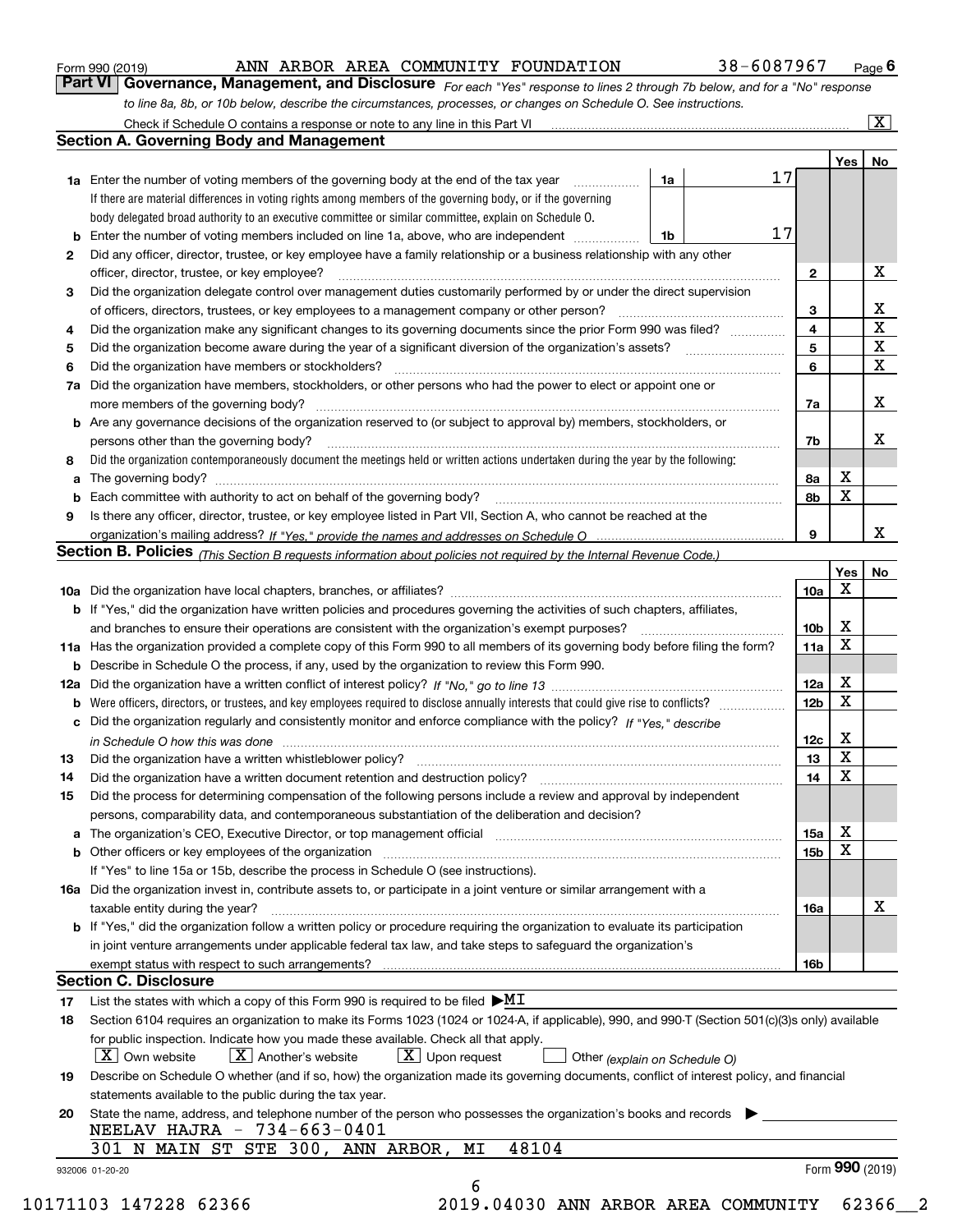$\mathcal{L}^{\text{max}}$ 

| Form 990 (2019) |                                               |  | ANN ARBOR AREA COMMUNITY FOUNDATION                                                        | 38-6087967 | Page $\prime$ |
|-----------------|-----------------------------------------------|--|--------------------------------------------------------------------------------------------|------------|---------------|
|                 |                                               |  | Part VII Compensation of Officers, Directors, Trustees, Key Employees, Highest Compensated |            |               |
|                 | <b>Employees, and Independent Contractors</b> |  |                                                                                            |            |               |

Check if Schedule O contains a response or note to any line in this Part VII

**Section A. Officers, Directors, Trustees, Key Employees, and Highest Compensated Employees**

**1a**  Complete this table for all persons required to be listed. Report compensation for the calendar year ending with or within the organization's tax year. **•** List all of the organization's current officers, directors, trustees (whether individuals or organizations), regardless of amount of compensation.

Enter -0- in columns (D), (E), and (F) if no compensation was paid.

 $\bullet$  List all of the organization's  $\,$ current key employees, if any. See instructions for definition of "key employee."

**•** List the organization's five current highest compensated employees (other than an officer, director, trustee, or key employee) who received reportable compensation (Box 5 of Form W-2 and/or Box 7 of Form 1099-MISC) of more than \$100,000 from the organization and any related organizations.

**•** List all of the organization's former officers, key employees, and highest compensated employees who received more than \$100,000 of reportable compensation from the organization and any related organizations.

**former directors or trustees**  ¥ List all of the organization's that received, in the capacity as a former director or trustee of the organization, more than \$10,000 of reportable compensation from the organization and any related organizations.

See instructions for the order in which to list the persons above.

Check this box if neither the organization nor any related organization compensated any current officer, director, or trustee.  $\mathcal{L}^{\text{max}}$ 

| Name and title<br>Reportable<br>Reportable<br>Average<br>Estimated<br>(do not check more than one<br>compensation<br>amount of<br>hours per<br>compensation<br>box, unless person is both an<br>officer and a director/trustee)<br>from related<br>week<br>from<br>other<br>ndividual trustee or director<br>organizations<br>(list any<br>the<br>compensation<br>(W-2/1099-MISC)<br>hours for<br>organization<br>from the<br>Highest compensated<br> employee<br>In stitutional trustee<br>(W-2/1099-MISC)<br>related<br>organization<br>Key employee<br>and related<br>organizations<br>below<br>organizations<br>Former<br>Officer<br>line)<br>50.00<br>NEELAV HAJRA<br>(1)<br>172,096.<br>0.<br>$\mathbf X$<br>31,235.<br>PRESIDENT/CEO<br>45.00<br>SHELLEY STRICKLAND<br>(2)<br>115,642.<br>0.<br>13,345.<br>X<br>VP OF DONOR SERVICES<br>45.00<br><b>JAMES HUNTER</b><br>(3)<br>111,308.<br>6,188.<br>X<br>0.<br>CHIEF FINANCIAL OFFICER<br>45.00<br>JILLIAN ROSEN<br>(4)<br>82,732.<br>10,598.<br>X<br>0.<br>VP OF COMMUNITY INVESTMENT<br>4.00<br>TIM WADHAMS<br>(5)<br>$\mathbf 0$ .<br>0.<br>$\mathbf x$<br>X<br>0.<br>CHAIR - PARTIAL YEAR<br>DOUG WEBER<br>3.00<br>(6)<br>X<br>$\mathbf 0$ .<br>0.<br>0.<br>X<br>CHAIR AND VICE-CHAIR<br>1.50<br>BETSY PETOSKEY<br>(7)<br>$\mathbf 0$ .<br>$\mathbf X$<br>$\mathbf X$<br>0.<br>$\mathbf 0$ .<br>VICE-CHAIR PARTIAL YEAR<br>2.50<br>CYNTHIA BYRNE<br>(8)<br>X<br>$\overline{\textbf{X}}$<br>$\mathbf 0$ .<br>0.<br>$\mathbf 0$ .<br>TREASURER PARTIAL YEAR<br>2.50<br>(9) MICHAEL STAEBLER<br>X<br>X<br>0.<br>$0_{.}$<br>0.<br>2.50<br>(10) MARIE DEVENEY<br>X<br>$\mathbf X$<br>0.<br>$\mathbf 0$ .<br>$0_{.}$<br><b>SECRETARY</b><br>1.50<br>(11) KAREN ANDREWS<br>$\mathbf 0$ .<br>$0_{.}$<br>X<br>0.<br>1.50<br>(12) KIANA BARFIELD<br>$\overline{\textbf{X}}$<br>$\mathbf 0$ .<br>0.<br>$\mathbf 0$ .<br>1.50<br>(13) BILL BRINKERHOFF<br>$\mathbf 0$ .<br>X<br>$\mathbf 0$ .<br>0.<br><b>MEMBER</b><br>1.50<br>(14) MICHELLE CRUMM<br>$\mathbf 0$ .<br>X<br>0.<br>$\mathbf 0$ .<br>1.50<br>(15) AARON DWORKIN<br>$\overline{\mathbf{X}}$<br>$\mathbf 0$ .<br>$\mathbf 0$ .<br>$\mathbf 0$ .<br>1.50<br>(16) SEAN DUVAL<br>$\overline{\textbf{X}}$<br>$\mathbf 0$ .<br>0.<br>$0_{.}$<br>1.50<br>(17) ELENA GARCIA | (A)              | (B) |   |          |  | (C) |  | (D)           | (E) | (F)           |
|-----------------------------------------------------------------------------------------------------------------------------------------------------------------------------------------------------------------------------------------------------------------------------------------------------------------------------------------------------------------------------------------------------------------------------------------------------------------------------------------------------------------------------------------------------------------------------------------------------------------------------------------------------------------------------------------------------------------------------------------------------------------------------------------------------------------------------------------------------------------------------------------------------------------------------------------------------------------------------------------------------------------------------------------------------------------------------------------------------------------------------------------------------------------------------------------------------------------------------------------------------------------------------------------------------------------------------------------------------------------------------------------------------------------------------------------------------------------------------------------------------------------------------------------------------------------------------------------------------------------------------------------------------------------------------------------------------------------------------------------------------------------------------------------------------------------------------------------------------------------------------------------------------------------------------------------------------------------------------------------------------------------------------------------------------------------------------------------------------------------------------------------------------------------------------------------------------------------------------------------------------------------------------------|------------------|-----|---|----------|--|-----|--|---------------|-----|---------------|
|                                                                                                                                                                                                                                                                                                                                                                                                                                                                                                                                                                                                                                                                                                                                                                                                                                                                                                                                                                                                                                                                                                                                                                                                                                                                                                                                                                                                                                                                                                                                                                                                                                                                                                                                                                                                                                                                                                                                                                                                                                                                                                                                                                                                                                                                                   |                  |     |   | Position |  |     |  |               |     |               |
|                                                                                                                                                                                                                                                                                                                                                                                                                                                                                                                                                                                                                                                                                                                                                                                                                                                                                                                                                                                                                                                                                                                                                                                                                                                                                                                                                                                                                                                                                                                                                                                                                                                                                                                                                                                                                                                                                                                                                                                                                                                                                                                                                                                                                                                                                   |                  |     |   |          |  |     |  |               |     |               |
|                                                                                                                                                                                                                                                                                                                                                                                                                                                                                                                                                                                                                                                                                                                                                                                                                                                                                                                                                                                                                                                                                                                                                                                                                                                                                                                                                                                                                                                                                                                                                                                                                                                                                                                                                                                                                                                                                                                                                                                                                                                                                                                                                                                                                                                                                   |                  |     |   |          |  |     |  |               |     |               |
|                                                                                                                                                                                                                                                                                                                                                                                                                                                                                                                                                                                                                                                                                                                                                                                                                                                                                                                                                                                                                                                                                                                                                                                                                                                                                                                                                                                                                                                                                                                                                                                                                                                                                                                                                                                                                                                                                                                                                                                                                                                                                                                                                                                                                                                                                   |                  |     |   |          |  |     |  |               |     |               |
|                                                                                                                                                                                                                                                                                                                                                                                                                                                                                                                                                                                                                                                                                                                                                                                                                                                                                                                                                                                                                                                                                                                                                                                                                                                                                                                                                                                                                                                                                                                                                                                                                                                                                                                                                                                                                                                                                                                                                                                                                                                                                                                                                                                                                                                                                   |                  |     |   |          |  |     |  |               |     |               |
|                                                                                                                                                                                                                                                                                                                                                                                                                                                                                                                                                                                                                                                                                                                                                                                                                                                                                                                                                                                                                                                                                                                                                                                                                                                                                                                                                                                                                                                                                                                                                                                                                                                                                                                                                                                                                                                                                                                                                                                                                                                                                                                                                                                                                                                                                   |                  |     |   |          |  |     |  |               |     |               |
|                                                                                                                                                                                                                                                                                                                                                                                                                                                                                                                                                                                                                                                                                                                                                                                                                                                                                                                                                                                                                                                                                                                                                                                                                                                                                                                                                                                                                                                                                                                                                                                                                                                                                                                                                                                                                                                                                                                                                                                                                                                                                                                                                                                                                                                                                   |                  |     |   |          |  |     |  |               |     |               |
|                                                                                                                                                                                                                                                                                                                                                                                                                                                                                                                                                                                                                                                                                                                                                                                                                                                                                                                                                                                                                                                                                                                                                                                                                                                                                                                                                                                                                                                                                                                                                                                                                                                                                                                                                                                                                                                                                                                                                                                                                                                                                                                                                                                                                                                                                   |                  |     |   |          |  |     |  |               |     |               |
|                                                                                                                                                                                                                                                                                                                                                                                                                                                                                                                                                                                                                                                                                                                                                                                                                                                                                                                                                                                                                                                                                                                                                                                                                                                                                                                                                                                                                                                                                                                                                                                                                                                                                                                                                                                                                                                                                                                                                                                                                                                                                                                                                                                                                                                                                   |                  |     |   |          |  |     |  |               |     |               |
|                                                                                                                                                                                                                                                                                                                                                                                                                                                                                                                                                                                                                                                                                                                                                                                                                                                                                                                                                                                                                                                                                                                                                                                                                                                                                                                                                                                                                                                                                                                                                                                                                                                                                                                                                                                                                                                                                                                                                                                                                                                                                                                                                                                                                                                                                   |                  |     |   |          |  |     |  |               |     |               |
|                                                                                                                                                                                                                                                                                                                                                                                                                                                                                                                                                                                                                                                                                                                                                                                                                                                                                                                                                                                                                                                                                                                                                                                                                                                                                                                                                                                                                                                                                                                                                                                                                                                                                                                                                                                                                                                                                                                                                                                                                                                                                                                                                                                                                                                                                   |                  |     |   |          |  |     |  |               |     |               |
|                                                                                                                                                                                                                                                                                                                                                                                                                                                                                                                                                                                                                                                                                                                                                                                                                                                                                                                                                                                                                                                                                                                                                                                                                                                                                                                                                                                                                                                                                                                                                                                                                                                                                                                                                                                                                                                                                                                                                                                                                                                                                                                                                                                                                                                                                   |                  |     |   |          |  |     |  |               |     |               |
|                                                                                                                                                                                                                                                                                                                                                                                                                                                                                                                                                                                                                                                                                                                                                                                                                                                                                                                                                                                                                                                                                                                                                                                                                                                                                                                                                                                                                                                                                                                                                                                                                                                                                                                                                                                                                                                                                                                                                                                                                                                                                                                                                                                                                                                                                   |                  |     |   |          |  |     |  |               |     |               |
|                                                                                                                                                                                                                                                                                                                                                                                                                                                                                                                                                                                                                                                                                                                                                                                                                                                                                                                                                                                                                                                                                                                                                                                                                                                                                                                                                                                                                                                                                                                                                                                                                                                                                                                                                                                                                                                                                                                                                                                                                                                                                                                                                                                                                                                                                   |                  |     |   |          |  |     |  |               |     |               |
|                                                                                                                                                                                                                                                                                                                                                                                                                                                                                                                                                                                                                                                                                                                                                                                                                                                                                                                                                                                                                                                                                                                                                                                                                                                                                                                                                                                                                                                                                                                                                                                                                                                                                                                                                                                                                                                                                                                                                                                                                                                                                                                                                                                                                                                                                   |                  |     |   |          |  |     |  |               |     |               |
|                                                                                                                                                                                                                                                                                                                                                                                                                                                                                                                                                                                                                                                                                                                                                                                                                                                                                                                                                                                                                                                                                                                                                                                                                                                                                                                                                                                                                                                                                                                                                                                                                                                                                                                                                                                                                                                                                                                                                                                                                                                                                                                                                                                                                                                                                   |                  |     |   |          |  |     |  |               |     |               |
|                                                                                                                                                                                                                                                                                                                                                                                                                                                                                                                                                                                                                                                                                                                                                                                                                                                                                                                                                                                                                                                                                                                                                                                                                                                                                                                                                                                                                                                                                                                                                                                                                                                                                                                                                                                                                                                                                                                                                                                                                                                                                                                                                                                                                                                                                   |                  |     |   |          |  |     |  |               |     |               |
|                                                                                                                                                                                                                                                                                                                                                                                                                                                                                                                                                                                                                                                                                                                                                                                                                                                                                                                                                                                                                                                                                                                                                                                                                                                                                                                                                                                                                                                                                                                                                                                                                                                                                                                                                                                                                                                                                                                                                                                                                                                                                                                                                                                                                                                                                   |                  |     |   |          |  |     |  |               |     |               |
|                                                                                                                                                                                                                                                                                                                                                                                                                                                                                                                                                                                                                                                                                                                                                                                                                                                                                                                                                                                                                                                                                                                                                                                                                                                                                                                                                                                                                                                                                                                                                                                                                                                                                                                                                                                                                                                                                                                                                                                                                                                                                                                                                                                                                                                                                   |                  |     |   |          |  |     |  |               |     |               |
|                                                                                                                                                                                                                                                                                                                                                                                                                                                                                                                                                                                                                                                                                                                                                                                                                                                                                                                                                                                                                                                                                                                                                                                                                                                                                                                                                                                                                                                                                                                                                                                                                                                                                                                                                                                                                                                                                                                                                                                                                                                                                                                                                                                                                                                                                   |                  |     |   |          |  |     |  |               |     |               |
|                                                                                                                                                                                                                                                                                                                                                                                                                                                                                                                                                                                                                                                                                                                                                                                                                                                                                                                                                                                                                                                                                                                                                                                                                                                                                                                                                                                                                                                                                                                                                                                                                                                                                                                                                                                                                                                                                                                                                                                                                                                                                                                                                                                                                                                                                   |                  |     |   |          |  |     |  |               |     |               |
|                                                                                                                                                                                                                                                                                                                                                                                                                                                                                                                                                                                                                                                                                                                                                                                                                                                                                                                                                                                                                                                                                                                                                                                                                                                                                                                                                                                                                                                                                                                                                                                                                                                                                                                                                                                                                                                                                                                                                                                                                                                                                                                                                                                                                                                                                   |                  |     |   |          |  |     |  |               |     |               |
|                                                                                                                                                                                                                                                                                                                                                                                                                                                                                                                                                                                                                                                                                                                                                                                                                                                                                                                                                                                                                                                                                                                                                                                                                                                                                                                                                                                                                                                                                                                                                                                                                                                                                                                                                                                                                                                                                                                                                                                                                                                                                                                                                                                                                                                                                   |                  |     |   |          |  |     |  |               |     |               |
|                                                                                                                                                                                                                                                                                                                                                                                                                                                                                                                                                                                                                                                                                                                                                                                                                                                                                                                                                                                                                                                                                                                                                                                                                                                                                                                                                                                                                                                                                                                                                                                                                                                                                                                                                                                                                                                                                                                                                                                                                                                                                                                                                                                                                                                                                   |                  |     |   |          |  |     |  |               |     |               |
|                                                                                                                                                                                                                                                                                                                                                                                                                                                                                                                                                                                                                                                                                                                                                                                                                                                                                                                                                                                                                                                                                                                                                                                                                                                                                                                                                                                                                                                                                                                                                                                                                                                                                                                                                                                                                                                                                                                                                                                                                                                                                                                                                                                                                                                                                   |                  |     |   |          |  |     |  |               |     |               |
|                                                                                                                                                                                                                                                                                                                                                                                                                                                                                                                                                                                                                                                                                                                                                                                                                                                                                                                                                                                                                                                                                                                                                                                                                                                                                                                                                                                                                                                                                                                                                                                                                                                                                                                                                                                                                                                                                                                                                                                                                                                                                                                                                                                                                                                                                   | <b>TREASURER</b> |     |   |          |  |     |  |               |     |               |
|                                                                                                                                                                                                                                                                                                                                                                                                                                                                                                                                                                                                                                                                                                                                                                                                                                                                                                                                                                                                                                                                                                                                                                                                                                                                                                                                                                                                                                                                                                                                                                                                                                                                                                                                                                                                                                                                                                                                                                                                                                                                                                                                                                                                                                                                                   |                  |     |   |          |  |     |  |               |     |               |
|                                                                                                                                                                                                                                                                                                                                                                                                                                                                                                                                                                                                                                                                                                                                                                                                                                                                                                                                                                                                                                                                                                                                                                                                                                                                                                                                                                                                                                                                                                                                                                                                                                                                                                                                                                                                                                                                                                                                                                                                                                                                                                                                                                                                                                                                                   |                  |     |   |          |  |     |  |               |     |               |
|                                                                                                                                                                                                                                                                                                                                                                                                                                                                                                                                                                                                                                                                                                                                                                                                                                                                                                                                                                                                                                                                                                                                                                                                                                                                                                                                                                                                                                                                                                                                                                                                                                                                                                                                                                                                                                                                                                                                                                                                                                                                                                                                                                                                                                                                                   |                  |     |   |          |  |     |  |               |     |               |
|                                                                                                                                                                                                                                                                                                                                                                                                                                                                                                                                                                                                                                                                                                                                                                                                                                                                                                                                                                                                                                                                                                                                                                                                                                                                                                                                                                                                                                                                                                                                                                                                                                                                                                                                                                                                                                                                                                                                                                                                                                                                                                                                                                                                                                                                                   | <b>MEMBER</b>    |     |   |          |  |     |  |               |     |               |
|                                                                                                                                                                                                                                                                                                                                                                                                                                                                                                                                                                                                                                                                                                                                                                                                                                                                                                                                                                                                                                                                                                                                                                                                                                                                                                                                                                                                                                                                                                                                                                                                                                                                                                                                                                                                                                                                                                                                                                                                                                                                                                                                                                                                                                                                                   |                  |     |   |          |  |     |  |               |     |               |
|                                                                                                                                                                                                                                                                                                                                                                                                                                                                                                                                                                                                                                                                                                                                                                                                                                                                                                                                                                                                                                                                                                                                                                                                                                                                                                                                                                                                                                                                                                                                                                                                                                                                                                                                                                                                                                                                                                                                                                                                                                                                                                                                                                                                                                                                                   | <b>MEMBER</b>    |     |   |          |  |     |  |               |     |               |
|                                                                                                                                                                                                                                                                                                                                                                                                                                                                                                                                                                                                                                                                                                                                                                                                                                                                                                                                                                                                                                                                                                                                                                                                                                                                                                                                                                                                                                                                                                                                                                                                                                                                                                                                                                                                                                                                                                                                                                                                                                                                                                                                                                                                                                                                                   |                  |     |   |          |  |     |  |               |     |               |
|                                                                                                                                                                                                                                                                                                                                                                                                                                                                                                                                                                                                                                                                                                                                                                                                                                                                                                                                                                                                                                                                                                                                                                                                                                                                                                                                                                                                                                                                                                                                                                                                                                                                                                                                                                                                                                                                                                                                                                                                                                                                                                                                                                                                                                                                                   |                  |     |   |          |  |     |  |               |     |               |
|                                                                                                                                                                                                                                                                                                                                                                                                                                                                                                                                                                                                                                                                                                                                                                                                                                                                                                                                                                                                                                                                                                                                                                                                                                                                                                                                                                                                                                                                                                                                                                                                                                                                                                                                                                                                                                                                                                                                                                                                                                                                                                                                                                                                                                                                                   |                  |     |   |          |  |     |  |               |     |               |
|                                                                                                                                                                                                                                                                                                                                                                                                                                                                                                                                                                                                                                                                                                                                                                                                                                                                                                                                                                                                                                                                                                                                                                                                                                                                                                                                                                                                                                                                                                                                                                                                                                                                                                                                                                                                                                                                                                                                                                                                                                                                                                                                                                                                                                                                                   | <b>MEMBER</b>    |     |   |          |  |     |  |               |     |               |
|                                                                                                                                                                                                                                                                                                                                                                                                                                                                                                                                                                                                                                                                                                                                                                                                                                                                                                                                                                                                                                                                                                                                                                                                                                                                                                                                                                                                                                                                                                                                                                                                                                                                                                                                                                                                                                                                                                                                                                                                                                                                                                                                                                                                                                                                                   |                  |     |   |          |  |     |  |               |     |               |
|                                                                                                                                                                                                                                                                                                                                                                                                                                                                                                                                                                                                                                                                                                                                                                                                                                                                                                                                                                                                                                                                                                                                                                                                                                                                                                                                                                                                                                                                                                                                                                                                                                                                                                                                                                                                                                                                                                                                                                                                                                                                                                                                                                                                                                                                                   | <b>MEMBER</b>    |     |   |          |  |     |  |               |     |               |
|                                                                                                                                                                                                                                                                                                                                                                                                                                                                                                                                                                                                                                                                                                                                                                                                                                                                                                                                                                                                                                                                                                                                                                                                                                                                                                                                                                                                                                                                                                                                                                                                                                                                                                                                                                                                                                                                                                                                                                                                                                                                                                                                                                                                                                                                                   |                  |     |   |          |  |     |  |               |     |               |
|                                                                                                                                                                                                                                                                                                                                                                                                                                                                                                                                                                                                                                                                                                                                                                                                                                                                                                                                                                                                                                                                                                                                                                                                                                                                                                                                                                                                                                                                                                                                                                                                                                                                                                                                                                                                                                                                                                                                                                                                                                                                                                                                                                                                                                                                                   | <b>MEMBER</b>    |     |   |          |  |     |  |               |     |               |
|                                                                                                                                                                                                                                                                                                                                                                                                                                                                                                                                                                                                                                                                                                                                                                                                                                                                                                                                                                                                                                                                                                                                                                                                                                                                                                                                                                                                                                                                                                                                                                                                                                                                                                                                                                                                                                                                                                                                                                                                                                                                                                                                                                                                                                                                                   |                  |     |   |          |  |     |  |               |     |               |
| <b>OOO</b>                                                                                                                                                                                                                                                                                                                                                                                                                                                                                                                                                                                                                                                                                                                                                                                                                                                                                                                                                                                                                                                                                                                                                                                                                                                                                                                                                                                                                                                                                                                                                                                                                                                                                                                                                                                                                                                                                                                                                                                                                                                                                                                                                                                                                                                                        | <b>MEMBER</b>    |     | X |          |  |     |  | $\mathbf 0$ . | 0.  | $\mathbf 0$ . |

932007 01-20-20

Form (2019) **990**

7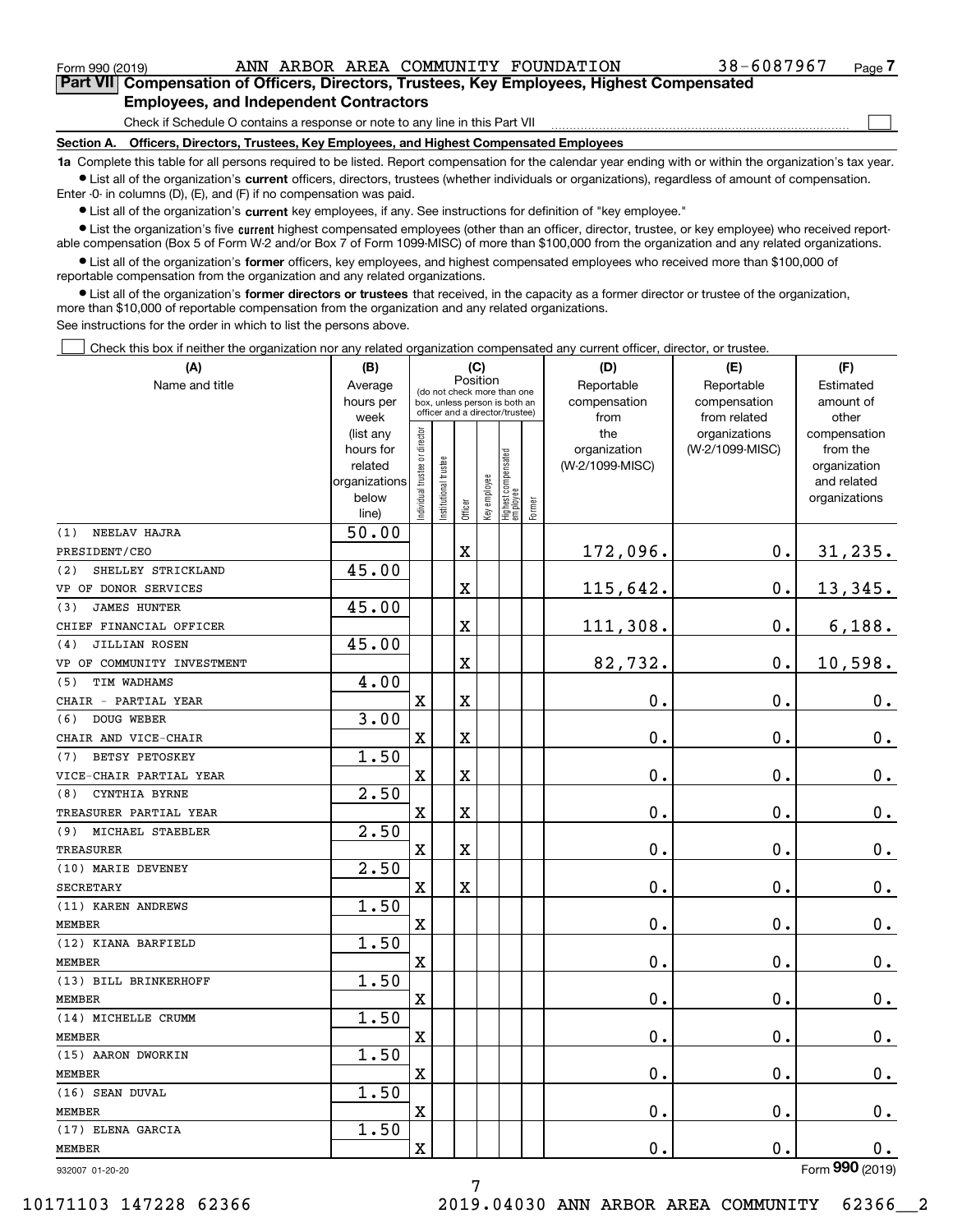|  | Form 990 (2019) |  |
|--|-----------------|--|
|  |                 |  |

Form 990 (2019) ANN ARBOR AREA COMMUNITY FOUNDATION 38-6087967 Page **8** 

| Part VII <br>Section A. Officers, Directors, Trustees, Key Employees, and Highest Compensated Employees (continued)                       |                      |                               |                                                              |         |              |                                   |        |                         |                 |               |               |              |               |
|-------------------------------------------------------------------------------------------------------------------------------------------|----------------------|-------------------------------|--------------------------------------------------------------|---------|--------------|-----------------------------------|--------|-------------------------|-----------------|---------------|---------------|--------------|---------------|
| (A)                                                                                                                                       | (B)                  |                               |                                                              |         | (C)          |                                   |        | (D)                     | (E)             |               |               | (F)          |               |
| Name and title                                                                                                                            | Average              |                               |                                                              |         | Position     |                                   |        | Reportable              | Reportable      |               |               | Estimated    |               |
|                                                                                                                                           | hours per            |                               | (do not check more than one<br>box, unless person is both an |         |              |                                   |        | compensation            | compensation    |               | amount of     |              |               |
|                                                                                                                                           | week                 |                               | officer and a director/trustee)                              |         |              |                                   |        | from                    | from related    |               |               | other        |               |
|                                                                                                                                           | (list any            |                               |                                                              |         |              |                                   |        | the                     | organizations   |               | compensation  |              |               |
|                                                                                                                                           | hours for<br>related |                               |                                                              |         |              |                                   |        | organization            | (W-2/1099-MISC) |               |               | from the     |               |
|                                                                                                                                           | organizations        |                               |                                                              |         |              |                                   |        | (W-2/1099-MISC)         |                 |               |               | organization |               |
|                                                                                                                                           | below                |                               |                                                              |         |              |                                   |        |                         |                 |               | organizations | and related  |               |
|                                                                                                                                           | line)                | ndividual trustee or director | Institutional trustee                                        | Officer | Key employee | Highest compensated<br>  employee | Former |                         |                 |               |               |              |               |
| (18) JEFFREY HAUPTMAN                                                                                                                     | $\overline{1.50}$    |                               |                                                              |         |              |                                   |        |                         |                 |               |               |              |               |
| <b>MEMBER</b>                                                                                                                             |                      | X                             |                                                              |         |              |                                   |        | 0.                      | 0.              |               |               |              | 0.            |
|                                                                                                                                           | 1.50                 |                               |                                                              |         |              |                                   |        |                         |                 |               |               |              |               |
| (19) LAURA HAYDEN                                                                                                                         |                      |                               |                                                              |         |              |                                   |        |                         |                 |               |               |              |               |
| <b>MEMBER</b>                                                                                                                             |                      | X                             |                                                              |         |              |                                   |        | 0.                      | 0.              |               |               |              | 0.            |
| (20) FERNANDO ORTIZ                                                                                                                       | 1.50                 |                               |                                                              |         |              |                                   |        |                         |                 |               |               |              |               |
| <b>MEMBER</b>                                                                                                                             |                      | X                             |                                                              |         |              |                                   |        | 0.                      | 0.              |               |               |              | 0.            |
| (21) ELIZA SHERING                                                                                                                        | 1.50                 |                               |                                                              |         |              |                                   |        |                         |                 |               |               |              |               |
| <b>MEMBER</b>                                                                                                                             |                      | X                             |                                                              |         |              |                                   |        | 0.                      | 0.              |               |               |              | 0.            |
| (22) LINH SONG                                                                                                                            | 1.50                 |                               |                                                              |         |              |                                   |        |                         |                 |               |               |              |               |
| <b>MEMBER</b>                                                                                                                             |                      | X                             |                                                              |         |              |                                   |        | 0.                      | 0.              |               |               |              | 0.            |
| (23) CHUCK WARPEHOSKI                                                                                                                     | 1.50                 |                               |                                                              |         |              |                                   |        |                         |                 |               |               |              |               |
| <b>MEMBER</b>                                                                                                                             |                      | X                             |                                                              |         |              |                                   |        | 0.                      |                 | $\mathbf 0$ . |               |              | $0$ .         |
| (24) ROBERT LAVERTY                                                                                                                       | 1.50                 |                               |                                                              |         |              |                                   |        |                         |                 |               |               |              |               |
| MEMBER - PARTIAL YEAR                                                                                                                     |                      | X                             |                                                              |         |              |                                   |        | 0.                      |                 | 0.            |               |              | 0.            |
| (25) NANCY MARGOLIS                                                                                                                       | 1.50                 |                               |                                                              |         |              |                                   |        |                         |                 |               |               |              |               |
| MEMBER - PARTIAL YEAR                                                                                                                     |                      | X                             |                                                              |         |              |                                   |        | 0.                      |                 | $\mathbf 0$ . |               |              | 0.            |
| (26) ANN DAVIS                                                                                                                            | 1.50                 |                               |                                                              |         |              |                                   |        |                         |                 |               |               |              |               |
| MEMBER - PARTIAL YEAR                                                                                                                     |                      | $\mathbf x$                   |                                                              |         |              |                                   |        | 0.                      |                 | 0.            |               |              | 0.            |
| 1b Subtotal                                                                                                                               |                      |                               |                                                              |         |              |                                   |        | 481,778.                |                 | 0.            |               | 61, 366.     |               |
|                                                                                                                                           |                      |                               |                                                              |         |              |                                   |        | 0.                      |                 | 0.            |               |              | $\mathbf 0$ . |
|                                                                                                                                           |                      |                               |                                                              |         |              |                                   |        | 481,778.                |                 | 0.            |               | 61,366.      |               |
| Total number of individuals (including but not limited to those listed above) who received more than \$100,000 of reportable<br>2         |                      |                               |                                                              |         |              |                                   |        |                         |                 |               |               |              |               |
| compensation from the organization $\blacktriangleright$                                                                                  |                      |                               |                                                              |         |              |                                   |        |                         |                 |               |               |              | 3             |
|                                                                                                                                           |                      |                               |                                                              |         |              |                                   |        |                         |                 |               |               | Yes          | No            |
|                                                                                                                                           |                      |                               |                                                              |         |              |                                   |        |                         |                 |               |               |              |               |
| Did the organization list any former officer, director, trustee, key employee, or highest compensated employee on<br>3                    |                      |                               |                                                              |         |              |                                   |        |                         |                 |               |               |              | х             |
|                                                                                                                                           |                      |                               |                                                              |         |              |                                   |        |                         |                 |               | 3             |              |               |
| For any individual listed on line 1a, is the sum of reportable compensation and other compensation from the organization<br>4             |                      |                               |                                                              |         |              |                                   |        |                         |                 |               |               | X            |               |
|                                                                                                                                           |                      |                               |                                                              |         |              |                                   |        |                         |                 |               | 4             |              |               |
| Did any person listed on line 1a receive or accrue compensation from any unrelated organization or individual for services<br>5           |                      |                               |                                                              |         |              |                                   |        |                         |                 |               |               |              |               |
| rendered to the organization? If "Yes." complete Schedule J for such person                                                               |                      |                               |                                                              |         |              |                                   |        |                         |                 |               | 5             |              | х             |
| <b>Section B. Independent Contractors</b>                                                                                                 |                      |                               |                                                              |         |              |                                   |        |                         |                 |               |               |              |               |
| Complete this table for your five highest compensated independent contractors that received more than \$100,000 of compensation from<br>1 |                      |                               |                                                              |         |              |                                   |        |                         |                 |               |               |              |               |
| the organization. Report compensation for the calendar year ending with or within the organization's tax year.                            |                      |                               |                                                              |         |              |                                   |        |                         |                 |               |               |              |               |
| (A)                                                                                                                                       |                      |                               |                                                              |         |              |                                   |        | (B)                     |                 |               | (C)           |              |               |
| Name and business address                                                                                                                 |                      |                               | <b>NONE</b>                                                  |         |              |                                   |        | Description of services |                 |               | Compensation  |              |               |
|                                                                                                                                           |                      |                               |                                                              |         |              |                                   |        |                         |                 |               |               |              |               |
|                                                                                                                                           |                      |                               |                                                              |         |              |                                   |        |                         |                 |               |               |              |               |
|                                                                                                                                           |                      |                               |                                                              |         |              |                                   |        |                         |                 |               |               |              |               |
|                                                                                                                                           |                      |                               |                                                              |         |              |                                   |        |                         |                 |               |               |              |               |
|                                                                                                                                           |                      |                               |                                                              |         |              |                                   |        |                         |                 |               |               |              |               |
|                                                                                                                                           |                      |                               |                                                              |         |              |                                   |        |                         |                 |               |               |              |               |
|                                                                                                                                           |                      |                               |                                                              |         |              |                                   |        |                         |                 |               |               |              |               |
|                                                                                                                                           |                      |                               |                                                              |         |              |                                   |        |                         |                 |               |               |              |               |
|                                                                                                                                           |                      |                               |                                                              |         |              |                                   |        |                         |                 |               |               |              |               |
|                                                                                                                                           |                      |                               |                                                              |         |              |                                   |        |                         |                 |               |               |              |               |
| Total number of independent contractors (including but not limited to those listed above) who received more than<br>2                     |                      |                               |                                                              |         |              |                                   |        |                         |                 |               |               |              |               |
| \$100,000 of compensation from the organization                                                                                           |                      |                               |                                                              |         |              | 0                                 |        |                         |                 |               |               |              |               |

932008 01-20-20 SEE PART VII, SECTION A CONTINUATION SHEETS Form (2019) **990**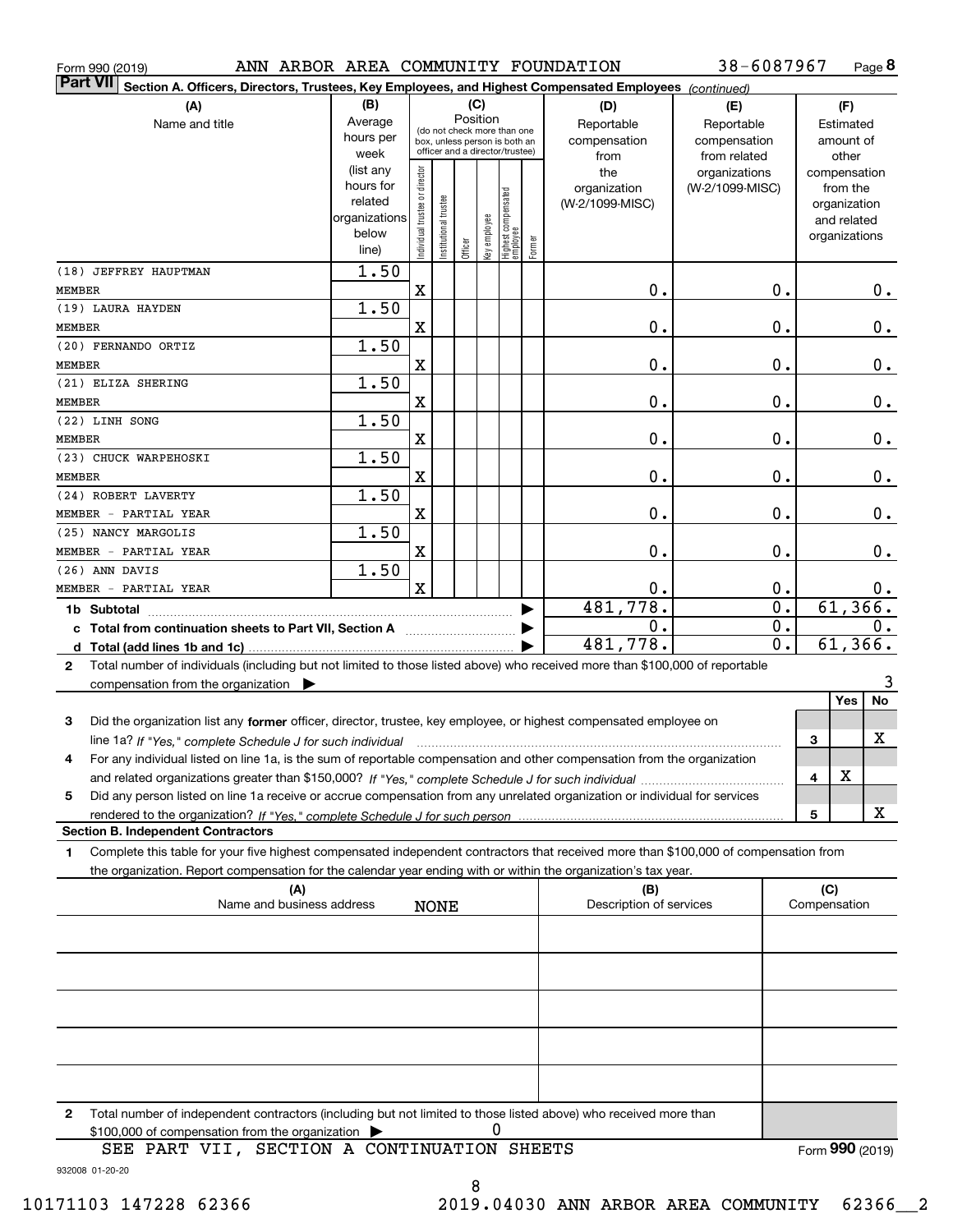| ANN ARBOR AREA COMMUNITY FOUNDATION<br>Form 990                                                                              |                |                                |                       |         |                        |                              |        |                 | 38-6087967                    |                       |
|------------------------------------------------------------------------------------------------------------------------------|----------------|--------------------------------|-----------------------|---------|------------------------|------------------------------|--------|-----------------|-------------------------------|-----------------------|
| <b>Part VII</b><br>Section A.<br>Officers, Directors, Trustees, Key Employees, and Highest Compensated Employees (continued) |                |                                |                       |         |                        |                              |        |                 |                               |                       |
| (A)                                                                                                                          | (B)            |                                |                       |         | (C)                    |                              |        | (D)             | (E)                           | (F)                   |
| Name and title                                                                                                               | Average        |                                |                       |         | Position               |                              |        | Reportable      | Reportable                    | Estimated             |
|                                                                                                                              | hours          |                                |                       |         | (check all that apply) |                              |        | compensation    | compensation                  | amount of             |
|                                                                                                                              | per<br>week    |                                |                       |         |                        |                              |        | from<br>the     | from related<br>organizations | other<br>compensation |
|                                                                                                                              | (list any      |                                |                       |         |                        |                              |        | organization    | (W-2/1099-MISC)               | from the              |
|                                                                                                                              | hours for      |                                |                       |         |                        |                              |        | (W-2/1099-MISC) |                               | organization          |
|                                                                                                                              | related        |                                |                       |         |                        |                              |        |                 |                               | and related           |
|                                                                                                                              | organizations  |                                |                       |         |                        |                              |        |                 |                               | organizations         |
|                                                                                                                              | below<br>line) | Individual trustee or director | Institutional trustee | Officer | Key employee           | Highest compensated employee | Former |                 |                               |                       |
| (27) ATHUL NAIR                                                                                                              | 1.50           |                                |                       |         |                        |                              |        |                 |                               |                       |
| MEMBER- PARTIAL YEAR                                                                                                         |                | $\mathbf x$                    |                       |         |                        |                              |        | $\mathbf 0$ .   | $0$ .                         | 0.                    |
|                                                                                                                              |                |                                |                       |         |                        |                              |        |                 |                               |                       |
|                                                                                                                              |                |                                |                       |         |                        |                              |        |                 |                               |                       |
|                                                                                                                              |                |                                |                       |         |                        |                              |        |                 |                               |                       |
|                                                                                                                              |                |                                |                       |         |                        |                              |        |                 |                               |                       |
|                                                                                                                              |                |                                |                       |         |                        |                              |        |                 |                               |                       |
|                                                                                                                              |                |                                |                       |         |                        |                              |        |                 |                               |                       |
|                                                                                                                              |                |                                |                       |         |                        |                              |        |                 |                               |                       |
|                                                                                                                              |                |                                |                       |         |                        |                              |        |                 |                               |                       |
|                                                                                                                              |                |                                |                       |         |                        |                              |        |                 |                               |                       |
|                                                                                                                              |                |                                |                       |         |                        |                              |        |                 |                               |                       |
|                                                                                                                              |                |                                |                       |         |                        |                              |        |                 |                               |                       |
|                                                                                                                              |                |                                |                       |         |                        |                              |        |                 |                               |                       |
|                                                                                                                              |                |                                |                       |         |                        |                              |        |                 |                               |                       |
|                                                                                                                              |                |                                |                       |         |                        |                              |        |                 |                               |                       |
|                                                                                                                              |                |                                |                       |         |                        |                              |        |                 |                               |                       |
|                                                                                                                              |                |                                |                       |         |                        |                              |        |                 |                               |                       |
|                                                                                                                              |                |                                |                       |         |                        |                              |        |                 |                               |                       |
|                                                                                                                              |                |                                |                       |         |                        |                              |        |                 |                               |                       |
|                                                                                                                              |                |                                |                       |         |                        |                              |        |                 |                               |                       |
|                                                                                                                              |                |                                |                       |         |                        |                              |        |                 |                               |                       |
|                                                                                                                              |                |                                |                       |         |                        |                              |        |                 |                               |                       |
|                                                                                                                              |                |                                |                       |         |                        |                              |        |                 |                               |                       |
|                                                                                                                              |                |                                |                       |         |                        |                              |        |                 |                               |                       |
|                                                                                                                              |                |                                |                       |         |                        |                              |        |                 |                               |                       |
|                                                                                                                              |                |                                |                       |         |                        |                              |        |                 |                               |                       |
|                                                                                                                              |                |                                |                       |         |                        |                              |        |                 |                               |                       |
|                                                                                                                              |                |                                |                       |         |                        |                              |        |                 |                               |                       |
|                                                                                                                              |                |                                |                       |         |                        |                              |        |                 |                               |                       |
|                                                                                                                              |                |                                |                       |         |                        |                              |        |                 |                               |                       |
|                                                                                                                              |                |                                |                       |         |                        |                              |        |                 |                               |                       |
|                                                                                                                              |                |                                |                       |         |                        |                              |        |                 |                               |                       |
|                                                                                                                              |                |                                |                       |         |                        |                              |        |                 |                               |                       |
|                                                                                                                              |                |                                |                       |         |                        |                              |        |                 |                               |                       |
|                                                                                                                              |                |                                |                       |         |                        |                              |        |                 |                               |                       |
|                                                                                                                              |                |                                |                       |         |                        |                              |        |                 |                               |                       |
|                                                                                                                              |                |                                |                       |         |                        |                              |        |                 |                               |                       |
|                                                                                                                              |                |                                |                       |         |                        |                              |        |                 |                               |                       |
|                                                                                                                              |                |                                |                       |         |                        |                              |        |                 |                               |                       |

932201 04-01-19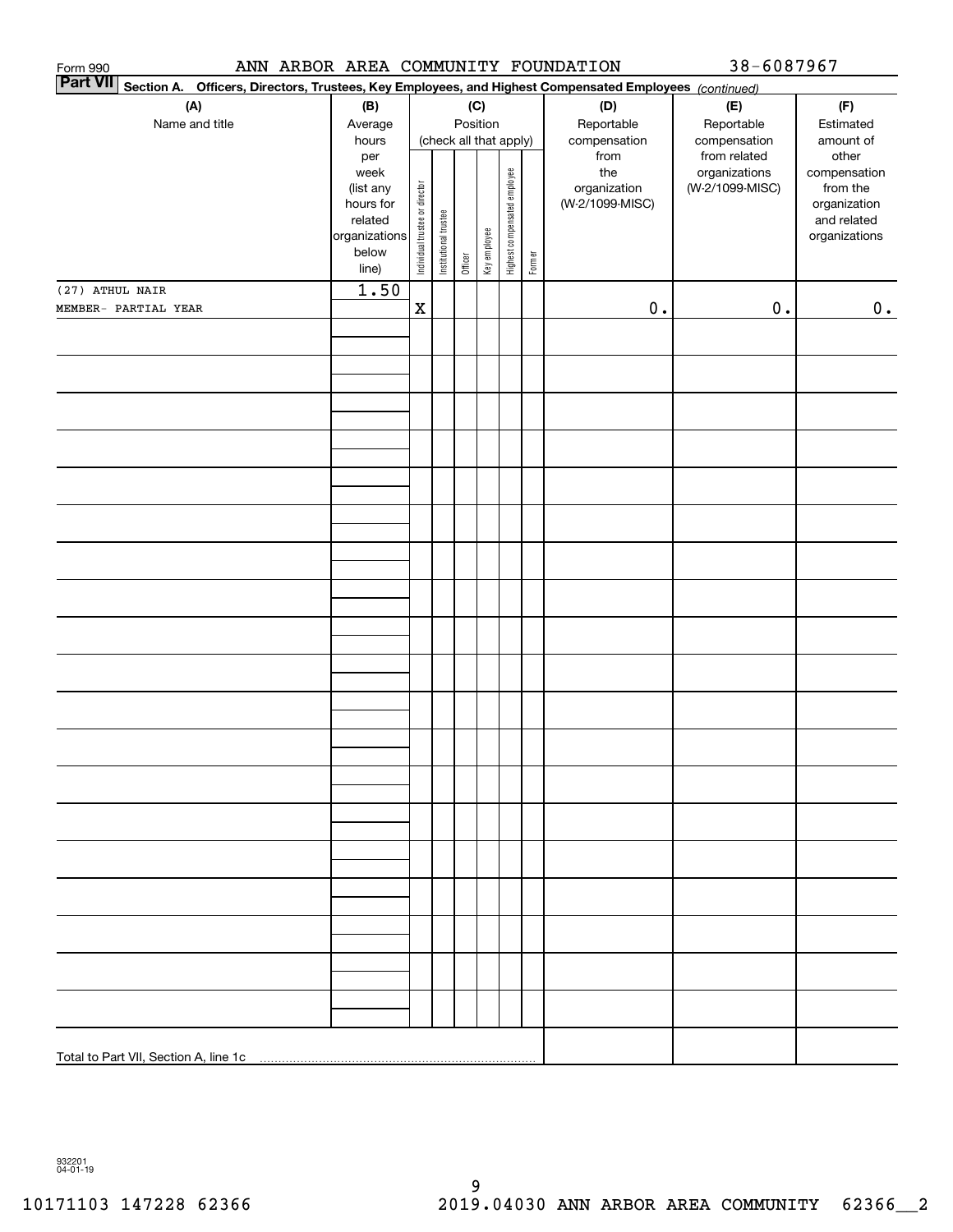|                                                           |                  |                 | Form 990 (2019)                                                                                                                                                                                                                      |                    |                        |                       | ANN ARBOR AREA COMMUNITY FOUNDATION |                                                     | 38-6087967                    | Page 9                                                   |
|-----------------------------------------------------------|------------------|-----------------|--------------------------------------------------------------------------------------------------------------------------------------------------------------------------------------------------------------------------------------|--------------------|------------------------|-----------------------|-------------------------------------|-----------------------------------------------------|-------------------------------|----------------------------------------------------------|
|                                                           | <b>Part VIII</b> |                 | <b>Statement of Revenue</b>                                                                                                                                                                                                          |                    |                        |                       |                                     |                                                     |                               |                                                          |
|                                                           |                  |                 | Check if Schedule O contains a response or note to any line in this Part VIII                                                                                                                                                        |                    |                        |                       | (A)                                 | $\overline{(\mathsf{B})}$ $\overline{(\mathsf{C})}$ |                               | (D)                                                      |
|                                                           |                  |                 |                                                                                                                                                                                                                                      |                    |                        |                       | Total revenue                       | Related or exempt<br>function revenue               | Unrelated<br>business revenue | Revenue excluded<br>from tax under<br>sections 512 - 514 |
|                                                           |                  |                 | 1 a Federated campaigns                                                                                                                                                                                                              |                    | 1a                     |                       |                                     |                                                     |                               |                                                          |
| Contributions, Gifts, Grants<br>and Other Similar Amounts |                  |                 | <b>b</b> Membership dues                                                                                                                                                                                                             | 1 <sub>b</sub>     |                        |                       |                                     |                                                     |                               |                                                          |
|                                                           |                  |                 | c Fundraising events                                                                                                                                                                                                                 | 1 <sub>c</sub>     |                        |                       |                                     |                                                     |                               |                                                          |
|                                                           |                  |                 | d Related organizations                                                                                                                                                                                                              | 1 <sub>d</sub>     |                        |                       |                                     |                                                     |                               |                                                          |
|                                                           |                  | е               | Government grants (contributions)                                                                                                                                                                                                    |                    | 1e                     |                       |                                     |                                                     |                               |                                                          |
|                                                           |                  |                 | f All other contributions, gifts, grants, and                                                                                                                                                                                        |                    |                        |                       |                                     |                                                     |                               |                                                          |
|                                                           |                  |                 | similar amounts not included above                                                                                                                                                                                                   | 1f                 |                        | 6, 156, 483.          |                                     |                                                     |                               |                                                          |
|                                                           |                  | g               | Noncash contributions included in lines 1a-1f                                                                                                                                                                                        |                    | $1g$ \$                | 1,770,337.            |                                     |                                                     |                               |                                                          |
|                                                           |                  |                 |                                                                                                                                                                                                                                      |                    |                        |                       | 6,156,483.                          |                                                     |                               |                                                          |
|                                                           |                  |                 |                                                                                                                                                                                                                                      |                    |                        | <b>Business Code</b>  |                                     |                                                     |                               |                                                          |
|                                                           | 2 a              |                 | <u> 1989 - Johann Harry Harry Harry Harry Harry Harry Harry Harry Harry Harry Harry Harry Harry Harry Harry Harry</u>                                                                                                                |                    |                        |                       |                                     |                                                     |                               |                                                          |
|                                                           |                  | b               | <u> 1989 - Johann John Stone, meil in der Stone aus der Stone aus der Stone aus der Stone aus der Stone anderes E</u>                                                                                                                |                    |                        |                       |                                     |                                                     |                               |                                                          |
| Program Service<br>Revenue                                |                  | с               | <u> Alexander (Alexander Alexander Alexander Alexander Alexander Alexander Alexander Alexander Alexander Alexander</u>                                                                                                               |                    |                        |                       |                                     |                                                     |                               |                                                          |
|                                                           |                  | d               | <u> 1989 - Johann Barbara, martin amerikan basal dan berasal dan berasal dalam basal dan berasal dan berasal dan</u>                                                                                                                 |                    |                        |                       |                                     |                                                     |                               |                                                          |
|                                                           |                  | е               |                                                                                                                                                                                                                                      |                    |                        |                       |                                     |                                                     |                               |                                                          |
|                                                           |                  |                 | f All other program service revenue                                                                                                                                                                                                  |                    |                        |                       |                                     |                                                     |                               |                                                          |
|                                                           | 3                | g               | Investment income (including dividends, interest, and                                                                                                                                                                                |                    |                        |                       |                                     |                                                     |                               |                                                          |
|                                                           |                  |                 |                                                                                                                                                                                                                                      |                    |                        |                       | 2,729,577.                          |                                                     |                               | 2,729,577.                                               |
|                                                           | 4                |                 | Income from investment of tax-exempt bond proceeds                                                                                                                                                                                   |                    |                        |                       |                                     |                                                     |                               |                                                          |
|                                                           | 5                |                 |                                                                                                                                                                                                                                      |                    |                        |                       |                                     |                                                     |                               |                                                          |
|                                                           |                  |                 |                                                                                                                                                                                                                                      |                    | (i) Real               | (ii) Personal         |                                     |                                                     |                               |                                                          |
|                                                           |                  |                 | 6 a Gross rents                                                                                                                                                                                                                      | 6a                 |                        |                       |                                     |                                                     |                               |                                                          |
|                                                           |                  | b               | Less: rental expenses                                                                                                                                                                                                                | 6b                 |                        |                       |                                     |                                                     |                               |                                                          |
|                                                           |                  | c               | Rental income or (loss)                                                                                                                                                                                                              | 6с                 |                        |                       |                                     |                                                     |                               |                                                          |
|                                                           |                  |                 | d Net rental income or (loss)                                                                                                                                                                                                        |                    |                        |                       |                                     |                                                     |                               |                                                          |
|                                                           |                  |                 | 7 a Gross amount from sales of                                                                                                                                                                                                       |                    | (i) Securities         | (ii) Other            |                                     |                                                     |                               |                                                          |
|                                                           |                  |                 | assets other than inventory                                                                                                                                                                                                          | $7a$ 23, 676, 144. |                        |                       |                                     |                                                     |                               |                                                          |
|                                                           |                  |                 | <b>b</b> Less: cost or other basis                                                                                                                                                                                                   |                    |                        |                       |                                     |                                                     |                               |                                                          |
|                                                           |                  |                 | and sales expenses                                                                                                                                                                                                                   | $ 7b $ 22,690,802. |                        |                       |                                     |                                                     |                               |                                                          |
| evenue                                                    |                  |                 | c Gain or (loss)                                                                                                                                                                                                                     | 7c                 | 985, 342.              |                       |                                     |                                                     |                               |                                                          |
| œ                                                         |                  |                 |                                                                                                                                                                                                                                      |                    |                        |                       | 985, 342.                           |                                                     |                               | 985, 342.                                                |
| Other                                                     |                  |                 | 8 a Gross income from fundraising events (not                                                                                                                                                                                        |                    |                        |                       |                                     |                                                     |                               |                                                          |
|                                                           |                  |                 |                                                                                                                                                                                                                                      |                    |                        |                       |                                     |                                                     |                               |                                                          |
|                                                           |                  |                 | contributions reported on line 1c). See                                                                                                                                                                                              |                    |                        |                       |                                     |                                                     |                               |                                                          |
|                                                           |                  |                 |                                                                                                                                                                                                                                      |                    | 8a                     |                       |                                     |                                                     |                               |                                                          |
|                                                           |                  |                 | <b>b</b> Less: direct expenses                                                                                                                                                                                                       |                    | l 8b                   |                       |                                     |                                                     |                               |                                                          |
|                                                           |                  |                 | c Net income or (loss) from fundraising events                                                                                                                                                                                       |                    |                        |                       |                                     |                                                     |                               |                                                          |
|                                                           |                  |                 | 9 a Gross income from gaming activities. See                                                                                                                                                                                         |                    |                        |                       |                                     |                                                     |                               |                                                          |
|                                                           |                  |                 |                                                                                                                                                                                                                                      |                    | 9a                     |                       |                                     |                                                     |                               |                                                          |
|                                                           |                  |                 | <b>b</b> Less: direct expenses <b>manually</b>                                                                                                                                                                                       |                    | l 9b                   |                       |                                     |                                                     |                               |                                                          |
|                                                           |                  |                 | <b>c</b> Net income or (loss) from gaming activities                                                                                                                                                                                 |                    |                        |                       |                                     |                                                     |                               |                                                          |
|                                                           |                  |                 | 10 a Gross sales of inventory, less returns                                                                                                                                                                                          |                    |                        |                       |                                     |                                                     |                               |                                                          |
|                                                           |                  |                 |                                                                                                                                                                                                                                      |                    | 10a<br>10 <sub>b</sub> |                       |                                     |                                                     |                               |                                                          |
|                                                           |                  |                 | <b>b</b> Less: cost of goods sold                                                                                                                                                                                                    |                    |                        |                       |                                     |                                                     |                               |                                                          |
|                                                           |                  |                 | c Net income or (loss) from sales of inventory                                                                                                                                                                                       |                    |                        | <b>Business Code</b>  |                                     |                                                     |                               |                                                          |
|                                                           | 11 a             |                 |                                                                                                                                                                                                                                      |                    |                        |                       |                                     |                                                     |                               |                                                          |
|                                                           |                  |                 | <u> 1989 - Andrea Stadt Britain, amerikansk politiker (</u>                                                                                                                                                                          |                    |                        |                       |                                     |                                                     |                               |                                                          |
|                                                           |                  | b<br>с          | <u>experimental control of the control of the control of the control of the control of the control of the control of the control of the control of the control of the control of the control of the control of the control of th</u> |                    |                        |                       |                                     |                                                     |                               |                                                          |
| Miscellaneous<br>Revenue                                  |                  |                 | the contract of the contract of the contract of the contract of the contract of                                                                                                                                                      |                    |                        |                       |                                     |                                                     |                               |                                                          |
|                                                           |                  |                 |                                                                                                                                                                                                                                      |                    |                        | $\blacktriangleright$ |                                     |                                                     |                               |                                                          |
|                                                           | 12 <sup>12</sup> |                 |                                                                                                                                                                                                                                      |                    |                        |                       | 9,871,402.                          | 0.                                                  | 0.                            | 3,714,919.                                               |
|                                                           |                  | 932009 01-20-20 |                                                                                                                                                                                                                                      |                    |                        |                       |                                     |                                                     |                               | Form 990 (2019)                                          |

932009 01-20-20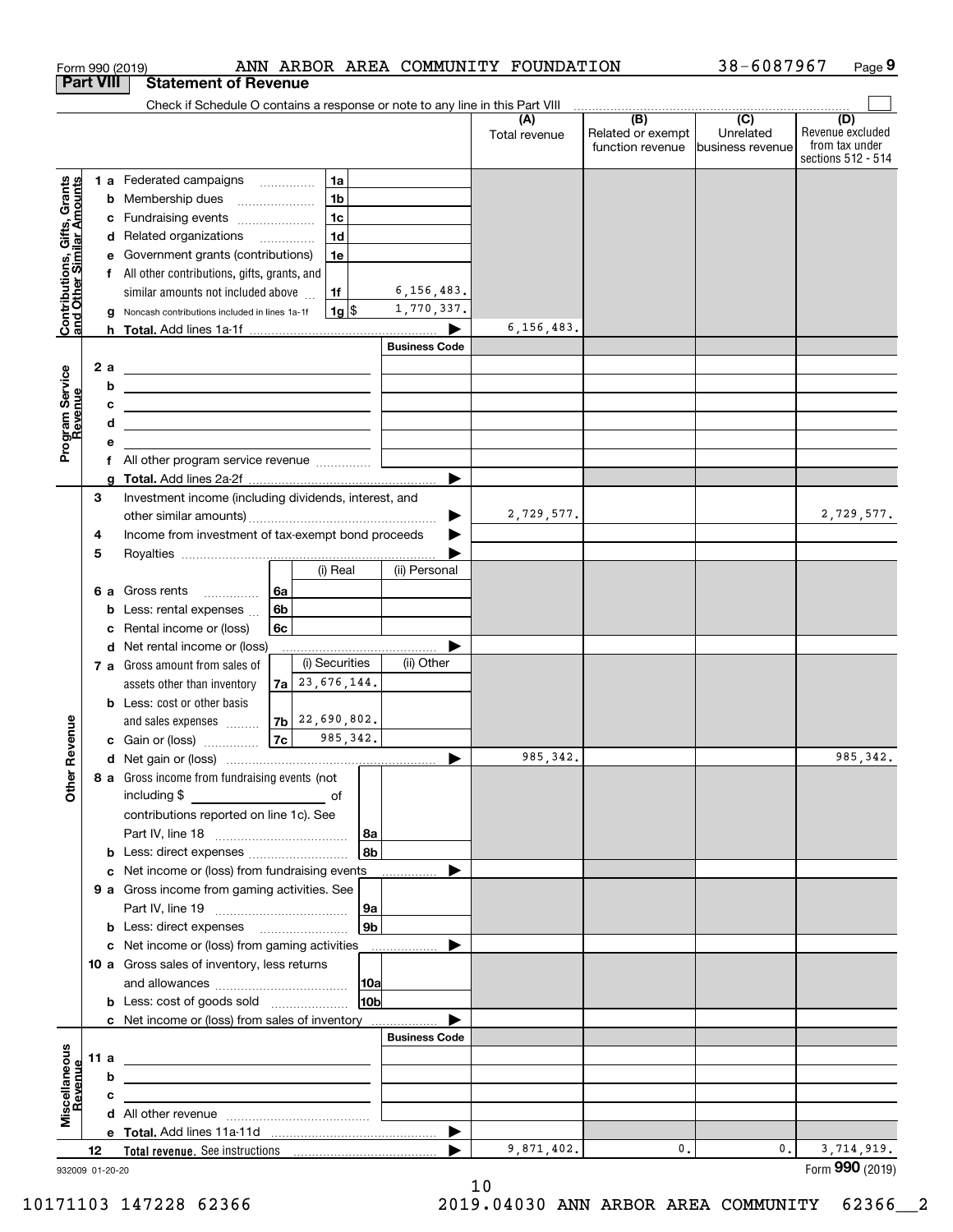$\mathcal{L}^{\text{max}}$ 

|    | <b>Part IX   Statement of Functional Expenses</b>                                                                                                    |                |                                    |                                           |                                |
|----|------------------------------------------------------------------------------------------------------------------------------------------------------|----------------|------------------------------------|-------------------------------------------|--------------------------------|
|    | Section 501(c)(3) and 501(c)(4) organizations must complete all columns. All other organizations must complete column (A).                           |                |                                    |                                           |                                |
|    | Check if Schedule O contains a response or note to any line in this Part IX                                                                          |                |                                    |                                           |                                |
|    | Do not include amounts reported on lines 6b,<br>7b, 8b, 9b, and 10b of Part VIII.                                                                    | Total expenses | (B)<br>Program service<br>expenses | (C)<br>Management and<br>general expenses | (D)<br>Fundraising<br>expenses |
| 1  | Grants and other assistance to domestic organizations<br>and domestic governments. See Part IV, line 21                                              | 5,926,926.     | 5,926,926.                         |                                           |                                |
| 2  | Grants and other assistance to domestic<br>individuals. See Part IV, line 22                                                                         | 10,094.        | 10,094.                            |                                           |                                |
| 3  | Grants and other assistance to foreign<br>organizations, foreign governments, and foreign<br>individuals. See Part IV, lines 15 and 16               |                |                                    |                                           |                                |
| 4  | Benefits paid to or for members                                                                                                                      |                |                                    |                                           |                                |
| 5  | Compensation of current officers, directors,<br>trustees, and key employees                                                                          | 442,955.       | 118, 371.                          | 196,907.                                  | 127,6                          |
| 6  | Compensation not included above to disqualified<br>persons (as defined under section 4958(f)(1)) and<br>persons described in section $4958(c)(3)(B)$ |                |                                    |                                           |                                |
| 7  |                                                                                                                                                      | 484,783.       | 129,548.                           | 215,501.                                  | 139,7                          |
| 8  | Pension plan accruals and contributions (include                                                                                                     | 52,026.        | 13,903.                            | 23,127.                                   | 14,9                           |
| 9  | section 401(k) and 403(b) employer contributions)                                                                                                    | 43,166.        | 11,535.                            | 19,189.                                   | 12,4                           |
| 10 | Payroll taxes                                                                                                                                        | 67,566.        | 18,056.                            | 30,035.                                   | 19,4                           |
| 11 | Fees for services (nonemployees):                                                                                                                    |                |                                    |                                           |                                |
|    | $h \cdot \text{total}$                                                                                                                               | 112<br>11      | 6262                               | 134<br>٩                                  | - 7                            |

|              | and domestic governments. See Part IV, line 21                                                                                                           | 5,926,926.              | 5, 926, 926.           |                           |                           |
|--------------|----------------------------------------------------------------------------------------------------------------------------------------------------------|-------------------------|------------------------|---------------------------|---------------------------|
| $\mathbf{2}$ | Grants and other assistance to domestic                                                                                                                  |                         |                        |                           |                           |
|              | individuals. See Part IV, line 22                                                                                                                        | 10,094.                 | 10,094.                |                           |                           |
| 3            | Grants and other assistance to foreign                                                                                                                   |                         |                        |                           |                           |
|              | organizations, foreign governments, and foreign                                                                                                          |                         |                        |                           |                           |
|              | individuals. See Part IV, lines 15 and 16                                                                                                                |                         |                        |                           |                           |
| 4            | Benefits paid to or for members                                                                                                                          |                         |                        |                           |                           |
| 5            | Compensation of current officers, directors,                                                                                                             |                         |                        |                           |                           |
|              | trustees, and key employees                                                                                                                              | 442,955.                | 118,371.               | 196,907.                  | 127,677.                  |
| 6            | Compensation not included above to disqualified                                                                                                          |                         |                        |                           |                           |
|              | persons (as defined under section 4958(f)(1)) and                                                                                                        |                         |                        |                           |                           |
|              | persons described in section 4958(c)(3)(B)                                                                                                               |                         |                        |                           |                           |
| 7            |                                                                                                                                                          | 484,783.                | 129, 548.              | 215,501.                  | 139,734.                  |
| 8            | Pension plan accruals and contributions (include                                                                                                         |                         |                        |                           |                           |
|              | section 401(k) and 403(b) employer contributions)                                                                                                        | $\frac{52,026}{43,166}$ |                        |                           |                           |
| 9            |                                                                                                                                                          |                         | 13,903.<br>11,535.     | $\frac{23,127.}{19,189.}$ | $\frac{14,996.}{12,442.}$ |
| 10           |                                                                                                                                                          | 67,566.                 | 18,056.                | 30,035.                   | 19,475.                   |
| 11           | Fees for services (nonemployees):                                                                                                                        |                         |                        |                           |                           |
|              |                                                                                                                                                          |                         |                        |                           |                           |
|              |                                                                                                                                                          | 11,112.                 | 6, 262.                | 3,134.                    | 1,716.                    |
|              |                                                                                                                                                          | 40,995.                 |                        | 40,995.                   |                           |
|              |                                                                                                                                                          |                         |                        |                           |                           |
|              | e Professional fundraising services. See Part IV, line 17                                                                                                |                         |                        |                           |                           |
|              | Investment management fees                                                                                                                               | 598,832.                | 598,832.               |                           |                           |
|              | g Other. (If line 11g amount exceeds 10% of line 25,                                                                                                     |                         |                        |                           |                           |
|              | column (A) amount, list line 11g expenses on Sch 0.)                                                                                                     | 90,423.                 |                        |                           | <u>10,000.</u>            |
| 12           |                                                                                                                                                          | 28,401.                 | $\frac{18,520}{2,665}$ | $\frac{61,903.}{1,955.}$  | 23,781.                   |
| 13           |                                                                                                                                                          | 46,017.                 | 11,245.                | 21,236.                   | 13,536.                   |
| 14           |                                                                                                                                                          | 105,965.                | 36,883.                | 41,758.                   | $\overline{27,324}$ .     |
| 15           |                                                                                                                                                          |                         |                        |                           |                           |
| 16           |                                                                                                                                                          | 32,553.                 | 8,730.                 | 15,393.                   | 8,430.                    |
| 17           | Travel                                                                                                                                                   | 7,480.                  | 6,028.                 | 295.                      | 1,157.                    |
| 18           | Payments of travel or entertainment expenses                                                                                                             |                         |                        |                           |                           |
|              | for any federal, state, or local public officials                                                                                                        |                         |                        |                           |                           |
| 19           | Conferences, conventions, and meetings                                                                                                                   | 154,945.                | 47,380.                | 22,816.                   | 84,749.                   |
| 20           | Interest                                                                                                                                                 |                         |                        |                           |                           |
| 21           |                                                                                                                                                          |                         |                        |                           |                           |
| 22           | Depreciation, depletion, and amortization<br>$\overline{1}$                                                                                              | 54,332.                 | 14,571.                | 25,691.                   | 14,070.                   |
| 23           | Insurance                                                                                                                                                | 11,666.                 |                        | 11,666.                   |                           |
| 24           | Other expenses. Itemize expenses not covered<br>above (List miscellaneous expenses on line 24e. If<br>line 24e amount exceeds 10% of line 25, column (A) |                         |                        |                           |                           |
|              | amount, list line 24e expenses on Schedule O.)<br>GLACIER PRIZE FUND - VI                                                                                | 55,552.                 | 55,552.                |                           |                           |
|              | DUES & MEMBERSHIPS                                                                                                                                       | 7,404.                  | 419.                   | 5,730.                    | 1,255.                    |
|              | <b>MEALS</b>                                                                                                                                             | 4,635.                  | 2,373.                 | 1,555.                    | 707.                      |
| d            | <b>BAD DEBT</b>                                                                                                                                          | 4,377.                  |                        |                           | 4,377.                    |
|              | e All other expenses                                                                                                                                     | 10,341.                 | $-460.$                | 5,499.                    | $\overline{5,302}$ .      |
| 25           | Total functional expenses. Add lines 1 through 24e                                                                                                       | 8,292,546.              | 7,037,433.             | 744,385.                  | 510,728.                  |
| 26           | <b>Joint costs.</b> Complete this line only if the organization                                                                                          |                         |                        |                           |                           |
|              | reported in column (B) joint costs from a combined                                                                                                       |                         |                        |                           |                           |
|              | educational campaign and fundraising solicitation.                                                                                                       |                         |                        |                           |                           |
|              | Check here<br>if following SOP 98-2 (ASC 958-720)                                                                                                        |                         |                        |                           |                           |
|              | 032010 01-20-20                                                                                                                                          |                         |                        |                           | Form 990 (2019)           |

11

#### 932010 01-20-20

Form (2019) **990**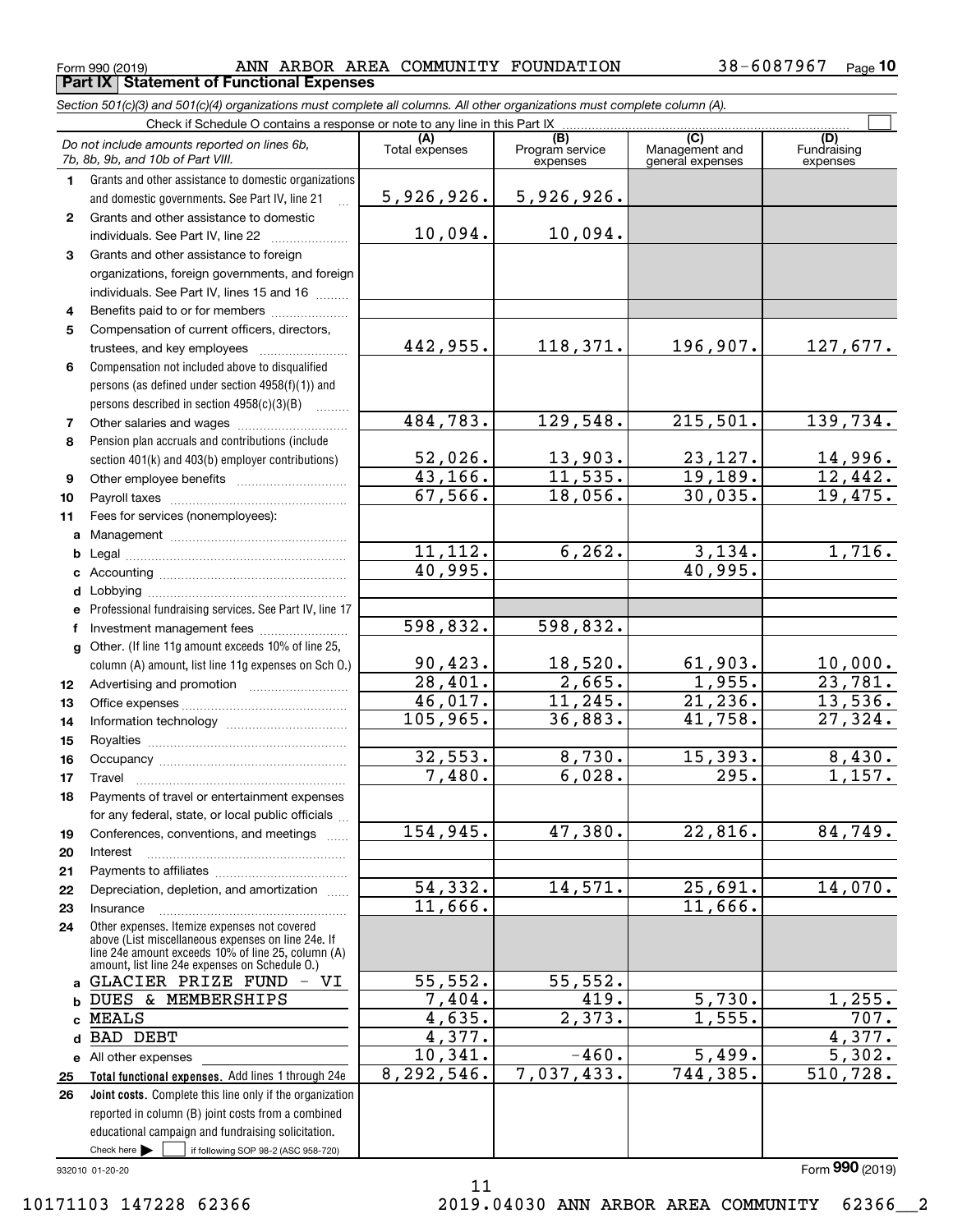# 12 10171103 147228 62366 2019.04030 ANN ARBOR AREA COMMUNITY 62366\_\_2

**11**

|                             |    |                                                                                                                                                                                                                                |            |                | (A)<br>Beginning of year |                 | (B)<br>End of year        |
|-----------------------------|----|--------------------------------------------------------------------------------------------------------------------------------------------------------------------------------------------------------------------------------|------------|----------------|--------------------------|-----------------|---------------------------|
|                             | 1  |                                                                                                                                                                                                                                |            |                |                          | $\mathbf{1}$    |                           |
|                             | 2  |                                                                                                                                                                                                                                |            |                | 2,869,040.               | $\mathbf{2}$    | 2,827,912.                |
|                             | 3  |                                                                                                                                                                                                                                |            |                | 264,662.                 | $\mathbf{3}$    | 359,854.                  |
|                             | 4  |                                                                                                                                                                                                                                |            |                |                          | $\overline{4}$  |                           |
|                             | 5  | Loans and other receivables from any current or former officer, director,                                                                                                                                                      |            |                |                          |                 |                           |
|                             |    | trustee, key employee, creator or founder, substantial contributor, or 35%                                                                                                                                                     |            |                |                          |                 |                           |
|                             |    | controlled entity or family member of any of these persons                                                                                                                                                                     |            |                |                          | 5               |                           |
|                             | 6  | Loans and other receivables from other disqualified persons (as defined                                                                                                                                                        |            |                |                          |                 |                           |
|                             |    | under section 4958(f)(1)), and persons described in section 4958(c)(3)(B)                                                                                                                                                      |            | <b>Section</b> |                          | 6               |                           |
|                             | 7  |                                                                                                                                                                                                                                |            |                |                          | $\overline{7}$  |                           |
| Assets                      | 8  |                                                                                                                                                                                                                                |            |                |                          | 8               |                           |
|                             | 9  | Prepaid expenses and deferred charges                                                                                                                                                                                          |            |                |                          | 9               |                           |
|                             |    | <b>10a</b> Land, buildings, and equipment: cost or other                                                                                                                                                                       |            |                |                          |                 |                           |
|                             |    | basis. Complete Part VI of Schedule D  10a                                                                                                                                                                                     |            | 1,633,280.     |                          |                 |                           |
|                             |    |                                                                                                                                                                                                                                |            | 528,997.       | 1,107,010.               | 10 <sub>c</sub> | 1,104,283.                |
|                             | 11 |                                                                                                                                                                                                                                |            |                | 68,096,859.              | 11              | 81,932,479.               |
|                             | 12 |                                                                                                                                                                                                                                |            |                | 51,062,984.              | 12              | $\overline{59,790,629}$ . |
|                             | 13 |                                                                                                                                                                                                                                |            |                | 13                       |                 |                           |
|                             | 14 |                                                                                                                                                                                                                                |            |                | 14                       |                 |                           |
|                             | 15 |                                                                                                                                                                                                                                |            | 3,966,743.     | 15                       | 1,463,047.      |                           |
|                             | 16 |                                                                                                                                                                                                                                |            |                | 127, 367, 298.           | 16              | 147,478,204.              |
|                             | 17 |                                                                                                                                                                                                                                |            |                | 58,340.                  | 17              | 65,920.                   |
|                             | 18 |                                                                                                                                                                                                                                |            |                | 1,196,496.               | 18              | $\overline{629,361}$ .    |
|                             | 19 | Deferred revenue manual contracts and contracts are contracted and contract and contract are contracted and contract are contracted and contract are contracted and contract are contracted and contract are contracted and co |            |                |                          | 19              |                           |
|                             | 20 |                                                                                                                                                                                                                                |            |                |                          | 20              |                           |
|                             | 21 | Escrow or custodial account liability. Complete Part IV of Schedule D                                                                                                                                                          |            |                | 18,142.                  | 21              | 5,867.                    |
|                             | 22 | Loans and other payables to any current or former officer, director,                                                                                                                                                           |            |                |                          |                 |                           |
| Liabilities                 |    | trustee, key employee, creator or founder, substantial contributor, or 35%                                                                                                                                                     |            |                |                          |                 |                           |
|                             |    | controlled entity or family member of any of these persons                                                                                                                                                                     |            |                |                          | 22              |                           |
|                             | 23 | Secured mortgages and notes payable to unrelated third parties                                                                                                                                                                 |            |                |                          | 23              |                           |
|                             | 24 | Unsecured notes and loans payable to unrelated third parties                                                                                                                                                                   |            |                |                          | 24              |                           |
|                             | 25 | Other liabilities (including federal income tax, payables to related third                                                                                                                                                     |            |                |                          |                 |                           |
|                             |    | parties, and other liabilities not included on lines 17-24). Complete Part X                                                                                                                                                   |            |                | $660,904.$ 25            |                 | 725,021.                  |
|                             |    | of Schedule D<br>Total liabilities. Add lines 17 through 25                                                                                                                                                                    |            |                | 1,933,882.               | 26              | 1,426,169.                |
|                             | 26 | Organizations that follow FASB ASC 958, check here $\triangleright \lfloor X \rfloor$                                                                                                                                          |            |                |                          |                 |                           |
|                             |    | and complete lines 27, 28, 32, and 33.                                                                                                                                                                                         |            |                |                          |                 |                           |
|                             | 27 |                                                                                                                                                                                                                                |            |                | 121,750,547.             | 27              | 144,829,522.              |
|                             | 28 |                                                                                                                                                                                                                                | 3,682,869. | 28             | 1,222,513.               |                 |                           |
|                             |    | Organizations that do not follow FASB ASC 958, check here $\blacktriangleright$                                                                                                                                                |            |                |                          |                 |                           |
|                             |    | and complete lines 29 through 33.                                                                                                                                                                                              |            |                |                          |                 |                           |
|                             | 29 |                                                                                                                                                                                                                                |            |                |                          | 29              |                           |
|                             | 30 | Paid-in or capital surplus, or land, building, or equipment fund                                                                                                                                                               |            |                |                          | 30              |                           |
|                             | 31 | Retained earnings, endowment, accumulated income, or other funds                                                                                                                                                               |            |                |                          | 31              |                           |
| Net Assets or Fund Balances | 32 |                                                                                                                                                                                                                                |            |                | 125, 433, 416.           | 32              | 146,052,035.              |
|                             | 33 | Total liabilities and net assets/fund balances                                                                                                                                                                                 |            |                | 127, 367, 298.           | 33              | 147, 478, 204.            |
|                             |    |                                                                                                                                                                                                                                |            |                |                          |                 | Form 990 (2019)           |

**Part X Balance Sheet**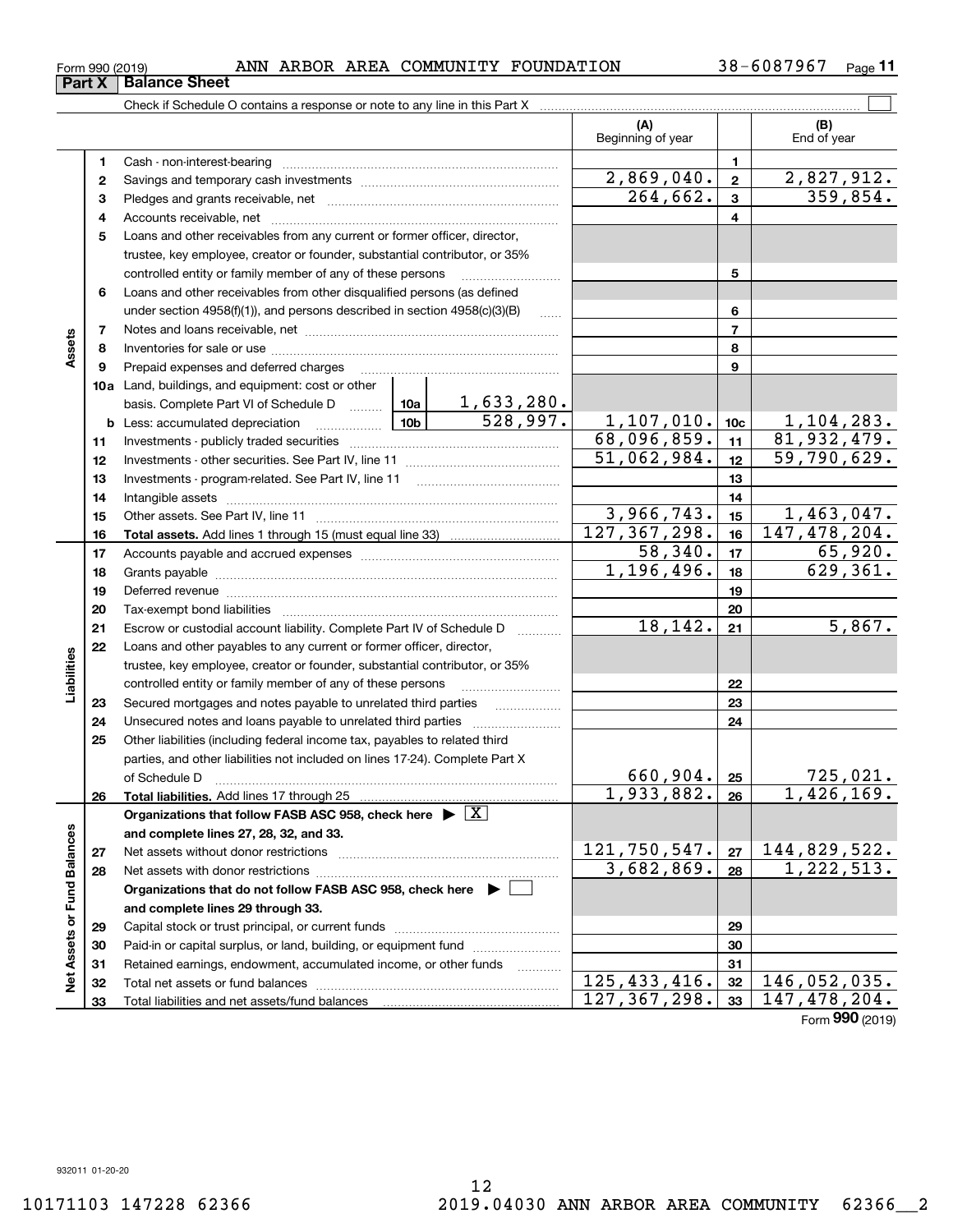|                                                                                                                                 | 38-6087967     |            | Page 12                 |
|---------------------------------------------------------------------------------------------------------------------------------|----------------|------------|-------------------------|
| Part XI<br><b>Reconciliation of Net Assets</b>                                                                                  |                |            |                         |
|                                                                                                                                 |                |            | $\overline{\mathbf{x}}$ |
|                                                                                                                                 |                |            |                         |
| 1.<br>1                                                                                                                         | 9,871,402.     |            |                         |
| $\overline{2}$<br>2                                                                                                             | 8,292,546.     |            |                         |
| 3<br>Revenue less expenses. Subtract line 2 from line 1<br>3                                                                    | 1,578,856.     |            |                         |
| 4<br>4                                                                                                                          | 125, 433, 416. |            |                         |
| 5<br>5<br>Net unrealized gains (losses) on investments                                                                          | 19,022,692.    |            |                         |
| 6<br>6                                                                                                                          |                |            |                         |
| $\overline{7}$<br>Investment expenses<br>7                                                                                      |                |            |                         |
| 8<br>8                                                                                                                          |                |            |                         |
| $\mathbf{9}$<br>Other changes in net assets or fund balances (explain on Schedule O)<br>9                                       |                |            | 17,071.                 |
| Net assets or fund balances at end of year. Combine lines 3 through 9 (must equal Part X, line 32,<br>10                        |                |            |                         |
| 10 <sup>10</sup>                                                                                                                | 146,052,035.   |            |                         |
| <b>Part XII</b> Financial Statements and Reporting                                                                              |                |            |                         |
|                                                                                                                                 |                |            |                         |
|                                                                                                                                 |                | Yes        | No                      |
| $\boxed{\text{X}}$ Accrual<br>Accounting method used to prepare the Form 990: <u>I</u> Cash<br>Other<br>1                       |                |            |                         |
| If the organization changed its method of accounting from a prior year or checked "Other," explain in Schedule O.               |                |            |                         |
| 2a Were the organization's financial statements compiled or reviewed by an independent accountant?                              | 2a             |            | Χ                       |
| If "Yes," check a box below to indicate whether the financial statements for the year were compiled or reviewed on a            |                |            |                         |
| separate basis, consolidated basis, or both:                                                                                    |                |            |                         |
| Both consolidated and separate basis<br>Separate basis<br>Consolidated basis                                                    |                |            |                         |
| <b>b</b> Were the organization's financial statements audited by an independent accountant?                                     | 2 <sub>b</sub> | X          |                         |
| If "Yes," check a box below to indicate whether the financial statements for the year were audited on a separate basis,         |                |            |                         |
| consolidated basis, or both:                                                                                                    |                |            |                         |
| $\boxed{\textbf{X}}$ Separate basis<br>Consolidated basis<br>Both consolidated and separate basis                               |                |            |                         |
| c If "Yes" to line 2a or 2b, does the organization have a committee that assumes responsibility for oversight of the audit,     |                |            |                         |
|                                                                                                                                 | 2c             | X          |                         |
| If the organization changed either its oversight process or selection process during the tax year, explain on Schedule O.       |                |            |                         |
| 3a As a result of a federal award, was the organization required to undergo an audit or audits as set forth in the Single Audit |                |            |                         |
|                                                                                                                                 | За             |            | x                       |
| b If "Yes," did the organization undergo the required audit or audits? If the organization did not undergo the required audit   |                |            |                         |
| or audits, explain why on Schedule O and describe any steps taken to undergo such audits [11] content to under                  | 3b             | <b>nnn</b> |                         |

Form (2019) **990**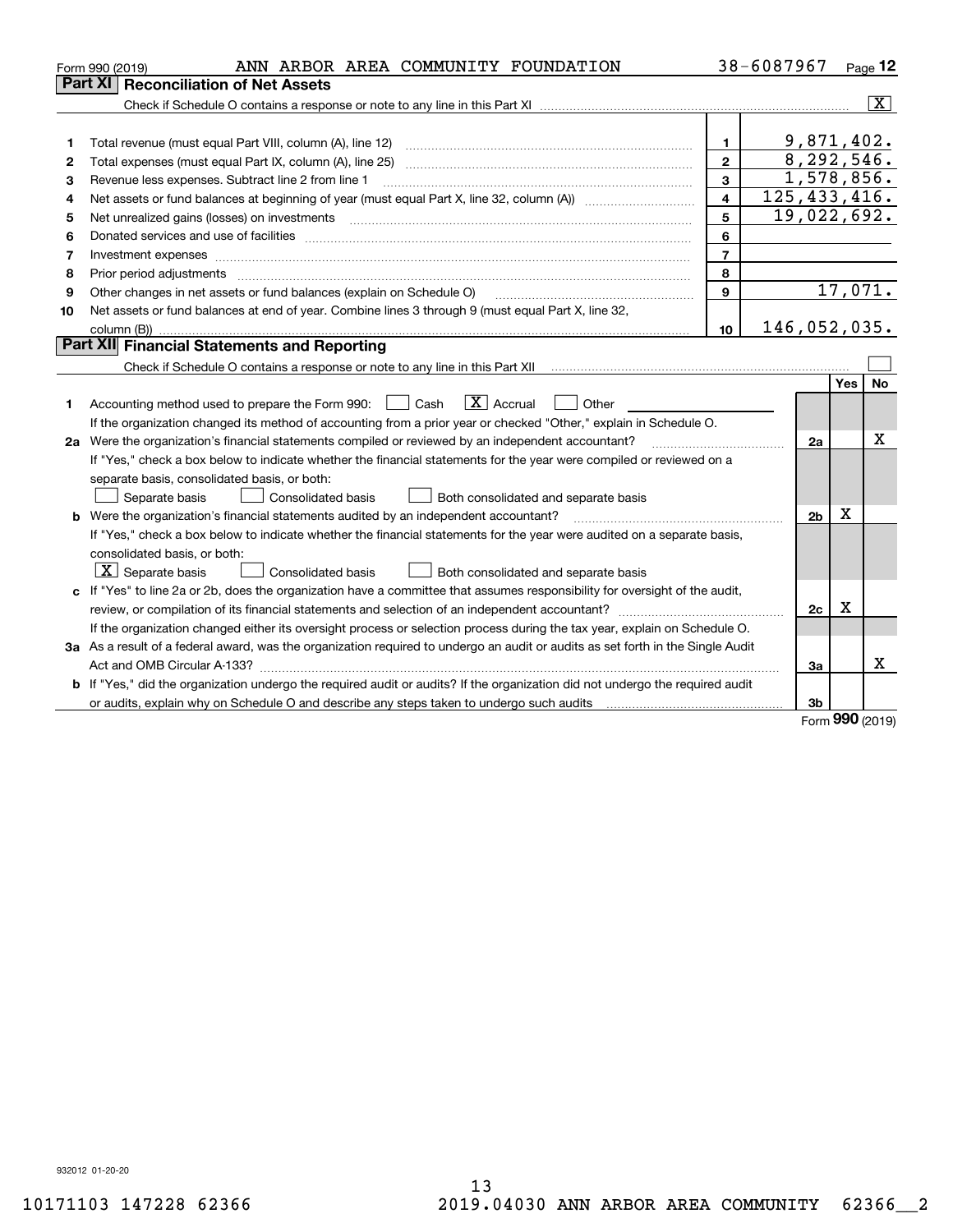| <b>SCHEDULE A</b> |
|-------------------|
|-------------------|

**(Form 990 or 990-EZ)**

# **Public Charity Status and Public Support**

**Complete if the organization is a section 501(c)(3) organization or a section 4947(a)(1) nonexempt charitable trust. | Attach to Form 990 or Form 990-EZ.** 

| Go to www.irs.gov/Form990 for instructions and the latest information. |  |  |
|------------------------------------------------------------------------|--|--|
|                                                                        |  |  |

| OMB No. 1545-0047                   |
|-------------------------------------|
| 2019                                |
| <b>Open to Public</b><br>Inspection |

|                    | Department of the Treasury<br>▶ Attach to Form 990 or Form 990-EZ.<br><b>Open to Public</b><br>Internal Revenue Service<br><b>Inspection</b><br>Go to www.irs.gov/Form990 for instructions and the latest information.                                                                                                                                                                                                                                                                                                                                                                                                                                                                                                                                                                                                                                                                                                                                                                                                                                                                                                                       |                                                                                                                                                                                                                                                                                                                                                                                                                                                                                                                                                                 |                                             |                                                                                    |                                                                                                                                                                                                                                                                                                                                                                                                                                                                |                                    |                                        |                                                      |  |                                                    |
|--------------------|----------------------------------------------------------------------------------------------------------------------------------------------------------------------------------------------------------------------------------------------------------------------------------------------------------------------------------------------------------------------------------------------------------------------------------------------------------------------------------------------------------------------------------------------------------------------------------------------------------------------------------------------------------------------------------------------------------------------------------------------------------------------------------------------------------------------------------------------------------------------------------------------------------------------------------------------------------------------------------------------------------------------------------------------------------------------------------------------------------------------------------------------|-----------------------------------------------------------------------------------------------------------------------------------------------------------------------------------------------------------------------------------------------------------------------------------------------------------------------------------------------------------------------------------------------------------------------------------------------------------------------------------------------------------------------------------------------------------------|---------------------------------------------|------------------------------------------------------------------------------------|----------------------------------------------------------------------------------------------------------------------------------------------------------------------------------------------------------------------------------------------------------------------------------------------------------------------------------------------------------------------------------------------------------------------------------------------------------------|------------------------------------|----------------------------------------|------------------------------------------------------|--|----------------------------------------------------|
|                    | <b>Employer identification number</b><br>Name of the organization                                                                                                                                                                                                                                                                                                                                                                                                                                                                                                                                                                                                                                                                                                                                                                                                                                                                                                                                                                                                                                                                            |                                                                                                                                                                                                                                                                                                                                                                                                                                                                                                                                                                 |                                             |                                                                                    |                                                                                                                                                                                                                                                                                                                                                                                                                                                                |                                    |                                        |                                                      |  |                                                    |
|                    |                                                                                                                                                                                                                                                                                                                                                                                                                                                                                                                                                                                                                                                                                                                                                                                                                                                                                                                                                                                                                                                                                                                                              | 38-6087967<br>ANN ARBOR AREA COMMUNITY FOUNDATION                                                                                                                                                                                                                                                                                                                                                                                                                                                                                                               |                                             |                                                                                    |                                                                                                                                                                                                                                                                                                                                                                                                                                                                |                                    |                                        |                                                      |  |                                                    |
| Part I             |                                                                                                                                                                                                                                                                                                                                                                                                                                                                                                                                                                                                                                                                                                                                                                                                                                                                                                                                                                                                                                                                                                                                              | Reason for Public Charity Status (All organizations must complete this part.) See instructions.                                                                                                                                                                                                                                                                                                                                                                                                                                                                 |                                             |                                                                                    |                                                                                                                                                                                                                                                                                                                                                                                                                                                                |                                    |                                        |                                                      |  |                                                    |
| 1<br>2<br>3<br>4   |                                                                                                                                                                                                                                                                                                                                                                                                                                                                                                                                                                                                                                                                                                                                                                                                                                                                                                                                                                                                                                                                                                                                              | The organization is not a private foundation because it is: (For lines 1 through 12, check only one box.)<br>A church, convention of churches, or association of churches described in section 170(b)(1)(A)(i).<br>A school described in section 170(b)(1)(A)(ii). (Attach Schedule E (Form 990 or 990-EZ).)<br>A hospital or a cooperative hospital service organization described in section 170(b)(1)(A)(iii).<br>A medical research organization operated in conjunction with a hospital described in section 170(b)(1)(A)(iii). Enter the hospital's name, |                                             |                                                                                    |                                                                                                                                                                                                                                                                                                                                                                                                                                                                |                                    |                                        |                                                      |  |                                                    |
| 5                  |                                                                                                                                                                                                                                                                                                                                                                                                                                                                                                                                                                                                                                                                                                                                                                                                                                                                                                                                                                                                                                                                                                                                              | city, and state:                                                                                                                                                                                                                                                                                                                                                                                                                                                                                                                                                |                                             |                                                                                    | An organization operated for the benefit of a college or university owned or operated by a governmental unit described in                                                                                                                                                                                                                                                                                                                                      |                                    |                                        |                                                      |  |                                                    |
|                    |                                                                                                                                                                                                                                                                                                                                                                                                                                                                                                                                                                                                                                                                                                                                                                                                                                                                                                                                                                                                                                                                                                                                              |                                                                                                                                                                                                                                                                                                                                                                                                                                                                                                                                                                 |                                             | section 170(b)(1)(A)(iv). (Complete Part II.)                                      |                                                                                                                                                                                                                                                                                                                                                                                                                                                                |                                    |                                        |                                                      |  |                                                    |
| 6<br>7<br>8<br>9   | X                                                                                                                                                                                                                                                                                                                                                                                                                                                                                                                                                                                                                                                                                                                                                                                                                                                                                                                                                                                                                                                                                                                                            |                                                                                                                                                                                                                                                                                                                                                                                                                                                                                                                                                                 |                                             | section 170(b)(1)(A)(vi). (Complete Part II.)                                      | A federal, state, or local government or governmental unit described in section 170(b)(1)(A)(v).<br>An organization that normally receives a substantial part of its support from a governmental unit or from the general public described in<br>A community trust described in section 170(b)(1)(A)(vi). (Complete Part II.)<br>An agricultural research organization described in section 170(b)(1)(A)(ix) operated in conjunction with a land-grant college |                                    |                                        |                                                      |  |                                                    |
|                    |                                                                                                                                                                                                                                                                                                                                                                                                                                                                                                                                                                                                                                                                                                                                                                                                                                                                                                                                                                                                                                                                                                                                              |                                                                                                                                                                                                                                                                                                                                                                                                                                                                                                                                                                 |                                             |                                                                                    | or university or a non-land-grant college of agriculture (see instructions). Enter the name, city, and state of the college or                                                                                                                                                                                                                                                                                                                                 |                                    |                                        |                                                      |  |                                                    |
| 10                 |                                                                                                                                                                                                                                                                                                                                                                                                                                                                                                                                                                                                                                                                                                                                                                                                                                                                                                                                                                                                                                                                                                                                              | university:<br>An organization that normally receives: (1) more than 33 1/3% of its support from contributions, membership fees, and gross receipts from<br>activities related to its exempt functions - subject to certain exceptions, and (2) no more than 33 1/3% of its support from gross investment<br>income and unrelated business taxable income (less section 511 tax) from businesses acquired by the organization after June 30, 1975.                                                                                                              |                                             |                                                                                    |                                                                                                                                                                                                                                                                                                                                                                                                                                                                |                                    |                                        |                                                      |  |                                                    |
| 11<br>12<br>а<br>b | See section 509(a)(2). (Complete Part III.)<br>An organization organized and operated exclusively to test for public safety. See section 509(a)(4).<br>An organization organized and operated exclusively for the benefit of, to perform the functions of, or to carry out the purposes of one or<br>more publicly supported organizations described in section 509(a)(1) or section 509(a)(2). See section 509(a)(3). Check the box in<br>lines 12a through 12d that describes the type of supporting organization and complete lines 12e, 12f, and 12g.<br>Type I. A supporting organization operated, supervised, or controlled by its supported organization(s), typically by giving<br>the supported organization(s) the power to regularly appoint or elect a majority of the directors or trustees of the supporting<br>organization. You must complete Part IV, Sections A and B.<br>Type II. A supporting organization supervised or controlled in connection with its supported organization(s), by having<br>control or management of the supporting organization vested in the same persons that control or manage the supported |                                                                                                                                                                                                                                                                                                                                                                                                                                                                                                                                                                 |                                             |                                                                                    |                                                                                                                                                                                                                                                                                                                                                                                                                                                                |                                    |                                        |                                                      |  |                                                    |
| с                  |                                                                                                                                                                                                                                                                                                                                                                                                                                                                                                                                                                                                                                                                                                                                                                                                                                                                                                                                                                                                                                                                                                                                              |                                                                                                                                                                                                                                                                                                                                                                                                                                                                                                                                                                 |                                             | organization(s). You must complete Part IV, Sections A and C.                      | Type III functionally integrated. A supporting organization operated in connection with, and functionally integrated with,                                                                                                                                                                                                                                                                                                                                     |                                    |                                        |                                                      |  |                                                    |
|                    |                                                                                                                                                                                                                                                                                                                                                                                                                                                                                                                                                                                                                                                                                                                                                                                                                                                                                                                                                                                                                                                                                                                                              |                                                                                                                                                                                                                                                                                                                                                                                                                                                                                                                                                                 |                                             |                                                                                    |                                                                                                                                                                                                                                                                                                                                                                                                                                                                |                                    |                                        |                                                      |  |                                                    |
| d<br>е             | its supported organization(s) (see instructions). You must complete Part IV, Sections A, D, and E.<br>Type III non-functionally integrated. A supporting organization operated in connection with its supported organization(s)<br>that is not functionally integrated. The organization generally must satisfy a distribution requirement and an attentiveness<br>requirement (see instructions). You must complete Part IV, Sections A and D, and Part V.<br>Check this box if the organization received a written determination from the IRS that it is a Type I, Type II, Type III<br>functionally integrated, or Type III non-functionally integrated supporting organization.                                                                                                                                                                                                                                                                                                                                                                                                                                                          |                                                                                                                                                                                                                                                                                                                                                                                                                                                                                                                                                                 |                                             |                                                                                    |                                                                                                                                                                                                                                                                                                                                                                                                                                                                |                                    |                                        |                                                      |  |                                                    |
| f                  |                                                                                                                                                                                                                                                                                                                                                                                                                                                                                                                                                                                                                                                                                                                                                                                                                                                                                                                                                                                                                                                                                                                                              |                                                                                                                                                                                                                                                                                                                                                                                                                                                                                                                                                                 | Enter the number of supported organizations |                                                                                    |                                                                                                                                                                                                                                                                                                                                                                                                                                                                |                                    |                                        |                                                      |  |                                                    |
| a                  |                                                                                                                                                                                                                                                                                                                                                                                                                                                                                                                                                                                                                                                                                                                                                                                                                                                                                                                                                                                                                                                                                                                                              | (i) Name of supported<br>organization                                                                                                                                                                                                                                                                                                                                                                                                                                                                                                                           |                                             | Provide the following information about the supported organization(s).<br>(ii) EIN | (iii) Type of organization<br>(described on lines 1-10<br>above (see instructions))                                                                                                                                                                                                                                                                                                                                                                            | in your governing document?<br>Yes | (iv) Is the organization listed<br>No. | (v) Amount of monetary<br>support (see instructions) |  | (vi) Amount of other<br>support (see instructions) |
|                    |                                                                                                                                                                                                                                                                                                                                                                                                                                                                                                                                                                                                                                                                                                                                                                                                                                                                                                                                                                                                                                                                                                                                              |                                                                                                                                                                                                                                                                                                                                                                                                                                                                                                                                                                 |                                             |                                                                                    |                                                                                                                                                                                                                                                                                                                                                                                                                                                                |                                    |                                        |                                                      |  |                                                    |
|                    |                                                                                                                                                                                                                                                                                                                                                                                                                                                                                                                                                                                                                                                                                                                                                                                                                                                                                                                                                                                                                                                                                                                                              |                                                                                                                                                                                                                                                                                                                                                                                                                                                                                                                                                                 |                                             |                                                                                    |                                                                                                                                                                                                                                                                                                                                                                                                                                                                |                                    |                                        |                                                      |  |                                                    |
|                    |                                                                                                                                                                                                                                                                                                                                                                                                                                                                                                                                                                                                                                                                                                                                                                                                                                                                                                                                                                                                                                                                                                                                              |                                                                                                                                                                                                                                                                                                                                                                                                                                                                                                                                                                 |                                             |                                                                                    |                                                                                                                                                                                                                                                                                                                                                                                                                                                                |                                    |                                        |                                                      |  |                                                    |
|                    |                                                                                                                                                                                                                                                                                                                                                                                                                                                                                                                                                                                                                                                                                                                                                                                                                                                                                                                                                                                                                                                                                                                                              |                                                                                                                                                                                                                                                                                                                                                                                                                                                                                                                                                                 |                                             |                                                                                    |                                                                                                                                                                                                                                                                                                                                                                                                                                                                |                                    |                                        |                                                      |  |                                                    |
|                    |                                                                                                                                                                                                                                                                                                                                                                                                                                                                                                                                                                                                                                                                                                                                                                                                                                                                                                                                                                                                                                                                                                                                              |                                                                                                                                                                                                                                                                                                                                                                                                                                                                                                                                                                 |                                             |                                                                                    |                                                                                                                                                                                                                                                                                                                                                                                                                                                                |                                    |                                        |                                                      |  |                                                    |
|                    |                                                                                                                                                                                                                                                                                                                                                                                                                                                                                                                                                                                                                                                                                                                                                                                                                                                                                                                                                                                                                                                                                                                                              |                                                                                                                                                                                                                                                                                                                                                                                                                                                                                                                                                                 |                                             |                                                                                    |                                                                                                                                                                                                                                                                                                                                                                                                                                                                |                                    |                                        |                                                      |  |                                                    |

**Total**

14

LHA For Paperwork Reduction Act Notice, see the Instructions for Form 990 or 990-EZ. 932021 09-25-19 Schedule A (Form 990 or 990-EZ) 2019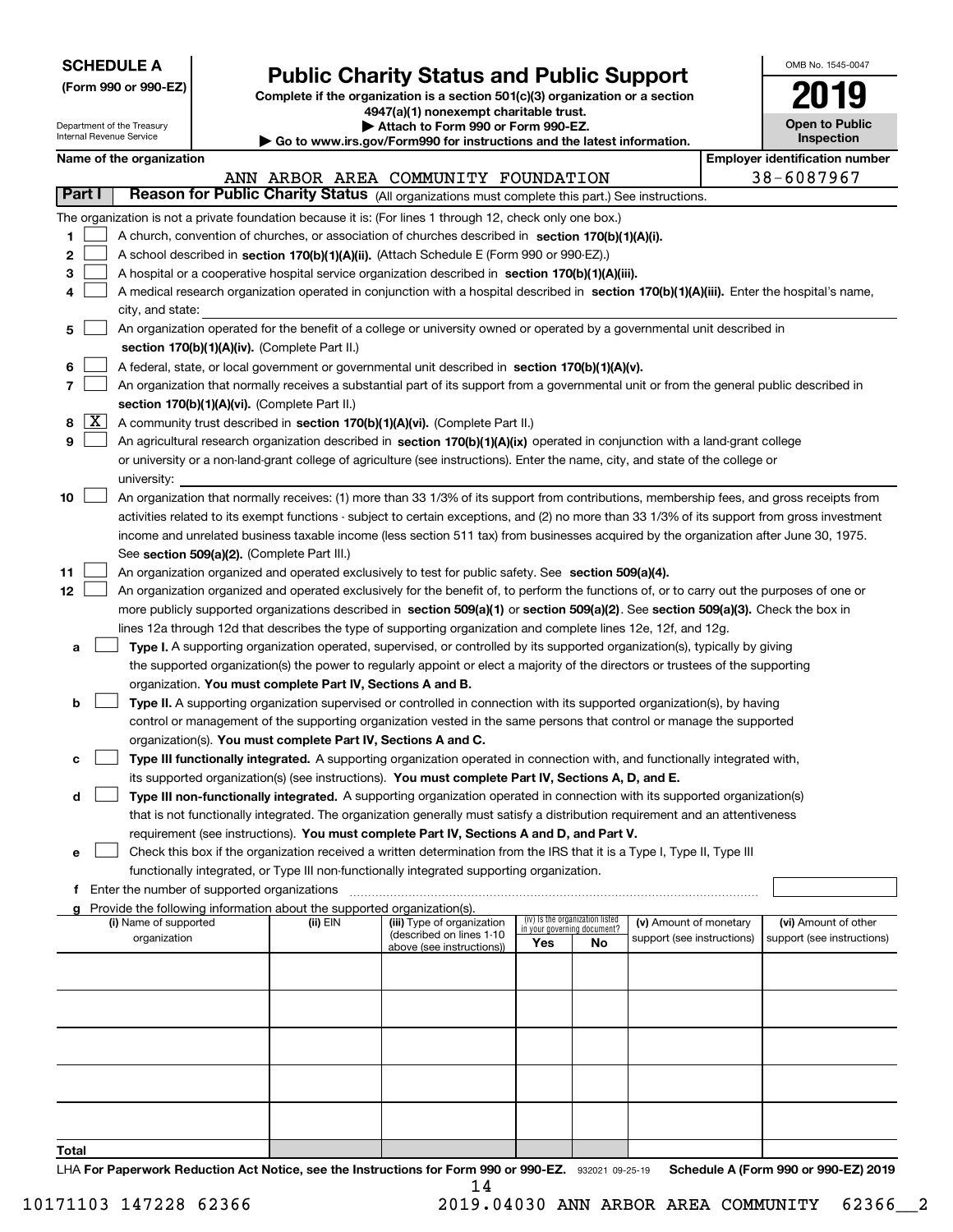## Schedule A (Form 990 or 990-EZ) 2019  $\,$  ANN  $\,$  ARBOR  $\,$  AREA  $\,$  COMMUNITY  $\,$  FOUNDATION  $\,$   $\,$  38  $-$  6087967  $\,$  Page

**2**

(Complete only if you checked the box on line 5, 7, or 8 of Part I or if the organization failed to qualify under Part III. If the organization fails to qualify under the tests listed below, please complete Part III.) **Part II Support Schedule for Organizations Described in Sections 170(b)(1)(A)(iv) and 170(b)(1)(A)(vi)**

| <b>Section A. Public Support</b>                                                                                                                                                                                               |                      |            |                                 |                        |          |                                          |
|--------------------------------------------------------------------------------------------------------------------------------------------------------------------------------------------------------------------------------|----------------------|------------|---------------------------------|------------------------|----------|------------------------------------------|
| Calendar year (or fiscal year beginning in)                                                                                                                                                                                    | (a) 2015             | $(b)$ 2016 | $(c)$ 2017                      | $(d)$ 2018             | (e) 2019 | (f) Total                                |
| 1 Gifts, grants, contributions, and<br>membership fees received. (Do not                                                                                                                                                       |                      |            |                                 |                        |          |                                          |
| include any "unusual grants.")                                                                                                                                                                                                 | 3743018.             |            | 7496900.11167368.               | 7221951.               |          | 6156483.35785720.                        |
| 2 Tax revenues levied for the organ-<br>ization's benefit and either paid to<br>or expended on its behalf                                                                                                                      |                      |            |                                 |                        |          |                                          |
| 3 The value of services or facilities<br>furnished by a governmental unit to                                                                                                                                                   |                      |            |                                 |                        |          |                                          |
| the organization without charge                                                                                                                                                                                                | 3743018.             |            | 7496900.11167368.               | 7221951.               |          | 6156483.35785720.                        |
| 4 Total. Add lines 1 through 3                                                                                                                                                                                                 |                      |            |                                 |                        |          |                                          |
| 5 The portion of total contributions                                                                                                                                                                                           |                      |            |                                 |                        |          |                                          |
| by each person (other than a                                                                                                                                                                                                   |                      |            |                                 |                        |          |                                          |
| governmental unit or publicly                                                                                                                                                                                                  |                      |            |                                 |                        |          |                                          |
| supported organization) included                                                                                                                                                                                               |                      |            |                                 |                        |          |                                          |
| on line 1 that exceeds 2% of the                                                                                                                                                                                               |                      |            |                                 |                        |          |                                          |
| amount shown on line 11,                                                                                                                                                                                                       |                      |            |                                 |                        |          |                                          |
| column (f)                                                                                                                                                                                                                     |                      |            |                                 |                        |          | 10239290.                                |
| 6 Public support. Subtract line 5 from line 4.<br><b>Section B. Total Support</b>                                                                                                                                              |                      |            |                                 |                        |          | 25546430.                                |
|                                                                                                                                                                                                                                |                      |            |                                 |                        |          |                                          |
| Calendar year (or fiscal year beginning in)                                                                                                                                                                                    | (a) 2015<br>3743018. | $(b)$ 2016 | $(c)$ 2017<br>7496900.11167368. | $(d)$ 2018<br>7221951. | (e) 2019 | (f) Total<br>6156483.35785720.           |
| <b>7</b> Amounts from line 4                                                                                                                                                                                                   |                      |            |                                 |                        |          |                                          |
| 8 Gross income from interest,                                                                                                                                                                                                  |                      |            |                                 |                        |          |                                          |
| dividends, payments received on                                                                                                                                                                                                |                      |            |                                 |                        |          |                                          |
| securities loans, rents, royalties,                                                                                                                                                                                            |                      |            | 1525284.                        | 1912718.               |          |                                          |
| and income from similar sources                                                                                                                                                                                                | 997, 226.            | 1245612.   |                                 |                        | 2729577. | 8410417.                                 |
| <b>9</b> Net income from unrelated business                                                                                                                                                                                    |                      |            |                                 |                        |          |                                          |
| activities, whether or not the                                                                                                                                                                                                 |                      |            |                                 |                        |          |                                          |
| business is regularly carried on                                                                                                                                                                                               |                      |            |                                 |                        |          |                                          |
| <b>10</b> Other income. Do not include gain                                                                                                                                                                                    |                      |            |                                 |                        |          |                                          |
| or loss from the sale of capital                                                                                                                                                                                               |                      |            |                                 |                        |          |                                          |
| assets (Explain in Part VI.)                                                                                                                                                                                                   |                      |            |                                 |                        |          |                                          |
| 11 Total support. Add lines 7 through 10                                                                                                                                                                                       |                      |            |                                 |                        |          | 44196137.                                |
| <b>12</b> Gross receipts from related activities, etc. (see instructions)                                                                                                                                                      |                      |            |                                 |                        | 12       |                                          |
| 13 First five years. If the Form 990 is for the organization's first, second, third, fourth, or fifth tax year as a section 501(c)(3)                                                                                          |                      |            |                                 |                        |          |                                          |
| organization, check this box and stop here<br>Section C. Computation of Public Support Percentage                                                                                                                              |                      |            |                                 |                        |          |                                          |
|                                                                                                                                                                                                                                |                      |            |                                 |                        | 14       | 57.80<br>%                               |
|                                                                                                                                                                                                                                |                      |            |                                 |                        | 15       | 57.86<br>$\%$                            |
| 16a 33 1/3% support test - 2019. If the organization did not check the box on line 13, and line 14 is 33 1/3% or more, check this box and                                                                                      |                      |            |                                 |                        |          |                                          |
| stop here. The organization qualifies as a publicly supported organization                                                                                                                                                     |                      |            |                                 |                        |          | $\blacktriangleright$ $\boxed{\text{X}}$ |
| b 33 1/3% support test - 2018. If the organization did not check a box on line 13 or 16a, and line 15 is 33 1/3% or more, check this box                                                                                       |                      |            |                                 |                        |          |                                          |
| and stop here. The organization qualifies as a publicly supported organization manufaction manufacture manufacture manufacture manufacture manufacture manufacture manufacture manufacture manufacture manufacture manufacture |                      |            |                                 |                        |          |                                          |
| 17a 10% -facts-and-circumstances test - 2019. If the organization did not check a box on line 13, 16a, or 16b, and line 14 is 10% or more,                                                                                     |                      |            |                                 |                        |          |                                          |
| and if the organization meets the "facts-and-circumstances" test, check this box and stop here. Explain in Part VI how the organization                                                                                        |                      |            |                                 |                        |          |                                          |
|                                                                                                                                                                                                                                |                      |            |                                 |                        |          |                                          |
| <b>b 10% -facts-and-circumstances test - 2018.</b> If the organization did not check a box on line 13, 16a, 16b, or 17a, and line 15 is 10% or                                                                                 |                      |            |                                 |                        |          |                                          |
| more, and if the organization meets the "facts-and-circumstances" test, check this box and stop here. Explain in Part VI how the                                                                                               |                      |            |                                 |                        |          |                                          |
| organization meets the "facts-and-circumstances" test. The organization qualifies as a publicly supported organization                                                                                                         |                      |            |                                 |                        |          |                                          |
| 18 Private foundation. If the organization did not check a box on line 13, 16a, 16b, 17a, or 17b, check this box and see instructions                                                                                          |                      |            |                                 |                        |          |                                          |
|                                                                                                                                                                                                                                |                      |            |                                 |                        |          | Schedule A (Form 990 or 990-EZ) 2019     |

932022 09-25-19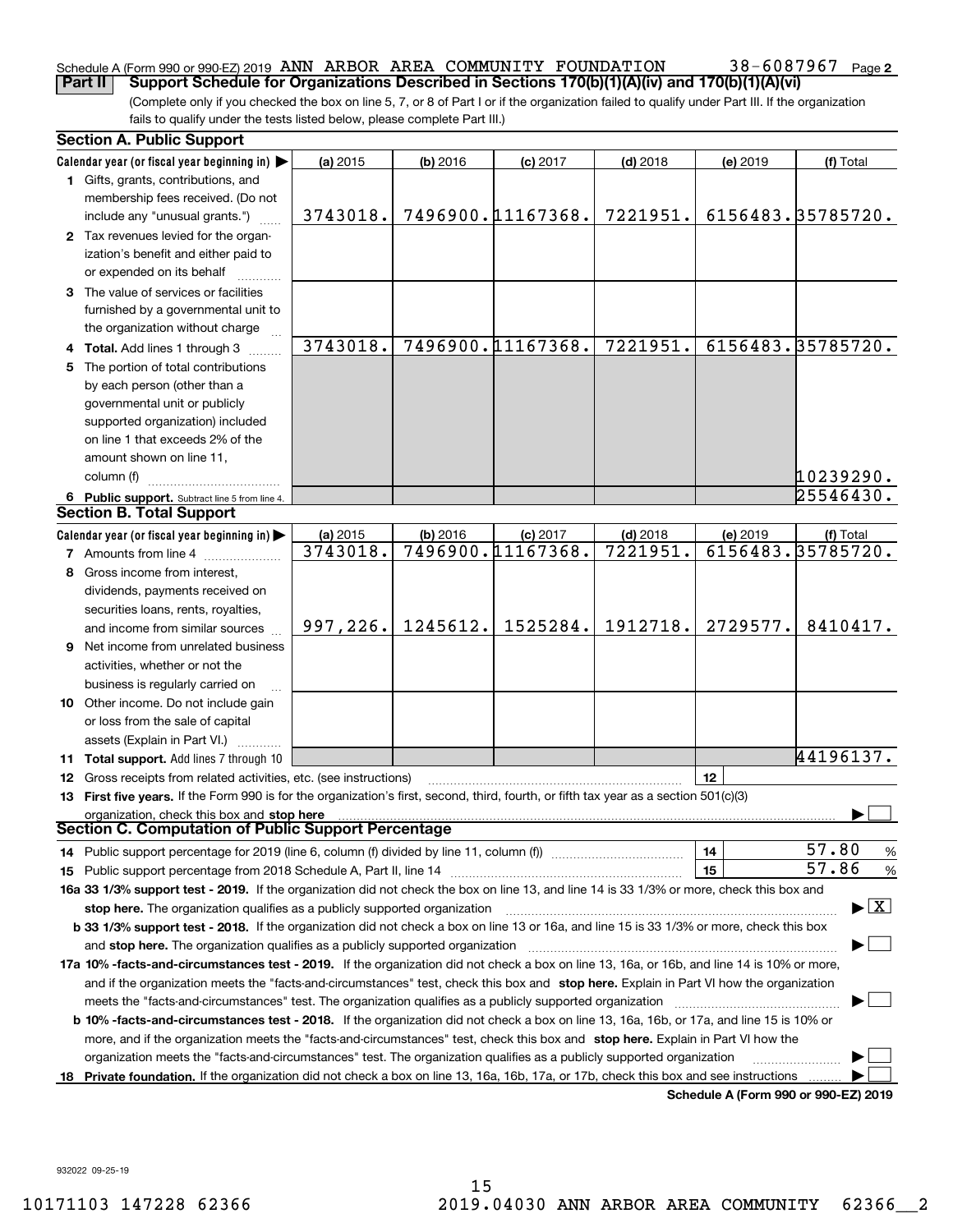#### Schedule A (Form 990 or 990-EZ) 2019  $\,$  ANN  $\,$  ARBOR  $\,$  AREA  $\,$  COMMUNITY  $\,$  FOUNDATION  $\,$   $\,$  38  $-$  6087967  $\,$  Page **Part III Support Schedule for Organizations Described in Section 509(a)(2)**

(Complete only if you checked the box on line 10 of Part I or if the organization failed to qualify under Part II. If the organization fails to qualify under the tests listed below, please complete Part II.)

| <b>Section A. Public Support</b>                                                                                                                                                                                        |            |          |            |            |          |                                      |
|-------------------------------------------------------------------------------------------------------------------------------------------------------------------------------------------------------------------------|------------|----------|------------|------------|----------|--------------------------------------|
| Calendar year (or fiscal year beginning in) $\blacktriangleright$                                                                                                                                                       | (a) 2015   | (b) 2016 | $(c)$ 2017 | $(d)$ 2018 | (e) 2019 | (f) Total                            |
| 1 Gifts, grants, contributions, and                                                                                                                                                                                     |            |          |            |            |          |                                      |
| membership fees received. (Do not                                                                                                                                                                                       |            |          |            |            |          |                                      |
| include any "unusual grants.")                                                                                                                                                                                          |            |          |            |            |          |                                      |
| 2 Gross receipts from admissions,<br>merchandise sold or services per-<br>formed, or facilities furnished in<br>any activity that is related to the<br>organization's tax-exempt purpose                                |            |          |            |            |          |                                      |
| 3 Gross receipts from activities that                                                                                                                                                                                   |            |          |            |            |          |                                      |
| are not an unrelated trade or bus-                                                                                                                                                                                      |            |          |            |            |          |                                      |
| iness under section 513                                                                                                                                                                                                 |            |          |            |            |          |                                      |
| 4 Tax revenues levied for the organ-<br>ization's benefit and either paid to                                                                                                                                            |            |          |            |            |          |                                      |
| or expended on its behalf<br>.                                                                                                                                                                                          |            |          |            |            |          |                                      |
| 5 The value of services or facilities                                                                                                                                                                                   |            |          |            |            |          |                                      |
| furnished by a governmental unit to                                                                                                                                                                                     |            |          |            |            |          |                                      |
| the organization without charge                                                                                                                                                                                         |            |          |            |            |          |                                      |
| <b>6 Total.</b> Add lines 1 through 5                                                                                                                                                                                   |            |          |            |            |          |                                      |
| 7a Amounts included on lines 1, 2, and<br>3 received from disqualified persons                                                                                                                                          |            |          |            |            |          |                                      |
| <b>b</b> Amounts included on lines 2 and 3 received<br>from other than disqualified persons that<br>exceed the greater of \$5,000 or 1% of the<br>amount on line 13 for the year                                        |            |          |            |            |          |                                      |
| c Add lines 7a and 7b                                                                                                                                                                                                   |            |          |            |            |          |                                      |
| 8 Public support. (Subtract line 7c from line 6.)<br><b>Section B. Total Support</b>                                                                                                                                    |            |          |            |            |          |                                      |
| Calendar year (or fiscal year beginning in)                                                                                                                                                                             | (a) $2015$ | (b) 2016 | $(c)$ 2017 | $(d)$ 2018 | (e) 2019 | (f) Total                            |
| 9 Amounts from line 6                                                                                                                                                                                                   |            |          |            |            |          |                                      |
| 10a Gross income from interest,<br>dividends, payments received on<br>securities loans, rents, royalties,<br>and income from similar sources                                                                            |            |          |            |            |          |                                      |
| <b>b</b> Unrelated business taxable income                                                                                                                                                                              |            |          |            |            |          |                                      |
| (less section 511 taxes) from businesses                                                                                                                                                                                |            |          |            |            |          |                                      |
| acquired after June 30, 1975                                                                                                                                                                                            |            |          |            |            |          |                                      |
| c Add lines 10a and 10b                                                                                                                                                                                                 |            |          |            |            |          |                                      |
| <b>11</b> Net income from unrelated business<br>activities not included in line 10b,<br>whether or not the business is<br>regularly carried on                                                                          |            |          |            |            |          |                                      |
| <b>12</b> Other income. Do not include gain<br>or loss from the sale of capital<br>assets (Explain in Part VI.)                                                                                                         |            |          |            |            |          |                                      |
| <b>13 Total support.</b> (Add lines 9, 10c, 11, and 12.)                                                                                                                                                                |            |          |            |            |          |                                      |
| 14 First five years. If the Form 990 is for the organization's first, second, third, fourth, or fifth tax year as a section 501(c)(3) organization,                                                                     |            |          |            |            |          |                                      |
| check this box and stop here measurements and stop here are constructed and stop here are all the state of the<br><b>Section C. Computation of Public Support Percentage</b>                                            |            |          |            |            |          |                                      |
| 15 Public support percentage for 2019 (line 8, column (f), divided by line 13, column (f))                                                                                                                              |            |          |            |            | 15       | %                                    |
| 16 Public support percentage from 2018 Schedule A, Part III, line 15<br><b>Section D. Computation of Investment Income Percentage</b>                                                                                   |            |          |            |            | 16       | %                                    |
|                                                                                                                                                                                                                         |            |          |            |            | 17       |                                      |
| 17 Investment income percentage for 2019 (line 10c, column (f), divided by line 13, column (f))                                                                                                                         |            |          |            |            | 18       | %<br>%                               |
| 18 Investment income percentage from 2018 Schedule A, Part III, line 17<br>19a 33 1/3% support tests - 2019. If the organization did not check the box on line 14, and line 15 is more than 33 1/3%, and line 17 is not |            |          |            |            |          |                                      |
| more than 33 1/3%, check this box and stop here. The organization qualifies as a publicly supported organization                                                                                                        |            |          |            |            |          |                                      |
| <b>b 33 1/3% support tests - 2018.</b> If the organization did not check a box on line 14 or line 19a, and line 16 is more than 33 1/3%, and                                                                            |            |          |            |            |          | ▶                                    |
| line 18 is not more than 33 1/3%, check this box and stop here. The organization qualifies as a publicly supported organization                                                                                         |            |          |            |            |          |                                      |
| 20 Private foundation. If the organization did not check a box on line 14, 19a, or 19b, check this box and see instructions                                                                                             |            |          |            |            |          | .                                    |
| 932023 09-25-19                                                                                                                                                                                                         |            |          |            |            |          | Schedule A (Form 990 or 990-EZ) 2019 |
|                                                                                                                                                                                                                         |            | 16       |            |            |          |                                      |

10171103 147228 62366 2019.04030 ANN ARBOR AREA COMMUNITY 62366\_\_2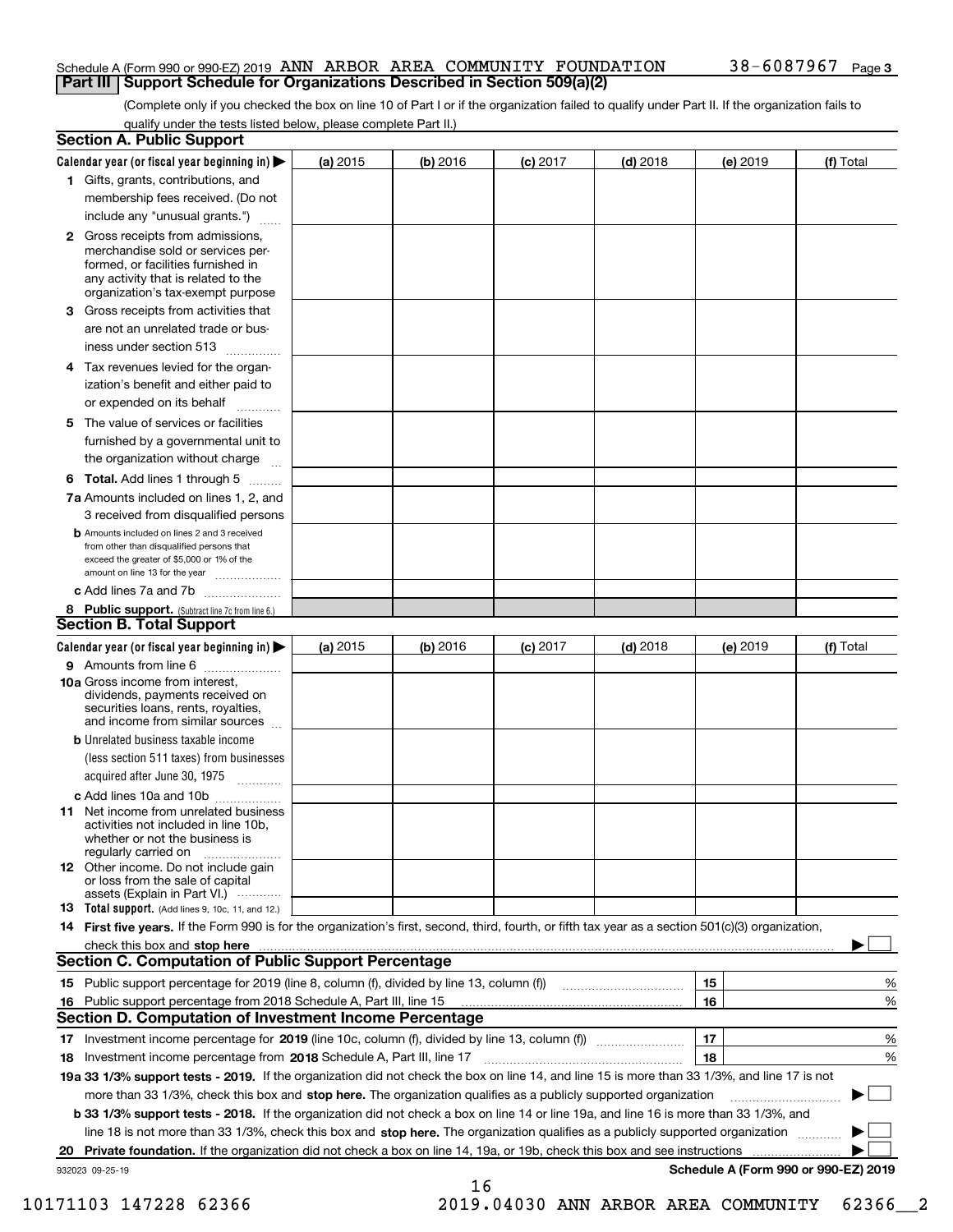#### Schedule A (Form 990 or 990-EZ) 2019  $\,$  ANN  $\,$  ARBOR  $\,$  AREA  $\,$  COMMUNITY  $\,$  FOUNDATION  $\,$   $\,$  38  $-$  6087967  $\,$  Page

**1**

**2**

**3a**

**3b**

**3c**

**4a**

**4b**

**4c**

**5a**

**5b5c**

**6**

**7**

**8**

**9a**

**9b**

**YesNo**

## **Part IV Supporting Organizations**

(Complete only if you checked a box in line 12 on Part I. If you checked 12a of Part I, complete Sections A and B. If you checked 12b of Part I, complete Sections A and C. If you checked 12c of Part I, complete Sections A, D, and E. If you checked 12d of Part I, complete Sections A and D, and complete Part V.)

#### **Section A. All Supporting Organizations**

- **1** Are all of the organization's supported organizations listed by name in the organization's governing documents? If "No," describe in **Part VI** how the supported organizations are designated. If designated by *class or purpose, describe the designation. If historic and continuing relationship, explain.*
- **2** Did the organization have any supported organization that does not have an IRS determination of status under section 509(a)(1) or (2)? If "Yes," explain in Part VI how the organization determined that the supported *organization was described in section 509(a)(1) or (2).*
- **3a** Did the organization have a supported organization described in section 501(c)(4), (5), or (6)? If "Yes," answer *(b) and (c) below.*
- **b** Did the organization confirm that each supported organization qualified under section 501(c)(4), (5), or (6) and satisfied the public support tests under section 509(a)(2)? If "Yes," describe in **Part VI** when and how the *organization made the determination.*
- **c**Did the organization ensure that all support to such organizations was used exclusively for section 170(c)(2)(B) purposes? If "Yes," explain in **Part VI** what controls the organization put in place to ensure such use.
- **4a***If* Was any supported organization not organized in the United States ("foreign supported organization")? *"Yes," and if you checked 12a or 12b in Part I, answer (b) and (c) below.*
- **b** Did the organization have ultimate control and discretion in deciding whether to make grants to the foreign supported organization? If "Yes," describe in **Part VI** how the organization had such control and discretion *despite being controlled or supervised by or in connection with its supported organizations.*
- **c** Did the organization support any foreign supported organization that does not have an IRS determination under sections 501(c)(3) and 509(a)(1) or (2)? If "Yes," explain in **Part VI** what controls the organization used *to ensure that all support to the foreign supported organization was used exclusively for section 170(c)(2)(B) purposes.*
- **5a** Did the organization add, substitute, or remove any supported organizations during the tax year? If "Yes," answer (b) and (c) below (if applicable). Also, provide detail in **Part VI,** including (i) the names and EIN *numbers of the supported organizations added, substituted, or removed; (ii) the reasons for each such action; (iii) the authority under the organization's organizing document authorizing such action; and (iv) how the action was accomplished (such as by amendment to the organizing document).*
- **b** Type I or Type II only. Was any added or substituted supported organization part of a class already designated in the organization's organizing document?
- **cSubstitutions only.**  Was the substitution the result of an event beyond the organization's control?
- **6** Did the organization provide support (whether in the form of grants or the provision of services or facilities) to **Part VI.** *If "Yes," provide detail in* support or benefit one or more of the filing organization's supported organizations? anyone other than (i) its supported organizations, (ii) individuals that are part of the charitable class benefited by one or more of its supported organizations, or (iii) other supporting organizations that also
- **7**Did the organization provide a grant, loan, compensation, or other similar payment to a substantial contributor *If "Yes," complete Part I of Schedule L (Form 990 or 990-EZ).* regard to a substantial contributor? (as defined in section 4958(c)(3)(C)), a family member of a substantial contributor, or a 35% controlled entity with
- **8** Did the organization make a loan to a disqualified person (as defined in section 4958) not described in line 7? *If "Yes," complete Part I of Schedule L (Form 990 or 990-EZ).*
- **9a** Was the organization controlled directly or indirectly at any time during the tax year by one or more in section 509(a)(1) or (2))? If "Yes," *provide detail in* <code>Part VI.</code> disqualified persons as defined in section 4946 (other than foundation managers and organizations described
- **b** Did one or more disqualified persons (as defined in line 9a) hold a controlling interest in any entity in which the supporting organization had an interest? If "Yes," provide detail in P**art VI**.
- **c**Did a disqualified person (as defined in line 9a) have an ownership interest in, or derive any personal benefit from, assets in which the supporting organization also had an interest? If "Yes," provide detail in P**art VI.**
- **10a** Was the organization subject to the excess business holdings rules of section 4943 because of section supporting organizations)? If "Yes," answer 10b below. 4943(f) (regarding certain Type II supporting organizations, and all Type III non-functionally integrated
- **b** Did the organization have any excess business holdings in the tax year? (Use Schedule C, Form 4720, to *determine whether the organization had excess business holdings.)*

932024 09-25-19



17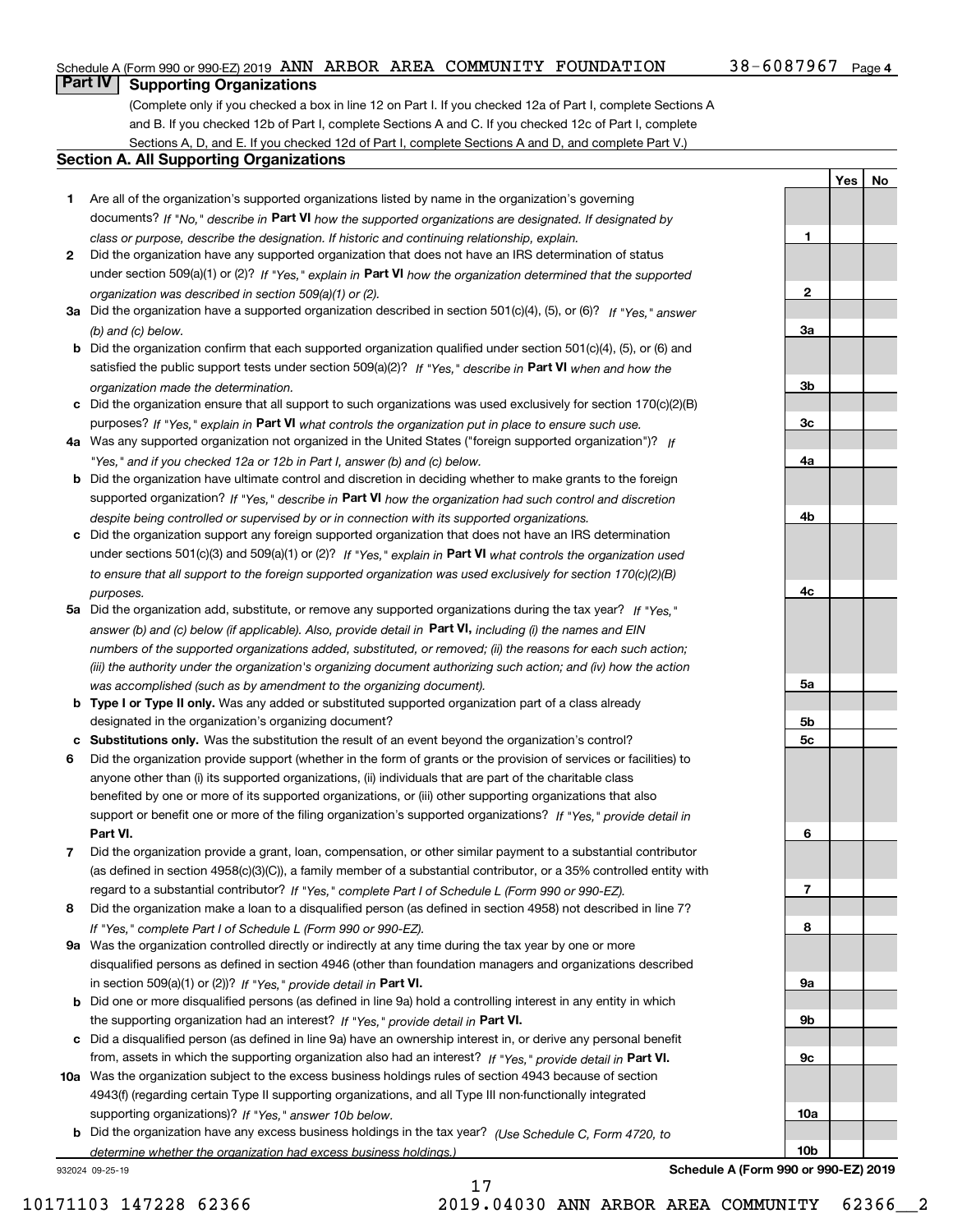#### **5** Schedule A (Form 990 or 990-EZ) 2019 Page ANN ARBOR AREA COMMUNITY FOUNDATION 38-6087967 **Part IV Supporting Organizations** *(continued)*

|    |                                                                                                                                   |                 | Yes | No |
|----|-----------------------------------------------------------------------------------------------------------------------------------|-----------------|-----|----|
| 11 | Has the organization accepted a gift or contribution from any of the following persons?                                           |                 |     |    |
|    | a A person who directly or indirectly controls, either alone or together with persons described in (b) and (c)                    |                 |     |    |
|    | below, the governing body of a supported organization?                                                                            | 11a             |     |    |
|    | <b>b</b> A family member of a person described in (a) above?                                                                      | 11 <sub>b</sub> |     |    |
|    | c A 35% controlled entity of a person described in (a) or (b) above? If "Yes" to a, b, or c, provide detail in Part VI.           | 11c             |     |    |
|    | <b>Section B. Type I Supporting Organizations</b>                                                                                 |                 |     |    |
|    |                                                                                                                                   |                 | Yes | No |
| 1. | Did the directors, trustees, or membership of one or more supported organizations have the power to                               |                 |     |    |
|    | regularly appoint or elect at least a majority of the organization's directors or trustees at all times during the                |                 |     |    |
|    | tax year? If "No," describe in Part VI how the supported organization(s) effectively operated, supervised, or                     |                 |     |    |
|    | controlled the organization's activities. If the organization had more than one supported organization,                           |                 |     |    |
|    | describe how the powers to appoint and/or remove directors or trustees were allocated among the supported                         |                 |     |    |
|    | organizations and what conditions or restrictions, if any, applied to such powers during the tax year.                            | 1               |     |    |
| 2  | Did the organization operate for the benefit of any supported organization other than the supported                               |                 |     |    |
|    | organization(s) that operated, supervised, or controlled the supporting organization? If "Yes," explain in                        |                 |     |    |
|    | Part VI how providing such benefit carried out the purposes of the supported organization(s) that operated,                       |                 |     |    |
|    | supervised, or controlled the supporting organization.                                                                            | 2               |     |    |
|    | <b>Section C. Type II Supporting Organizations</b>                                                                                |                 |     |    |
|    |                                                                                                                                   |                 | Yes | No |
| 1. | Were a majority of the organization's directors or trustees during the tax year also a majority of the directors                  |                 |     |    |
|    | or trustees of each of the organization's supported organization(s)? If "No," describe in Part VI how control                     |                 |     |    |
|    | or management of the supporting organization was vested in the same persons that controlled or managed                            |                 |     |    |
|    | the supported organization(s).<br><b>Section D. All Type III Supporting Organizations</b>                                         | 1               |     |    |
|    |                                                                                                                                   |                 | Yes | No |
| 1. | Did the organization provide to each of its supported organizations, by the last day of the fifth month of the                    |                 |     |    |
|    | organization's tax year, (i) a written notice describing the type and amount of support provided during the prior tax             |                 |     |    |
|    | year, (ii) a copy of the Form 990 that was most recently filed as of the date of notification, and (iii) copies of the            |                 |     |    |
|    | organization's governing documents in effect on the date of notification, to the extent not previously provided?                  | 1               |     |    |
| 2  | Were any of the organization's officers, directors, or trustees either (i) appointed or elected by the supported                  |                 |     |    |
|    | organization(s) or (ii) serving on the governing body of a supported organization? If "No," explain in Part VI how                |                 |     |    |
|    | the organization maintained a close and continuous working relationship with the supported organization(s).                       | 2               |     |    |
| 3  | By reason of the relationship described in (2), did the organization's supported organizations have a                             |                 |     |    |
|    | significant voice in the organization's investment policies and in directing the use of the organization's                        |                 |     |    |
|    | income or assets at all times during the tax year? If "Yes," describe in Part VI the role the organization's                      |                 |     |    |
|    | supported organizations played in this regard.                                                                                    | 3               |     |    |
|    | Section E. Type III Functionally Integrated Supporting Organizations                                                              |                 |     |    |
| 1  | Check the box next to the method that the organization used to satisfy the Integral Part Test during the year (see instructions). |                 |     |    |
| а  | The organization satisfied the Activities Test. Complete line 2 below.                                                            |                 |     |    |
| b  | The organization is the parent of each of its supported organizations. Complete line 3 below.                                     |                 |     |    |
| c  | The organization supported a governmental entity. Describe in Part VI how you supported a government entity (see instructions),   |                 |     |    |
| 2  | Activities Test. Answer (a) and (b) below.                                                                                        |                 | Yes | No |
| а  | Did substantially all of the organization's activities during the tax year directly further the exempt purposes of                |                 |     |    |
|    | the supported organization(s) to which the organization was responsive? If "Yes," then in Part VI identify                        |                 |     |    |
|    | those supported organizations and explain how these activities directly furthered their exempt purposes,                          |                 |     |    |
|    | how the organization was responsive to those supported organizations, and how the organization determined                         |                 |     |    |
|    | that these activities constituted substantially all of its activities.                                                            | 2a              |     |    |
| b  | Did the activities described in (a) constitute activities that, but for the organization's involvement, one or more               |                 |     |    |
|    | of the organization's supported organization(s) would have been engaged in? If "Yes," explain in Part VI the                      |                 |     |    |
|    | reasons for the organization's position that its supported organization(s) would have engaged in these                            |                 |     |    |
|    | activities but for the organization's involvement.                                                                                | 2b              |     |    |
| з  | Parent of Supported Organizations. Answer (a) and (b) below.                                                                      |                 |     |    |
| а  | Did the organization have the power to regularly appoint or elect a majority of the officers, directors, or                       |                 |     |    |
|    | trustees of each of the supported organizations? Provide details in Part VI.                                                      | За              |     |    |
| b  | Did the organization exercise a substantial degree of direction over the policies, programs, and activities of each               |                 |     |    |
|    | of its supported organizations? If "Yes," describe in Part VI the role played by the organization in this regard.                 | 3b              |     |    |

18

932025 09-25-19

**Schedule A (Form 990 or 990-EZ) 2019**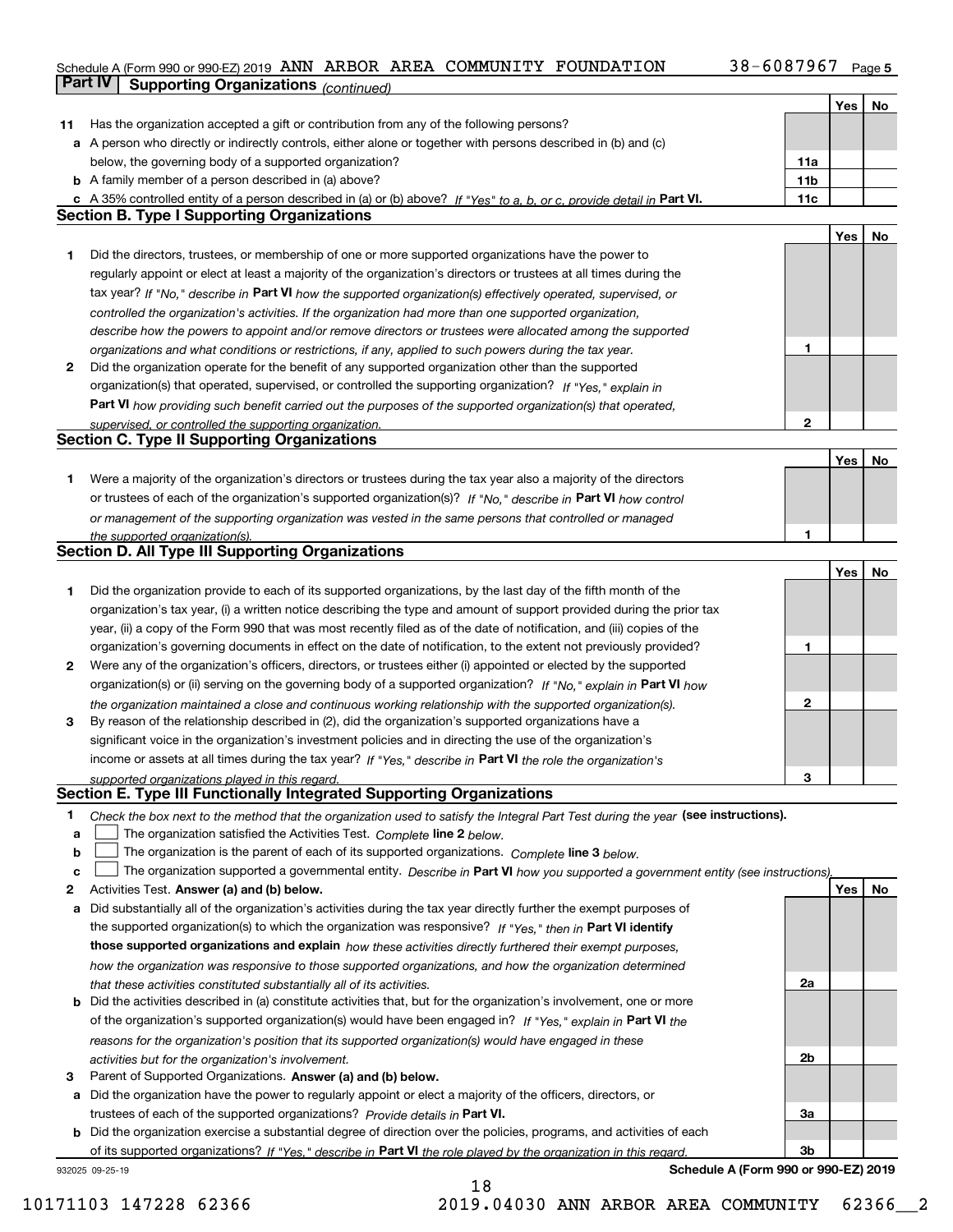| <b>Part V</b> Type III Non-Functionally Integrated 509(a)(3) Supporting Organizations |  |            |        |
|---------------------------------------------------------------------------------------|--|------------|--------|
| Schedule A (Form 990 or 990-EZ) 2019 ANN ARBOR AREA COMMUNITY FOUNDATION              |  | 38-6087967 | Page 6 |

| 1 Check here if the organization satisfied the Integral Part Test as a qualifying trust on Nov. 20, 1970 (explain in Part VI). See instructions. All |  |
|------------------------------------------------------------------------------------------------------------------------------------------------------|--|
| other Type III non-functionally integrated supporting organizations must complete Sections A through E.                                              |  |

|              | Section A - Adjusted Net Income                                              |                | (A) Prior Year | (B) Current Year<br>(optional) |
|--------------|------------------------------------------------------------------------------|----------------|----------------|--------------------------------|
| 1            | Net short-term capital gain                                                  | 1              |                |                                |
| 2            | Recoveries of prior-year distributions                                       | $\overline{2}$ |                |                                |
| 3            | Other gross income (see instructions)                                        | 3              |                |                                |
| 4            | Add lines 1 through 3.                                                       | 4              |                |                                |
| 5            | Depreciation and depletion                                                   | 5              |                |                                |
| 6            | Portion of operating expenses paid or incurred for production or             |                |                |                                |
|              | collection of gross income or for management, conservation, or               |                |                |                                |
|              | maintenance of property held for production of income (see instructions)     | 6              |                |                                |
| 7            | Other expenses (see instructions)                                            | $\overline{7}$ |                |                                |
| 8            | Adjusted Net Income (subtract lines 5, 6, and 7 from line 4)                 | 8              |                |                                |
|              | <b>Section B - Minimum Asset Amount</b>                                      |                | (A) Prior Year | (B) Current Year<br>(optional) |
| 1            | Aggregate fair market value of all non-exempt-use assets (see                |                |                |                                |
|              | instructions for short tax year or assets held for part of year):            |                |                |                                |
|              | a Average monthly value of securities                                        | 1a             |                |                                |
|              | <b>b</b> Average monthly cash balances                                       | 1 <sub>b</sub> |                |                                |
|              | c Fair market value of other non-exempt-use assets                           | 1c             |                |                                |
|              | d Total (add lines 1a, 1b, and 1c)                                           | 1d             |                |                                |
|              | e Discount claimed for blockage or other                                     |                |                |                                |
|              | factors (explain in detail in Part VI):                                      |                |                |                                |
| 2            | Acquisition indebtedness applicable to non-exempt-use assets                 | $\mathbf{2}$   |                |                                |
| 3            | Subtract line 2 from line 1d.                                                | 3              |                |                                |
| 4            | Cash deemed held for exempt use. Enter 1-1/2% of line 3 (for greater amount, |                |                |                                |
|              | see instructions).                                                           | 4              |                |                                |
| 5            | Net value of non-exempt-use assets (subtract line 4 from line 3)             | 5              |                |                                |
| 6            | Multiply line 5 by .035.                                                     | 6              |                |                                |
| 7            | Recoveries of prior-year distributions                                       | 7              |                |                                |
| 8            | Minimum Asset Amount (add line 7 to line 6)                                  | 8              |                |                                |
|              | <b>Section C - Distributable Amount</b>                                      |                |                | <b>Current Year</b>            |
| 1            | Adjusted net income for prior year (from Section A, line 8, Column A)        | 1              |                |                                |
| $\mathbf{2}$ | Enter 85% of line 1                                                          | $\overline{2}$ |                |                                |
| з            | Minimum asset amount for prior year (from Section B, line 8, Column A)       | 3              |                |                                |
| 4            | Enter greater of line 2 or line 3.                                           | 4              |                |                                |
| 5            | Income tax imposed in prior year                                             | 5              |                |                                |
| 6            | Distributable Amount. Subtract line 5 from line 4, unless subject to         |                |                |                                |
|              | emergency temporary reduction (see instructions).                            | 6              |                |                                |
|              |                                                                              |                |                |                                |

**7** Check here if the current year is the organization's first as a non-functionally integrated Type III supporting organization (see instructions).

**Schedule A (Form 990 or 990-EZ) 2019**

932026 09-25-19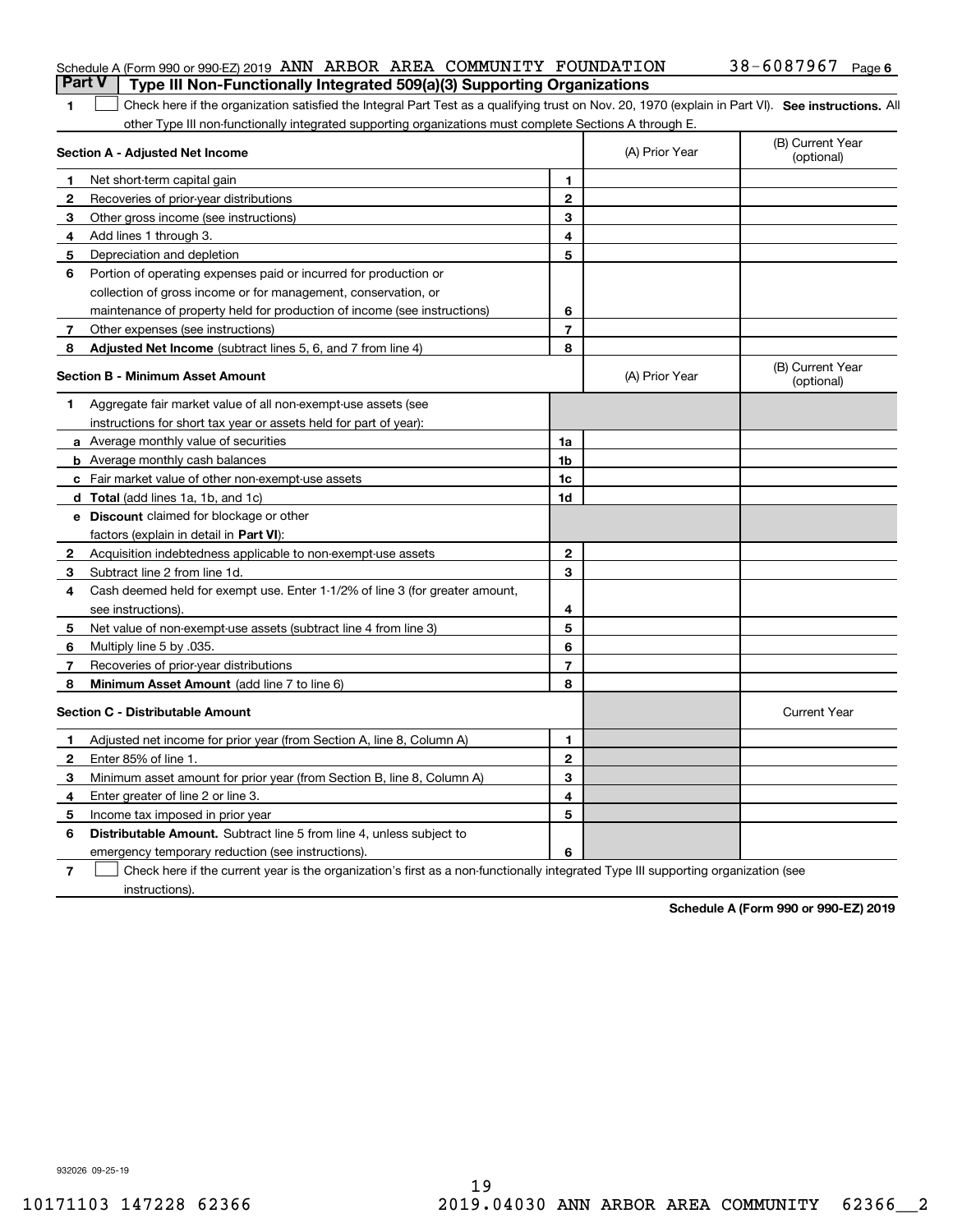#### Schedule A (Form 990 or 990-EZ) 2019 ANN ARBOR AREA COMMUNITY FOUNDATIION 3 8 = 6 U 8 7 9 6 7 Page ANN ARBOR AREA COMMUNITY FOUNDATION 38-6087967

| <b>Part V</b> | Type III Non-Functionally Integrated 509(a)(3) Supporting Organizations                    |                             | (continued)                           |                                         |
|---------------|--------------------------------------------------------------------------------------------|-----------------------------|---------------------------------------|-----------------------------------------|
|               | <b>Section D - Distributions</b>                                                           |                             |                                       | <b>Current Year</b>                     |
| 1             | Amounts paid to supported organizations to accomplish exempt purposes                      |                             |                                       |                                         |
| 2             | Amounts paid to perform activity that directly furthers exempt purposes of supported       |                             |                                       |                                         |
|               | organizations, in excess of income from activity                                           |                             |                                       |                                         |
| 3             | Administrative expenses paid to accomplish exempt purposes of supported organizations      |                             |                                       |                                         |
| 4             | Amounts paid to acquire exempt-use assets                                                  |                             |                                       |                                         |
| 5             | Qualified set-aside amounts (prior IRS approval required)                                  |                             |                                       |                                         |
| 6             | Other distributions (describe in Part VI). See instructions.                               |                             |                                       |                                         |
| 7             | <b>Total annual distributions.</b> Add lines 1 through 6.                                  |                             |                                       |                                         |
| 8             | Distributions to attentive supported organizations to which the organization is responsive |                             |                                       |                                         |
|               | (provide details in Part VI). See instructions.                                            |                             |                                       |                                         |
| 9             | Distributable amount for 2019 from Section C, line 6                                       |                             |                                       |                                         |
| 10            | Line 8 amount divided by line 9 amount                                                     |                             |                                       |                                         |
|               |                                                                                            | (i)                         | (iii)                                 | (iii)                                   |
|               | <b>Section E - Distribution Allocations</b> (see instructions)                             | <b>Excess Distributions</b> | <b>Underdistributions</b><br>Pre-2019 | <b>Distributable</b><br>Amount for 2019 |
| 1             | Distributable amount for 2019 from Section C, line 6                                       |                             |                                       |                                         |
| 2             | Underdistributions, if any, for years prior to 2019 (reason-                               |                             |                                       |                                         |
|               | able cause required- explain in Part VI). See instructions.                                |                             |                                       |                                         |
| З             | Excess distributions carryover, if any, to 2019                                            |                             |                                       |                                         |
|               | <b>a</b> From 2014                                                                         |                             |                                       |                                         |
|               | <b>b</b> From 2015                                                                         |                             |                                       |                                         |
|               | $c$ From 2016                                                                              |                             |                                       |                                         |
|               | d From 2017                                                                                |                             |                                       |                                         |
|               | e From 2018                                                                                |                             |                                       |                                         |
|               | Total of lines 3a through e                                                                |                             |                                       |                                         |
| g             | Applied to underdistributions of prior years                                               |                             |                                       |                                         |
|               | <b>h</b> Applied to 2019 distributable amount                                              |                             |                                       |                                         |
|               | Carryover from 2014 not applied (see instructions)                                         |                             |                                       |                                         |
|               | Remainder. Subtract lines 3g, 3h, and 3i from 3f.                                          |                             |                                       |                                         |
| 4             | Distributions for 2019 from Section D,                                                     |                             |                                       |                                         |
|               | line $7:$                                                                                  |                             |                                       |                                         |
|               | <b>a</b> Applied to underdistributions of prior years                                      |                             |                                       |                                         |
|               | <b>b</b> Applied to 2019 distributable amount                                              |                             |                                       |                                         |
|               | c Remainder. Subtract lines 4a and 4b from 4.                                              |                             |                                       |                                         |
| 5             | Remaining underdistributions for years prior to 2019, if                                   |                             |                                       |                                         |
|               | any. Subtract lines 3g and 4a from line 2. For result greater                              |                             |                                       |                                         |
|               | than zero, explain in Part VI. See instructions.                                           |                             |                                       |                                         |
| 6             | Remaining underdistributions for 2019. Subtract lines 3h                                   |                             |                                       |                                         |
|               | and 4b from line 1. For result greater than zero, explain in                               |                             |                                       |                                         |
|               | Part VI. See instructions.                                                                 |                             |                                       |                                         |
| 7             | Excess distributions carryover to 2020. Add lines 3j                                       |                             |                                       |                                         |
|               | and 4c.                                                                                    |                             |                                       |                                         |
| 8             | Breakdown of line 7:                                                                       |                             |                                       |                                         |
|               | a Excess from 2015                                                                         |                             |                                       |                                         |
|               | <b>b</b> Excess from 2016                                                                  |                             |                                       |                                         |
|               | c Excess from 2017                                                                         |                             |                                       |                                         |
|               | d Excess from 2018                                                                         |                             |                                       |                                         |
|               | e Excess from 2019                                                                         |                             |                                       |                                         |

**Schedule A (Form 990 or 990-EZ) 2019**

932027 09-25-19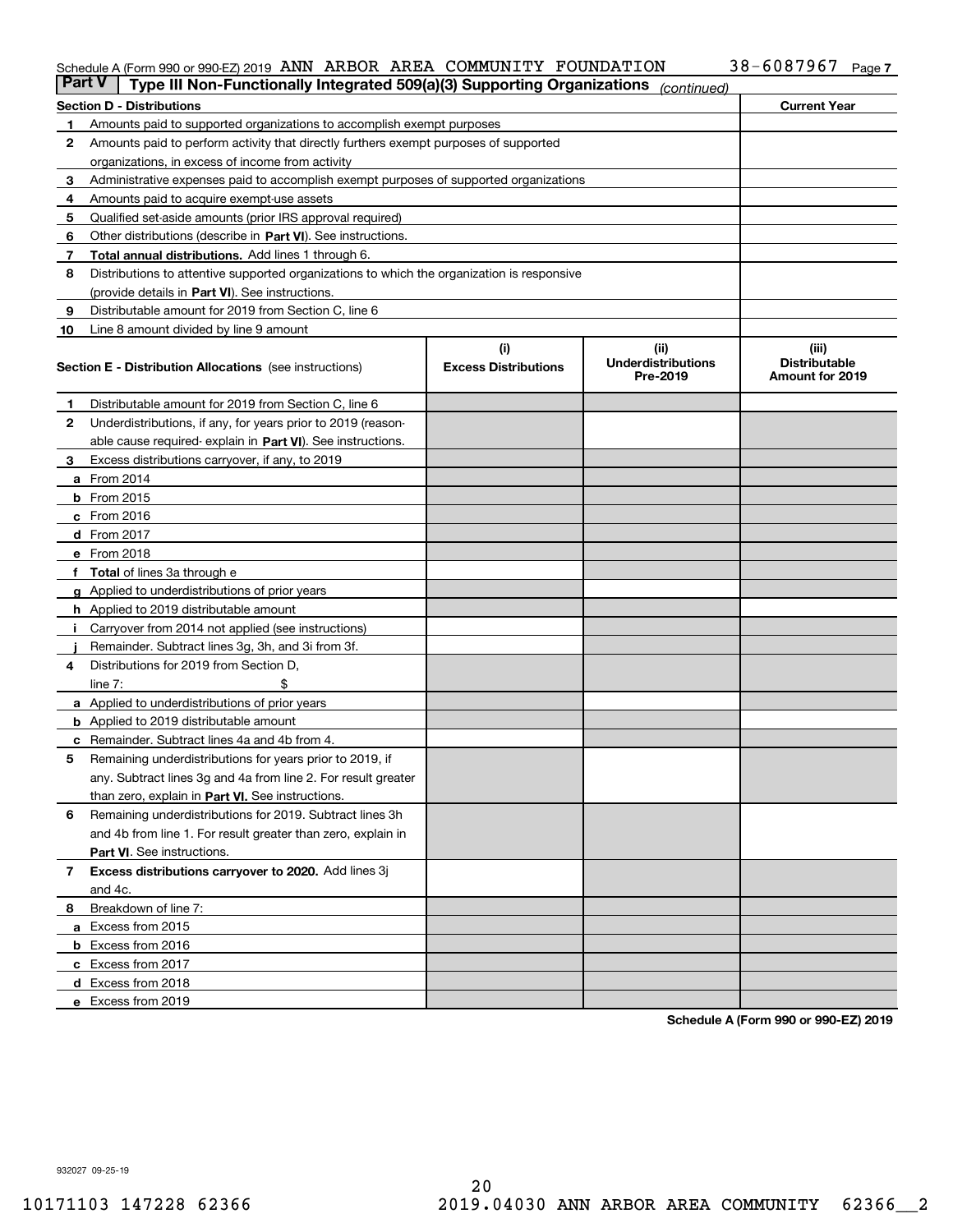| <b>Part VI</b>  | Schedule A (Form 990 or 990-EZ) 2019 ANN ARBOR AREA COMMUNITY FOUNDATION |  |    | 38-6087967 Page 8<br>Supplemental Information. Provide the explanations required by Part II, line 10; Part II, line 17a or 17b; Part III, line 12;<br>Part IV, Section A, lines 1, 2, 3b, 3c, 4b, 4c, 5a, 6, 9a, 9b, 9c, 11a, 11b, and 11c; Part IV, Section B, lines 1 and 2; Part IV, Section C, |  |
|-----------------|--------------------------------------------------------------------------|--|----|----------------------------------------------------------------------------------------------------------------------------------------------------------------------------------------------------------------------------------------------------------------------------------------------------|--|
|                 | (See instructions.)                                                      |  |    | line 1; Part IV, Section D, lines 2 and 3; Part IV, Section E, lines 1c, 2a, 2b, 3a, and 3b; Part V, line 1; Part V, Section B, line 1e; Part V,<br>Section D, lines 5, 6, and 8; and Part V, Section E, lines 2, 5, and 6. Also complete this part for any additional information.                |  |
|                 |                                                                          |  |    |                                                                                                                                                                                                                                                                                                    |  |
|                 |                                                                          |  |    |                                                                                                                                                                                                                                                                                                    |  |
|                 |                                                                          |  |    |                                                                                                                                                                                                                                                                                                    |  |
|                 |                                                                          |  |    |                                                                                                                                                                                                                                                                                                    |  |
|                 |                                                                          |  |    |                                                                                                                                                                                                                                                                                                    |  |
|                 |                                                                          |  |    |                                                                                                                                                                                                                                                                                                    |  |
|                 |                                                                          |  |    |                                                                                                                                                                                                                                                                                                    |  |
|                 |                                                                          |  |    |                                                                                                                                                                                                                                                                                                    |  |
|                 |                                                                          |  |    |                                                                                                                                                                                                                                                                                                    |  |
|                 |                                                                          |  |    |                                                                                                                                                                                                                                                                                                    |  |
|                 |                                                                          |  |    |                                                                                                                                                                                                                                                                                                    |  |
|                 |                                                                          |  |    |                                                                                                                                                                                                                                                                                                    |  |
|                 |                                                                          |  |    |                                                                                                                                                                                                                                                                                                    |  |
|                 |                                                                          |  |    |                                                                                                                                                                                                                                                                                                    |  |
|                 |                                                                          |  |    |                                                                                                                                                                                                                                                                                                    |  |
|                 |                                                                          |  |    |                                                                                                                                                                                                                                                                                                    |  |
|                 |                                                                          |  |    |                                                                                                                                                                                                                                                                                                    |  |
|                 |                                                                          |  |    |                                                                                                                                                                                                                                                                                                    |  |
|                 |                                                                          |  |    |                                                                                                                                                                                                                                                                                                    |  |
|                 |                                                                          |  |    |                                                                                                                                                                                                                                                                                                    |  |
|                 |                                                                          |  |    |                                                                                                                                                                                                                                                                                                    |  |
|                 |                                                                          |  |    |                                                                                                                                                                                                                                                                                                    |  |
|                 |                                                                          |  |    |                                                                                                                                                                                                                                                                                                    |  |
|                 |                                                                          |  |    |                                                                                                                                                                                                                                                                                                    |  |
|                 |                                                                          |  |    |                                                                                                                                                                                                                                                                                                    |  |
|                 |                                                                          |  |    |                                                                                                                                                                                                                                                                                                    |  |
| 932028 09-25-19 |                                                                          |  | 21 | Schedule A (Form 990 or 990-EZ) 2019                                                                                                                                                                                                                                                               |  |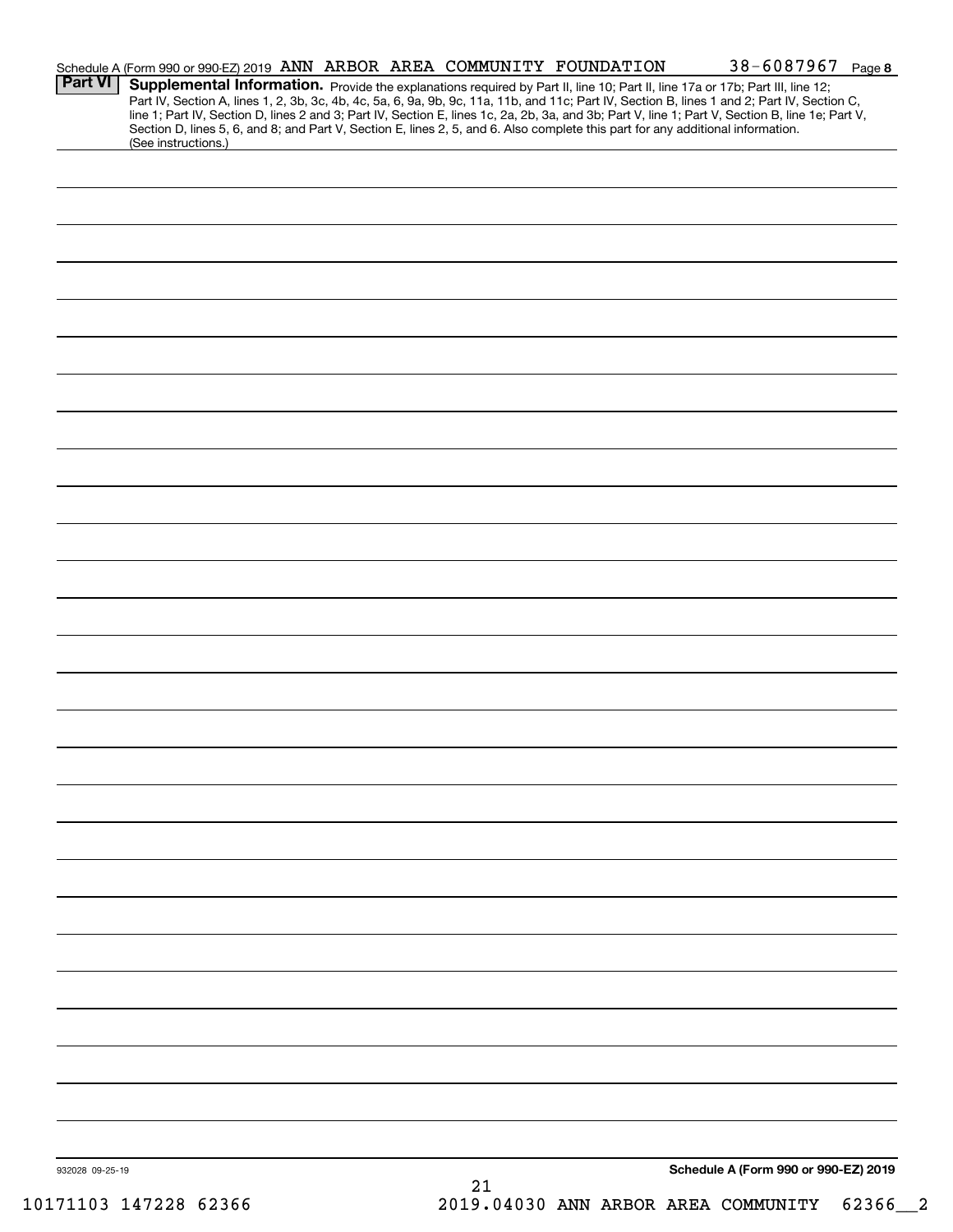Department of the Treasury Internal Revenue Service **(Form 990, 990-EZ, or 990-PF)**

Name of the organization

### \*\* PUBLIC DISCLOSURE COPY \*\*

## **Schedule B Schedule of Contributors**

**| Attach to Form 990, Form 990-EZ, or Form 990-PF. | Go to www.irs.gov/Form990 for the latest information.** OMB No. 1545-0047

**2019**

**Employer identification number**

|--|

|                                       |  | ANN ARBOR AREA COMMUNITY FOUNDATION | 38-6087967 |
|---------------------------------------|--|-------------------------------------|------------|
| <b>Organization type</b> (check one): |  |                                     |            |

| Filers of:         | Section:                                                                    |  |  |  |  |  |  |
|--------------------|-----------------------------------------------------------------------------|--|--|--|--|--|--|
| Form 990 or 990-EZ | $X$ 501(c)( 3) (enter number) organization                                  |  |  |  |  |  |  |
|                    | $4947(a)(1)$ nonexempt charitable trust not treated as a private foundation |  |  |  |  |  |  |
|                    | 527 political organization                                                  |  |  |  |  |  |  |
| Form 990-PF        | 501(c)(3) exempt private foundation                                         |  |  |  |  |  |  |
|                    | 4947(a)(1) nonexempt charitable trust treated as a private foundation       |  |  |  |  |  |  |
|                    | 501(c)(3) taxable private foundation                                        |  |  |  |  |  |  |

Check if your organization is covered by the **General Rule** or a **Special Rule. Note:**  Only a section 501(c)(7), (8), or (10) organization can check boxes for both the General Rule and a Special Rule. See instructions.

#### **General Rule**

 $\mathcal{L}^{\text{max}}$ 

For an organization filing Form 990, 990-EZ, or 990-PF that received, during the year, contributions totaling \$5,000 or more (in money or property) from any one contributor. Complete Parts I and II. See instructions for determining a contributor's total contributions.

#### **Special Rules**

any one contributor, during the year, total contributions of the greater of  $\,$  (1) \$5,000; or **(2)** 2% of the amount on (i) Form 990, Part VIII, line 1h;  $\boxed{\textbf{X}}$  For an organization described in section 501(c)(3) filing Form 990 or 990-EZ that met the 33 1/3% support test of the regulations under sections 509(a)(1) and 170(b)(1)(A)(vi), that checked Schedule A (Form 990 or 990-EZ), Part II, line 13, 16a, or 16b, and that received from or (ii) Form 990-EZ, line 1. Complete Parts I and II.

year, total contributions of more than \$1,000 *exclusively* for religious, charitable, scientific, literary, or educational purposes, or for the For an organization described in section 501(c)(7), (8), or (10) filing Form 990 or 990-EZ that received from any one contributor, during the prevention of cruelty to children or animals. Complete Parts I, II, and III.  $\mathcal{L}^{\text{max}}$ 

purpose. Don't complete any of the parts unless the **General Rule** applies to this organization because it received *nonexclusively* year, contributions <sub>exclusively</sub> for religious, charitable, etc., purposes, but no such contributions totaled more than \$1,000. If this box is checked, enter here the total contributions that were received during the year for an  $\;$ exclusively religious, charitable, etc., For an organization described in section 501(c)(7), (8), or (10) filing Form 990 or 990-EZ that received from any one contributor, during the religious, charitable, etc., contributions totaling \$5,000 or more during the year  $\Box$ — $\Box$   $\Box$  $\mathcal{L}^{\text{max}}$ 

**Caution:**  An organization that isn't covered by the General Rule and/or the Special Rules doesn't file Schedule B (Form 990, 990-EZ, or 990-PF),  **must** but it answer "No" on Part IV, line 2, of its Form 990; or check the box on line H of its Form 990-EZ or on its Form 990-PF, Part I, line 2, to certify that it doesn't meet the filing requirements of Schedule B (Form 990, 990-EZ, or 990-PF).

**For Paperwork Reduction Act Notice, see the instructions for Form 990, 990-EZ, or 990-PF. Schedule B (Form 990, 990-EZ, or 990-PF) (2019)** LHA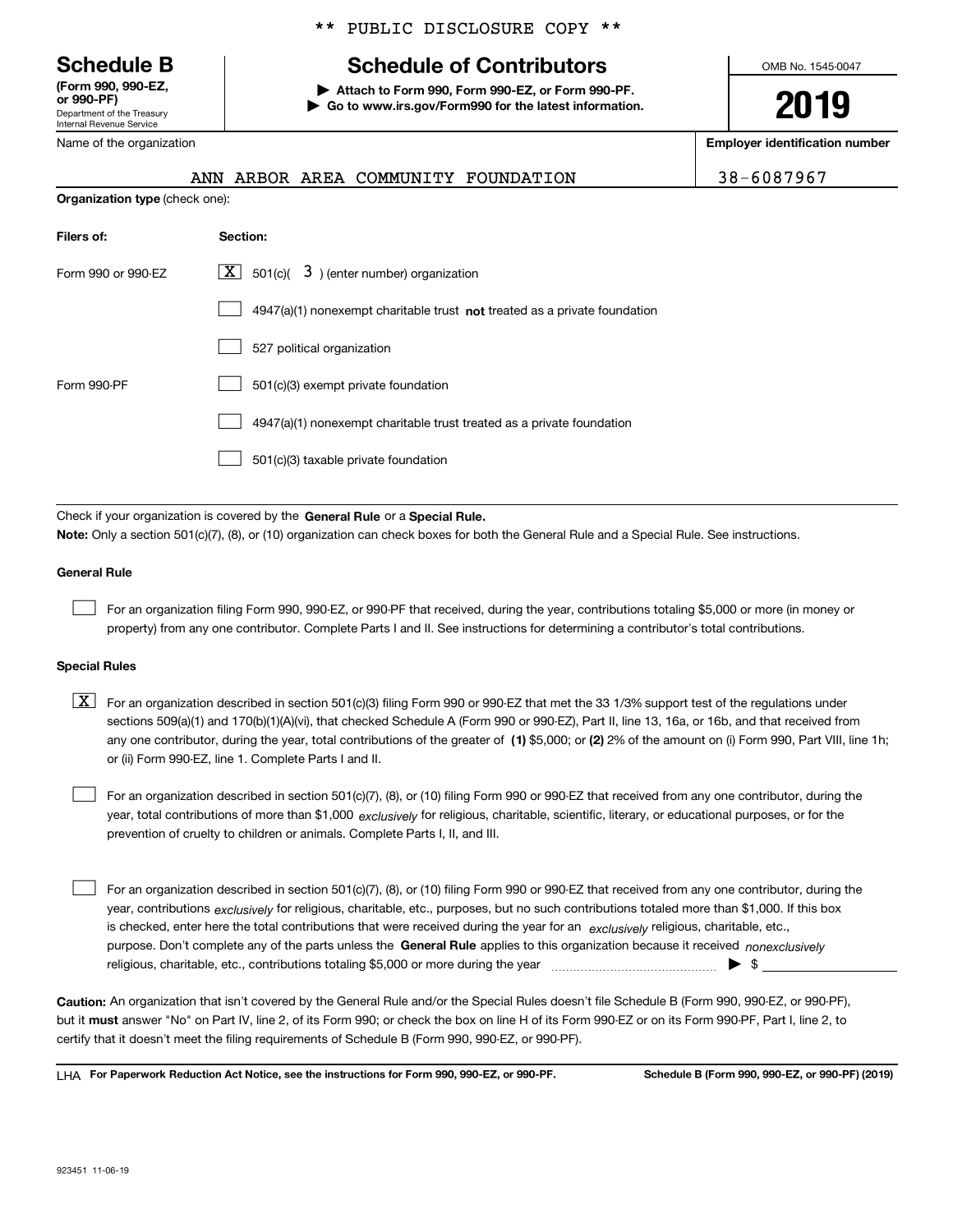$|X|$  $\mathcal{L}^{\text{max}}$  $\boxed{\text{X}}$ 

 $\boxed{\text{X}}$  $\mathcal{L}^{\text{max}}$  $\mathcal{L}^{\text{max}}$ 

 $|X|$  $\mathcal{L}^{\text{max}}$  $\mathcal{L}^{\text{max}}$ 

 $\boxed{\text{X}}$  $\mathcal{L}^{\text{max}}$  $\mathcal{L}^{\text{max}}$ 

 $\boxed{\text{X}}$  $\mathcal{L}^{\text{max}}$  $\sqrt{X}$ 

 $\boxed{\text{X}}$  $\mathcal{L}^{\text{max}}$  $\mathcal{L}^{\text{max}}$ 

**Employer identification number**

**(a)No.(b)Name, address, and ZIP + 4 (c)Total contributions (d)Type of contribution PersonPayrollNoncash (a)No.(b)Name, address, and ZIP + 4 (c)Total contributions (d)Type of contribution PersonPayrollNoncash (a)No.(b)Name, address, and ZIP + 4 (c)Total contributions (d)Type of contribution PersonPayrollNoncash (a) No.(b) Name, address, and ZIP + 4 (c) Total contributions (d) Type of contribution PersonPayrollNoncash (a) No.(b) Name, address, and ZIP + 4 (c) Total contributions (d) Type of contribution PersonPayrollNoncash (a) No.(b)Name, address, and ZIP + 4 (c) Total contributions (d)Type of contribution PersonPayrollNoncash** Schedule B (Form 990, 990-EZ, or 990-PF) (2019) **Page 2** Page 1 and 2011 **Page 2** Page 2 **Page 2** Page 1 and 2011 **Page 2** Name of organization **Contributors** (see instructions). Use duplicate copies of Part I if additional space is needed. \$(Complete Part II for noncash contributions.) \$(Complete Part II for noncash contributions.) \$(Complete Part II for noncash contributions.) \$(Complete Part II for noncash contributions.) \$(Complete Part II for noncash contributions.) \$Chedule B (Form 990, 990-EZ, or 990-PF) (2019)<br>Iame of organization<br>**2Part I 2Part I Contributors** (see instructions). Use duplicate copies of Part I if additional space is needed.  $\begin{array}{c|c|c|c|c|c} 1 & \hspace{1.5cm} & \hspace{1.5cm} & \hspace{1.5cm} & \hspace{1.5cm} & \hspace{1.5cm} & \hspace{1.5cm} & \hspace{1.5cm} & \hspace{1.5cm} & \hspace{1.5cm} & \hspace{1.5cm} & \hspace{1.5cm} & \hspace{1.5cm} & \hspace{1.5cm} & \hspace{1.5cm} & \hspace{1.5cm} & \hspace{1.5cm} & \hspace{1.5cm} & \hspace{1.5cm} & \hspace{1.5cm} & \hspace{1.5cm} &$ <u>1,013,517.</u>  $2$  | Person  $\overline{\text{X}}$ 1,005,000.  $\overline{3}$  | Person  $\overline{X}$ 551,000.  $4$  | Person  $\overline{\text{X}}$ 500,000.  $\sim$  5 | Person X 247,728. X  $\sim$  6 | Person X 170,000. ANN ARBOR AREA COMMUNITY FOUNDATION 38-6087967

923452 11-06-19 **Schedule B (Form 990, 990-EZ, or 990-PF) (2019)**

(Complete Part II for noncash contributions.)

24

10171103 147228 62366 2019.04030 ANN ARBOR AREA COMMUNITY 62366\_\_2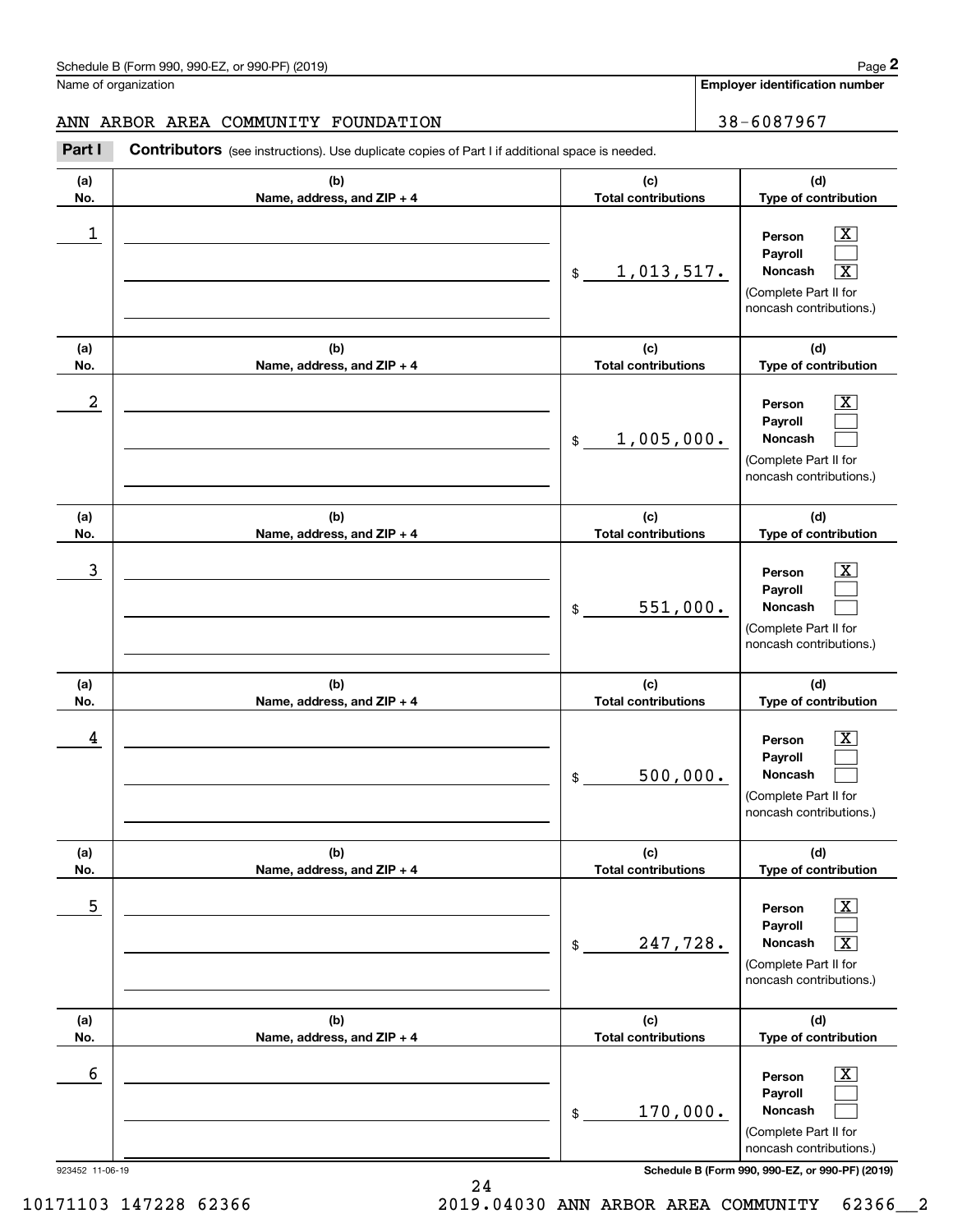**Employer identification number**

#### ANN ARBOR AREA COMMUNITY FOUNDATION | 38-6087967

Contributors (see instructions). Use duplicate copies of Part I if additional space is needed. Chedule B (Form 990, 990-EZ, or 990-PF) (2019)<br>Iame of organization<br>**2Part I 2Part I Contributors** (see instructions). Use duplicate copies of Part I if additional space is needed.

| (a)<br>No. | (b)<br>Name, address, and ZIP + 4 | (c)<br><b>Total contributions</b>   | (d)<br>Type of contribution                                                                            |
|------------|-----------------------------------|-------------------------------------|--------------------------------------------------------------------------------------------------------|
| 7          |                                   | 126,000.<br>$$\tilde{\phantom{a}}$$ | $\boxed{\text{X}}$<br>Person<br>Payroll<br>Noncash<br>(Complete Part II for<br>noncash contributions.) |
| (a)<br>No. | (b)<br>Name, address, and ZIP + 4 | (c)<br><b>Total contributions</b>   | (d)<br>Type of contribution                                                                            |
|            |                                   | \$                                  | Person<br>Payroll<br>Noncash<br>(Complete Part II for<br>noncash contributions.)                       |
| (a)<br>No. | (b)<br>Name, address, and ZIP + 4 | (c)<br><b>Total contributions</b>   | (d)<br>Type of contribution                                                                            |
|            |                                   | \$                                  | Person<br>Payroll<br>Noncash<br>(Complete Part II for<br>noncash contributions.)                       |
| (a)<br>No. | (b)<br>Name, address, and ZIP + 4 | (c)<br><b>Total contributions</b>   | (d)<br>Type of contribution                                                                            |
|            |                                   | \$                                  | Person<br>Payroll<br>Noncash<br>(Complete Part II for<br>noncash contributions.)                       |
| (a)<br>No. | (b)<br>Name, address, and ZIP + 4 | (c)<br><b>Total contributions</b>   | (d)<br>Type of contribution                                                                            |
|            |                                   | $\,$                                | Person<br>Payroll<br>Noncash<br>(Complete Part II for<br>noncash contributions.)                       |
| (a)<br>No. | (b)<br>Name, address, and ZIP + 4 | (c)<br><b>Total contributions</b>   | (d)<br>Type of contribution                                                                            |
|            |                                   | $\,$                                | Person<br>Payroll<br>Noncash<br>(Complete Part II for<br>noncash contributions.)                       |

923452 11-06-19 **Schedule B (Form 990, 990-EZ, or 990-PF) (2019)**

10171103 147228 62366 2019.04030 ANN ARBOR AREA COMMUNITY 62366\_\_2

25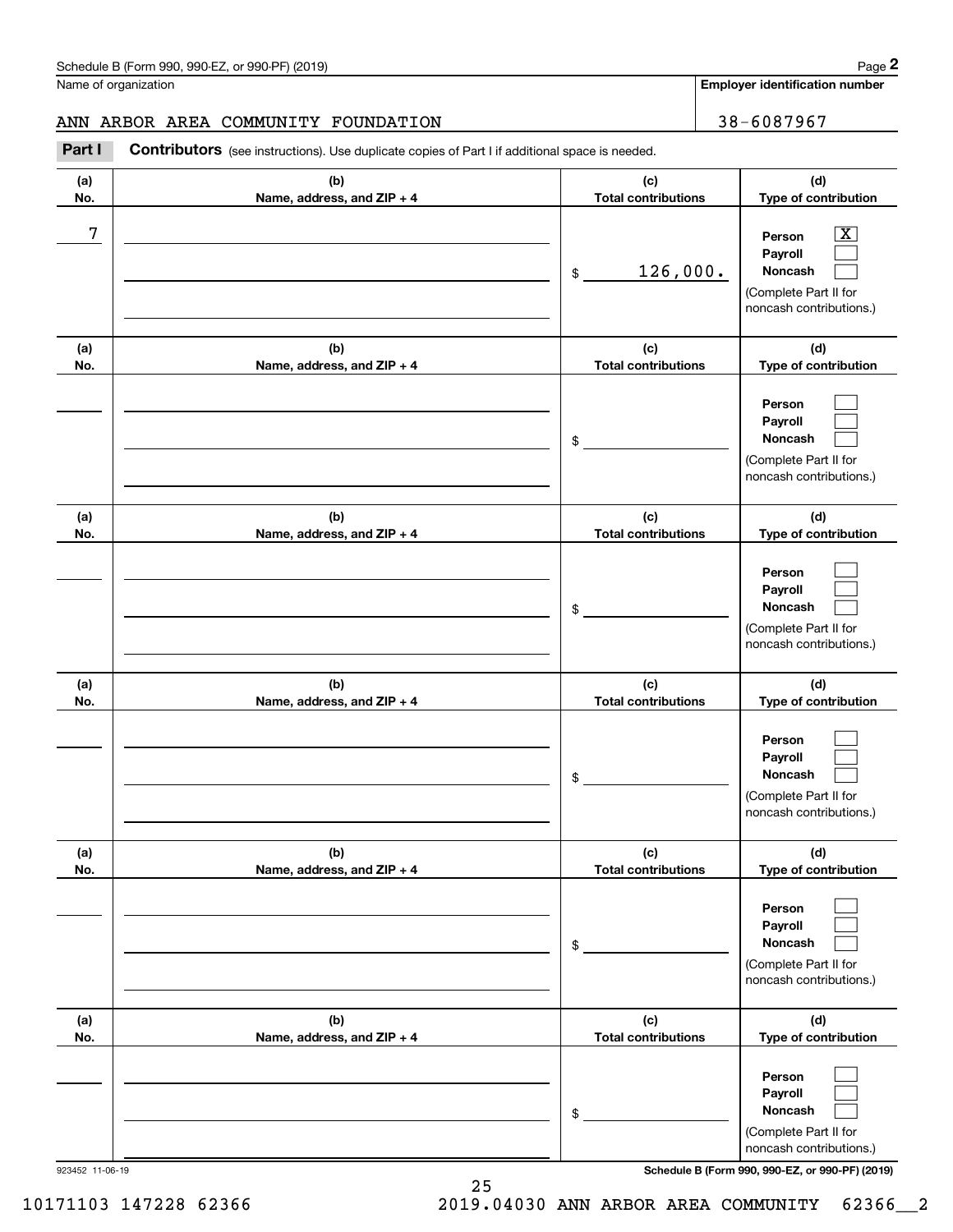Name of organization

**Employer identification number**

### ANN ARBOR AREA COMMUNITY FOUNDATION | 38-6087967

Chedule B (Form 990, 990-EZ, or 990-PF) (2019)<br> **2019** alame of organization<br> **3Part II Noncash Property** (see instructions). Use duplicate copies of Part II if additional space is needed.

| (a)<br>No.<br>from<br>Part I | (b)<br>Description of noncash property given             | (c)<br>FMV (or estimate)<br>(See instructions.) | (d)<br>Date received                            |
|------------------------------|----------------------------------------------------------|-------------------------------------------------|-------------------------------------------------|
| 1                            | TOTAL OF 13,423 SHARES OF VARIOUS PUBLICLY TRADED STOCKS |                                                 |                                                 |
|                              |                                                          | 1,012,851.<br>$\frac{1}{2}$                     | 08/13/19                                        |
| (a)<br>No.<br>from<br>Part I | (b)<br>Description of noncash property given             | (c)<br>FMV (or estimate)<br>(See instructions.) | (d)<br>Date received                            |
| 5                            | TOTAL OF 5,000 SHRAES OF FORD MOTOR CO. STOCK.           |                                                 |                                                 |
|                              |                                                          | 5,019.<br>$\frac{1}{2}$                         | 12/18/19                                        |
| (a)<br>No.<br>from<br>Part I | (b)<br>Description of noncash property given             | (c)<br>FMV (or estimate)<br>(See instructions.) | (d)<br>Date received                            |
|                              |                                                          | \$                                              |                                                 |
| (a)<br>No.<br>from<br>Part I | (b)<br>Description of noncash property given             | (c)<br>FMV (or estimate)<br>(See instructions.) | (d)<br>Date received                            |
|                              |                                                          | \$                                              |                                                 |
| (a)<br>No.<br>from<br>Part I | (b)<br>Description of noncash property given             | (c)<br>FMV (or estimate)<br>(See instructions.) | (d)<br>Date received                            |
|                              |                                                          | \$                                              |                                                 |
| (a)<br>No.<br>from<br>Part I | (b)<br>Description of noncash property given             | (c)<br>FMV (or estimate)<br>(See instructions.) | (d)<br>Date received                            |
| 923453 11-06-19              |                                                          | \$                                              | Schedule B (Form 990, 990-EZ, or 990-PF) (2019) |

26

10171103 147228 62366 2019.04030 ANN ARBOR AREA COMMUNITY 62366\_\_2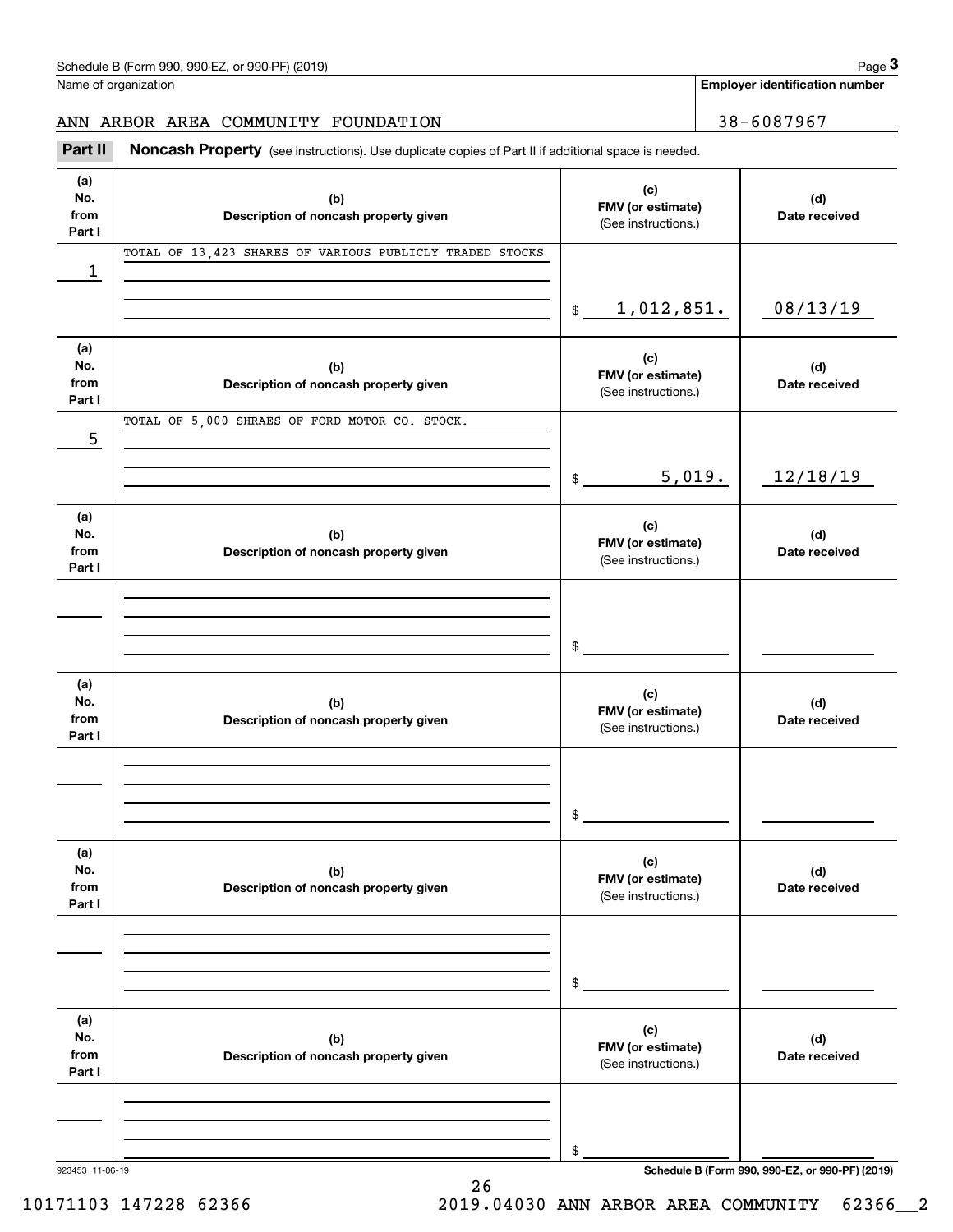|                 | Schedule B (Form 990, 990-EZ, or 990-PF) (2019)                                                                                                                                                                                                                              |                      |  |  | Page 4                                          |  |  |
|-----------------|------------------------------------------------------------------------------------------------------------------------------------------------------------------------------------------------------------------------------------------------------------------------------|----------------------|--|--|-------------------------------------------------|--|--|
|                 | Name of organization                                                                                                                                                                                                                                                         |                      |  |  | <b>Employer identification number</b>           |  |  |
|                 | ANN ARBOR AREA COMMUNITY FOUNDATION                                                                                                                                                                                                                                          |                      |  |  | 38-6087967                                      |  |  |
| Part III        | Exclusively religious, charitable, etc., contributions to organizations described in section 501(c)(7), (8), or (10) that total more than \$1,000 for the year<br>from any one contributor. Complete columns (a) through (e) and the following line entry. For organizations |                      |  |  |                                                 |  |  |
|                 | completing Part III, enter the total of exclusively religious, charitable, etc., contributions of \$1,000 or less for the year. (Enter this info. once.) $\blacktriangleright$ \$<br>Use duplicate copies of Part III if additional space is needed.                         |                      |  |  |                                                 |  |  |
| (a) No.         |                                                                                                                                                                                                                                                                              |                      |  |  |                                                 |  |  |
| from<br>Part I  | (b) Purpose of gift                                                                                                                                                                                                                                                          | (c) Use of gift      |  |  | (d) Description of how gift is held             |  |  |
|                 |                                                                                                                                                                                                                                                                              |                      |  |  |                                                 |  |  |
|                 |                                                                                                                                                                                                                                                                              |                      |  |  |                                                 |  |  |
|                 |                                                                                                                                                                                                                                                                              |                      |  |  |                                                 |  |  |
|                 |                                                                                                                                                                                                                                                                              | (e) Transfer of gift |  |  |                                                 |  |  |
|                 | Transferee's name, address, and ZIP + 4                                                                                                                                                                                                                                      |                      |  |  | Relationship of transferor to transferee        |  |  |
|                 |                                                                                                                                                                                                                                                                              |                      |  |  |                                                 |  |  |
|                 |                                                                                                                                                                                                                                                                              |                      |  |  |                                                 |  |  |
|                 |                                                                                                                                                                                                                                                                              |                      |  |  |                                                 |  |  |
| (a) No.<br>from |                                                                                                                                                                                                                                                                              |                      |  |  |                                                 |  |  |
| Part I          | (b) Purpose of gift                                                                                                                                                                                                                                                          | (c) Use of gift      |  |  | (d) Description of how gift is held             |  |  |
|                 |                                                                                                                                                                                                                                                                              |                      |  |  |                                                 |  |  |
|                 |                                                                                                                                                                                                                                                                              |                      |  |  |                                                 |  |  |
|                 |                                                                                                                                                                                                                                                                              |                      |  |  |                                                 |  |  |
|                 |                                                                                                                                                                                                                                                                              | (e) Transfer of gift |  |  |                                                 |  |  |
|                 | Transferee's name, address, and ZIP + 4                                                                                                                                                                                                                                      |                      |  |  | Relationship of transferor to transferee        |  |  |
|                 |                                                                                                                                                                                                                                                                              |                      |  |  |                                                 |  |  |
|                 |                                                                                                                                                                                                                                                                              |                      |  |  |                                                 |  |  |
|                 |                                                                                                                                                                                                                                                                              |                      |  |  |                                                 |  |  |
| (a) No.<br>from | (b) Purpose of gift                                                                                                                                                                                                                                                          | (c) Use of gift      |  |  | (d) Description of how gift is held             |  |  |
| Part I          |                                                                                                                                                                                                                                                                              |                      |  |  |                                                 |  |  |
|                 |                                                                                                                                                                                                                                                                              |                      |  |  |                                                 |  |  |
|                 |                                                                                                                                                                                                                                                                              |                      |  |  |                                                 |  |  |
|                 | (e) Transfer of gift                                                                                                                                                                                                                                                         |                      |  |  |                                                 |  |  |
|                 |                                                                                                                                                                                                                                                                              |                      |  |  |                                                 |  |  |
|                 | Transferee's name, address, and $ZIP + 4$                                                                                                                                                                                                                                    |                      |  |  | Relationship of transferor to transferee        |  |  |
|                 |                                                                                                                                                                                                                                                                              |                      |  |  |                                                 |  |  |
|                 |                                                                                                                                                                                                                                                                              |                      |  |  |                                                 |  |  |
| (a) No.         |                                                                                                                                                                                                                                                                              |                      |  |  |                                                 |  |  |
| `from<br>Part I | (b) Purpose of gift                                                                                                                                                                                                                                                          | (c) Use of gift      |  |  | (d) Description of how gift is held             |  |  |
|                 |                                                                                                                                                                                                                                                                              |                      |  |  |                                                 |  |  |
|                 |                                                                                                                                                                                                                                                                              |                      |  |  |                                                 |  |  |
|                 |                                                                                                                                                                                                                                                                              |                      |  |  |                                                 |  |  |
|                 |                                                                                                                                                                                                                                                                              | (e) Transfer of gift |  |  |                                                 |  |  |
|                 |                                                                                                                                                                                                                                                                              |                      |  |  |                                                 |  |  |
|                 | Transferee's name, address, and $ZIP + 4$                                                                                                                                                                                                                                    |                      |  |  | Relationship of transferor to transferee        |  |  |
|                 |                                                                                                                                                                                                                                                                              |                      |  |  |                                                 |  |  |
|                 |                                                                                                                                                                                                                                                                              |                      |  |  |                                                 |  |  |
| 923454 11-06-19 |                                                                                                                                                                                                                                                                              |                      |  |  | Schedule B (Form 990, 990-EZ, or 990-PF) (2019) |  |  |

**Schedule B (Form 990, 990-EZ, or 990-PF) (2019)**

27

 <sup>10171103 147228 62366 2019.04030</sup> ANN ARBOR AREA COMMUNITY 62366\_\_2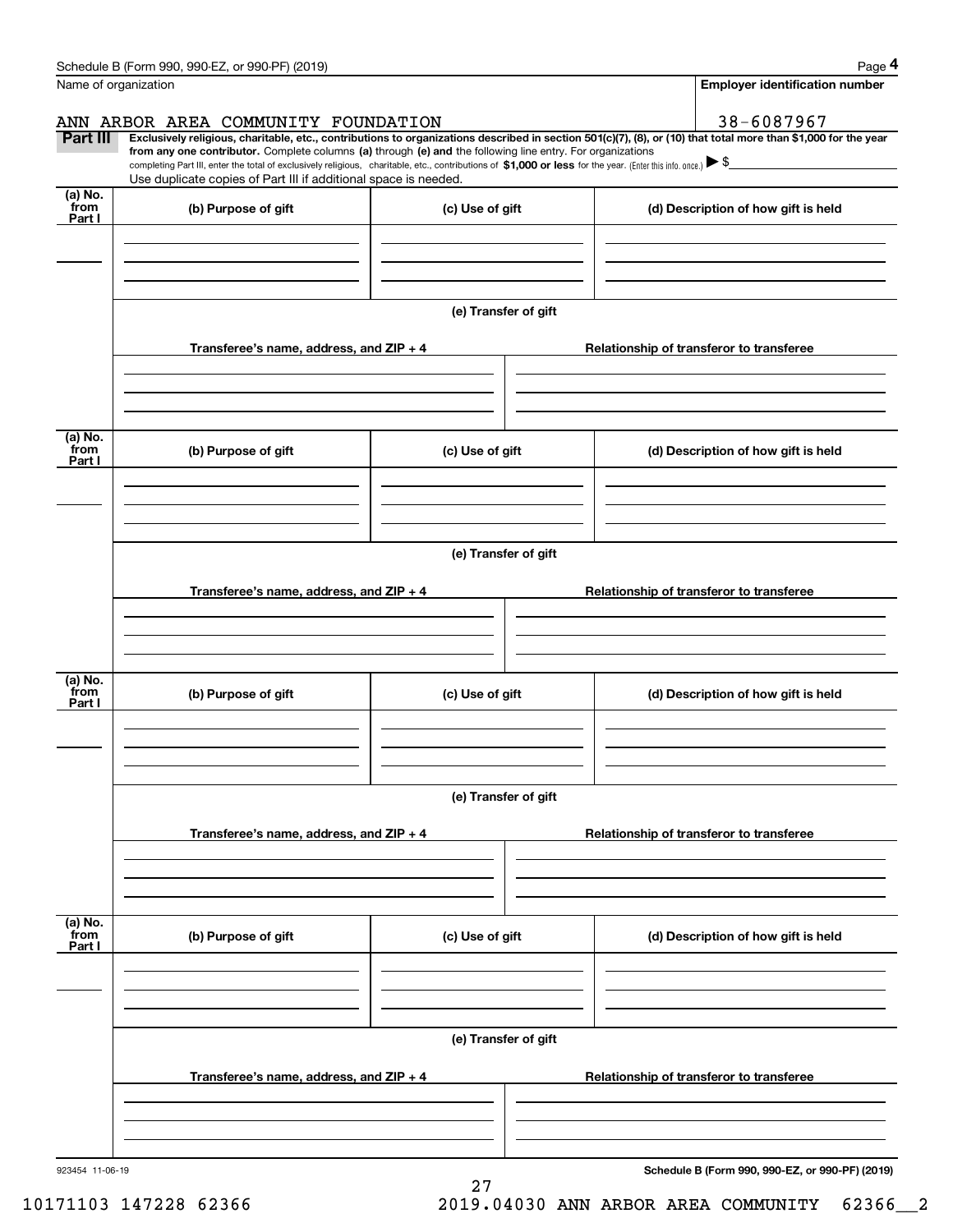| <b>SCHEDULE D</b> |  |  |
|-------------------|--|--|
|-------------------|--|--|

Department of the Treasury Internal Revenue Service

## **Supplemental Financial Statements**

(Form 990)<br>
Pepartment of the Treasury<br>
Department of the Treasury<br>
Department of the Treasury<br>
Department of the Treasury<br> **Co to www.irs.gov/Form990 for instructions and the latest information.**<br> **Co to www.irs.gov/Form9** 

OMB No. 1545-0047 **Open to Public Inspection2019**

| Internal Revenue Service | $\blacktriangleright$ Go to www.irs.gov/Form990 for instructions and the latest information. | <b>Inspection</b>                     |
|--------------------------|----------------------------------------------------------------------------------------------|---------------------------------------|
| Name of the organization |                                                                                              | <b>Employer identification number</b> |

932051 10-02-19 **Held at the End of the Tax Year** (a) Donor advised funds **123456X** Yes  $\Box$  **No Yes No 12**Complete lines 2a through 2d if the organization held a qualified conservation contribution in the form of a conservation easement on the last **3456789abc** Number of conservation easements on a certified historic structure included in (a) www.communically **d2a2b2c2dYes No Yes No 1a** If the organization elected, as permitted under FASB ASC 958, not to report in its revenue statement and balance sheet works **2b** If the organization elected, as permitted under FASB ASC 958, to report in its revenue statement and balance sheet works of **(i)** Revenue included on Form 990, Part VIII, line 1 ~~~~~~~~~~~~~~~~~~~~~~~~~~~~ | \$ **(ii)** Assets included in Form 990, Part X ~~~~~~~~~~~~~~~~~~~~~~~~~~~~~~~~~ | \$ **a**Revenue included on Form 990, Part VIII, line 1 ~~~~~~~~~~~~~~~~~~~~~~~~~~~~~~**bFor Paperwork Reduction Act Notice, see the Instructions for Form 990. Schedule D (Form 990) 2019** LHA<code>Part I</code>  $|$   $|$  Organizations Maintaining Donor Advised Funds or Other Similar Funds or Accounts.  $\,$  <code>Complete</code> if the organization answered "Yes" on Form 990, Part IV, line 6. (b) Funds and other accounts Total number at end of year ~~~~~~~~~~~~~~~Aggregate value of contributions to (during year)  $\quad \quad \ldots \ldots \ldots$ Aggregate value of grants from (during year) www.commun Aggregate value at end of year ~~~~~~~~~~~~~ Did the organization inform all donors and donor advisors in writing that the assets held in donor advised funds are the organization's property, subject to the organization's exclusive legal control? ~~~~~~~~~~~~~~~~~~ Did the organization inform all grantees, donors, and donor advisors in writing that grant funds can be used only for charitable purposes and not for the benefit of the donor or donor advisor, or for any other purpose conferring impermissible private benefit? **Part II | Conservation Easements.** Complete if the organization answered "Yes" on Form 990, Part IV, line 7. Purpose(s) of conservation easements held by the organization (check all that apply). Preservation of land for public use (for example, recreation or education) **Protection of natural habitat Example 2014** Preservation of open space Preservation of a historically important land area Preservation of a certified historic structure day of the tax year. Total number of conservation easements ~~~~~~~~~~~~~~~~~~~~~~~~~~~~~~~~Total acreage restricted by conservation easements ~~~~~~~~~~~~~~~~~~~~~~~~~~Number of conservation easements included in (c) acquired after 7/25/06, and not on a historic structure listed in the National Register ~~~~~~~~~~~~~~~~~~~~~~~~~~~~~~~~~~~~~~ Number of conservation easements modified, transferred, released, extinguished, or terminated by the organization during the tax  $vear \blacktriangleright$ Number of states where property subject to conservation easement is located  $\blacktriangleright$ Does the organization have a written policy regarding the periodic monitoring, inspection, handling of violations, and enforcement of the conservation easements it holds?  $\Box$   $\Box$   $\Box$   $\Box$ Staff and volunteer hours devoted to monitoring, inspecting, handling of violations, and enforcing conservation easements during the year  $\blacktriangleright$ Amount of expenses incurred in monitoring, inspecting, handling of violations, and enforcing conservation easements during the year  $\blacktriangleright$  \$ Does each conservation easement reported on line 2(d) above satisfy the requirements of section 170(h)(4)(B)(i) and section 170(h)(4)(B)(ii)? ~~~~~~~~~~~~~~~~~~~~~~~~~~~~~~~~~~~~~~~~~~~~~~ In Part XIII, describe how the organization reports conservation easements in its revenue and expense statement and balance sheet, and include, if applicable, the text of the footnote to the organization's financial statements that describes the organization's accounting for conservation easements. Complete if the organization answered "Yes" on Form 990, Part IV, line 8. of art, historical treasures, or other similar assets held for public exhibition, education, or research in furtherance of public service, provide in Part XIII the text of the footnote to its financial statements that describes these items. art, historical treasures, or other similar assets held for public exhibition, education, or research in furtherance of public service, provide the following amounts relating to these items: If the organization received or held works of art, historical treasures, or other similar assets for financial gain, provide the following amounts required to be reported under FASB ASC 958 relating to these items: Assets included in Form 990, Part X  $\blacktriangleright$  \$  $\ldots$   $\blacktriangleright$  \$ **Part III Organizations Maintaining Collections of Art, Historical Treasures, or Other Similar Assets.**  $\boxed{\text{X}}$  $\overline{X}$  Yes  $\overline{X}$  $\mathcal{L}^{\text{max}}$  $\mathcal{L}^{\text{max}}$  $\mathcal{L}^{\text{max}}$ 134 134  $1,054,129.$  508,788. 2,600,898. 23,357,812. 809,379. 23,180,771. X ANN ARBOR AREA COMMUNITY FOUNDATION 38-6087967 28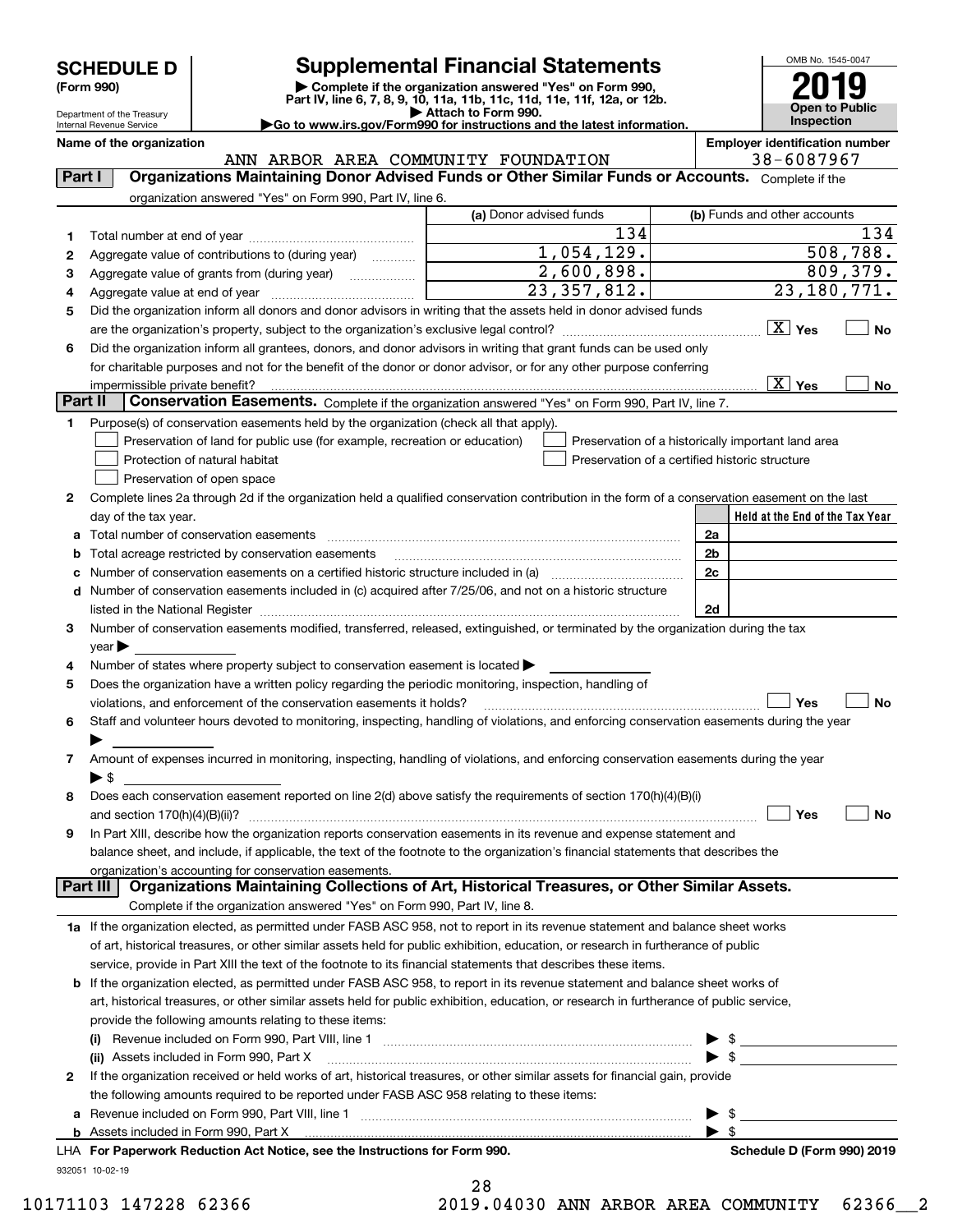|               | Schedule D (Form 990) 2019                                                                                                                                                                                                           | ANN ARBOR AREA COMMUNITY FOUNDATION |                |               |                                                                                                                                                                                                                                |                 |              | 38-6087967                 |                        |     | Page 2                   |
|---------------|--------------------------------------------------------------------------------------------------------------------------------------------------------------------------------------------------------------------------------------|-------------------------------------|----------------|---------------|--------------------------------------------------------------------------------------------------------------------------------------------------------------------------------------------------------------------------------|-----------------|--------------|----------------------------|------------------------|-----|--------------------------|
| Part III      | Organizations Maintaining Collections of Art, Historical Treasures, or Other Similar Assets (continued)                                                                                                                              |                                     |                |               |                                                                                                                                                                                                                                |                 |              |                            |                        |     |                          |
| 3             | Using the organization's acquisition, accession, and other records, check any of the following that make significant use of its                                                                                                      |                                     |                |               |                                                                                                                                                                                                                                |                 |              |                            |                        |     |                          |
|               | collection items (check all that apply):                                                                                                                                                                                             |                                     |                |               |                                                                                                                                                                                                                                |                 |              |                            |                        |     |                          |
| a             | Public exhibition                                                                                                                                                                                                                    | d                                   |                |               | Loan or exchange program                                                                                                                                                                                                       |                 |              |                            |                        |     |                          |
| b             | Scholarly research                                                                                                                                                                                                                   | е                                   |                |               | Other the contract of the contract of the contract of the contract of the contract of the contract of the contract of the contract of the contract of the contract of the contract of the contract of the contract of the cont |                 |              |                            |                        |     |                          |
| c             | Preservation for future generations                                                                                                                                                                                                  |                                     |                |               |                                                                                                                                                                                                                                |                 |              |                            |                        |     |                          |
| 4             | Provide a description of the organization's collections and explain how they further the organization's exempt purpose in Part XIII.                                                                                                 |                                     |                |               |                                                                                                                                                                                                                                |                 |              |                            |                        |     |                          |
| 5             | During the year, did the organization solicit or receive donations of art, historical treasures, or other similar assets                                                                                                             |                                     |                |               |                                                                                                                                                                                                                                |                 |              |                            |                        |     |                          |
|               |                                                                                                                                                                                                                                      |                                     |                |               |                                                                                                                                                                                                                                |                 |              |                            | Yes                    |     | No                       |
|               | Part IV<br>Escrow and Custodial Arrangements. Complete if the organization answered "Yes" on Form 990, Part IV, line 9, or                                                                                                           |                                     |                |               |                                                                                                                                                                                                                                |                 |              |                            |                        |     |                          |
|               | reported an amount on Form 990, Part X, line 21.                                                                                                                                                                                     |                                     |                |               |                                                                                                                                                                                                                                |                 |              |                            |                        |     |                          |
|               | 1a Is the organization an agent, trustee, custodian or other intermediary for contributions or other assets not included                                                                                                             |                                     |                |               |                                                                                                                                                                                                                                |                 |              |                            |                        |     |                          |
|               |                                                                                                                                                                                                                                      |                                     |                |               |                                                                                                                                                                                                                                |                 |              |                            | Yes                    |     | $\overline{\text{X}}$ No |
|               | b If "Yes," explain the arrangement in Part XIII and complete the following table:                                                                                                                                                   |                                     |                |               |                                                                                                                                                                                                                                |                 |              |                            |                        |     |                          |
|               |                                                                                                                                                                                                                                      |                                     |                |               |                                                                                                                                                                                                                                |                 |              |                            | Amount                 |     |                          |
|               |                                                                                                                                                                                                                                      |                                     |                |               |                                                                                                                                                                                                                                |                 |              |                            |                        |     |                          |
| c             | Beginning balance <b>contract to the contract of the contract of the contract of the contract of the contract of the contract of the contract of the contract of the contract of the contract of the contract of the contract of</b> |                                     |                |               |                                                                                                                                                                                                                                |                 | 1c<br>1d     |                            |                        |     |                          |
|               | Additions during the year manufactured and an account of the state of the state of the state of the state of the state of the state of the state of the state of the state of the state of the state of the state of the state<br>d  |                                     |                |               |                                                                                                                                                                                                                                |                 |              |                            |                        |     |                          |
|               | Distributions during the year manufactured and continuum and contact the year manufactured and contact the year<br>е                                                                                                                 |                                     |                |               |                                                                                                                                                                                                                                |                 | 1e           |                            |                        |     |                          |
|               | 1f<br>f<br>2a Did the organization include an amount on Form 990, Part X, line 21, for escrow or custodial account liability?                                                                                                        |                                     |                |               |                                                                                                                                                                                                                                |                 |              |                            | $\boxed{\text{X}}$ Yes |     |                          |
|               |                                                                                                                                                                                                                                      |                                     |                |               |                                                                                                                                                                                                                                |                 |              |                            |                        |     | No                       |
| <b>Part V</b> | <b>b</b> If "Yes," explain the arrangement in Part XIII. Check here if the explanation has been provided on Part XIII                                                                                                                |                                     |                |               |                                                                                                                                                                                                                                |                 |              |                            |                        |     |                          |
|               | <b>Endowment Funds.</b> Complete if the organization answered "Yes" on Form 990, Part IV, line 10.                                                                                                                                   |                                     |                |               |                                                                                                                                                                                                                                |                 |              |                            |                        |     |                          |
|               |                                                                                                                                                                                                                                      | (a) Current year                    | (b) Prior year |               | (c) Two years back                                                                                                                                                                                                             |                 |              | (d) Three years back       | (e) Four years back    |     |                          |
| 1a            | Beginning of year balance <i>manumman</i>                                                                                                                                                                                            | 121,702,588.                        |                | 129,445,892.  | 80, 347, 418.                                                                                                                                                                                                                  |                 |              | 72, 361, 426.              |                        |     | 75, 392, 671.            |
| b             |                                                                                                                                                                                                                                      | 5,703,635.                          |                | 7,050,569.    | 40,899,123.                                                                                                                                                                                                                    |                 |              | 6,416,385.                 |                        |     | 2,362,985.               |
|               | Net investment earnings, gains, and losses                                                                                                                                                                                           | 25,092,023.                         |                | $-5,462,055.$ | 14, 474, 642.                                                                                                                                                                                                                  |                 | 6,947,517.   |                            |                        |     | $-812, 433.$             |
| d             |                                                                                                                                                                                                                                      | 5,937,020.                          |                | 7,410,437.    |                                                                                                                                                                                                                                | 4,276,714.      |              | 3,622,660.                 |                        |     | 2,824,806.               |
|               | e Other expenditures for facilities                                                                                                                                                                                                  |                                     |                |               |                                                                                                                                                                                                                                |                 |              |                            |                        |     |                          |
|               | and programs                                                                                                                                                                                                                         | 501,581.                            |                | 753,827.      |                                                                                                                                                                                                                                | 596,071.        |              | 507,453.                   |                        |     | 405,090.                 |
|               | f Administrative expenses <i></i>                                                                                                                                                                                                    | 1,230,124.                          |                | 1, 167, 554.  |                                                                                                                                                                                                                                | 1,402,506.      |              | 1,247,797.                 |                        |     | 1,351,901.               |
| g             | End of year balance                                                                                                                                                                                                                  | 144,829,521.                        |                | 121,702,588.  | 129,445,892.                                                                                                                                                                                                                   |                 |              | 80, 347, 418.              |                        |     | 72, 361, 426.            |
| 2             | Provide the estimated percentage of the current year end balance (line 1g, column (a)) held as:                                                                                                                                      |                                     |                |               |                                                                                                                                                                                                                                |                 |              |                            |                        |     |                          |
|               | Board designated or quasi-endowment                                                                                                                                                                                                  | 100.00                              | %              |               |                                                                                                                                                                                                                                |                 |              |                            |                        |     |                          |
|               | .00<br>Permanent endowment >                                                                                                                                                                                                         | %                                   |                |               |                                                                                                                                                                                                                                |                 |              |                            |                        |     |                          |
| c             | .00<br>Term endowment $\blacktriangleright$                                                                                                                                                                                          | %                                   |                |               |                                                                                                                                                                                                                                |                 |              |                            |                        |     |                          |
|               | The percentages on lines 2a, 2b, and 2c should equal 100%.                                                                                                                                                                           |                                     |                |               |                                                                                                                                                                                                                                |                 |              |                            |                        |     |                          |
|               | 3a Are there endowment funds not in the possession of the organization that are held and administered for the organization                                                                                                           |                                     |                |               |                                                                                                                                                                                                                                |                 |              |                            |                        |     |                          |
|               | by:                                                                                                                                                                                                                                  |                                     |                |               |                                                                                                                                                                                                                                |                 |              |                            |                        | Yes | No                       |
|               | (i)                                                                                                                                                                                                                                  |                                     |                |               |                                                                                                                                                                                                                                |                 |              |                            | 3a(i)                  |     | X                        |
|               |                                                                                                                                                                                                                                      |                                     |                |               |                                                                                                                                                                                                                                |                 |              |                            | 3a(ii)                 |     | $\mathbf x$              |
|               |                                                                                                                                                                                                                                      |                                     |                |               |                                                                                                                                                                                                                                |                 |              |                            | 3 <sub>b</sub>         |     |                          |
|               | Describe in Part XIII the intended uses of the organization's endowment funds.                                                                                                                                                       |                                     |                |               |                                                                                                                                                                                                                                |                 |              |                            |                        |     |                          |
|               | <b>Part VI</b><br>Land, Buildings, and Equipment.                                                                                                                                                                                    |                                     |                |               |                                                                                                                                                                                                                                |                 |              |                            |                        |     |                          |
|               | Complete if the organization answered "Yes" on Form 990, Part IV, line 11a. See Form 990, Part X, line 10.                                                                                                                           |                                     |                |               |                                                                                                                                                                                                                                |                 |              |                            |                        |     |                          |
|               | Description of property                                                                                                                                                                                                              | (a) Cost or other                   |                |               | (b) Cost or other                                                                                                                                                                                                              | (c) Accumulated |              |                            | (d) Book value         |     |                          |
|               |                                                                                                                                                                                                                                      | basis (investment)                  |                |               | basis (other)                                                                                                                                                                                                                  |                 | depreciation |                            |                        |     |                          |
|               |                                                                                                                                                                                                                                      |                                     |                |               |                                                                                                                                                                                                                                |                 |              |                            |                        |     |                          |
|               |                                                                                                                                                                                                                                      |                                     |                |               | 1,357,551.                                                                                                                                                                                                                     |                 | 358,389.     |                            | 999, 162.              |     |                          |
| b             |                                                                                                                                                                                                                                      |                                     |                |               |                                                                                                                                                                                                                                |                 |              |                            |                        |     |                          |
|               |                                                                                                                                                                                                                                      |                                     |                |               | 126,475.                                                                                                                                                                                                                       |                 | 91,983.      |                            |                        |     | 34,492.                  |
|               |                                                                                                                                                                                                                                      |                                     |                |               |                                                                                                                                                                                                                                |                 |              |                            |                        |     |                          |
|               |                                                                                                                                                                                                                                      |                                     |                |               | 149,254.                                                                                                                                                                                                                       |                 | 78,625.      |                            |                        |     | 70,629.                  |
|               | Total. Add lines 1a through 1e. (Column (d) must equal Form 990. Part X. column (B). line 10c.)                                                                                                                                      |                                     |                |               |                                                                                                                                                                                                                                |                 |              |                            | 1,104,283.             |     |                          |
|               |                                                                                                                                                                                                                                      |                                     |                |               |                                                                                                                                                                                                                                |                 |              | Schedule D (Form 990) 2019 |                        |     |                          |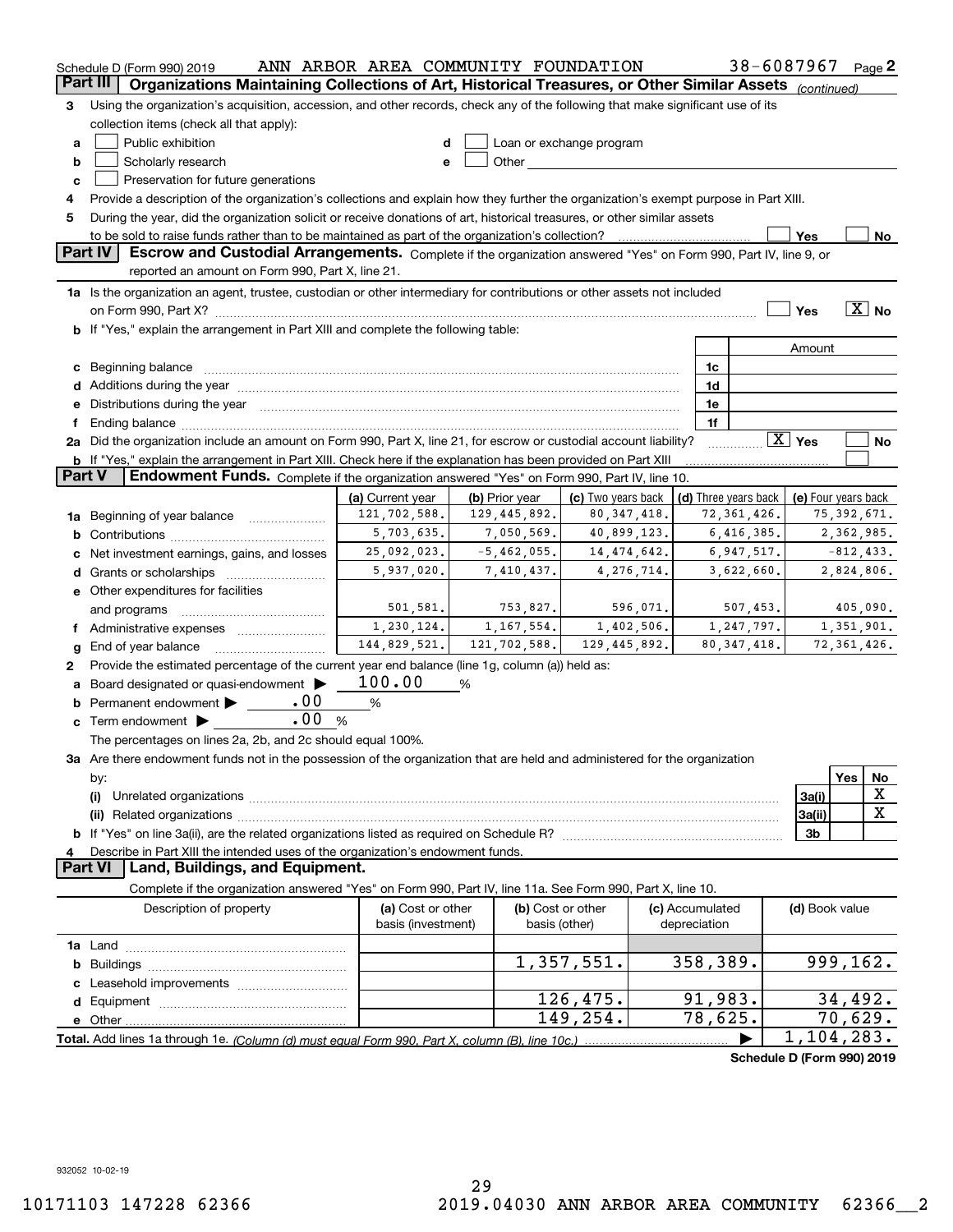| ANN ARBOR AREA COMMUNITY FOUNDATION<br>Schedule D (Form 990) 2019                                                 | 38-6087967<br>$Page$ <sup>3</sup>                         |
|-------------------------------------------------------------------------------------------------------------------|-----------------------------------------------------------|
| Part VII Investments - Other Securities.                                                                          |                                                           |
| Complete if the organization answered "Yes" on Form 990, Part IV, line 11b. See Form 990, Part X, line 12.        |                                                           |
| (a) Description of security or category (including name of security)<br>(b) Book value                            | (c) Method of valuation: Cost or end-of-year market value |
| (1) Financial derivatives                                                                                         |                                                           |
| (2) Closely held equity interests                                                                                 |                                                           |
| (3) Other                                                                                                         |                                                           |
| ALTERNATIVE INVESTMENTS<br>59,790,629.<br>(A)                                                                     | END-OF-YEAR MARKET VALUE                                  |
| (B)                                                                                                               |                                                           |
| (C)                                                                                                               |                                                           |
| (D)                                                                                                               |                                                           |
| (E)                                                                                                               |                                                           |
| (F)<br>(G)                                                                                                        |                                                           |
| (H)                                                                                                               |                                                           |
| 59,790,629.<br>Total. (Col. (b) must equal Form 990, Part X, col. (B) line 12.)                                   |                                                           |
| Part VIII Investments - Program Related.                                                                          |                                                           |
| Complete if the organization answered "Yes" on Form 990, Part IV, line 11c. See Form 990, Part X, line 13.        |                                                           |
| (a) Description of investment<br>(b) Book value                                                                   | (c) Method of valuation: Cost or end-of-year market value |
| (1)                                                                                                               |                                                           |
| (2)                                                                                                               |                                                           |
| (3)                                                                                                               |                                                           |
| (4)                                                                                                               |                                                           |
| (5)                                                                                                               |                                                           |
| (6)                                                                                                               |                                                           |
| (7)                                                                                                               |                                                           |
| (8)                                                                                                               |                                                           |
| (9)                                                                                                               |                                                           |
| Total. (Col. (b) must equal Form 990, Part X, col. (B) line 13.)                                                  |                                                           |
| <b>Other Assets.</b><br>Part IX                                                                                   |                                                           |
| Complete if the organization answered "Yes" on Form 990, Part IV, line 11d. See Form 990, Part X, line 15.        |                                                           |
| (a) Description                                                                                                   | (b) Book value                                            |
| (1)                                                                                                               |                                                           |
| (2)                                                                                                               |                                                           |
| (3)                                                                                                               |                                                           |
| (4)                                                                                                               |                                                           |
| (5)<br>(6)                                                                                                        |                                                           |
| (7)                                                                                                               |                                                           |
| (8)                                                                                                               |                                                           |
| (9)                                                                                                               |                                                           |
| <b>Other Liabilities.</b><br>Part X                                                                               |                                                           |
| Complete if the organization answered "Yes" on Form 990, Part IV, line 11e or 11f. See Form 990, Part X, line 25. |                                                           |
| (a) Description of liability<br>1.                                                                                | (b) Book value                                            |
| (1)<br>Federal income taxes                                                                                       |                                                           |
| LIABILITY OF LIFE BENEFICIARIES OF<br>(2)                                                                         |                                                           |
| PLANNED GIFTS<br>(3)                                                                                              | 583,089.                                                  |
| ANNUITY PAYABLE<br>(4)                                                                                            | 125,932.                                                  |
| DEFERRED COMPENSATION<br>(5)                                                                                      |                                                           |
|                                                                                                                   | 16,000.                                                   |
|                                                                                                                   |                                                           |
| (6)<br>(7)                                                                                                        |                                                           |
| (8)                                                                                                               |                                                           |
| (9)                                                                                                               | 725,021.                                                  |

**2.** Liability for uncertain tax positions. In Part XIII, provide the text of the footnote to the organization's financial statements that reports the organization's liability for uncertain tax positions under FASB ASC 740. Check here if the text of the footnote has been provided in Part XIII

**Schedule D (Form 990) 2019**

38-6087967 Page 3

 $\mathcal{L}^{\text{max}}$ 

932053 10-02-19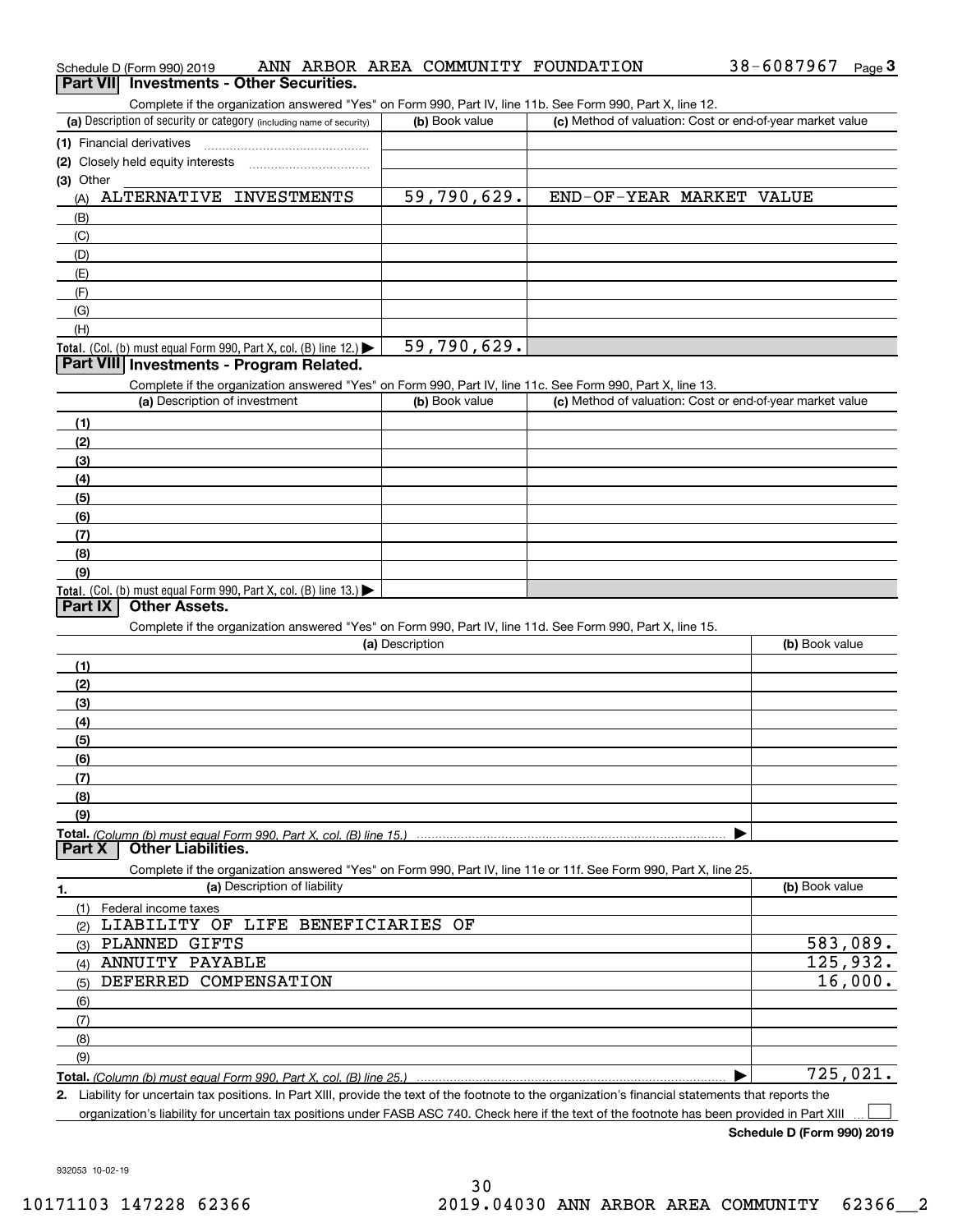|    | ANN ARBOR AREA COMMUNITY FOUNDATION<br>Schedule D (Form 990) 2019                                                                                                                                                              |                |             |                         | 38-6087967<br>Page $4$    |
|----|--------------------------------------------------------------------------------------------------------------------------------------------------------------------------------------------------------------------------------|----------------|-------------|-------------------------|---------------------------|
|    | Reconciliation of Revenue per Audited Financial Statements With Revenue per Return.<br>Part XI                                                                                                                                 |                |             |                         |                           |
|    | Complete if the organization answered "Yes" on Form 990, Part IV, line 12a.                                                                                                                                                    |                |             |                         |                           |
| 1  | Total revenue, gains, and other support per audited financial statements                                                                                                                                                       |                |             | $\blacksquare$          | $\overline{27,651,742}$ . |
| 2  | Amounts included on line 1 but not on Form 990, Part VIII, line 12:                                                                                                                                                            |                |             |                         |                           |
| a  |                                                                                                                                                                                                                                | 2a             | 19,022,695. |                         |                           |
| b  |                                                                                                                                                                                                                                | 2 <sub>b</sub> |             |                         |                           |
| c  | Recoveries of prior year grants [111] Recoveries of prior year grants [11] Masseum Marchantel Marchantel March                                                                                                                 | 2c             |             |                         |                           |
| d  |                                                                                                                                                                                                                                | 2d             | $-458,079.$ |                         |                           |
| е  | Add lines 2a through 2d                                                                                                                                                                                                        |                |             | 2e                      | 18,564,616.               |
| 3  |                                                                                                                                                                                                                                |                |             | $\overline{\mathbf{3}}$ | 9,087,126.                |
| 4  | Amounts included on Form 990, Part VIII, line 12, but not on line 1:                                                                                                                                                           |                |             |                         |                           |
|    |                                                                                                                                                                                                                                | - 4a           | 598,832.    |                         |                           |
| b  |                                                                                                                                                                                                                                | 4 <sub>b</sub> | 185,444.    |                         |                           |
| C. | Add lines 4a and 4b                                                                                                                                                                                                            |                |             | 4с                      | 784, 276.                 |
| 5  |                                                                                                                                                                                                                                |                |             | $5\overline{5}$         | 9,871,402.                |
|    | Part XII   Reconciliation of Expenses per Audited Financial Statements With Expenses per Return.                                                                                                                               |                |             |                         |                           |
|    | Complete if the organization answered "Yes" on Form 990, Part IV, line 12a.                                                                                                                                                    |                |             |                         |                           |
| 1  | Total expenses and losses per audited financial statements [11] [12] manuscription and contract the statements [13] manuscription and the statements [13] manuscription and the statements and the statements and the statemen |                |             | $\blacksquare$          | 7,607,898.                |
| 2  | Amounts included on line 1 but not on Form 990, Part IX, line 25:                                                                                                                                                              |                |             |                         |                           |
| a  |                                                                                                                                                                                                                                | 2a             |             |                         |                           |
| b  |                                                                                                                                                                                                                                | 2 <sub>b</sub> |             |                         |                           |
| c. |                                                                                                                                                                                                                                | 2c             |             |                         |                           |
|    |                                                                                                                                                                                                                                | 2d             |             |                         |                           |
|    |                                                                                                                                                                                                                                |                |             | 2e                      | 0.                        |
| 3  |                                                                                                                                                                                                                                |                |             | 3                       | 7,607,898.                |
| 4  | Amounts included on Form 990, Part IX, line 25, but not on line 1:                                                                                                                                                             |                |             |                         |                           |
| a  | Investment expenses not included on Form 990, Part VIII, line 7b [1000000000000000000000000000000000                                                                                                                           | 4a             | 598,832.    |                         |                           |
|    |                                                                                                                                                                                                                                | 4 <sub>b</sub> | 85,817.     |                         |                           |
|    | Add lines 4a and 4b                                                                                                                                                                                                            |                |             | 4с                      | 684,649.                  |
|    |                                                                                                                                                                                                                                |                |             | 5                       | 8, 292, 547.              |
|    | Part XIII Supplemental Information.                                                                                                                                                                                            |                |             |                         |                           |

Provide the descriptions required for Part II, lines 3, 5, and 9; Part III, lines 1a and 4; Part IV, lines 1b and 2b; Part V, line 4; Part X, line 2; Part XI, lines 2d and 4b; and Part XII, lines 2d and 4b. Also complete this part to provide any additional information.

| PART XI, LINE 2D - OTHER ADJUSTMENTS:                        |                            |
|--------------------------------------------------------------|----------------------------|
| CHANGE IN VALUE OF CHARITABLE REMAINDER TRUST                | $-112, 196.$               |
| CHANGE IN VALUE OF DEFERRED GIFTS RECEIVABLE                 | 129, 267.                  |
| AGENCY ENDOWMENT FUND REALIZED GAIN - SFAS 136               | $-25, 129.$                |
| AGENCY ENDOWMENT FUND UNREALIZED GAIN - SFAS 136             | $-472,986.$                |
| AGENCY ENDOWMENT FUND INVESTMENT FEE - SFAS 136              | 22,965.                    |
| TOTAL TO SCHEDULE D, PART XI, LINE 2D                        | $-458,079.$                |
| PART XI, LINE 4B - OTHER ADJUSTMENTS:                        |                            |
| AGENCY ENDOWMENT FUND DONATION INCOME - SFAS 136             | 118,043.                   |
| AGENCY ENDOWMENT FUND INVESTMENT INCOME - SFAS 136           | 67,401.                    |
| 932054 10-02-19<br>31                                        | Schedule D (Form 990) 2019 |
| 10171103 147228 62366<br>2019.04030 ANN ARBOR AREA COMMUNITY | 62366 2                    |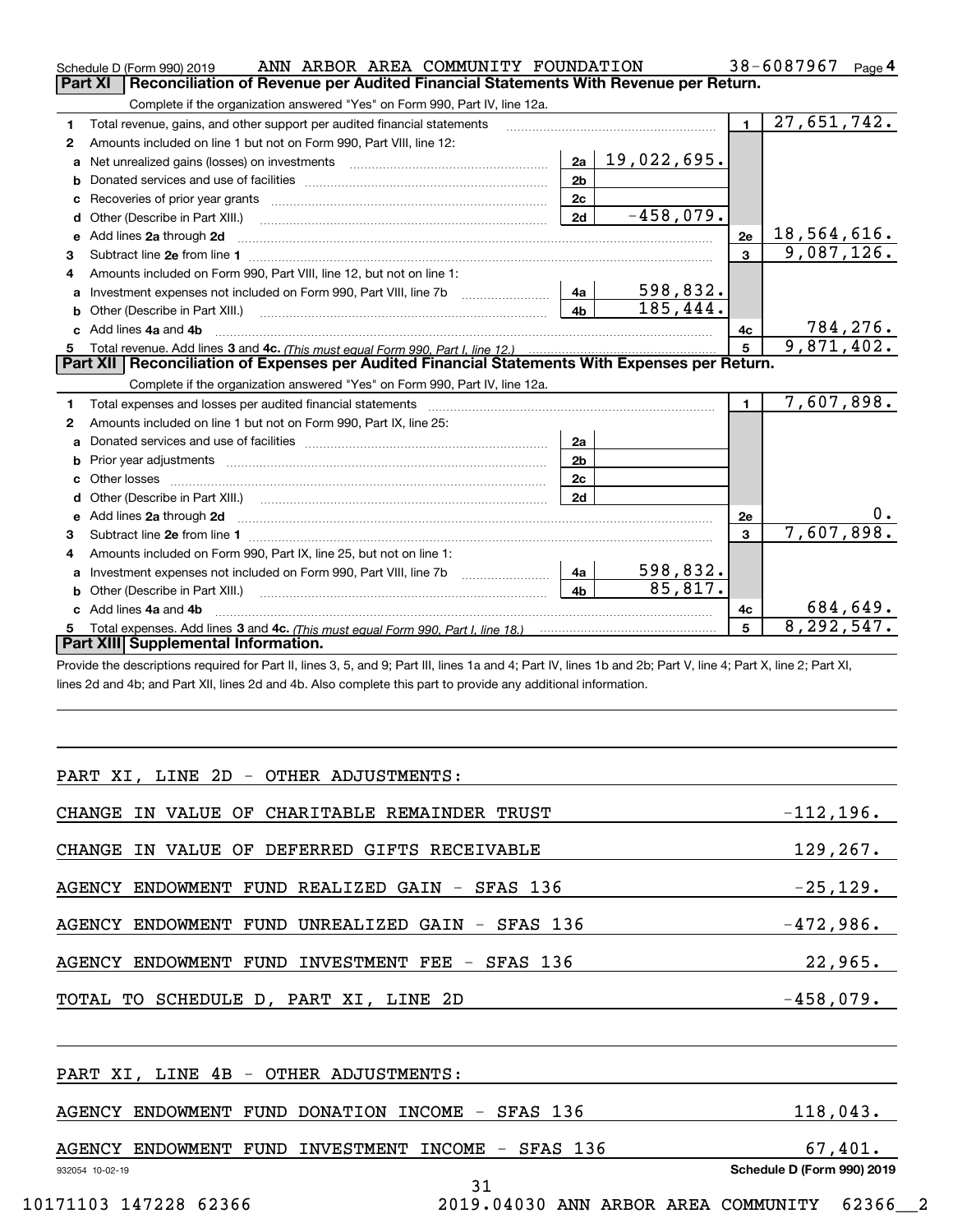Schedule D (Form 990) 2019 ANN ARBOR AREA COMMUNITY FOUNDATION 38-6087967 page 5 *(continued)* **Part XIII Supplemental Information** 

TOTAL TO SCHEDULE D, PART XI, LINE 4B 185,444.

PART XII, LINE 4B - OTHER ADJUSTMENTS: AGENCY ENDOWMENT FUND GRANT EXPENSE- SFAS 136 70,418. AGENCY ENDOWMENT FUND MISCELLANEOUS EXPENSE - SFAS 136 15,399. TOTAL TO SCHEDULE D, PART XII, LINE 4B 85,817.

PART V, LINE 4:

BEGINNING WITH THE 2009 REPORTING YEAR, THE COMMUNITY FOUNDATION'S BOARD OF TRUSTEES DETERMINED THAT ASSETS THAT WOULD QUALIFY AS DONOR-RESTRICTED ENDOWMENTS, BUT FOR THE FOUNDATION'S VARIANCE POWER, SHOULD BE CLASSIFIED AS BOARD-DESIGNATED ASSETS. THESE ARE INCLUDED IN THE PERCENT REPORTED ON SCHEDULE D, PART V, LINE 2A. THE INTENDED USE OF THE FUNDS IS DETERMINED BY THE DONORS, AND THE INVESTMENT AND SPENDING POLICIES ARE DETERMINED BY THE BOARD, FOLLOWING THE UNIFORM PRUDENT MANAGEMENT OF INSTITUTIONAL FUNDS ACT (UPMIFA).

**Schedule D (Form 990) 2019**

932055 10-02-19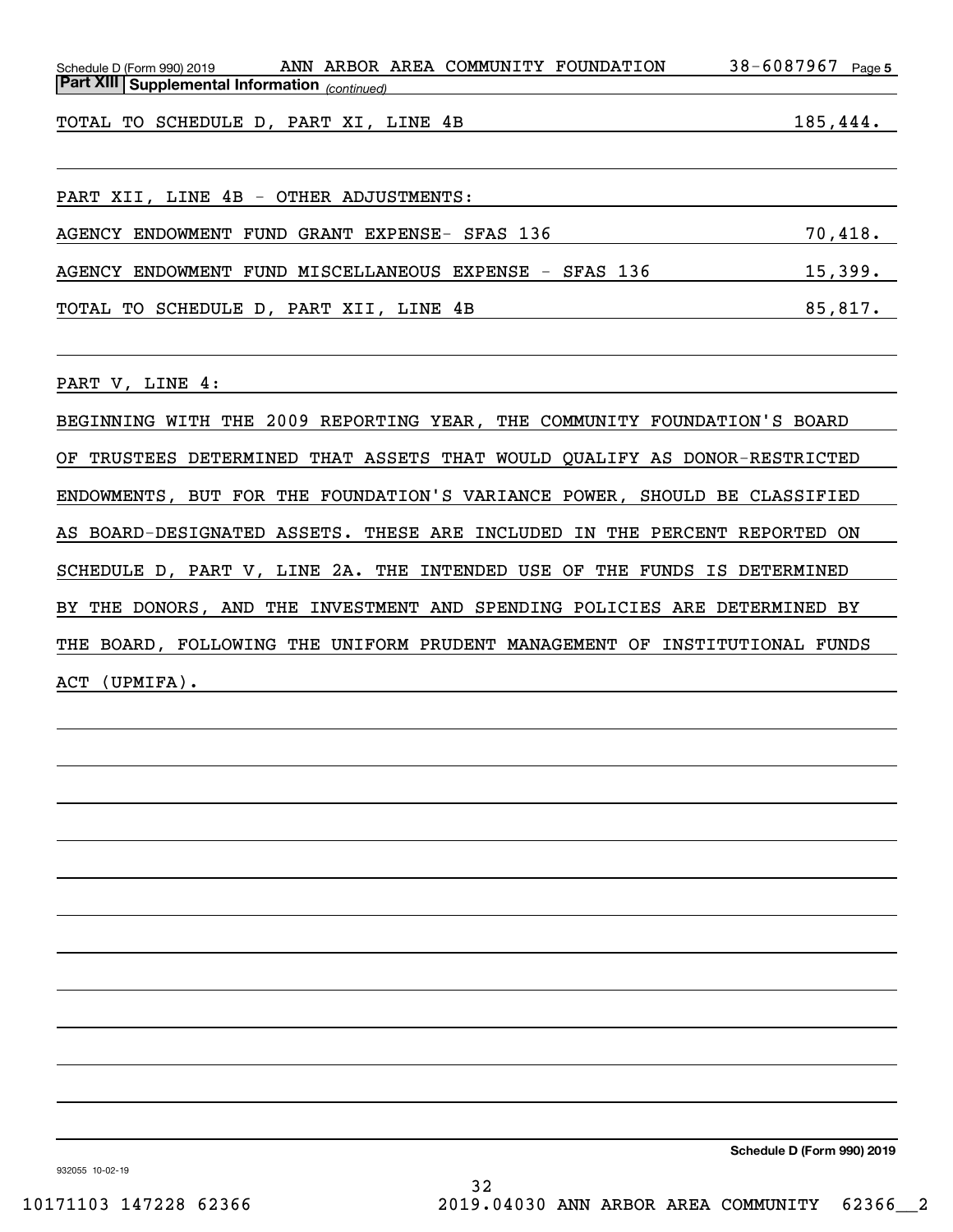| LHA For Paperwork Reduction Act Notice, see the Instructions for Form 990. |  |                                     |  | <b>Schedule F (Form 990) 2019</b> |         |  |  |
|----------------------------------------------------------------------------|--|-------------------------------------|--|-----------------------------------|---------|--|--|
| 932071 10-12-19                                                            |  | 33                                  |  |                                   |         |  |  |
| 10171103 147228 62366                                                      |  | 2019.04030 ANN ARBOR AREA COMMUNITY |  |                                   | 62366 2 |  |  |

|                                  |           | contractors<br>in the region | recipients located in the region) | of service(s) in the region | <b>ILLACOLLITICITIES</b><br>in the region |
|----------------------------------|-----------|------------------------------|-----------------------------------|-----------------------------|-------------------------------------------|
|                                  |           |                              |                                   |                             |                                           |
| CENTRAL AMERICA AND              |           |                              |                                   |                             |                                           |
| THE CARIBBEAN                    | 0         | $\pmb{0}$                    | INVESTMENTS                       |                             | 13,053,694.                               |
|                                  |           |                              |                                   |                             |                                           |
|                                  |           |                              |                                   |                             |                                           |
|                                  |           |                              |                                   |                             |                                           |
|                                  |           |                              |                                   |                             |                                           |
|                                  |           |                              |                                   |                             |                                           |
|                                  |           |                              |                                   |                             |                                           |
|                                  |           |                              |                                   |                             |                                           |
|                                  |           |                              |                                   |                             |                                           |
|                                  |           |                              |                                   |                             |                                           |
|                                  |           |                              |                                   |                             |                                           |
|                                  |           |                              |                                   |                             |                                           |
|                                  |           |                              |                                   |                             |                                           |
|                                  |           |                              |                                   |                             |                                           |
|                                  |           |                              |                                   |                             |                                           |
|                                  |           |                              |                                   |                             |                                           |
|                                  |           |                              |                                   |                             |                                           |
|                                  |           |                              |                                   |                             |                                           |
|                                  |           |                              |                                   |                             |                                           |
|                                  |           |                              |                                   |                             |                                           |
|                                  |           |                              |                                   |                             |                                           |
|                                  |           |                              |                                   |                             |                                           |
|                                  |           |                              |                                   |                             |                                           |
|                                  |           |                              |                                   |                             |                                           |
|                                  |           |                              |                                   |                             |                                           |
|                                  |           |                              |                                   |                             |                                           |
|                                  |           |                              |                                   |                             |                                           |
|                                  |           |                              |                                   |                             |                                           |
| <b>3 a</b> Subtotal              | $\pmb{0}$ | 0                            |                                   |                             | 13,053,694.                               |
| <b>b</b> Total from continuation |           |                              |                                   |                             |                                           |
| sheets to Part I                 | $\pmb{0}$ | 0                            |                                   |                             | $\mathbf 0$ .                             |
| c Totals (add lines 3a           |           |                              |                                   |                             |                                           |
| and $3b)$                        | $\pmb{0}$ | $\pmb{0}$                    |                                   |                             | 13,053,694.                               |

**3** Activities per Region. (The following Part I, line 3 table can be duplicated if additional space is needed.) United States.

> employees, agents, and independentcontractors

| Part I | <b>General Information on Activities Outside the United States.</b> Complete if the organization answered "Yes" or |  |  |
|--------|--------------------------------------------------------------------------------------------------------------------|--|--|
|        | Form 990, Part IV, line 14b.                                                                                       |  |  |

- **1For grantmakers.**  Does the organization maintain records to substantiate the amount of its grants and other assistance, **Yes** the grantees' eligibility for the grants or assistance, and the selection criteria used to award the grants or assistance?
- **2For grantmakers.**  Describe in Part V the organization's procedures for monitoring the use of its grants and other assistance outside the

**(a)** Region  $\begin{pmatrix} \mathbf{b} \end{pmatrix}$  Number of  $\begin{pmatrix} \mathbf{c} \end{pmatrix}$  Activities conducted in the region  $\begin{pmatrix} \mathbf{e} \end{pmatrix}$  If activity listed in (d)  $\begin{pmatrix} \mathbf{f} \end{pmatrix}$ 

(by type) (such as, fundraising, program services, investments, grants to

| Name of the organization |  |                                     | <b>Emplover identific</b> |
|--------------------------|--|-------------------------------------|---------------------------|
|                          |  | ANN ARBOR AREA COMMUNITY FOUNDATION | 38-6087967                |

(a) Region (b) Number of

officesin the region

Department of the Treasury Internal Revenue Service

**SCHEDULE F** 

**(Form 990)**

|  | Statement of Activities Outside the United States |  |  |  |
|--|---------------------------------------------------|--|--|--|
|  |                                                   |  |  |  |
|  |                                                   |  |  |  |

**| Complete if the organization answered "Yes" on Form 990, Part IV, line 14b, 15, or 16. | Attach to Form 990.**

**| Go to www.irs.gov/Form990 for instructions and the latest information.**

 $0047$ **Open to Public Inspection2019**

**No**

Total expenditures for and investments

**Employer identification number**

(e) If activity listed in (d) is a program service, describe specific type

| OMB No. 1545- |
|---------------|
|               |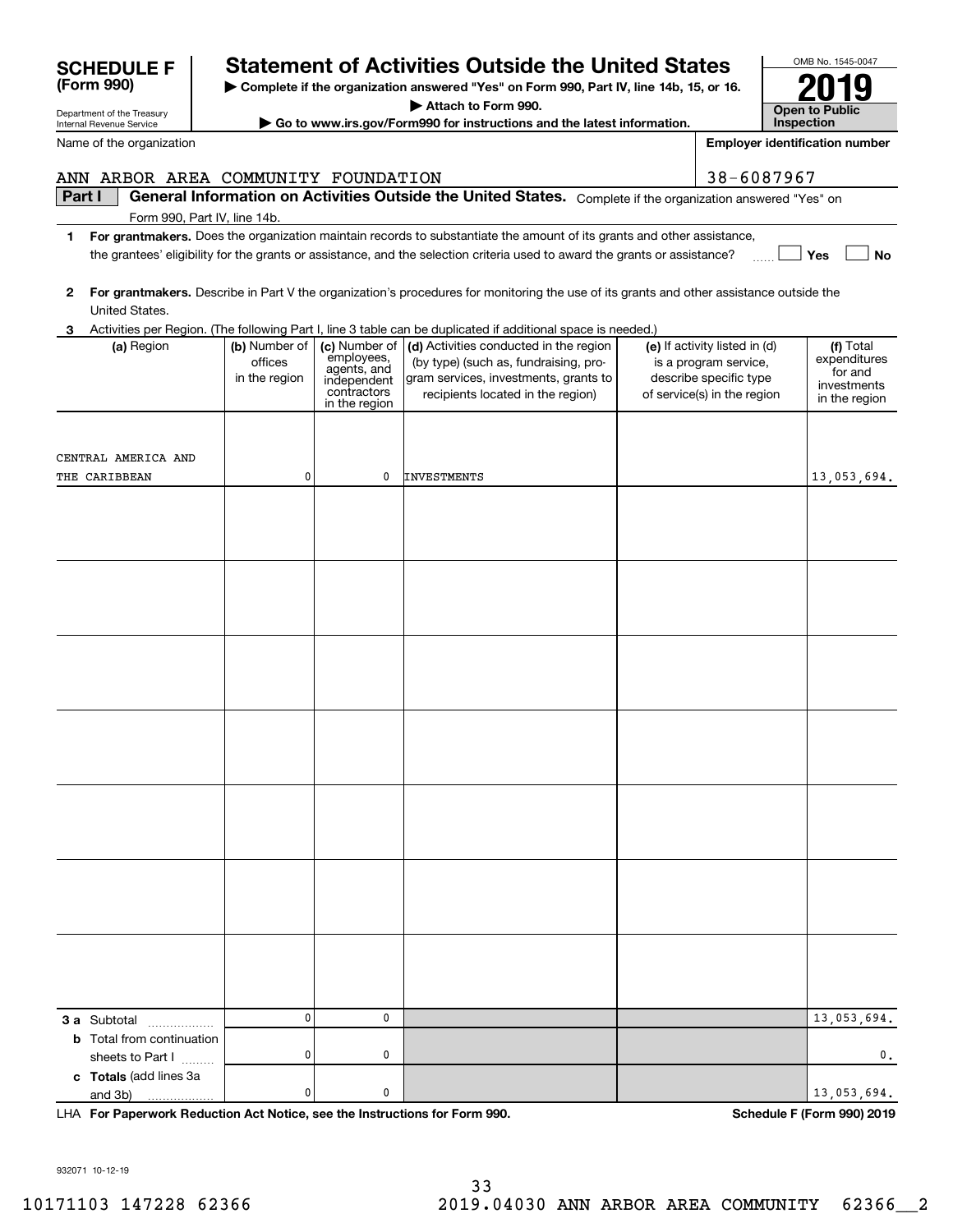#### Schedule F (Form 990) 2019 Page ANN ARBOR AREA COMMUNITY FOUNDATION 38-6087967

#### Part II | Grants and Other Assistance to Organizations or Entities Outside the United States. Complete if the organization answered "Yes" on Form 990, Part IV, line 15, for any recipient who received more than \$5,000. Part II can be duplicated if additional space is needed.

| 1<br>(a) Name of organization                           | (b) IRS code section<br>and EIN (if applicable) | (c) Region | (d) Purpose of<br>grant                                                                                                                      | (e) Amount<br>of cash grant | (f) Manner of<br>cash disbursement | (g) Amount of<br>noncash<br>assistance | (h) Description<br>of noncash<br>assistance | (i) Method of<br>valuation (book, FMV,<br>appraisal, other) |
|---------------------------------------------------------|-------------------------------------------------|------------|----------------------------------------------------------------------------------------------------------------------------------------------|-----------------------------|------------------------------------|----------------------------------------|---------------------------------------------|-------------------------------------------------------------|
|                                                         |                                                 |            |                                                                                                                                              |                             |                                    |                                        |                                             |                                                             |
|                                                         |                                                 |            |                                                                                                                                              |                             |                                    |                                        |                                             |                                                             |
|                                                         |                                                 |            |                                                                                                                                              |                             |                                    |                                        |                                             |                                                             |
|                                                         |                                                 |            |                                                                                                                                              |                             |                                    |                                        |                                             |                                                             |
|                                                         |                                                 |            |                                                                                                                                              |                             |                                    |                                        |                                             |                                                             |
|                                                         |                                                 |            |                                                                                                                                              |                             |                                    |                                        |                                             |                                                             |
|                                                         |                                                 |            |                                                                                                                                              |                             |                                    |                                        |                                             |                                                             |
|                                                         |                                                 |            |                                                                                                                                              |                             |                                    |                                        |                                             |                                                             |
|                                                         |                                                 |            |                                                                                                                                              |                             |                                    |                                        |                                             |                                                             |
|                                                         |                                                 |            |                                                                                                                                              |                             |                                    |                                        |                                             |                                                             |
|                                                         |                                                 |            |                                                                                                                                              |                             |                                    |                                        |                                             |                                                             |
|                                                         |                                                 |            |                                                                                                                                              |                             |                                    |                                        |                                             |                                                             |
|                                                         |                                                 |            |                                                                                                                                              |                             |                                    |                                        |                                             |                                                             |
|                                                         |                                                 |            |                                                                                                                                              |                             |                                    |                                        |                                             |                                                             |
|                                                         |                                                 |            |                                                                                                                                              |                             |                                    |                                        |                                             |                                                             |
|                                                         |                                                 |            |                                                                                                                                              |                             |                                    |                                        |                                             |                                                             |
| $\mathbf{2}$                                            |                                                 |            | Enter total number of recipient organizations listed above that are recognized as charities by the foreign country, recognized as tax-exempt |                             |                                    |                                        |                                             |                                                             |
| 3 Enter total number of other organizations or entities |                                                 |            |                                                                                                                                              |                             |                                    |                                        |                                             |                                                             |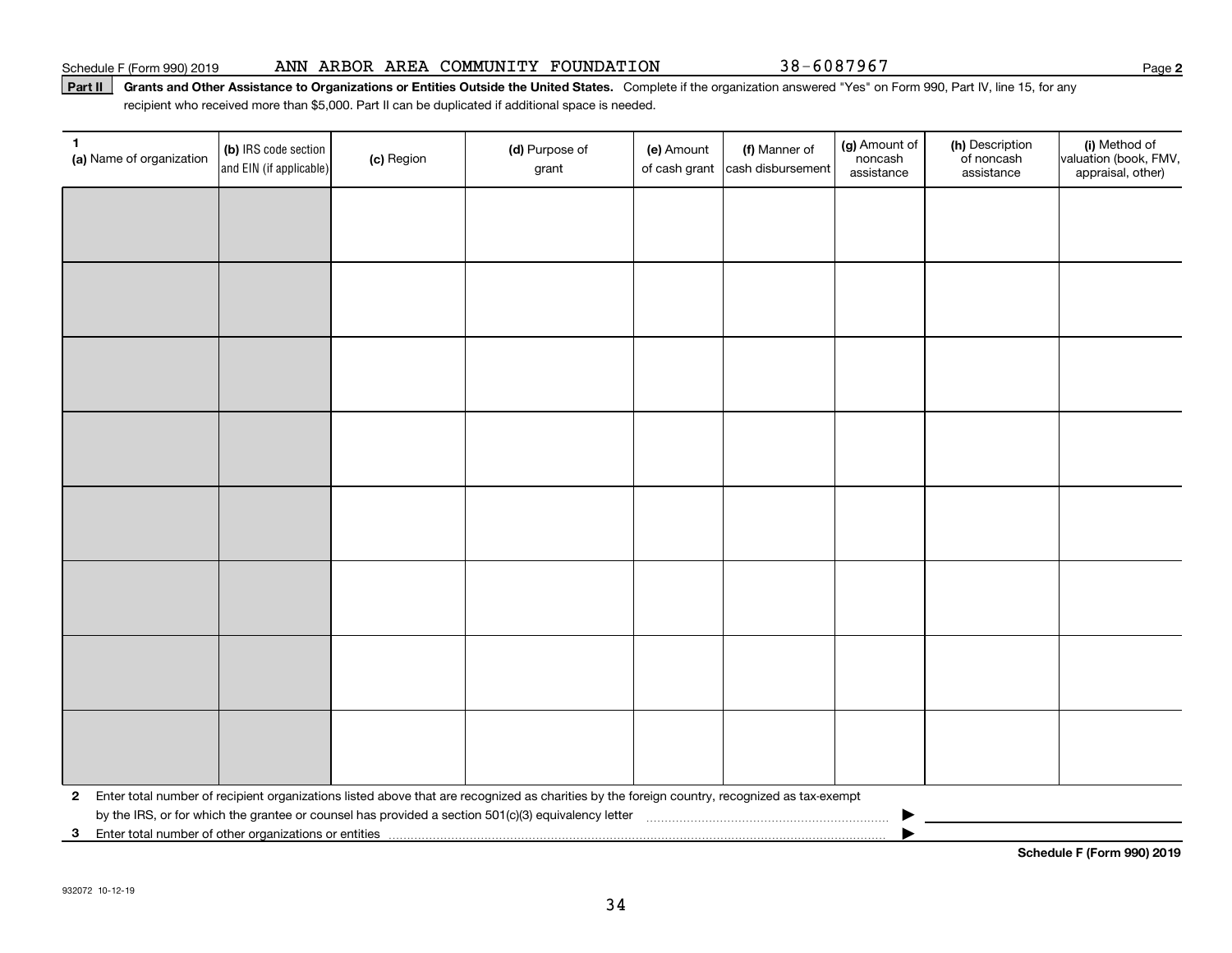### Part III Grants and Other Assistance to Individuals Outside the United States. Complete if the organization answered "Yes" on Form 990, Part IV, line 16.

Part III can be duplicated if additional space is needed.

| (a) Type of grant or assistance | (b) Region | (c) Number of<br>recipients | (d) Amount of | (e) Manner of<br>cash disbursement | (f) Amount of<br>noncash<br>assistance | (g) Description of<br>noncash assistance | (h) Method of<br>valuation<br>(book, FMV,<br>appraisal, other) |
|---------------------------------|------------|-----------------------------|---------------|------------------------------------|----------------------------------------|------------------------------------------|----------------------------------------------------------------|
|                                 |            |                             |               |                                    |                                        |                                          |                                                                |
|                                 |            |                             |               |                                    |                                        |                                          |                                                                |
|                                 |            |                             |               |                                    |                                        |                                          |                                                                |
|                                 |            |                             |               |                                    |                                        |                                          |                                                                |
|                                 |            |                             |               |                                    |                                        |                                          |                                                                |
|                                 |            |                             |               |                                    |                                        |                                          |                                                                |
|                                 |            |                             |               |                                    |                                        |                                          |                                                                |
|                                 |            |                             |               |                                    |                                        |                                          |                                                                |
|                                 |            |                             |               |                                    |                                        |                                          |                                                                |
|                                 |            |                             |               |                                    |                                        |                                          |                                                                |
|                                 |            |                             |               |                                    |                                        |                                          |                                                                |
|                                 |            |                             |               |                                    |                                        |                                          |                                                                |
|                                 |            |                             |               |                                    |                                        |                                          |                                                                |
|                                 |            |                             |               |                                    |                                        |                                          |                                                                |
|                                 |            |                             |               |                                    |                                        |                                          |                                                                |

**Schedule F (Form 990) 2019**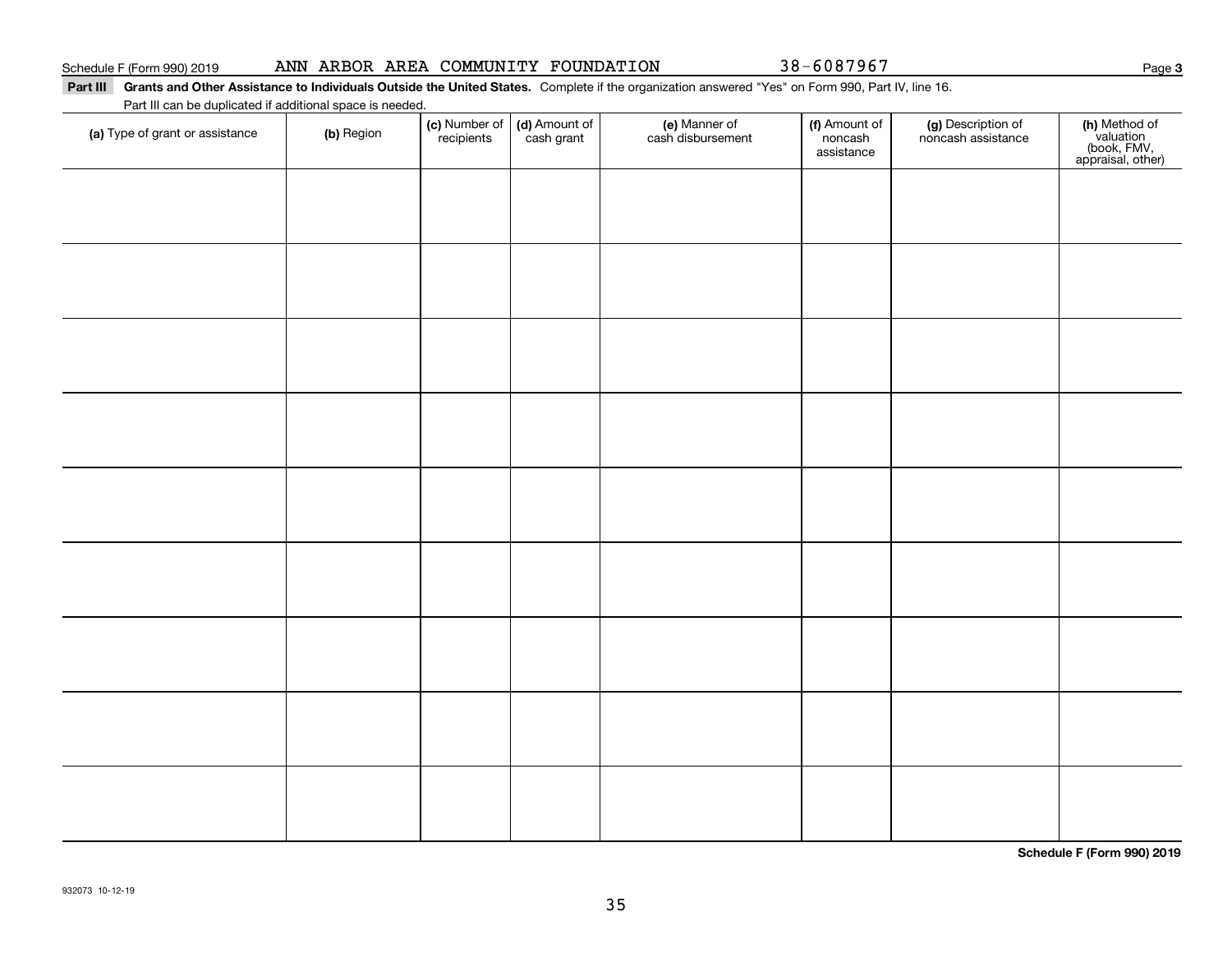| Schedule F (Form 990) 2019     |  |  | ANN ARBOR AREA COMMUNITY FOUNDATION | 38-6087967 | Page |
|--------------------------------|--|--|-------------------------------------|------------|------|
| <b>Part IV   Foreign Forms</b> |  |  |                                     |            |      |

| 1              | Was the organization a U.S. transferor of property to a foreign corporation during the tax year? If "Yes." the<br>organization may be required to file Form 926, Return by a U.S. Transferor of Property to a Foreign                                                                                                                                                                                                                     | $\boxed{\text{X}}$ Yes | No      |
|----------------|-------------------------------------------------------------------------------------------------------------------------------------------------------------------------------------------------------------------------------------------------------------------------------------------------------------------------------------------------------------------------------------------------------------------------------------------|------------------------|---------|
| $\overline{2}$ | Did the organization have an interest in a foreign trust during the tax year? If "Yes." the organization<br>may be required to separately file Form 3520, Annual Return To Report Transactions With Foreign<br>Trusts and Receipt of Certain Foreign Gifts, and/or Form 3520-A, Annual Information Return of Foreign<br>Trust With a U.S. Owner (see Instructions for Forms 3520 and 3520-A; don't file with Form 990) manu-communication | Yes                    | $X $ No |
| 3              | Did the organization have an ownership interest in a foreign corporation during the tax year? If "Yes,"<br>the organization may be required to file Form 5471, Information Return of U.S. Persons With Respect to                                                                                                                                                                                                                         | ∣ X ∣ Yes              | No      |
| 4              | Was the organization a direct or indirect shareholder of a passive foreign investment company or a<br>qualified electing fund during the tax year? If "Yes," the organization may be required to file Form 8621,<br>Information Return by a Shareholder of a Passive Foreign Investment Company or Qualified Electing Fund<br>(see Instructions for Form 8621)                                                                            | ∣X ∣ γes               | Nο      |
| 5              | Did the organization have an ownership interest in a foreign partnership during the tax year? If "Yes."<br>the organization may be required to file Form 8865, Return of U.S. Persons With Respect to Certain                                                                                                                                                                                                                             | $\vert X \vert$ Yes    | Nο      |
| 6              | Did the organization have any operations in or related to any boycotting countries during the tax year? If<br>"Yes," the organization may be required to separately file Form 5713, International Boycott Report (see                                                                                                                                                                                                                     | Yes                    | No      |

**Schedule F (Form 990) 2019**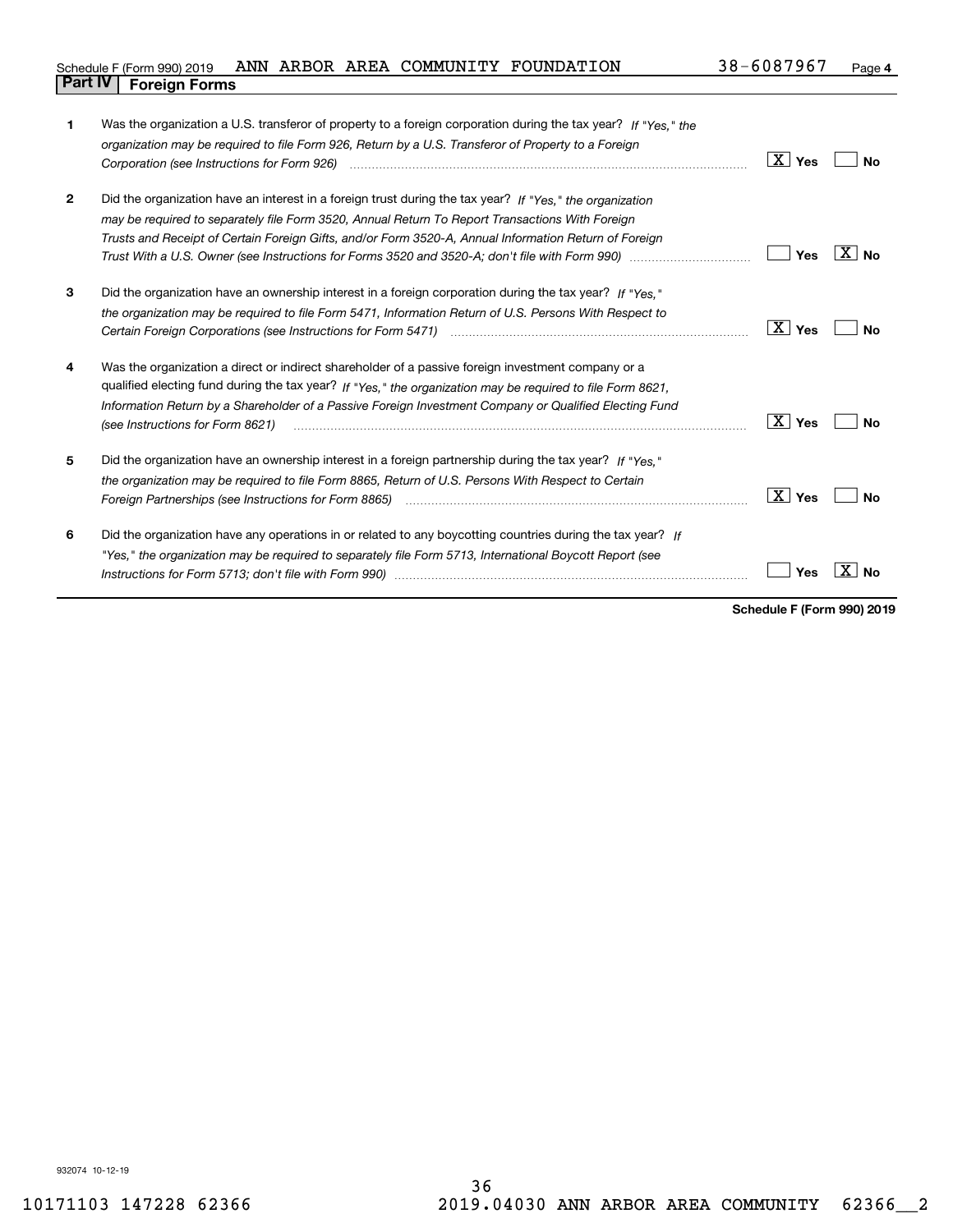|                 | Schedule F (Form 990) 2019      |  |    | ANN ARBOR AREA COMMUNITY FOUNDATION | 38-6087967                                                                                                                            | Page 5 |
|-----------------|---------------------------------|--|----|-------------------------------------|---------------------------------------------------------------------------------------------------------------------------------------|--------|
| <b>Part V</b>   | <b>Supplemental Information</b> |  |    |                                     |                                                                                                                                       |        |
|                 |                                 |  |    |                                     | Provide the information required by Part I, line 2 (monitoring of funds); Part I, line 3, column (f) (accounting method; amounts of   |        |
|                 |                                 |  |    |                                     | investments vs. expenditures per region); Part II, line 1 (accounting method); Part III (accounting method); and Part III, column (c) |        |
|                 |                                 |  |    |                                     | (estimated number of recipients), as applicable. Also complete this part to provide any additional information. See instructions.     |        |
|                 |                                 |  |    |                                     |                                                                                                                                       |        |
|                 |                                 |  |    |                                     |                                                                                                                                       |        |
|                 |                                 |  |    |                                     |                                                                                                                                       |        |
|                 |                                 |  |    |                                     |                                                                                                                                       |        |
|                 |                                 |  |    |                                     |                                                                                                                                       |        |
|                 |                                 |  |    |                                     |                                                                                                                                       |        |
|                 |                                 |  |    |                                     |                                                                                                                                       |        |
|                 |                                 |  |    |                                     |                                                                                                                                       |        |
|                 |                                 |  |    |                                     |                                                                                                                                       |        |
|                 |                                 |  |    |                                     |                                                                                                                                       |        |
|                 |                                 |  |    |                                     |                                                                                                                                       |        |
|                 |                                 |  |    |                                     |                                                                                                                                       |        |
|                 |                                 |  |    |                                     |                                                                                                                                       |        |
|                 |                                 |  |    |                                     |                                                                                                                                       |        |
|                 |                                 |  |    |                                     |                                                                                                                                       |        |
|                 |                                 |  |    |                                     |                                                                                                                                       |        |
|                 |                                 |  |    |                                     |                                                                                                                                       |        |
|                 |                                 |  |    |                                     |                                                                                                                                       |        |
|                 |                                 |  |    |                                     |                                                                                                                                       |        |
|                 |                                 |  |    |                                     |                                                                                                                                       |        |
|                 |                                 |  |    |                                     |                                                                                                                                       |        |
|                 |                                 |  |    |                                     |                                                                                                                                       |        |
|                 |                                 |  |    |                                     |                                                                                                                                       |        |
|                 |                                 |  |    |                                     |                                                                                                                                       |        |
|                 |                                 |  |    |                                     |                                                                                                                                       |        |
|                 |                                 |  |    |                                     |                                                                                                                                       |        |
|                 |                                 |  |    |                                     |                                                                                                                                       |        |
|                 |                                 |  |    |                                     |                                                                                                                                       |        |
|                 |                                 |  |    |                                     |                                                                                                                                       |        |
|                 |                                 |  |    |                                     |                                                                                                                                       |        |
|                 |                                 |  |    |                                     |                                                                                                                                       |        |
|                 |                                 |  |    |                                     |                                                                                                                                       |        |
|                 |                                 |  |    |                                     |                                                                                                                                       |        |
|                 |                                 |  |    |                                     |                                                                                                                                       |        |
|                 |                                 |  |    |                                     |                                                                                                                                       |        |
|                 |                                 |  |    |                                     |                                                                                                                                       |        |
|                 |                                 |  |    |                                     |                                                                                                                                       |        |
|                 |                                 |  |    |                                     |                                                                                                                                       |        |
|                 |                                 |  |    |                                     |                                                                                                                                       |        |
|                 |                                 |  |    |                                     |                                                                                                                                       |        |
|                 |                                 |  |    |                                     |                                                                                                                                       |        |
|                 |                                 |  |    |                                     |                                                                                                                                       |        |
|                 |                                 |  |    |                                     |                                                                                                                                       |        |
|                 |                                 |  |    |                                     |                                                                                                                                       |        |
|                 |                                 |  |    |                                     |                                                                                                                                       |        |
|                 |                                 |  |    |                                     |                                                                                                                                       |        |
|                 |                                 |  |    |                                     |                                                                                                                                       |        |
|                 |                                 |  |    |                                     |                                                                                                                                       |        |
|                 |                                 |  |    |                                     |                                                                                                                                       |        |
|                 |                                 |  |    |                                     |                                                                                                                                       |        |
| 932075 10-12-19 |                                 |  |    |                                     | Schedule F (Form 990) 2019                                                                                                            |        |
|                 |                                 |  | 37 |                                     |                                                                                                                                       |        |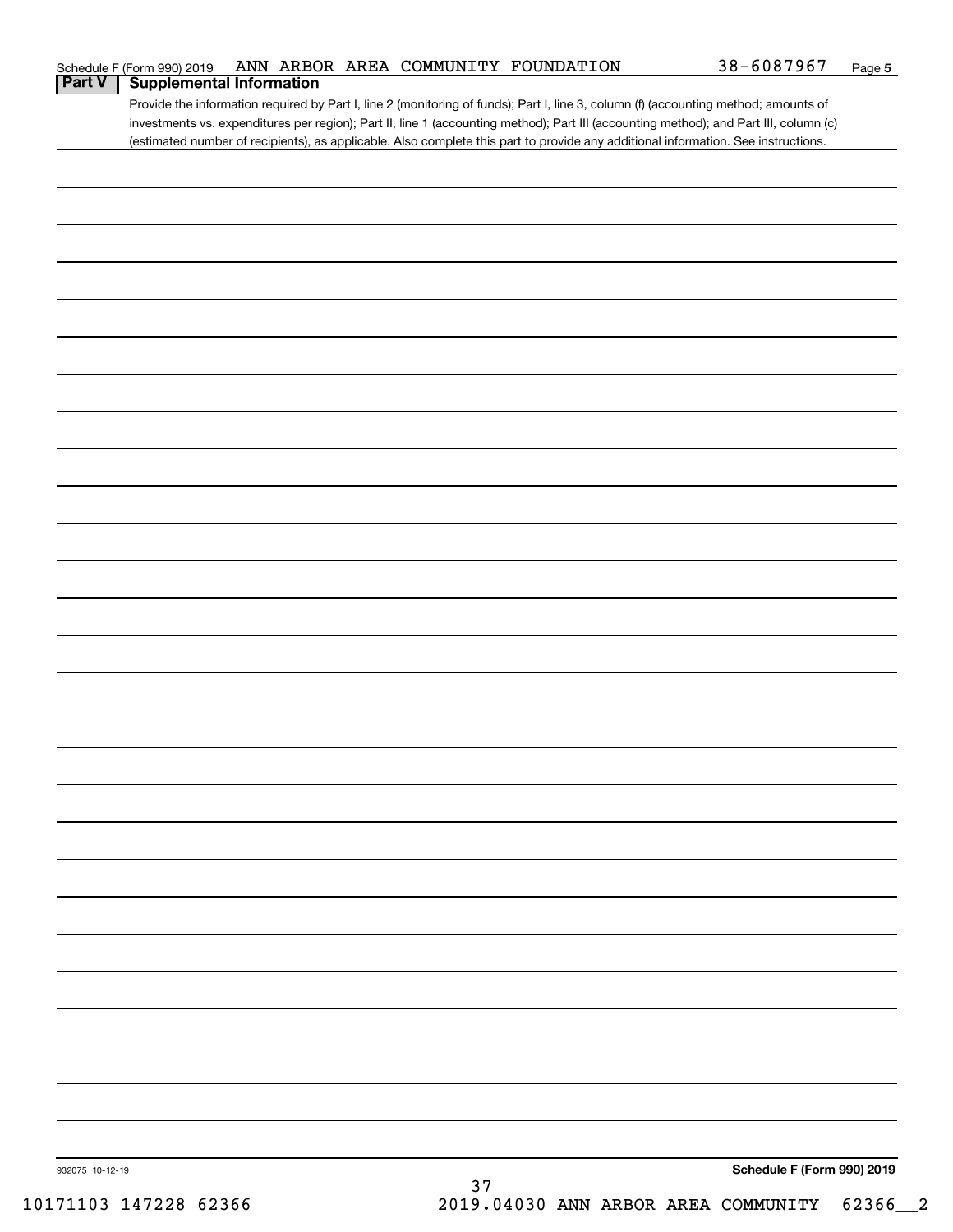| <b>SCHEDULE I</b><br>(Form 990)                                                                                                                                                         |                          | <b>Grants and Other Assistance to Organizations,</b><br>Governments, and Individuals in the United States<br>Complete if the organization answered "Yes" on Form 990, Part IV, line 21 or 22. |                                                       |                                         |                                               |                                          | OMB No. 1545-0047<br>019                         |
|-----------------------------------------------------------------------------------------------------------------------------------------------------------------------------------------|--------------------------|-----------------------------------------------------------------------------------------------------------------------------------------------------------------------------------------------|-------------------------------------------------------|-----------------------------------------|-----------------------------------------------|------------------------------------------|--------------------------------------------------|
| Department of the Treasury<br>Internal Revenue Service                                                                                                                                  |                          |                                                                                                                                                                                               | Attach to Form 990.                                   |                                         |                                               |                                          | <b>Open to Public</b><br>Inspection              |
| Name of the organization                                                                                                                                                                |                          |                                                                                                                                                                                               | Go to www.irs.gov/Form990 for the latest information. |                                         |                                               |                                          | <b>Employer identification number</b>            |
| <b>General Information on Grants and Assistance</b><br>Part I                                                                                                                           |                          | ANN ARBOR AREA COMMUNITY FOUNDATION                                                                                                                                                           |                                                       |                                         |                                               |                                          | 38-6087967                                       |
| Does the organization maintain records to substantiate the amount of the grants or assistance, the grantees' eligibility for the grants or assistance, and the selection<br>$\mathbf 1$ |                          |                                                                                                                                                                                               |                                                       |                                         |                                               |                                          | $\sqrt{X}$ Yes<br>∣ No                           |
| 2 Describe in Part IV the organization's procedures for monitoring the use of grant funds in the United States.                                                                         |                          |                                                                                                                                                                                               |                                                       |                                         |                                               |                                          |                                                  |
| Part II<br>Grants and Other Assistance to Domestic Organizations and Domestic Governments. Complete if the organization answered "Yes" on Form 990, Part IV, line 21, for any           |                          |                                                                                                                                                                                               |                                                       |                                         |                                               |                                          |                                                  |
| recipient that received more than \$5,000. Part II can be duplicated if additional space is needed.                                                                                     |                          |                                                                                                                                                                                               |                                                       |                                         | (f) Method of                                 |                                          |                                                  |
| 1 (a) Name and address of organization<br>or government                                                                                                                                 | $(b)$ EIN                | (c) IRC section<br>(if applicable)                                                                                                                                                            | (d) Amount of<br>cash grant                           | (e) Amount of<br>non-cash<br>assistance | valuation (book,<br>FMV, appraisal,<br>other) | (g) Description of<br>noncash assistance | (h) Purpose of grant<br>or assistance            |
| 826 MICHIGAN<br>115 E. LIBERTY STREET                                                                                                                                                   |                          |                                                                                                                                                                                               |                                                       |                                         |                                               |                                          |                                                  |
| ANN ARBOR, MI 48104                                                                                                                                                                     | $20-1963960$ $501(C)(3)$ |                                                                                                                                                                                               | 22,201.                                               | $\mathbf{0}$ .                          |                                               |                                          | MULTIPLE PROGRAM SUPPORT                         |
| AAPS SCIENCE & ENVIRONMENT<br>EDUCATION ENDOWMENT - 2670 SEOUOIA<br>PKWY - ANN ARBOR, MI 48103                                                                                          | $38-2972660$ 501(C)(3)   |                                                                                                                                                                                               | 11,595.                                               | $\mathbf{0}$ .                          |                                               |                                          | MULTIPLE PROGRAM SUPPORT                         |
| ACLU FUND OF MICHIGAN<br>2966 WOODWARD AVE<br>DETROIT, MI 48201                                                                                                                         | $23 - 7243421$ 501(C)(3) |                                                                                                                                                                                               | 20,250.                                               | $\mathbf{0}$ .                          |                                               |                                          | MULTIPLE PROGRAM SUPPORT                         |
| ALZHEIMER'S ASSOCIATION, MICHIGAN<br>GREAT LAKES CHAPTER - 564 S. MAIN<br>STREET - ANN ARBOR, MI 48104                                                                                  | $91 - 1792864$ 501(C)(3) |                                                                                                                                                                                               | 5,150.                                                | $\mathbf{0}$ .                          |                                               |                                          | MULTIPLE PROGRAM SUPPORT                         |
| AMERICAN RED CROSS - NATIONAL<br>PO BOX 37839<br>BOONE, IA 50037-0839                                                                                                                   | 53-0196605 $501(C)(3)$   |                                                                                                                                                                                               | 11,000                                                | $\mathbf{0}$ .                          |                                               |                                          | MULTIPLE PROGRAM SUPPORT                         |
| ANN ARBOR ACADEMY, INC.<br>1153 OAK VALLEY DRIVE<br>ANN ARBOR, MI 48108                                                                                                                 | $20 - 8035148$ 501(C)(3) |                                                                                                                                                                                               | 48,000,                                               | $\mathbf{0}$ .                          |                                               |                                          | GENERAL OPERATING SUPPORT<br>SCHOLARSHIP SUPPORT |
| Enter total number of section $501(c)(3)$ and government organizations listed in the line 1 table<br>$\mathbf{2}$                                                                       |                          |                                                                                                                                                                                               |                                                       |                                         |                                               |                                          | 153.                                             |
| Enter total number of other organizations listed in the line 1 table<br>3                                                                                                               |                          |                                                                                                                                                                                               |                                                       |                                         |                                               |                                          | 0.                                               |

**For Paperwork Reduction Act Notice, see the Instructions for Form 990. Schedule I (Form 990) (2019)** LHA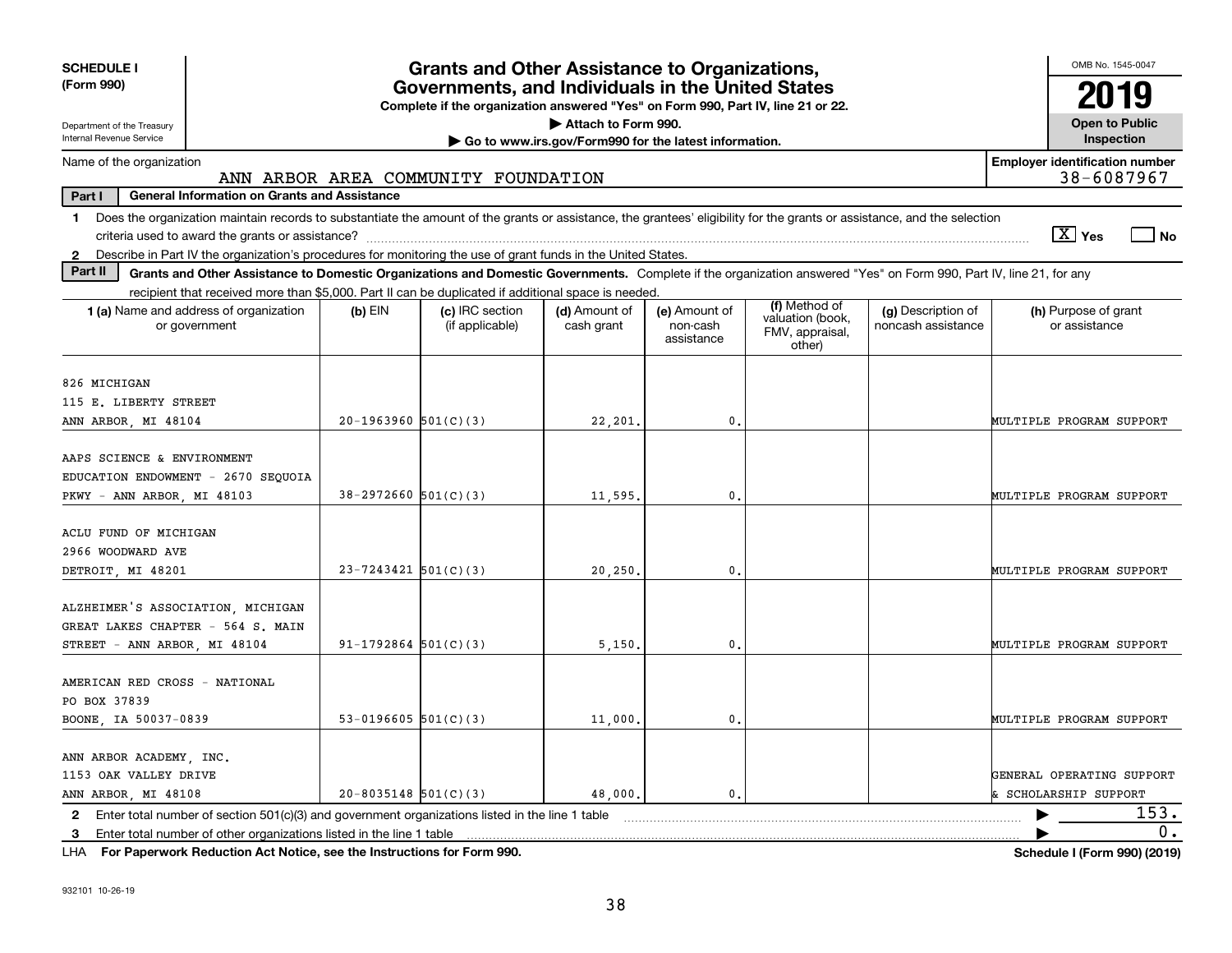### **Part II Continuation of Grants and Other Assistance to Governments and Organization of Grants and Other Assistance to Governments and Organizations of Cranization of Grants and Organizations of Grants and Organizations** Schedule I (Form 990) ANN ARBOR AREA COMMUNITY FOUNDATION Page 1

| 38-6087967<br>Page: |  |  |
|---------------------|--|--|
|---------------------|--|--|

| Continuation of Grants and Other Assistance to Governments and Organizations in the United States (Schedule I (Form 990), Part II.)<br>Part II |                            |                                  |                             |                                         |                                                                |                                           |                                       |
|------------------------------------------------------------------------------------------------------------------------------------------------|----------------------------|----------------------------------|-----------------------------|-----------------------------------------|----------------------------------------------------------------|-------------------------------------------|---------------------------------------|
| (a) Name and address of<br>organization or government                                                                                          | (b) EIN                    | (c) IRC section<br>if applicable | (d) Amount of<br>cash grant | (e) Amount of<br>non-cash<br>assistance | (f) Method of<br>valuation<br>(book, FMV,<br>appraisal, other) | (g) Description of<br>non-cash assistance | (h) Purpose of grant<br>or assistance |
| ANN ARBOR ART ASSOCIATION DBA ANN<br>ARBOR ART CENTER - 117 W. LIBERTY<br>STREET - ANN ARBOR, MI 48014                                         | $23 - 7205537$ 501(C)(3)   |                                  | 354,654.                    | $^{\circ}$ .                            |                                                                |                                           | MULTIPLE PROGRAM SUPPORT              |
| ANN ARBOR CENTER FOR INDEPENDENT<br>LIVING - 3941 RESEARCH PARK DRIVE<br>- ANN ARBOR, MI 48018                                                 | $38 - 2133063$ $501(C)(3)$ |                                  | 10,028.                     | 0.                                      |                                                                |                                           | MULTIPLE PROGRAM SUPPORT              |
| ANN ARBOR HANDS-ON MUSEUM<br>220 EAST ANN STREET<br>ANN ARBOR, MI 48104                                                                        | $38 - 2236345$ 501(C)(3)   |                                  | 16,000                      | 0.                                      |                                                                |                                           | MULTIPLE PROGRAM SUPPORT              |
| ANN ARBOR HURON HIGH SCHOOL<br>ATHLETIC BOOSTER CLUB - 2727<br>FULLER RD - ANN ARBOR, MI 48105                                                 | $38-2970818$ 501(C)(3)     |                                  | 24,221.                     | $^{\circ}$ .                            |                                                                |                                           | MULTIPLE PROGRAM SUPPORT              |
| ANN ARBOR PUBLIC SCHOOLS<br>2555 S. STATE ST.<br>ANN ARBOR, MI 48104                                                                           | $38 - 6004028$ 501(C)(3)   |                                  | 23,919.                     | 0.                                      |                                                                |                                           | MULTIPLE PROGRAM SUPPORT              |
| ANN ARBOR PUBLIC SCHOOLS -<br>COMMUNITY EDUCATION & RECREATION<br>DEPARTMENT - 1515 S 7TH STREET -<br>ANN ARBOR, MI 48103                      |                            | 501(C)(3)                        | 6,430                       | $\mathbf{0}$                            |                                                                |                                           | MULTIPLE PROGRAM SUPPORT              |
| ANN ARBOR ROTARY FOUNDATION<br>PO BOX 131217<br>ANN ARBOR, MI 48113                                                                            | $38 - 6092093$ $501(C)(3)$ |                                  | 50,000.                     | $^{\circ}$ .                            |                                                                |                                           | MULTIPLE PROGRAM SUPPORT              |
| ANN ARBOR SUMMER FESTIVAL<br>210 HURONVIEW BLVD., SUITE 1<br>ANN ARBOR, MI 48103                                                               | $38 - 2307397$ 501(C)(3)   |                                  | 7,079.                      | $\mathbf{0}$ .                          |                                                                |                                           | MULTIPLE PROGRAM SUPPORT              |
| ANN ARBOR SYMPHONY ORCHESTRA<br>35 RESEARCH DRIVE, SUITE 100<br>ANN ARBOR, MI 48103                                                            | $38 - 6069701$ 501(C)(3)   |                                  | 17,500.                     | $\mathfrak{o}$ .                        |                                                                |                                           | GENERAL OPERATING SUPPORT             |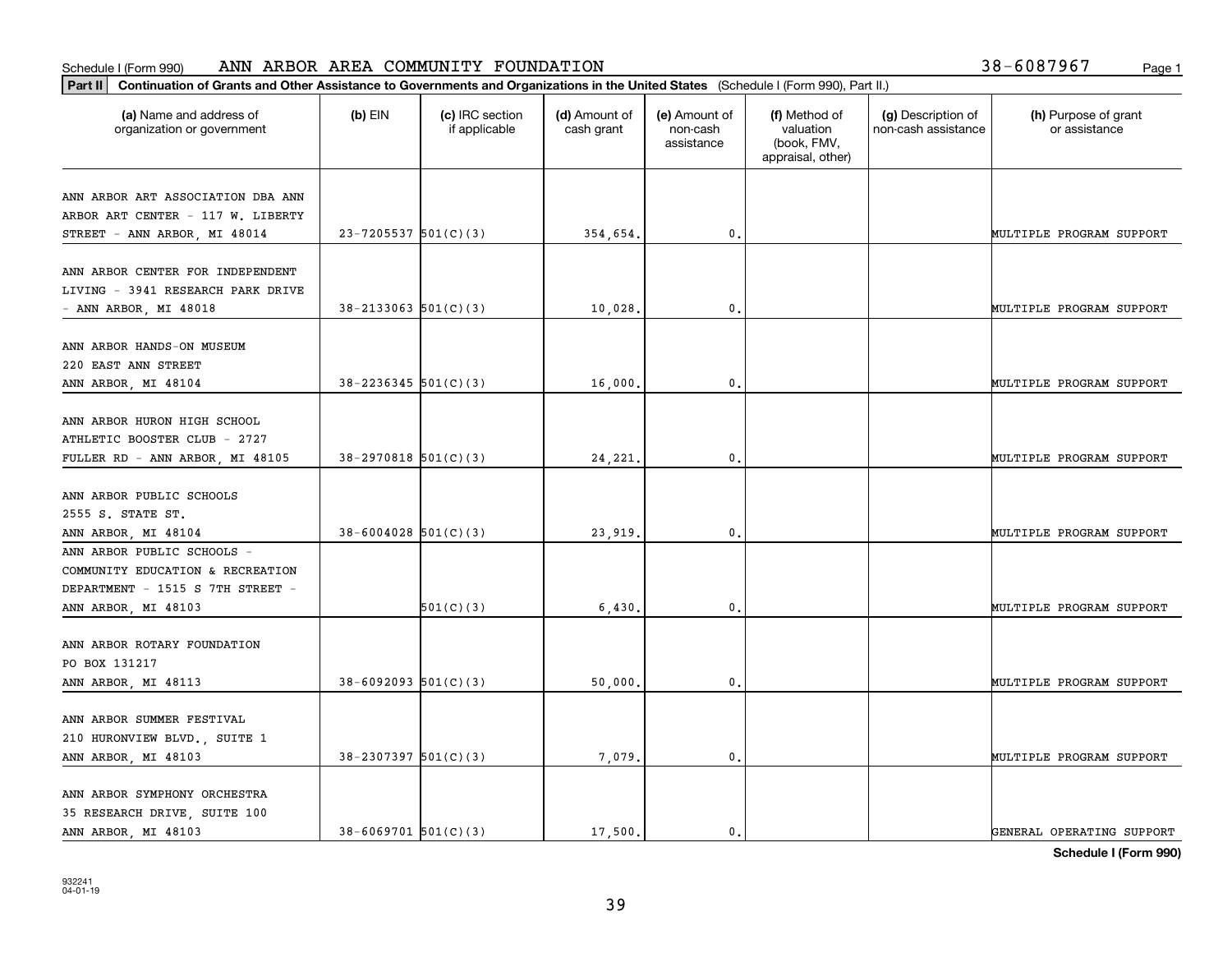| Part II   Continuation of Grants and Other Assistance to Governments and Organizations in the United States (Schedule I (Form 990), Part II.) |                            |                                  |                             |                                         |                                                                |                                           |                                       |
|-----------------------------------------------------------------------------------------------------------------------------------------------|----------------------------|----------------------------------|-----------------------------|-----------------------------------------|----------------------------------------------------------------|-------------------------------------------|---------------------------------------|
| (a) Name and address of<br>organization or government                                                                                         | $(b)$ EIN                  | (c) IRC section<br>if applicable | (d) Amount of<br>cash grant | (e) Amount of<br>non-cash<br>assistance | (f) Method of<br>valuation<br>(book, FMV,<br>appraisal, other) | (g) Description of<br>non-cash assistance | (h) Purpose of grant<br>or assistance |
|                                                                                                                                               |                            |                                  |                             |                                         |                                                                |                                           |                                       |
| ANN ARBOR YMCA<br>400 W. WASHINGTON STREET                                                                                                    |                            |                                  |                             |                                         |                                                                |                                           |                                       |
| ANN ARBOR, MI 48103                                                                                                                           | $38-1525162$ $501(C)(3)$   |                                  | 30,597.                     | 0.                                      |                                                                |                                           | MULTIPLE PROGRAM SUPPORT              |
|                                                                                                                                               |                            |                                  |                             |                                         |                                                                |                                           |                                       |
| AREA AGENCY ON AGING 1-B                                                                                                                      |                            |                                  |                             |                                         |                                                                |                                           |                                       |
| 29100 NORTHWESTERN HWY STE 400                                                                                                                |                            |                                  |                             |                                         |                                                                |                                           |                                       |
| SOUTHFIELD, MI 48034                                                                                                                          | $38 - 2729505$ 501(C)(3)   |                                  | 35,550                      | $\mathfrak{o}$ .                        |                                                                |                                           | MULTIPLE PROGRAM SUPPORT              |
|                                                                                                                                               |                            |                                  |                             |                                         |                                                                |                                           |                                       |
| AVALON HOUSING, INC.                                                                                                                          |                            |                                  |                             |                                         |                                                                |                                           |                                       |
| 1327 JONES DRIVE                                                                                                                              |                            |                                  |                             |                                         |                                                                |                                           |                                       |
| ANN ARBOR, MI 48105                                                                                                                           | $38-3086920$ $501(C)(3)$   |                                  | 68,220,                     | $\mathfrak{o}$ .                        |                                                                |                                           | MULTIPLE PROGRAM SUPPORT              |
|                                                                                                                                               |                            |                                  |                             |                                         |                                                                |                                           |                                       |
| <b>BALLET CHELSEA</b>                                                                                                                         |                            |                                  |                             |                                         |                                                                |                                           |                                       |
| 1050 S MAIN ST                                                                                                                                |                            |                                  |                             |                                         |                                                                |                                           |                                       |
| CHELSEA, MI 48118                                                                                                                             | $38 - 3260579$ 501(C)(3)   |                                  | 42,000.                     | 0.                                      |                                                                |                                           | MULTIPLE PROGRAM SUPPORT              |
| BERKSHIRE HUMANE SOCIETY                                                                                                                      |                            |                                  |                             |                                         |                                                                |                                           |                                       |
| 214 BARKER ROAD                                                                                                                               |                            |                                  |                             |                                         |                                                                |                                           |                                       |
| PITTSFIELD, MA 01201                                                                                                                          | $04-3148018$ 501(C)(3)     |                                  | 129,012.                    | $\mathbf{0}$                            |                                                                |                                           | GENERAL OPERATING SUPPORT             |
|                                                                                                                                               |                            |                                  |                             |                                         |                                                                |                                           |                                       |
| BEST BUDDIES INTERNATIONAL, INC.                                                                                                              |                            |                                  |                             |                                         |                                                                |                                           |                                       |
| 100 SE SECOND STREET, SUITE 2200,                                                                                                             |                            |                                  |                             |                                         |                                                                |                                           |                                       |
| MIAMI, FL 33131                                                                                                                               | 52-1614576 $501(C)(3)$     |                                  | 10,000.                     | 0.                                      |                                                                |                                           | MULTIPLE PROGRAM SUPPORT              |
|                                                                                                                                               |                            |                                  |                             |                                         |                                                                |                                           |                                       |
| BIG BROTHERS/BIG SISTERS OF                                                                                                                   |                            |                                  |                             |                                         |                                                                |                                           |                                       |
| WASHTENAW COUNTY - 11 W. MICHIGAN                                                                                                             |                            |                                  |                             |                                         |                                                                |                                           |                                       |
| AVE. - YPSILANTI, MI 48197                                                                                                                    | $26-0344984$ 501(C)(3)     |                                  | 61,173.                     | $\mathbf{0}$ .                          |                                                                |                                           | MULTIPLE PROGRAM SUPPORT              |
|                                                                                                                                               |                            |                                  |                             |                                         |                                                                |                                           |                                       |
| BIRD CENTER OF WASHTENAW COUNTY,                                                                                                              |                            |                                  |                             |                                         |                                                                |                                           |                                       |
| INC. - P.O. BOX 3718 - ANN ARBOR,                                                                                                             |                            |                                  |                             |                                         |                                                                |                                           |                                       |
| MI 48106                                                                                                                                      | 83-0406863 $501(C)(3)$     |                                  | 10,000.                     | $\mathbf 0$ .                           |                                                                |                                           | GENERAL OPERATING SUPPORT             |
|                                                                                                                                               |                            |                                  |                             |                                         |                                                                |                                           |                                       |
| BLACK AND BROWN THEATRE                                                                                                                       |                            |                                  |                             |                                         |                                                                |                                           |                                       |
| PO BOX 12031<br>HAMTRAMCK, MI 48212                                                                                                           | $81 - 4521583$ $501(C)(3)$ |                                  | 18,300.                     | $\mathbf{0}$ .                          |                                                                |                                           | MULTIPLE PROGRAM SUPPORT              |
|                                                                                                                                               |                            |                                  |                             |                                         |                                                                |                                           |                                       |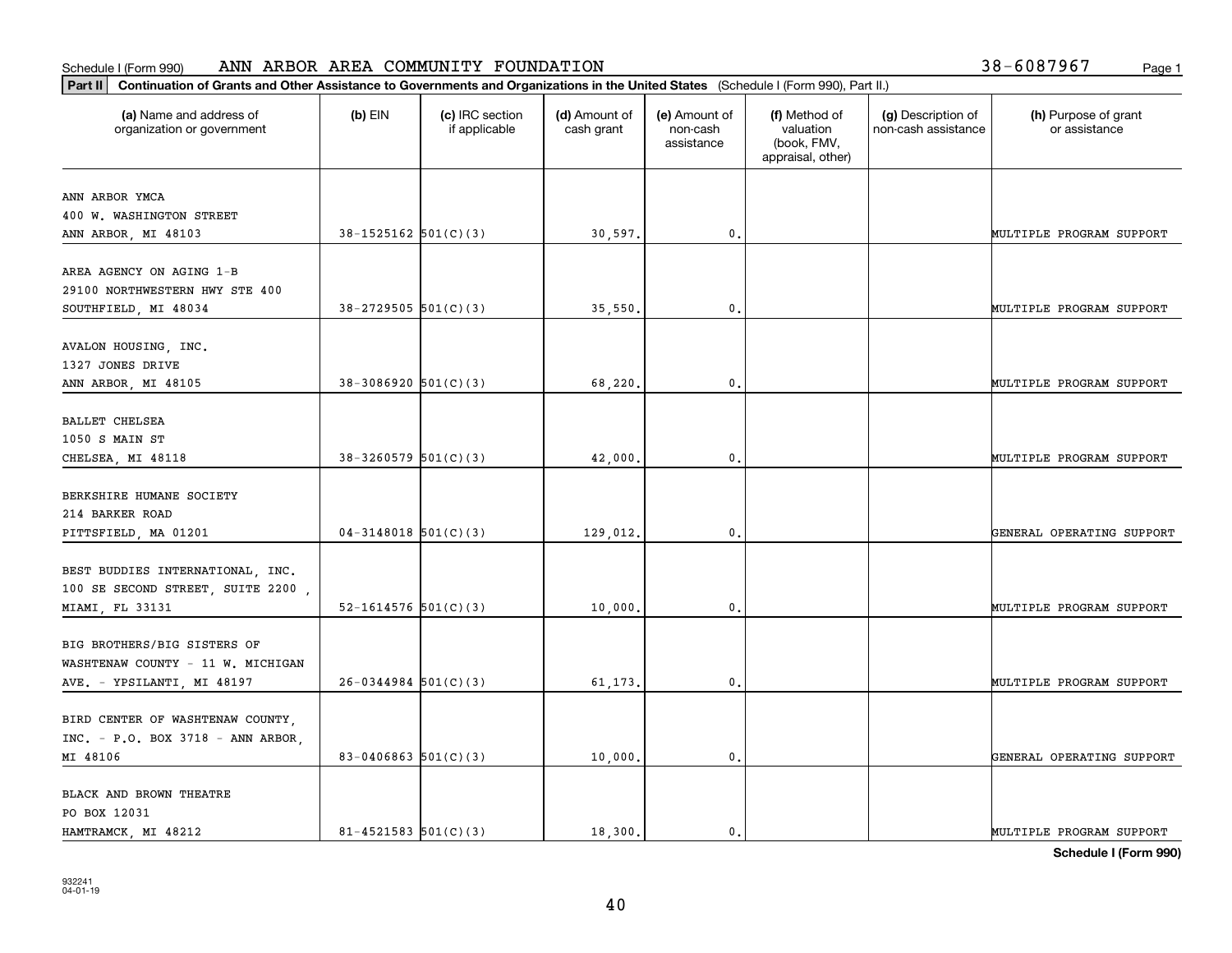| Part II   Continuation of Grants and Other Assistance to Governments and Organizations in the United States (Schedule I (Form 990), Part II.) |                          |                                  |                             |                                         |                                                                |                                           |                                       |
|-----------------------------------------------------------------------------------------------------------------------------------------------|--------------------------|----------------------------------|-----------------------------|-----------------------------------------|----------------------------------------------------------------|-------------------------------------------|---------------------------------------|
| (a) Name and address of<br>organization or government                                                                                         | $(b)$ EIN                | (c) IRC section<br>if applicable | (d) Amount of<br>cash grant | (e) Amount of<br>non-cash<br>assistance | (f) Method of<br>valuation<br>(book, FMV,<br>appraisal, other) | (g) Description of<br>non-cash assistance | (h) Purpose of grant<br>or assistance |
|                                                                                                                                               |                          |                                  |                             |                                         |                                                                |                                           |                                       |
| CANCER SUPPORT COMMUNITY<br>2010 HOGBACK RD., SUITE 3                                                                                         |                          |                                  |                             |                                         |                                                                |                                           |                                       |
| ANN ARBOR, MI 48105                                                                                                                           | $05 - 0597871$ 501(C)(3) |                                  | 16, 250.                    | 0.                                      |                                                                |                                           | GENERAL OPERATING SUPPORT             |
| CANTON COMMUNITY FOUNDATION<br>50430 SCHOOL HOUSE ROAD SUITE 200                                                                              |                          |                                  |                             |                                         |                                                                |                                           |                                       |
| CANTON, MI 48187                                                                                                                              | $38 - 2898615$ 501(C)(3) |                                  | 30,000.                     | $\mathbf{0}$ .                          |                                                                |                                           | MULTIPLE PROGRAM SUPPORT              |
| CATHOLIC SOCIAL SERVICES OF<br>WASHTENAW COUNTY - 4925 PACKARD<br>ROAD - ANN ARBOR, MI 48108-1521                                             | $38 - 1654500$ 501(C)(3) |                                  | 160,277.                    | $\mathbf{0}$ .                          |                                                                |                                           | MULTIPLE PROGRAM SUPPORT              |
| CENTER FOR HEALTHCARE RESEARCH &<br>TRANSFORMATION - 2929 PLYMOUTH RD<br>- ANN ARBOR, MI 48105                                                | $27-1017827$ 501(C)(3)   |                                  | 310,028.                    | 0.                                      |                                                                |                                           | MULTIPLE PROGRAM SUPPORT              |
| CENTRAL MICHIGAN UNIVERSITY<br>1200 S FRANKLIN ST<br>MOUNT PLEASANT, MI 48859                                                                 | $38 - 6004447$ 501(C)(3) |                                  | 12,157.                     | $\mathbf{0}$                            |                                                                |                                           | SCHOLARSHIP SUPPORT                   |
| CHELSEA SENIOR CENTER<br>512 WASHINGTON STREET<br>CHELSEA, MI 48118                                                                           | 91-2187162 $501(C)(3)$   |                                  | 15,000.                     | 0.                                      |                                                                |                                           | MULTIPLE PROGRAM SUPPORT              |
| CHILD CARE NETWORK<br>3941 RESEARCH PARK DR., SUITE C<br>ANN ARBOR, MI 48108                                                                  | $38 - 2160250$ 501(C)(3) |                                  | 10,000,                     | $\mathfrak{o}$ .                        |                                                                |                                           | GENERAL OPERATING SUPPORT             |
| CLEARY UNIVERSITY<br>3750 CLEARY DRIVE<br>HOWELL, MI 48843                                                                                    | $38-1393841$ $501(C)(3)$ |                                  | 19,561.                     | $\mathbf{0}$ .                          |                                                                |                                           | SCHOLARSHIP SUPPORT                   |
| COLLEGE FOR CREATIVE STUDIES<br>201 EAST KIRBY<br>DETROIT, MI 48202                                                                           | $38 - 1550064$ 501(C)(3) |                                  | 12,960.                     | $\mathbf{0}$ .                          |                                                                |                                           | SCHOLARSHIP SUPPORT                   |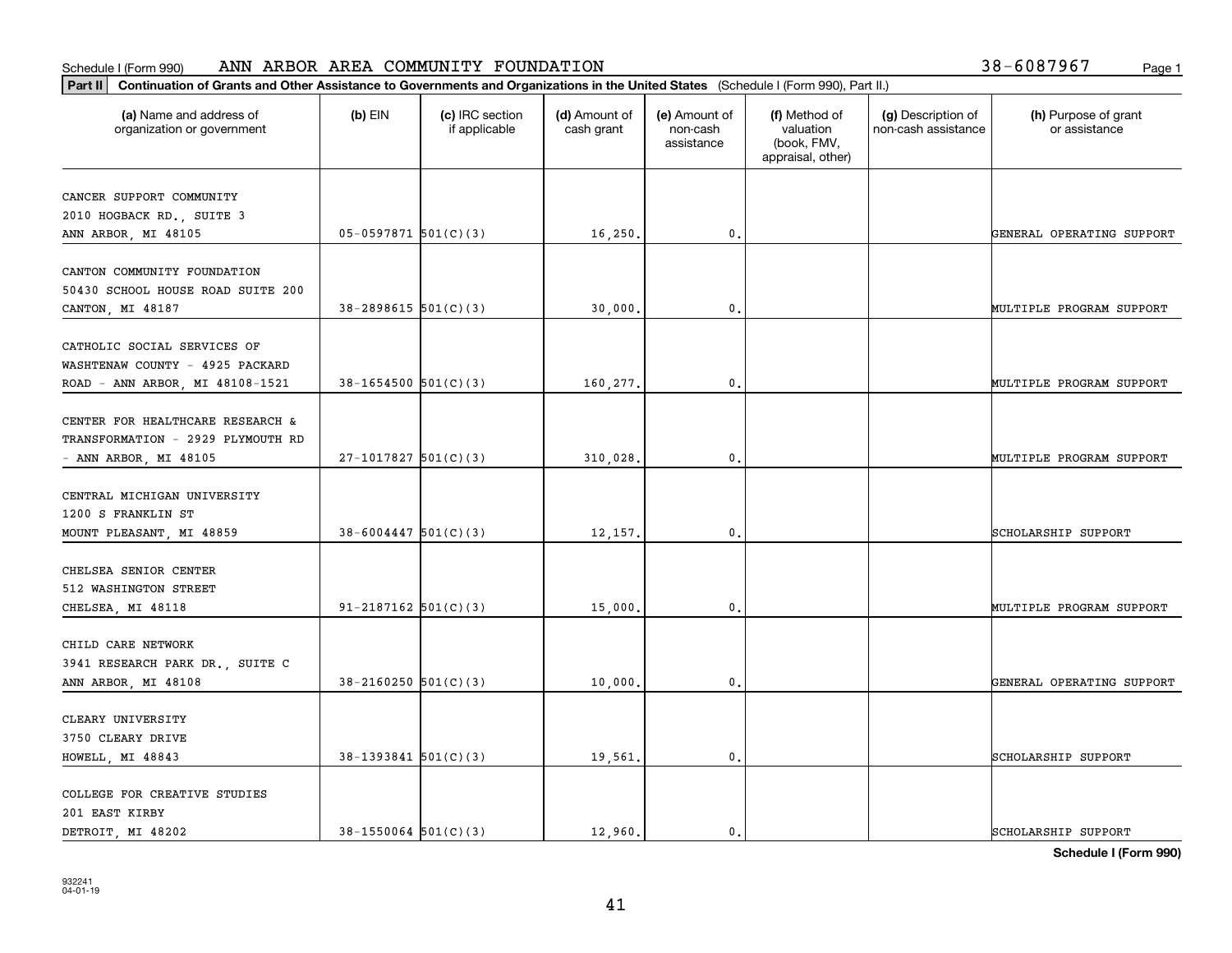| Part II   Continuation of Grants and Other Assistance to Governments and Organizations in the United States (Schedule I (Form 990), Part II.) |                            |                                  |                             |                                         |                                                                |                                           |                                       |
|-----------------------------------------------------------------------------------------------------------------------------------------------|----------------------------|----------------------------------|-----------------------------|-----------------------------------------|----------------------------------------------------------------|-------------------------------------------|---------------------------------------|
| (a) Name and address of<br>organization or government                                                                                         | $(b)$ EIN                  | (c) IRC section<br>if applicable | (d) Amount of<br>cash grant | (e) Amount of<br>non-cash<br>assistance | (f) Method of<br>valuation<br>(book, FMV,<br>appraisal, other) | (g) Description of<br>non-cash assistance | (h) Purpose of grant<br>or assistance |
| COMMUNITY ACTION NETWORK                                                                                                                      |                            |                                  |                             |                                         |                                                                |                                           |                                       |
| PO BOX 130076                                                                                                                                 |                            |                                  |                             |                                         |                                                                |                                           |                                       |
| ANN ARBOR, MI 48113-0076                                                                                                                      | $38-2792610$ $501(C)(3)$   |                                  | 56,444.                     | $\mathfrak{o}$ .                        |                                                                |                                           | MULTIPLE PROGRAM SUPPORT              |
|                                                                                                                                               |                            |                                  |                             |                                         |                                                                |                                           |                                       |
| COMMUNITY FOUNDATION OF GREATER                                                                                                               |                            |                                  |                             |                                         |                                                                |                                           |                                       |
| FLINT - 1 S. HARBOR AVENUE, SUITE                                                                                                             |                            |                                  |                             |                                         |                                                                |                                           |                                       |
| 8 - GRAND HAVEN, MI 49417                                                                                                                     | $38 - 6263347$ $501(C)(3)$ |                                  | 30,000.                     | 0.                                      |                                                                |                                           | MULTIPLE PROGRAM SUPPORT              |
| CORNER HEALTH CENTER                                                                                                                          |                            |                                  |                             |                                         |                                                                |                                           |                                       |
| 47 N. HURON ST.                                                                                                                               |                            |                                  |                             |                                         |                                                                |                                           |                                       |
| YPSILANTI, MI 48197                                                                                                                           | $38 - 2329742$ 501(C)(3)   |                                  | 5,076,                      | $\mathbf{0}$ .                          |                                                                |                                           | MULTIPLE PROGRAM SUPPORT              |
|                                                                                                                                               |                            |                                  |                             |                                         |                                                                |                                           |                                       |
| COUNCIL OF MICHIGAN FOUNDATIONS                                                                                                               |                            |                                  |                             |                                         |                                                                |                                           |                                       |
| 1 S. HARBOR AVENUE, SUITE 8                                                                                                                   |                            |                                  |                             |                                         |                                                                |                                           |                                       |
| GRAND HAVEN, MI 49417                                                                                                                         | $38 - 6263347$ 501(C)(3)   |                                  | 12,400.                     | 0.                                      |                                                                |                                           | MULTIPLE PROGRAM SUPPORT              |
|                                                                                                                                               |                            |                                  |                             |                                         |                                                                |                                           |                                       |
| CULTURESOURCE                                                                                                                                 |                            |                                  |                             |                                         |                                                                |                                           |                                       |
| 6200 SECOND AVENUE, #003                                                                                                                      |                            |                                  |                             |                                         |                                                                |                                           |                                       |
| DETROIT, MI 48202                                                                                                                             | $26-1476029$ 501(C)(3)     |                                  | 140,500.                    | $\mathbf{0}$                            |                                                                |                                           | MULTIPLE PROGRAM SUPPORT              |
| DAYCROFT MONTESSORI SCHOOL                                                                                                                    |                            |                                  |                             |                                         |                                                                |                                           |                                       |
| 1095 N. ZEEB ROAD                                                                                                                             |                            |                                  |                             |                                         |                                                                |                                           |                                       |
| ANN ARBOR, MI 48103                                                                                                                           | $38 - 2430758$ $501(C)(3)$ |                                  | 11,283.                     | $\mathfrak{o}$ .                        |                                                                |                                           | MULTIPLE PROGRAM SUPPORT              |
|                                                                                                                                               |                            |                                  |                             |                                         |                                                                |                                           |                                       |
| DELTA GAMMA FOUNDATION                                                                                                                        |                            |                                  |                             |                                         |                                                                |                                           |                                       |
| 3250 RIVERSIDE DR                                                                                                                             |                            |                                  |                             |                                         |                                                                |                                           |                                       |
| COLUMBUS, OH 43221                                                                                                                            | $31 - 6034001$ $501(C)(3)$ |                                  | 21,000.                     | $\mathfrak{o}$ .                        |                                                                |                                           | MULTIPLE PROGRAM SUPPORT              |
|                                                                                                                                               |                            |                                  |                             |                                         |                                                                |                                           |                                       |
| DETROIT INSTITUTE OF ARTS                                                                                                                     |                            |                                  |                             |                                         |                                                                |                                           |                                       |
| 5200 WOODWARD AVENUE                                                                                                                          |                            |                                  |                             |                                         |                                                                |                                           |                                       |
| DETROIT, MI 48202                                                                                                                             | $38-1359510$ $501(C)(3)$   |                                  | 14,244.                     | $\mathfrak o$ .                         |                                                                |                                           | MULTIPLE PROGRAM SUPPORT              |
| DETROIT RIVERFRONT CONSERVANCY                                                                                                                |                            |                                  |                             |                                         |                                                                |                                           |                                       |
| 600 RENAISSANCE CENTER SUITE 1720                                                                                                             |                            |                                  |                             |                                         |                                                                |                                           |                                       |
| DETROIT, MI 48243                                                                                                                             | $30 - 0125283$ $501(C)(3)$ |                                  | 6.000.                      | $\mathfrak{o}$ .                        |                                                                |                                           | MULTIPLE PROGRAM SUPPORT              |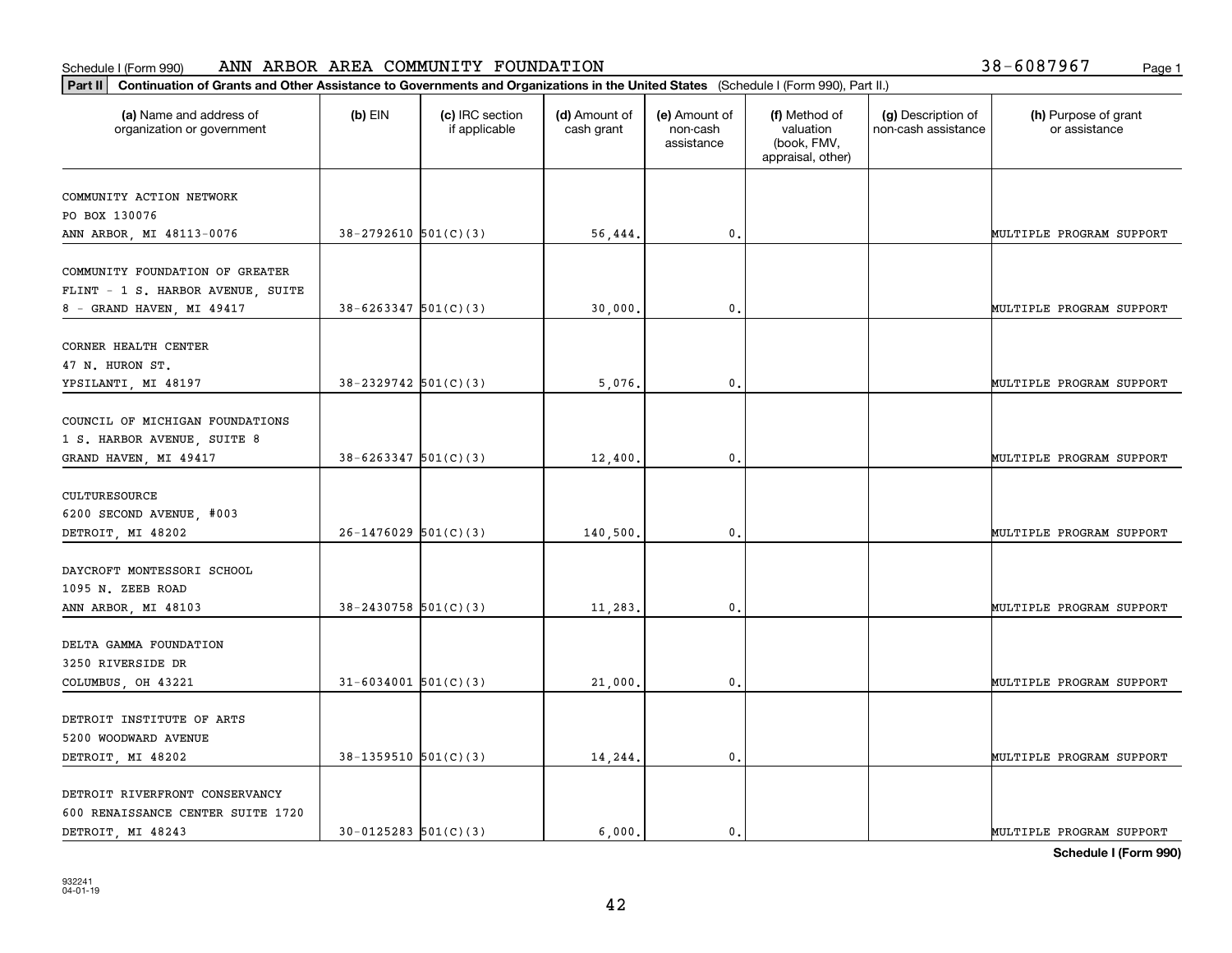| Part II   Continuation of Grants and Other Assistance to Governments and Organizations in the United States (Schedule I (Form 990), Part II.) |                            |                                  |                             |                                         |                                                                |                                           |                                       |
|-----------------------------------------------------------------------------------------------------------------------------------------------|----------------------------|----------------------------------|-----------------------------|-----------------------------------------|----------------------------------------------------------------|-------------------------------------------|---------------------------------------|
| (a) Name and address of<br>organization or government                                                                                         | $(b)$ EIN                  | (c) IRC section<br>if applicable | (d) Amount of<br>cash grant | (e) Amount of<br>non-cash<br>assistance | (f) Method of<br>valuation<br>(book, FMV,<br>appraisal, other) | (g) Description of<br>non-cash assistance | (h) Purpose of grant<br>or assistance |
| DEXTER COMMUNITY SCHOOL DISTRICT                                                                                                              |                            |                                  |                             |                                         |                                                                |                                           |                                       |
| 7714 ANN ARBOR ST                                                                                                                             |                            |                                  |                             |                                         |                                                                |                                           |                                       |
| DEXTER, MI 48130                                                                                                                              | $38 - 6007821$ 501(C)(3)   |                                  | 10,278.                     | $^{\circ}$ .                            |                                                                |                                           | MULTIPLE PROGRAM SUPPORT              |
| DEXTER SENIOR CENTER                                                                                                                          |                            |                                  |                             |                                         |                                                                |                                           |                                       |
| 7720 ANN ARBOR ST                                                                                                                             |                            |                                  |                             |                                         |                                                                |                                           |                                       |
| DEXTER, MI 48130                                                                                                                              | $23 - 7144195$ 501(C)(3)   |                                  | 30,250                      | 0.                                      |                                                                |                                           | MULTIPLE PROGRAM SUPPORT              |
|                                                                                                                                               |                            |                                  |                             |                                         |                                                                |                                           |                                       |
| DISPUTE RESOLUTION CENTER OF<br>MICHIGAN, INC. - P.O. BOX 8645 -                                                                              |                            |                                  |                             |                                         |                                                                |                                           |                                       |
| ANN ARBOR, MI 48107-8645                                                                                                                      | $38 - 2489201$ 501(C)(3)   |                                  | 5,113,                      | $\mathfrak{o}$ .                        |                                                                |                                           | MULTIPLE PROGRAM SUPPORT              |
|                                                                                                                                               |                            |                                  |                             |                                         |                                                                |                                           |                                       |
| DONALD G. GARDNER HUMANITIES TRUST                                                                                                            |                            |                                  |                             |                                         |                                                                |                                           |                                       |
| PO BOX 720                                                                                                                                    |                            |                                  |                             |                                         |                                                                |                                           |                                       |
| ELY, MN 55731                                                                                                                                 | $41 - 1639968$ 501(C)(3)   |                                  | 10,000.                     | 0.                                      |                                                                |                                           | MULTIPLE PROGRAM SUPPORT              |
| DRIFTSEED                                                                                                                                     |                            |                                  |                             |                                         |                                                                |                                           |                                       |
| 2020 PENNSYLVANIA AVE NW # 305                                                                                                                |                            |                                  |                             |                                         |                                                                |                                           |                                       |
| WASHINGTON, DC 20006                                                                                                                          | $47-4989231$ $501(C)(3)$   |                                  | 10,000                      | $\mathbf{0}$                            |                                                                |                                           | MULTIPLE PROGRAM SUPPORT              |
|                                                                                                                                               |                            |                                  |                             |                                         |                                                                |                                           |                                       |
| EASTERN MICHIGAN UNIVERSITY -                                                                                                                 |                            |                                  |                             |                                         |                                                                |                                           |                                       |
| FINANCIAL AID OFFICE - 403 PIERCE                                                                                                             |                            |                                  |                             |                                         |                                                                |                                           |                                       |
| HALL - YPSILANTI, MI 48197                                                                                                                    | $38 - 6005986$ $501(C)(3)$ |                                  | 102,886.                    | 0.                                      |                                                                |                                           | SCHOLARSHIP SUPPORT                   |
| EASTERN MICHIGAN UNIVERSITY                                                                                                                   |                            |                                  |                             |                                         |                                                                |                                           |                                       |
| FOUNDATION - 112 WELCH HALL 850 W.                                                                                                            |                            |                                  |                             |                                         |                                                                |                                           |                                       |
| CROSS ST. - YPSILANTI, MI 48197                                                                                                               | $38 - 2953297$ $501(C)(3)$ |                                  | 40,658.                     | $\mathbf{0}$ .                          |                                                                |                                           | SCHOLARSHIP SUPPORT                   |
|                                                                                                                                               |                            |                                  |                             |                                         |                                                                |                                           |                                       |
| <b>ECOLOGY CENTER</b>                                                                                                                         |                            |                                  |                             |                                         |                                                                |                                           |                                       |
| 339 E. LIBERTY, SUITE 300                                                                                                                     |                            |                                  |                             |                                         |                                                                |                                           |                                       |
| ANN ARBOR, MI 48104                                                                                                                           | $38-1912803$ $501(C)(3)$   |                                  | 21,000.                     | $\mathfrak{o}$ .                        |                                                                |                                           | GENERAL OPERATING SUPPORT             |
| ELE'S PLACE                                                                                                                                   |                            |                                  |                             |                                         |                                                                |                                           |                                       |
| 3526 W. LIBERTY RD., SUITE 200                                                                                                                |                            |                                  |                             |                                         |                                                                |                                           |                                       |
| ANN ARBOR, MI 48103                                                                                                                           | $38-2976751$ $501(C)(3)$   |                                  | 98.625.                     | $\mathbf{0}$ .                          |                                                                |                                           | MULTIPLE PROGRAM SUPPORT              |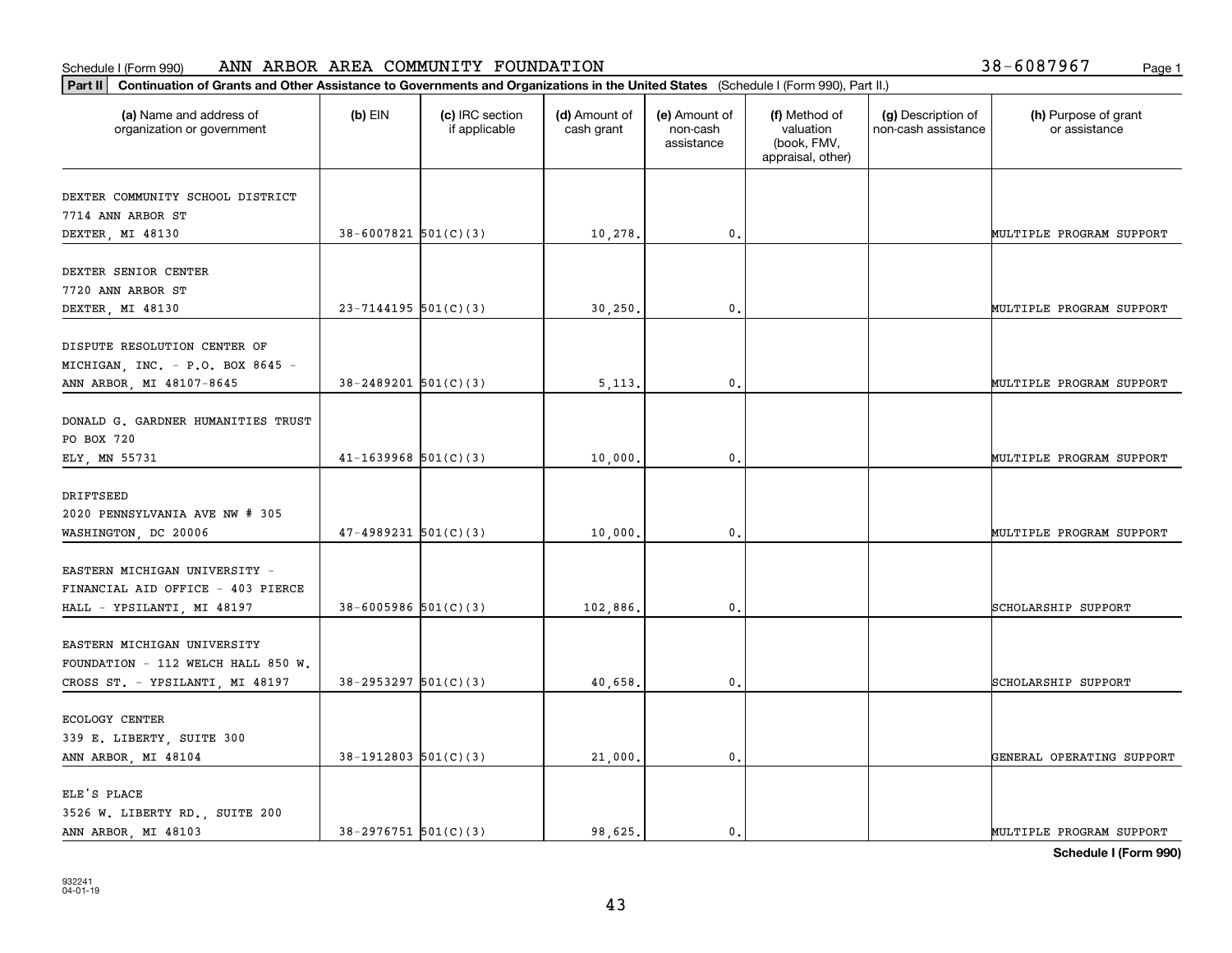| Part II   Continuation of Grants and Other Assistance to Governments and Organizations in the United States (Schedule I (Form 990), Part II.) |                            |                                  |                             |                                         |                                                                |                                           |                                       |
|-----------------------------------------------------------------------------------------------------------------------------------------------|----------------------------|----------------------------------|-----------------------------|-----------------------------------------|----------------------------------------------------------------|-------------------------------------------|---------------------------------------|
| (a) Name and address of<br>organization or government                                                                                         | $(b)$ EIN                  | (c) IRC section<br>if applicable | (d) Amount of<br>cash grant | (e) Amount of<br>non-cash<br>assistance | (f) Method of<br>valuation<br>(book, FMV,<br>appraisal, other) | (g) Description of<br>non-cash assistance | (h) Purpose of grant<br>or assistance |
| ELLA SHARP MUSEUM                                                                                                                             |                            |                                  |                             |                                         |                                                                |                                           |                                       |
| 3225 FOURTH STREET                                                                                                                            |                            |                                  |                             |                                         |                                                                |                                           |                                       |
| JACKSON, MI 49203                                                                                                                             | $38-1785309$ $501(C)(3)$   |                                  | 13,243.                     | 0.                                      |                                                                |                                           | MULTIPLE PROGRAM SUPPORT              |
| EMERSON SCHOOL                                                                                                                                |                            |                                  |                             |                                         |                                                                |                                           |                                       |
| 5425 SCIO CHURCH ROAD                                                                                                                         |                            |                                  |                             |                                         |                                                                |                                           |                                       |
| ANN ARBOR, MI 48103                                                                                                                           | $23 - 7442766$ 501(C)(3)   |                                  | 20,500                      | $\mathbf{0}$ .                          |                                                                |                                           | SCHOLARSHIP SUPPORT                   |
|                                                                                                                                               |                            |                                  |                             |                                         |                                                                |                                           |                                       |
| EVANGELICAL HOMES OF MICHIGAN                                                                                                                 |                            |                                  |                             |                                         |                                                                |                                           |                                       |
| FOUNDATION - 34024 W 8 MILE RD STE                                                                                                            |                            |                                  |                             |                                         |                                                                |                                           |                                       |
| 101 - FARMINGTON, MI 48335                                                                                                                    | $81 - 4001272$ 501(C)(3)   |                                  | 17,500.                     | $\mathbf{0}$ .                          |                                                                |                                           | MULTIPLE PROGRAM SUPPORT              |
| FAMILY LEARNING INSTITUTE                                                                                                                     |                            |                                  |                             |                                         |                                                                |                                           |                                       |
| 1777 S. HIGHLAND DR. SUITE E                                                                                                                  |                            |                                  |                             |                                         |                                                                |                                           |                                       |
| ANN ARBOR, MI 48108                                                                                                                           | $38-3514675$ 501(C)(3)     |                                  | 14,701                      | 0.                                      |                                                                |                                           | MULTIPLE PROGRAM SUPPORT              |
|                                                                                                                                               |                            |                                  |                             |                                         |                                                                |                                           |                                       |
| FIDELITY CHARITABLE                                                                                                                           |                            |                                  |                             |                                         |                                                                |                                           |                                       |
| P.O. BOX 770001                                                                                                                               |                            |                                  |                             |                                         |                                                                |                                           |                                       |
| CINCINNATI, MI 45277                                                                                                                          | $11-0303001$ 501(C)(3)     |                                  | 13,393.                     | $\mathbf{0}$                            |                                                                |                                           | MULTIPLE PROGRAM SUPPORT              |
|                                                                                                                                               |                            |                                  |                             |                                         |                                                                |                                           |                                       |
| FIRST PRESBYTERIAN CHURCH                                                                                                                     |                            |                                  |                             |                                         |                                                                |                                           |                                       |
| 1432 WASHTENAW AVENUE                                                                                                                         |                            |                                  |                             |                                         |                                                                |                                           |                                       |
| ANN ARBOR, MI 48104                                                                                                                           | $38-1360543$ $501(C)(3)$   |                                  | 45,000                      | 0.                                      |                                                                |                                           | MULTIPLE PROGRAM SUPPORT              |
| FIRST UNITARIAN UNIVERSALIST                                                                                                                  |                            |                                  |                             |                                         |                                                                |                                           |                                       |
| CHURCH OF ANN ARBOR - 4001 ANN                                                                                                                |                            |                                  |                             |                                         |                                                                |                                           |                                       |
| ARBOR-SALINE RD - ANN ARBOR, MI                                                                                                               |                            |                                  |                             |                                         |                                                                |                                           |                                       |
| 48103                                                                                                                                         |                            | 501(C)(3)                        | 12,000,                     | $\mathfrak{o}$ .                        |                                                                |                                           | MULTIPLE PROGRAM SUPPORT              |
| FIRST UNITED METHODIST CHURCH -                                                                                                               |                            |                                  |                             |                                         |                                                                |                                           |                                       |
| ANN ARBOR - 120 S. STATE STREET -                                                                                                             |                            |                                  |                             |                                         |                                                                |                                           |                                       |
| ANN ARBOR, MI 48104-1686                                                                                                                      | $38-1381150$ $501(C)(3)$   |                                  | 18,000.                     | $\mathbf{0}$ .                          |                                                                |                                           | MULTIPLE PROGRAM SUPPORT              |
|                                                                                                                                               |                            |                                  |                             |                                         |                                                                |                                           |                                       |
| <b>FOOD GATHERERS</b>                                                                                                                         |                            |                                  |                             |                                         |                                                                |                                           |                                       |
| PO BOX 131037                                                                                                                                 |                            |                                  |                             |                                         |                                                                |                                           |                                       |
| ANN ARBOR, MI 48113                                                                                                                           | $38 - 2853858$ $501(C)(3)$ |                                  | 44,250.                     | 0.                                      |                                                                |                                           | GENERAL OPERATING SUPPORT             |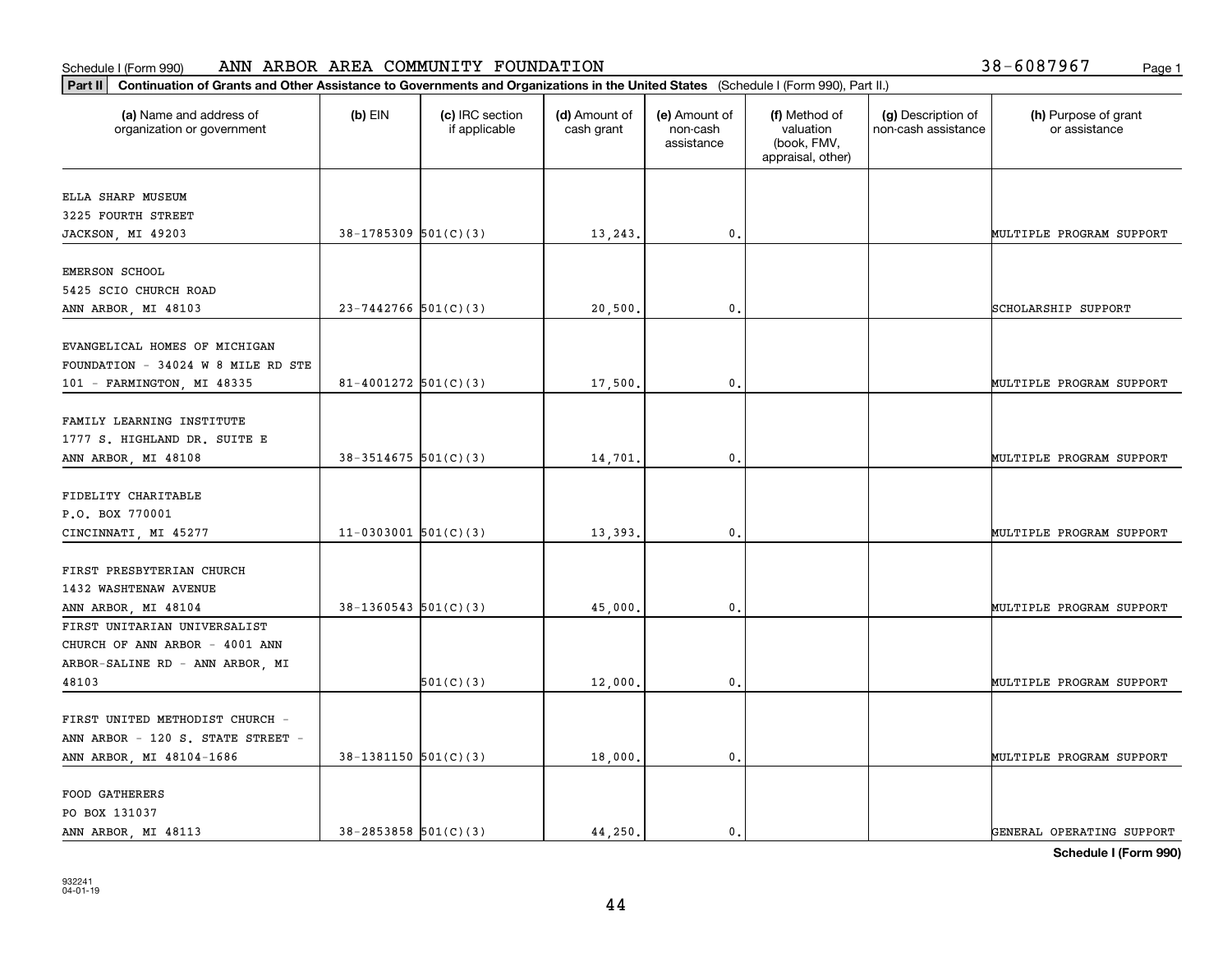| Part II   Continuation of Grants and Other Assistance to Governments and Organizations in the United States (Schedule I (Form 990), Part II.) |                          |                                  |                             |                                         |                                                                |                                           |                                       |
|-----------------------------------------------------------------------------------------------------------------------------------------------|--------------------------|----------------------------------|-----------------------------|-----------------------------------------|----------------------------------------------------------------|-------------------------------------------|---------------------------------------|
| (a) Name and address of<br>organization or government                                                                                         | $(b)$ EIN                | (c) IRC section<br>if applicable | (d) Amount of<br>cash grant | (e) Amount of<br>non-cash<br>assistance | (f) Method of<br>valuation<br>(book, FMV,<br>appraisal, other) | (g) Description of<br>non-cash assistance | (h) Purpose of grant<br>or assistance |
| FOUNDATIONS PRESCHOOL OF ANN ARBOR                                                                                                            |                          |                                  |                             |                                         |                                                                |                                           |                                       |
| 3770 PACKARD ROAD                                                                                                                             |                          |                                  |                             |                                         |                                                                |                                           |                                       |
| ANN ARBOR, MI 48108                                                                                                                           | $38-1256680$ 501(C)(3)   |                                  | 33, 473.                    | 0.                                      |                                                                |                                           | MULTIPLE PROGRAM SUPPORT              |
|                                                                                                                                               |                          |                                  |                             |                                         |                                                                |                                           |                                       |
| FRIENDS IN DEED                                                                                                                               |                          |                                  |                             |                                         |                                                                |                                           |                                       |
| 1196 ECORSE ROAD                                                                                                                              |                          |                                  |                             |                                         |                                                                |                                           |                                       |
| YPSILANTI, MI 48198                                                                                                                           | $38 - 2443974$ 501(C)(3) |                                  | 41,988.                     | 0.                                      |                                                                |                                           | MULTIPLE PROGRAM SUPPORT              |
|                                                                                                                                               |                          |                                  |                             |                                         |                                                                |                                           |                                       |
| FRIENDS OF RUTHERFORD POOL                                                                                                                    |                          |                                  |                             |                                         |                                                                |                                           |                                       |
| 975 CONGRESS STREET                                                                                                                           |                          |                                  |                             |                                         |                                                                |                                           |                                       |
| YPSILANTI, MI 48197                                                                                                                           |                          | 501(C)(3)                        | 18,979.                     | $\mathbf{0}$ .                          |                                                                |                                           | MULTIPLE PROGRAM SUPPORT              |
| GAY ELDERS OF METRO DETROIT DBA                                                                                                               |                          |                                  |                             |                                         |                                                                |                                           |                                       |
| SAGE - 290 W NINE MILE RD -                                                                                                                   |                          |                                  |                             |                                         |                                                                |                                           |                                       |
| FERNDALE, MI 48220                                                                                                                            |                          | 501(C)(3)                        | 50,000.                     | $\mathfrak{o}$ .                        |                                                                |                                           | MULTIPLE PROGRAM SUPPORT              |
|                                                                                                                                               |                          |                                  |                             |                                         |                                                                |                                           |                                       |
| GIRLS GROUP                                                                                                                                   |                          |                                  |                             |                                         |                                                                |                                           |                                       |
| 2531 JACKSON AVE., #188                                                                                                                       |                          |                                  |                             |                                         |                                                                |                                           |                                       |
| ANN ARBOR, MI 48103                                                                                                                           | $20 - 4814985$ 501(C)(3) |                                  | 67,250.                     | 0.                                      |                                                                |                                           | MULTIPLE PROGRAM SUPPORT              |
|                                                                                                                                               |                          |                                  |                             |                                         |                                                                |                                           |                                       |
| GLACIER HILLS FOUNDATION                                                                                                                      |                          |                                  |                             |                                         |                                                                |                                           |                                       |
| 1200 EARHART ROAD                                                                                                                             |                          |                                  |                             |                                         |                                                                |                                           |                                       |
| ANN ARBOR, MI 48105                                                                                                                           | $20 - 8072723$ 501(C)(3) |                                  | 10,000.                     | 0.                                      |                                                                |                                           | SCHOLARSHIP SUPPORT                   |
| GRAND VALLEY STATE UNIVERSITY                                                                                                                 |                          |                                  |                             |                                         |                                                                |                                           |                                       |
| 1 NORTH CAMPUS DRIVE 100 STUDENT                                                                                                              |                          |                                  |                             |                                         |                                                                |                                           |                                       |
| SERVICES BUILDING - ALLENDALE, MI                                                                                                             |                          |                                  |                             |                                         |                                                                |                                           |                                       |
| 49401                                                                                                                                         | $38-1684280$ 501(C)(3)   |                                  | 24,916.                     | $\mathbf{0}$ .                          |                                                                |                                           | SCHOLARSHIP SUPPORT                   |
| GREENHILLS SCHOOL                                                                                                                             |                          |                                  |                             |                                         |                                                                |                                           |                                       |
| 850 GREENHILLS DR                                                                                                                             |                          |                                  |                             |                                         |                                                                |                                           |                                       |
| ANN ARBOR, MI 48105                                                                                                                           |                          | 501(C)(3)                        | 5, 173.                     | 0.                                      |                                                                |                                           | MULTIPLE PROGRAM SUPPORT              |
|                                                                                                                                               |                          |                                  |                             |                                         |                                                                |                                           |                                       |
| GROWING HOPE                                                                                                                                  |                          |                                  |                             |                                         |                                                                |                                           |                                       |
| 922 W MICHIGAN AVE,                                                                                                                           |                          |                                  |                             |                                         |                                                                |                                           |                                       |
| YPSILANTI, MI 48197                                                                                                                           |                          | 501(C)(3)                        | 10,800.                     | $\mathfrak{o}$ .                        |                                                                |                                           | MULTIPLE PROGRAM SUPPORT              |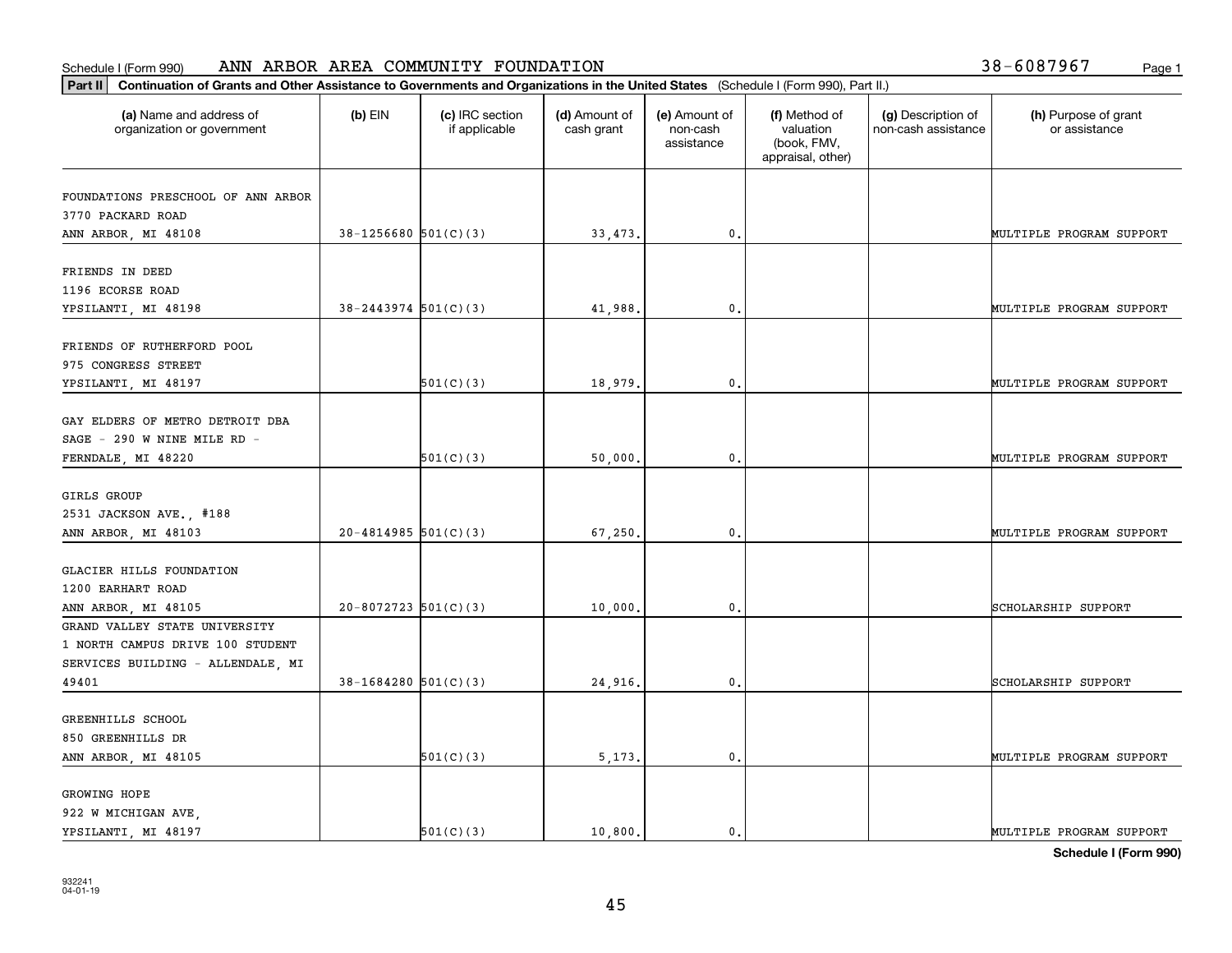| (a) Name and address of<br>organization or government | $(b)$ EIN                | (c) IRC section<br>if applicable | (d) Amount of<br>cash grant | (e) Amount of<br>non-cash<br>assistance | (f) Method of<br>valuation<br>(book, FMV,<br>appraisal, other) | (g) Description of<br>non-cash assistance | (h) Purpose of grant<br>or assistance |
|-------------------------------------------------------|--------------------------|----------------------------------|-----------------------------|-----------------------------------------|----------------------------------------------------------------|-------------------------------------------|---------------------------------------|
| HABITAT FOR HUMANITY OF HURON                         |                          |                                  |                             |                                         |                                                                |                                           |                                       |
| VALLEY - 170 APRILL DR. - ANN                         |                          |                                  |                             |                                         |                                                                |                                           |                                       |
| ARBOR, MI 48103                                       | $91-1914868$ $501(C)(3)$ |                                  | 25,500.                     | 0.                                      |                                                                |                                           | GENERAL OPERATING SUPPORT             |
| HOLY FAITH CHURCH                                     |                          |                                  |                             |                                         |                                                                |                                           |                                       |
| 6299 ANN ARBOR-SALINE RD                              |                          |                                  |                             |                                         |                                                                |                                           |                                       |
| SALINE, MI 48176                                      |                          | 501(C)(3)                        | 25,000.                     | 0.                                      |                                                                |                                           | MULTIPLE PROGRAM SUPPORT              |
| HOMETOWN FOUNDATION INC.                              |                          |                                  |                             |                                         |                                                                |                                           |                                       |
| 275 SCHOOLHOUSE RD.                                   |                          |                                  |                             |                                         |                                                                |                                           |                                       |
| CHESHIRE, CT 06410                                    | $20-0847683$ 501(C)(3)   |                                  | 10,000.                     | 0.                                      |                                                                |                                           | GENERAL OPERATING SUPPORT             |
|                                                       |                          |                                  |                             |                                         |                                                                |                                           |                                       |
| HOPE MEDICAL CLINIC, INC.                             |                          |                                  |                             |                                         |                                                                |                                           |                                       |
| PO BOX 980311                                         |                          |                                  |                             |                                         |                                                                |                                           |                                       |
| YPSILANTI, MI 48198-0311                              | $38 - 2469007$ 501(C)(3) |                                  | 16,154.                     | 0.                                      |                                                                |                                           | MULTIPLE PROGRAM SUPPORT              |
| HUMANE SOCIETY OF HURON VALLEY                        |                          |                                  |                             |                                         |                                                                |                                           |                                       |
| 3100 CHERRY HILL ROAD                                 |                          |                                  |                             |                                         |                                                                |                                           |                                       |
| ANN ARBOR, MI 48105                                   | $38-1474931$ 501(C)(3)   |                                  | 226,097.                    | $\mathbf{0}$                            |                                                                |                                           | MULTIPLE PROGRAM SUPPORT              |
|                                                       |                          |                                  |                             |                                         |                                                                |                                           |                                       |
| HURON RIVER WATERSHED COUNCIL                         |                          |                                  |                             |                                         |                                                                |                                           |                                       |
| 1100 N. MAIN ST., #210                                |                          |                                  |                             |                                         |                                                                |                                           |                                       |
| ANN ARBOR, MI 48104                                   | $38-1806452$ 501(C)(3)   |                                  | 32,442.                     | 0.                                      |                                                                |                                           | MULTIPLE PROGRAM SUPPORT              |
| HURON WATERLOO PATHWAYS INITIATIVE                    |                          |                                  |                             |                                         |                                                                |                                           |                                       |
| 14800 EAST OLD US-12                                  |                          |                                  |                             |                                         |                                                                |                                           |                                       |
| CHELSEA, MI 48118                                     |                          | 501(C)(3)                        | 25,000.                     | 0.                                      |                                                                |                                           | MULTIPLE PROGRAM SUPPORT              |
|                                                       |                          |                                  |                             |                                         |                                                                |                                           |                                       |
| INTENTIONAL COMMUNITIES OF                            |                          |                                  |                             |                                         |                                                                |                                           |                                       |
| WASHTENAW COUNTY - 4925 PACKARD                       |                          |                                  |                             |                                         |                                                                |                                           |                                       |
| ROAD - ANN ARBOR, MI 48108                            |                          | 501(C)(3)                        | 17,743.                     | $\mathbf{0}$ .                          |                                                                |                                           | MULTIPLE PROGRAM SUPPORT              |
|                                                       |                          |                                  |                             |                                         |                                                                |                                           |                                       |
| JEWISH FAMILY SERVICES OF                             |                          |                                  |                             |                                         |                                                                |                                           |                                       |
| WASHTENAW COUNTY - 2245 S. STATE                      |                          |                                  |                             |                                         |                                                                |                                           | MULTIPLE PROGRAM SUPPORT              |
| STREET #200 - ANN ARBOR, MI 48104                     | $41 - 2147486$ 501(C)(3) |                                  | 250.854.                    | $\mathbf{0}$ .                          |                                                                |                                           |                                       |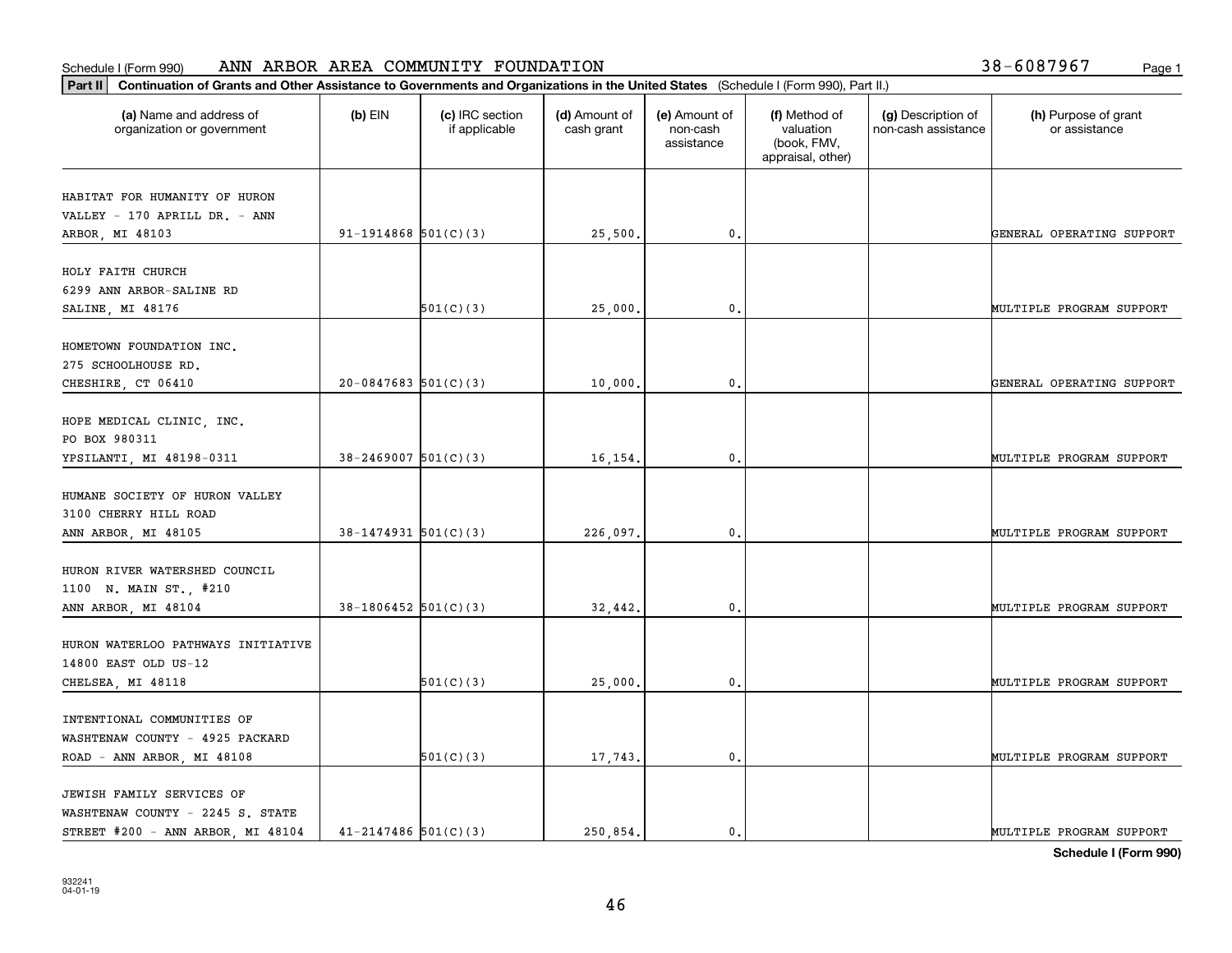### **Part II Continuation of Grants and Other AREA COMMUNITY FOR**<br>**Part II** Continuation of Grants and Other Assistance to Governments and Organizations Schedule I (Form 990) ANN ARBOR AREA COMMUNITY FOUNDATION Page 1

| 38-6087967 | Page 1 |  |
|------------|--------|--|
|------------|--------|--|

| Continuation of Grants and Other Assistance to Governments and Organizations in the United States (Schedule I (Form 990), Part II.)<br>Part II                                                                                                                                                  |                                       |
|-------------------------------------------------------------------------------------------------------------------------------------------------------------------------------------------------------------------------------------------------------------------------------------------------|---------------------------------------|
| $(b)$ EIN<br>(d) Amount of<br>(a) Name and address of<br>(c) IRC section<br>(e) Amount of<br>(f) Method of<br>(g) Description of<br>if applicable<br>cash grant<br>valuation<br>non-cash assistance<br>organization or government<br>non-cash<br>(book, FMV,<br>assistance<br>appraisal, other) | (h) Purpose of grant<br>or assistance |
| JEWISH WOMEN'S ARCHIVE                                                                                                                                                                                                                                                                          |                                       |
|                                                                                                                                                                                                                                                                                                 |                                       |
| ONE HARVARD STREET                                                                                                                                                                                                                                                                              |                                       |
| 501(C)(3)<br>18,000.<br>$\mathfrak{o}$ .<br>BOSTON, MA 02445<br>MULTIPLE PROGRAM SUPPORT                                                                                                                                                                                                        |                                       |
| KALAMAZOO COLLEGE                                                                                                                                                                                                                                                                               |                                       |
| OFFICE OF FINANCIAL AID MANDELLE                                                                                                                                                                                                                                                                |                                       |
| HALL 1200 ACADEMY STREET -                                                                                                                                                                                                                                                                      |                                       |
| $38-1358014$ $501(C)(3)$<br>7,500.<br>$\mathfrak{o}$ .<br>KALAMAZOO, MI 49                                                                                                                                                                                                                      | GENERAL OPERATING SUPPORT             |
| KERRYTOWN CONCERT HOUSE                                                                                                                                                                                                                                                                         |                                       |
| 415 NORTH 4TH AVE.                                                                                                                                                                                                                                                                              |                                       |
| $38 - 2542823$ $501(C)(3)$<br>11,600<br>$\mathbf 0$ .<br>MULTIPLE PROGRAM SUPPORT<br>ANN ARBOR, MI 48104                                                                                                                                                                                        |                                       |
|                                                                                                                                                                                                                                                                                                 |                                       |
| LEGACY LAND CONSERVANCY                                                                                                                                                                                                                                                                         |                                       |
| 6276 JACKSON RD., SUITE G                                                                                                                                                                                                                                                                       |                                       |
| $38 - 2899980$ $501(C)(3)$<br>$\mathbf{0}$ .<br>ANN ARBOR, MI 48103<br>7,845<br>MULTIPLE PROGRAM SUPPORT                                                                                                                                                                                        |                                       |
|                                                                                                                                                                                                                                                                                                 |                                       |
| MARSHFIELD CLINIC                                                                                                                                                                                                                                                                               |                                       |
| 1000 N. OAK AVENUE DEVELOPMENT DEPT                                                                                                                                                                                                                                                             |                                       |
| $81 - 2822823$ 501(C)(3)<br>$\mathbf 0$ .<br>MULTIPLE PROGRAM SUPPORT<br>47,421.<br>MARSHFIELD, WI 54449-5777                                                                                                                                                                                   |                                       |
|                                                                                                                                                                                                                                                                                                 |                                       |
| MICHIGAN ABILITY PARTNERS                                                                                                                                                                                                                                                                       |                                       |
| 3810 PACKARD RD., SUITE 260                                                                                                                                                                                                                                                                     |                                       |
| $38 - 2595768$ 501(C)(3)<br>57,154.<br>$\mathbf 0$ .<br>ANN ARBOR, MI 48108                                                                                                                                                                                                                     | GENERAL OPERATING SUPPORT             |
|                                                                                                                                                                                                                                                                                                 |                                       |
| MICHIGAN ADVOCACY PROGRAM                                                                                                                                                                                                                                                                       |                                       |
| 15 S WASHINGTON ST                                                                                                                                                                                                                                                                              |                                       |
| 501(C)(3)<br>5,316<br>$\mathfrak{o}$ .<br>YPSILANTI, MI 48197<br>MULTIPLE PROGRAM SUPPORT                                                                                                                                                                                                       |                                       |
| MICHIGAN STATE UNIVERSITY - OFFICE                                                                                                                                                                                                                                                              |                                       |
| OF FINANCIAL AID - STUDENT                                                                                                                                                                                                                                                                      |                                       |
| SERVICES BUILDING 556 E. CIRCLE                                                                                                                                                                                                                                                                 |                                       |
| $38 - 6005984$ 501(C)(3)<br>DRIVE, ROOM 252 MICHIGAN STATE<br>27,500<br>0.<br>SCHOLARSHIP SUPPORT                                                                                                                                                                                               |                                       |
|                                                                                                                                                                                                                                                                                                 |                                       |
| MICHIGAN THEATER FOUNDATION, INC.                                                                                                                                                                                                                                                               |                                       |
| 603 E. LIBERTY ST.                                                                                                                                                                                                                                                                              |                                       |
| $38 - 2269013$ 501(C)(3)<br>64.306.<br>ANN ARBOR, MI 48104<br>$\mathbf{0}$ .<br>MULTIPLE PROGRAM SUPPORT                                                                                                                                                                                        |                                       |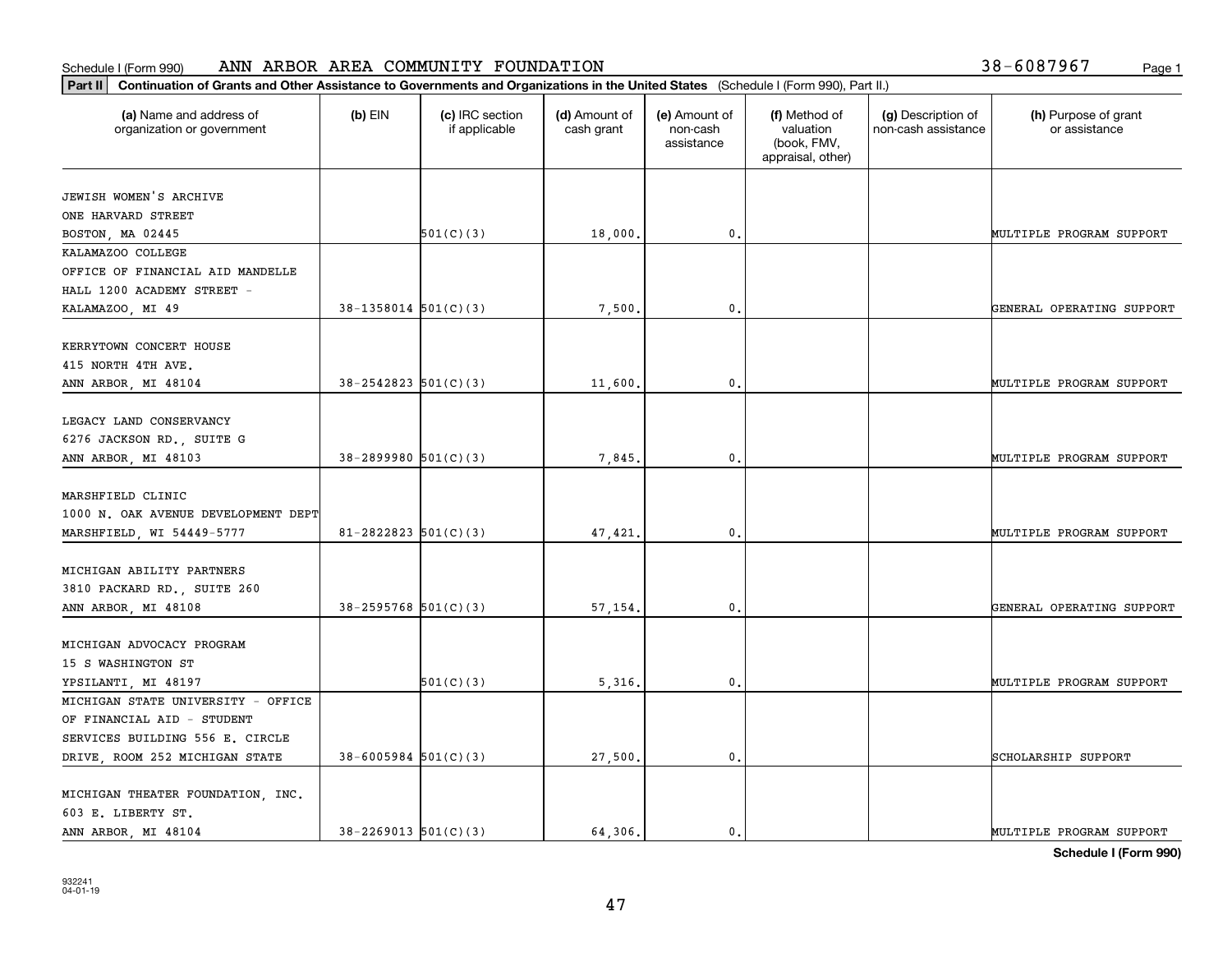| 38-6087967 |  |  |  |  | Page 1 |
|------------|--|--|--|--|--------|
|------------|--|--|--|--|--------|

| Continuation of Grants and Other Assistance to Governments and Organizations in the United States (Schedule I (Form 990), Part II.)<br>$ $ Part II |                          |                                  |                             |                                         |                                                                |                                           |                                       |
|----------------------------------------------------------------------------------------------------------------------------------------------------|--------------------------|----------------------------------|-----------------------------|-----------------------------------------|----------------------------------------------------------------|-------------------------------------------|---------------------------------------|
| (a) Name and address of<br>organization or government                                                                                              | $(b)$ EIN                | (c) IRC section<br>if applicable | (d) Amount of<br>cash grant | (e) Amount of<br>non-cash<br>assistance | (f) Method of<br>valuation<br>(book, FMV,<br>appraisal, other) | (g) Description of<br>non-cash assistance | (h) Purpose of grant<br>or assistance |
| MILAN SENIORS FOR HEALTHY LIVING                                                                                                                   |                          |                                  |                             |                                         |                                                                |                                           |                                       |
| 45 NECKEL CT                                                                                                                                       |                          |                                  |                             |                                         |                                                                |                                           |                                       |
| MILAN, MI 48160                                                                                                                                    |                          | 501(C)(3)                        | 25,000.                     | $\mathbf{0}$ .                          |                                                                |                                           | MULTIPLE PROGRAM SUPPORT              |
| NEUTRAL ZONE                                                                                                                                       |                          |                                  |                             |                                         |                                                                |                                           |                                       |
| 310 E. WASHINGTON STREET                                                                                                                           |                          |                                  |                             |                                         |                                                                |                                           |                                       |
| ANN ARBOR, MI 48104                                                                                                                                | $38-3407568$ $501(C)(3)$ |                                  | 54,597.                     | $\mathbf{0}$ .                          |                                                                |                                           | MULTIPLE PROGRAM SUPPORT              |
| NONPROFIT ENTERPRISE AT WORK                                                                                                                       |                          |                                  |                             |                                         |                                                                |                                           |                                       |
| 1100 N. MAIN, SUITE 102                                                                                                                            |                          |                                  |                             |                                         |                                                                |                                           |                                       |
| ANN ARBOR, MI 48104                                                                                                                                | $38 - 2825019$ 501(C)(3) |                                  | 75,000.                     | $\mathbf{0}$                            |                                                                |                                           | MULTIPLE PROGRAM SUPPORT              |
|                                                                                                                                                    |                          |                                  |                             |                                         |                                                                |                                           |                                       |
| OAKLAND UNIVERSITY                                                                                                                                 |                          |                                  |                             |                                         |                                                                |                                           |                                       |
| 318 MEADOW BROOK RD                                                                                                                                |                          |                                  |                             |                                         |                                                                |                                           |                                       |
| ROCHESTER, MI 48309                                                                                                                                |                          | 501(C)(3)                        | 5,340.                      | $\mathbf{0}$ .                          |                                                                |                                           | SCHOLARSHIP SUPPORT                   |
| OZONE HOUSE, INC.                                                                                                                                  |                          |                                  |                             |                                         |                                                                |                                           |                                       |
| 1705 WASHTENAW AVENUE                                                                                                                              |                          |                                  |                             |                                         |                                                                |                                           |                                       |
| ANN ARBOR, MI 48104                                                                                                                                | $38-1916505$ $501(C)(3)$ |                                  | 65,161.                     | $\mathbf{0}$ .                          |                                                                |                                           | MULTIPLE PROGRAM SUPPORT              |
|                                                                                                                                                    |                          |                                  |                             |                                         |                                                                |                                           |                                       |
| PACKARD HEALTH                                                                                                                                     |                          |                                  |                             |                                         |                                                                |                                           |                                       |
| 3174 PACKARD ROAD                                                                                                                                  |                          |                                  |                             |                                         |                                                                |                                           |                                       |
| ANN ARBOR, MI 48108                                                                                                                                |                          | 501(C)(3)                        | 63,750                      | $\mathbf{0}$                            |                                                                |                                           | MULTIPLE PROGRAM SUPPORT              |
| PEACE NEIGHBORHOOD CENTER                                                                                                                          |                          |                                  |                             |                                         |                                                                |                                           |                                       |
| 1111 N. MAPLE ROAD                                                                                                                                 |                          |                                  |                             |                                         |                                                                |                                           |                                       |
| ANN ARBOR, MI 48103                                                                                                                                | $23 - 7437867$ 501(C)(3) |                                  | 39,712.                     | 0.                                      |                                                                |                                           | MULTIPLE PROGRAM SUPPORT              |
|                                                                                                                                                    |                          |                                  |                             |                                         |                                                                |                                           |                                       |
| PIONEER HIGH SCHOOL                                                                                                                                |                          |                                  |                             |                                         |                                                                |                                           |                                       |
| 601 W STADIUM BLVD                                                                                                                                 |                          |                                  |                             |                                         |                                                                |                                           |                                       |
| ANN ARBOR, MI 48103                                                                                                                                |                          | 501(C)(3)                        | 38,069.                     | $\mathbf{0}$ .                          |                                                                |                                           | MULTIPLE PROGRAM SUPPORT              |
| PLANNED PARENTHOOD FEDERATION OF                                                                                                                   |                          |                                  |                             |                                         |                                                                |                                           |                                       |
| AMERICA, INC - PO BOX 97166 -                                                                                                                      |                          |                                  |                             |                                         |                                                                |                                           |                                       |
| WASHINGTON, DC 20090                                                                                                                               |                          | 501(C)(3)                        | 7.000.                      | 0.                                      |                                                                |                                           | MULTIPLE PROGRAM SUPPORT              |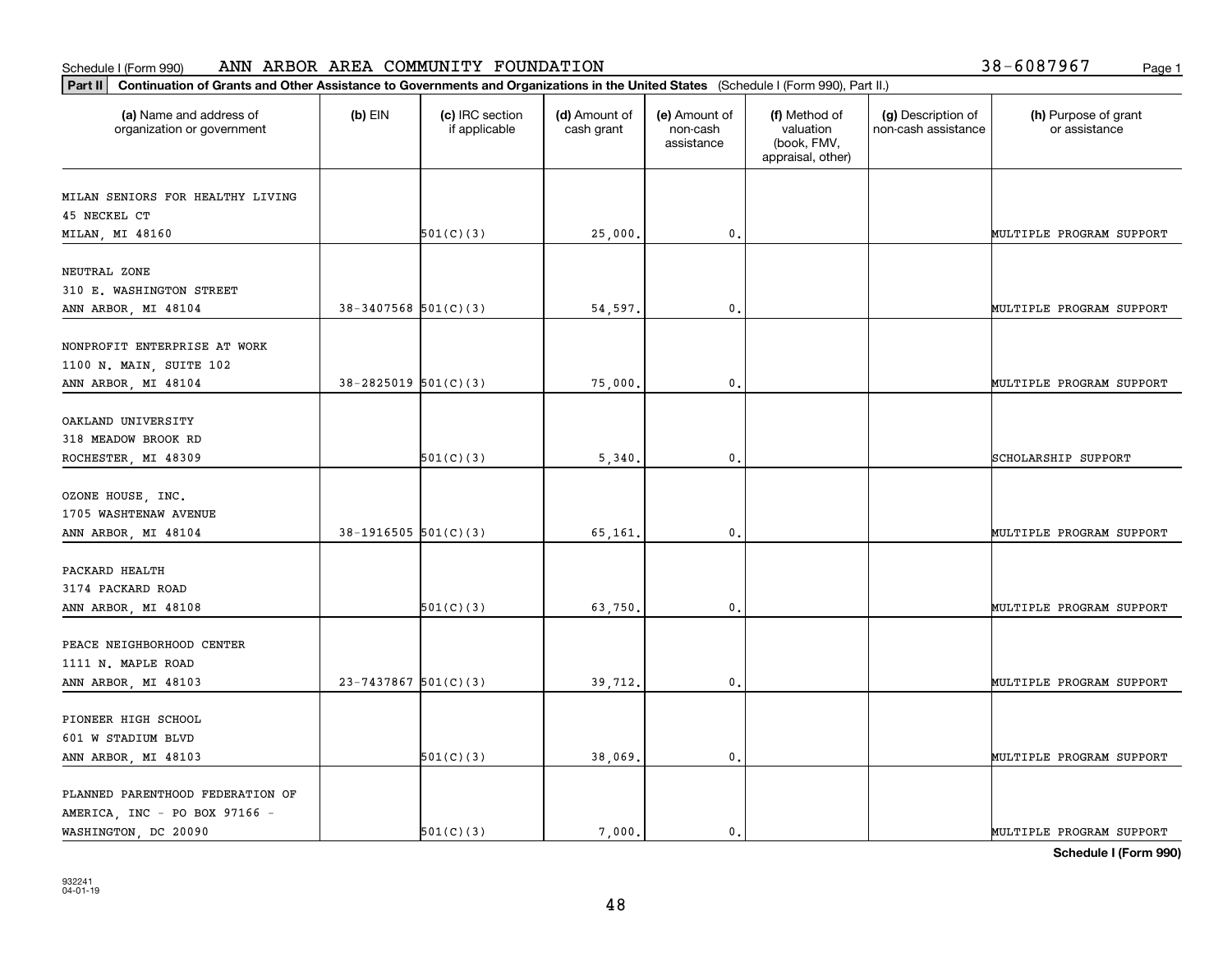| Part II   Continuation of Grants and Other Assistance to Governments and Organizations in the United States (Schedule I (Form 990), Part II.) |                            |                                  |                             |                                         |                                                                |                                           |                                       |
|-----------------------------------------------------------------------------------------------------------------------------------------------|----------------------------|----------------------------------|-----------------------------|-----------------------------------------|----------------------------------------------------------------|-------------------------------------------|---------------------------------------|
| (a) Name and address of<br>organization or government                                                                                         | $(b)$ EIN                  | (c) IRC section<br>if applicable | (d) Amount of<br>cash grant | (e) Amount of<br>non-cash<br>assistance | (f) Method of<br>valuation<br>(book, FMV,<br>appraisal, other) | (g) Description of<br>non-cash assistance | (h) Purpose of grant<br>or assistance |
| PLANNED PARENTHOOD OF MICHIGAN                                                                                                                |                            |                                  |                             |                                         |                                                                |                                           |                                       |
| 950 VICTORS WAY, SUITE 100                                                                                                                    |                            |                                  |                             |                                         |                                                                |                                           |                                       |
| ANN ARBOR, MI 48108                                                                                                                           | $38-1707521$ $501(C)(3)$   |                                  | 141,090.                    | 0.                                      |                                                                |                                           | MULTIPLE PROGRAM SUPPORT              |
|                                                                                                                                               |                            |                                  |                             |                                         |                                                                |                                           |                                       |
| PURPLE ROSE THEATRE                                                                                                                           |                            |                                  |                             |                                         |                                                                |                                           |                                       |
| 137 PARK STREET                                                                                                                               |                            |                                  |                             |                                         |                                                                |                                           |                                       |
| CHELSEA, MI 48118                                                                                                                             | $38 - 2946466$ $501(C)(3)$ |                                  | 7,500                       | 0.                                      |                                                                |                                           | MULTIPLE PROGRAM SUPPORT              |
|                                                                                                                                               |                            |                                  |                             |                                         |                                                                |                                           |                                       |
| RONALD MCDONALD HOUSE CHARITIES OF                                                                                                            |                            |                                  |                             |                                         |                                                                |                                           |                                       |
| ANN ARBOR - 1600 WASHINGTON                                                                                                                   |                            |                                  |                             |                                         |                                                                |                                           |                                       |
| HEIGHTS - ANN ARBOR, MI 48104                                                                                                                 |                            | 501(C)(3)                        | 15,250.                     | $\mathbf{0}$ .                          |                                                                |                                           | MULTIPLE PROGRAM SUPPORT              |
|                                                                                                                                               |                            |                                  |                             |                                         |                                                                |                                           |                                       |
| ROOT CAUSE INSTITUTE INC.                                                                                                                     |                            |                                  |                             |                                         |                                                                |                                           |                                       |
| 101 MAIN STREET, 14TH FLOOR                                                                                                                   |                            |                                  |                             |                                         |                                                                |                                           |                                       |
| CAMBRIDGE, MA 02142                                                                                                                           |                            | 501(C)(3)                        | 115,000.                    | 0.                                      |                                                                |                                           | MULTIPLE PROGRAM SUPPORT              |
|                                                                                                                                               |                            |                                  |                             |                                         |                                                                |                                           |                                       |
| SAFEHOUSE CENTER                                                                                                                              |                            |                                  |                             |                                         |                                                                |                                           |                                       |
| 4100 CLARK ROAD                                                                                                                               |                            |                                  |                             |                                         |                                                                |                                           |                                       |
| ANN ARBOR, MI 48105                                                                                                                           | $38 - 2121751$ $501(C)(3)$ |                                  | 17,798.                     | 0.                                      |                                                                |                                           | MULTIPLE PROGRAM SUPPORT              |
| SHELTER ASSOCIATION OF WASHTENAW                                                                                                              |                            |                                  |                             |                                         |                                                                |                                           |                                       |
| COUNTY - PO BOX 7370 - ANN ARBOR,                                                                                                             |                            |                                  |                             |                                         |                                                                |                                           |                                       |
| MI 48107-7370                                                                                                                                 | $38 - 2533030$ $501(C)(3)$ |                                  | 55,269.                     | $\mathbf{0}$ .                          |                                                                |                                           | MULTIPLE PROGRAM SUPPORT              |
|                                                                                                                                               |                            |                                  |                             |                                         |                                                                |                                           |                                       |
| SHRINERS HOSPITALS FOR CHILDREN                                                                                                               |                            |                                  |                             |                                         |                                                                |                                           |                                       |
| 2900 N. ROCKY POINT DR.                                                                                                                       |                            |                                  |                             |                                         |                                                                |                                           |                                       |
| TAMPA, FL 33607                                                                                                                               |                            | 501(C)(3)                        | 10,000,                     | $\mathbf{0}$ .                          |                                                                |                                           | MULTIPLE PROGRAM SUPPORT              |
|                                                                                                                                               |                            |                                  |                             |                                         |                                                                |                                           |                                       |
| SIENA HEIGHTS UNIVERSITY                                                                                                                      |                            |                                  |                             |                                         |                                                                |                                           |                                       |
| 1247 E SIENA HEIGHTS DR                                                                                                                       |                            |                                  |                             |                                         |                                                                |                                           |                                       |
| ADRIAN, MI 49221                                                                                                                              |                            | 501(C)(3)                        | 11,712.                     | $\mathfrak o$ .                         |                                                                |                                           | SCHOLARSHIP SUPPORT                   |
|                                                                                                                                               |                            |                                  |                             |                                         |                                                                |                                           |                                       |
| SNOWBUDDY                                                                                                                                     |                            |                                  |                             |                                         |                                                                |                                           |                                       |
| PO BOX 7217                                                                                                                                   |                            |                                  |                             |                                         |                                                                |                                           |                                       |
| ANN ARBOR, MI 48107                                                                                                                           | $47 - 2372870$ 501(C)(3)   |                                  | 10,000.                     | $\mathbf{0}$ .                          |                                                                |                                           | MULTIPLE PROGRAM SUPPORT              |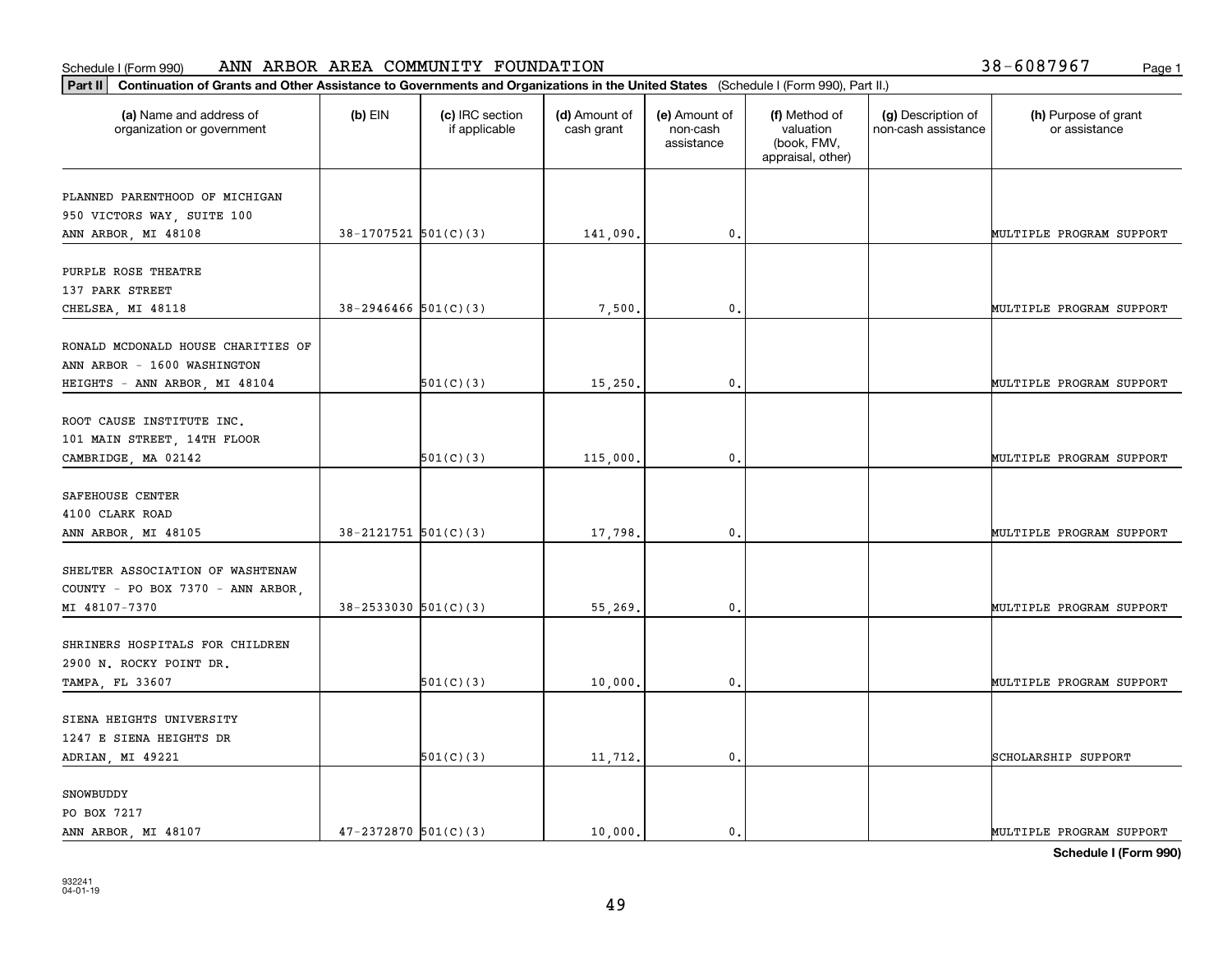| Part II   Continuation of Grants and Other Assistance to Governments and Organizations in the United States (Schedule I (Form 990), Part II.) |                            |                                  |                             |                                         |                                                                |                                           |                                       |  |  |
|-----------------------------------------------------------------------------------------------------------------------------------------------|----------------------------|----------------------------------|-----------------------------|-----------------------------------------|----------------------------------------------------------------|-------------------------------------------|---------------------------------------|--|--|
| (a) Name and address of<br>organization or government                                                                                         | $(b)$ EIN                  | (c) IRC section<br>if applicable | (d) Amount of<br>cash grant | (e) Amount of<br>non-cash<br>assistance | (f) Method of<br>valuation<br>(book, FMV,<br>appraisal, other) | (g) Description of<br>non-cash assistance | (h) Purpose of grant<br>or assistance |  |  |
| SOS COMMUNITY SERVICES                                                                                                                        |                            |                                  |                             |                                         |                                                                |                                           |                                       |  |  |
| 101 SOUTH HURON STREET                                                                                                                        |                            |                                  |                             |                                         |                                                                |                                           |                                       |  |  |
| YPSILANTI, MI 48197-5421                                                                                                                      | $38 - 2037588$ 501(C)(3)   |                                  | 12,050.                     | $\mathbf{0}$ .                          |                                                                |                                           | MULTIPLE PROGRAM SUPPORT              |  |  |
|                                                                                                                                               |                            |                                  |                             |                                         |                                                                |                                           |                                       |  |  |
| SOUTHERN POVERTY LAW CENTER                                                                                                                   |                            |                                  |                             |                                         |                                                                |                                           |                                       |  |  |
| 400 WASHINGTON AVENUE                                                                                                                         |                            |                                  |                             |                                         |                                                                |                                           |                                       |  |  |
| MONTGOMERY, AL 36104                                                                                                                          |                            | 501(C)(3)                        | 6,250.                      | 0.                                      |                                                                |                                           | MULTIPLE PROGRAM SUPPORT              |  |  |
|                                                                                                                                               |                            |                                  |                             |                                         |                                                                |                                           |                                       |  |  |
| ST. ANDREW'S EPISCOPAL CHURCH                                                                                                                 |                            |                                  |                             |                                         |                                                                |                                           |                                       |  |  |
| 306 N. DIVISION STREE                                                                                                                         |                            |                                  |                             |                                         |                                                                |                                           |                                       |  |  |
| ANN ARBOR, MI 48104                                                                                                                           | $38-1360566$ $501(C)(3)$   |                                  | 8,519                       | $\mathfrak{o}$ .                        |                                                                |                                           | GENERAL OPERATING SUPPORT             |  |  |
|                                                                                                                                               |                            |                                  |                             |                                         |                                                                |                                           |                                       |  |  |
| ST. JOHN THE EVANGELIST PARISH                                                                                                                |                            |                                  |                             |                                         |                                                                |                                           |                                       |  |  |
| 711 N. FRANCIS STREET                                                                                                                         |                            |                                  |                             |                                         |                                                                |                                           |                                       |  |  |
| JACKSON, MI 49201                                                                                                                             | $38-1358032$ 501(C)(3)     |                                  | 7,200.                      | 0.                                      |                                                                |                                           | MULTIPLE PROGRAM SUPPORT              |  |  |
|                                                                                                                                               |                            |                                  |                             |                                         |                                                                |                                           |                                       |  |  |
| ST. JOSEPH MERCY HEALTH SYSTEM -                                                                                                              |                            |                                  |                             |                                         |                                                                |                                           |                                       |  |  |
| OFFICE OF DEVELOPMENT - P.O. BOX                                                                                                              |                            |                                  |                             |                                         |                                                                |                                           |                                       |  |  |
| 995 - ANN ARBOR, MI 48106-0995                                                                                                                | $38 - 2113393$ $501(C)(3)$ |                                  | 41,875                      | $\mathbf{0}$                            |                                                                |                                           | MULTIPLE PROGRAM SUPPORT              |  |  |
| ST. JOSEPH MERCY HOSPITAL -                                                                                                                   |                            |                                  |                             |                                         |                                                                |                                           |                                       |  |  |
| DERMATOLOGY RESIDENCY CLINIC -                                                                                                                |                            |                                  |                             |                                         |                                                                |                                           |                                       |  |  |
| 5333 MCAULEY DR #5003 - YPSILANTI,                                                                                                            |                            |                                  |                             |                                         |                                                                |                                           |                                       |  |  |
| MI 48197                                                                                                                                      |                            | 501(C)(3)                        | 13,754.                     | $\mathbf{0}$                            |                                                                |                                           | MULTIPLE PROGRAM SUPPORT              |  |  |
|                                                                                                                                               |                            |                                  |                             |                                         |                                                                |                                           |                                       |  |  |
| STANFORD UNIVERSITY                                                                                                                           |                            |                                  |                             |                                         |                                                                |                                           |                                       |  |  |
| MONTAG HALL 355 GALVEZ STREET                                                                                                                 |                            |                                  |                             |                                         |                                                                |                                           |                                       |  |  |
| STANFORD, CA 94305-6106                                                                                                                       | $94-1156365$ $501(C)(3)$   |                                  | 6,500.                      | $\mathbf{0}$ .                          |                                                                |                                           | GENERAL OPERATING SUPPORT             |  |  |
|                                                                                                                                               |                            |                                  |                             |                                         |                                                                |                                           |                                       |  |  |
| STEPHEN SILLER TUNNEL TO TOWERS                                                                                                               |                            |                                  |                             |                                         |                                                                |                                           |                                       |  |  |
| FOUNDATION - 2361 HYLAN BLVD -                                                                                                                |                            |                                  |                             |                                         |                                                                |                                           |                                       |  |  |
| STATEN ISLAND, NY 10306                                                                                                                       |                            | 501(C)(3)                        | 9,081                       | $\mathfrak{o}$ .                        |                                                                |                                           | MULTIPLE PROGRAM SUPPORT              |  |  |
| STUDENT ADVOCACY CENTER OF                                                                                                                    |                            |                                  |                             |                                         |                                                                |                                           |                                       |  |  |
| MICHIGAN - 124 PEARL STREET, SUITE                                                                                                            |                            |                                  |                             |                                         |                                                                |                                           |                                       |  |  |
| 504 - YPSILANTI, MI 48197                                                                                                                     | $38 - 2058667$ 501(C)(3)   |                                  | 26.318.                     | $\mathfrak{o}$ .                        |                                                                |                                           | MULTIPLE PROGRAM SUPPORT              |  |  |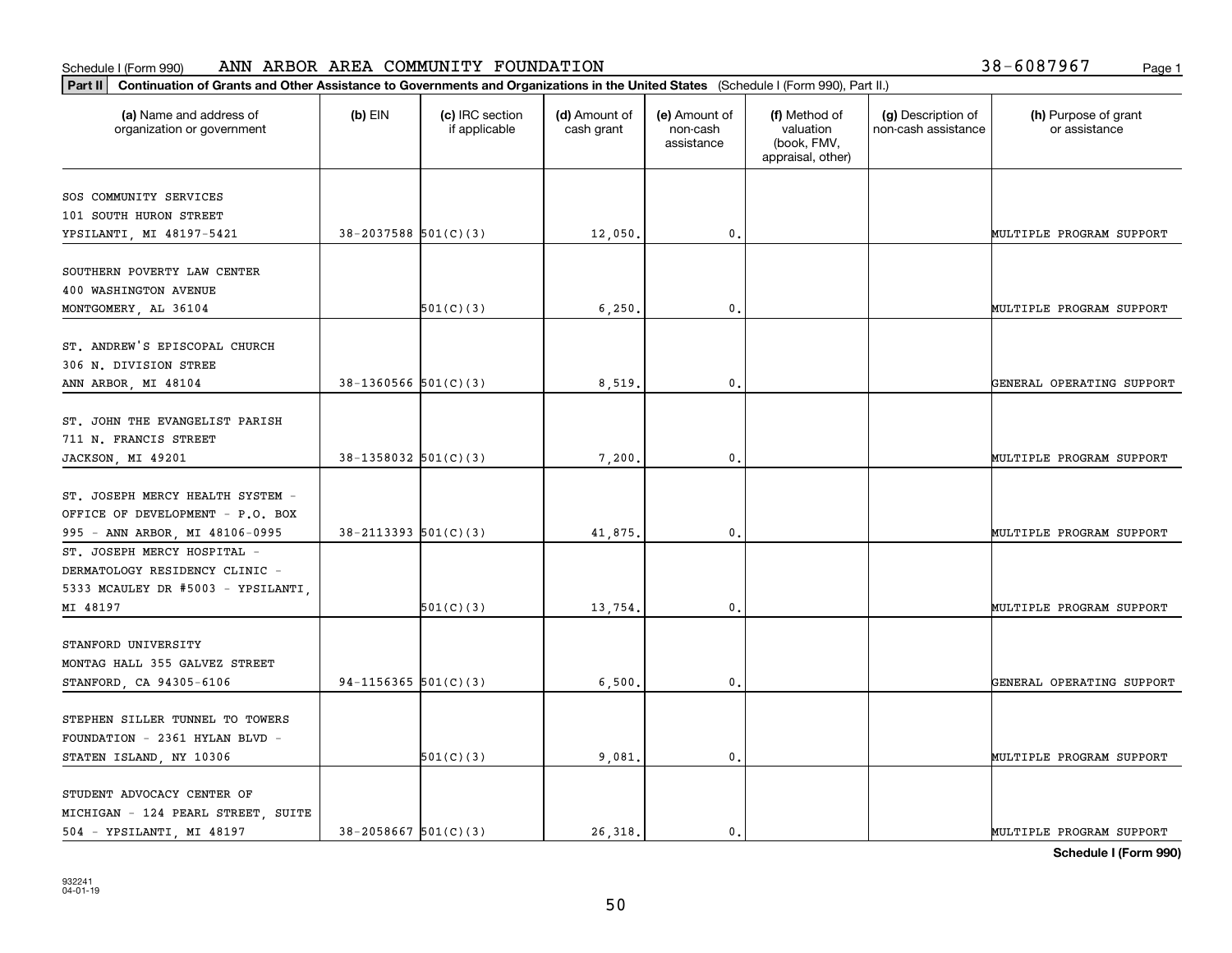| 38-6087967 | Page 1 |
|------------|--------|
|------------|--------|

| Continuation of Grants and Other Assistance to Governments and Organizations in the United States (Schedule I (Form 990), Part II.)<br>Part II |                            |                                  |                             |                                         |                                                                |                                           |                                       |
|------------------------------------------------------------------------------------------------------------------------------------------------|----------------------------|----------------------------------|-----------------------------|-----------------------------------------|----------------------------------------------------------------|-------------------------------------------|---------------------------------------|
| (a) Name and address of<br>organization or government                                                                                          | $(b)$ EIN                  | (c) IRC section<br>if applicable | (d) Amount of<br>cash grant | (e) Amount of<br>non-cash<br>assistance | (f) Method of<br>valuation<br>(book, FMV,<br>appraisal, other) | (g) Description of<br>non-cash assistance | (h) Purpose of grant<br>or assistance |
| SUMMERS-KNOLL SCHOOL                                                                                                                           |                            |                                  |                             |                                         |                                                                |                                           |                                       |
| 2203 PLATT RD                                                                                                                                  |                            |                                  |                             |                                         |                                                                |                                           |                                       |
| ANN ARBOR, MI 48104                                                                                                                            |                            | 501(C)(3)                        | 25,000.                     | $\mathfrak o$ .                         |                                                                |                                           | MULTIPLE PROGRAM SUPPORT              |
| SUSQUEHANNA UNIVERSITY                                                                                                                         |                            |                                  |                             |                                         |                                                                |                                           |                                       |
| 514 UNIVERSITY AVENUE                                                                                                                          |                            |                                  |                             |                                         |                                                                |                                           |                                       |
| SELINSGROVE, PA 17870                                                                                                                          | $23 - 1353385$ 501(C)(3)   |                                  | 17,500.                     | $\mathfrak{o}$ .                        |                                                                |                                           | SCHOLARSHIP SUPPORT                   |
| SYNOD COMMUNITY SERVICES                                                                                                                       |                            |                                  |                             |                                         |                                                                |                                           |                                       |
| PO BOX 980465                                                                                                                                  |                            |                                  |                             |                                         |                                                                |                                           |                                       |
| YPSILANTI, MI 48198                                                                                                                            | $38 - 2664541$ 501(C)(3)   |                                  | 15,000                      | 0                                       |                                                                |                                           | MULTIPLE PROGRAM SUPPORT              |
|                                                                                                                                                |                            |                                  |                             |                                         |                                                                |                                           |                                       |
| THE POTTERS GUILD                                                                                                                              |                            |                                  |                             |                                         |                                                                |                                           |                                       |
| 201 HILL STREET<br>ANN ARBOR, MI 48104                                                                                                         | $38 - 6075181$ $501(C)(3)$ |                                  | 13,244.                     | $\mathfrak o$ .                         |                                                                |                                           | MULTIPLE PROGRAM SUPPORT              |
|                                                                                                                                                |                            |                                  |                             |                                         |                                                                |                                           |                                       |
| THE RAGDALE FOUNDATION                                                                                                                         |                            |                                  |                             |                                         |                                                                |                                           |                                       |
| 1260 NORTH GREEN BAY ROAD                                                                                                                      |                            |                                  |                             |                                         |                                                                |                                           |                                       |
| LAKE FOREST, IL 60045                                                                                                                          | $36 - 2937927$ 501(C)(3)   |                                  | 15,000.                     | $\mathfrak{o}$ .                        |                                                                |                                           | GENERAL OPERATING SUPPORT             |
| THE SALVATION ARMY OF WASHTENAW                                                                                                                |                            |                                  |                             |                                         |                                                                |                                           |                                       |
| COUNTY - 1621 S STATE ST - ANN                                                                                                                 |                            |                                  |                             |                                         |                                                                |                                           |                                       |
| ARBOR, MI 48104                                                                                                                                |                            | 501(C)(3)                        | 7,500                       | 0                                       |                                                                |                                           | MULTIPLE PROGRAM SUPPORT              |
|                                                                                                                                                |                            |                                  |                             |                                         |                                                                |                                           |                                       |
| THE UNITED METHODIST RETIREMENT                                                                                                                |                            |                                  |                             |                                         |                                                                |                                           |                                       |
| COMMUNITIES FOUNDATION - 805 W.<br>MIDDLE STREET - CHELSEA, MI 48118                                                                           | $38 - 3443089$ 501(C)(3)   |                                  | 54,759                      | $\mathfrak o$ .                         |                                                                |                                           | GENERAL OPERATING SUPPORT             |
|                                                                                                                                                |                            |                                  |                             |                                         |                                                                |                                           |                                       |
| THE WOMEN'S CENTER OF SOUTHEASTERN                                                                                                             |                            |                                  |                             |                                         |                                                                |                                           |                                       |
| MICHIGAN - 1100 VICTORS WAY #10 -                                                                                                              |                            |                                  |                             |                                         |                                                                |                                           |                                       |
| ANN ARBOR, MI 48108                                                                                                                            |                            | 501(C)(3)                        | 27,500.                     | $\mathbf 0$ .                           |                                                                |                                           | MULTIPLE PROGRAM SUPPORT              |
| TRINITY EVANGELICAL LUTHERAN                                                                                                                   |                            |                                  |                             |                                         |                                                                |                                           |                                       |
| CHURCH - 195 EAST MICHIGAN AVENUE                                                                                                              |                            |                                  |                             |                                         |                                                                |                                           |                                       |
| $-$ SALINE, MI 48176                                                                                                                           |                            | 501(C)(3)                        | 6.500.                      | $\mathfrak{o}$ .                        |                                                                |                                           | MULTIPLE PROGRAM SUPPORT              |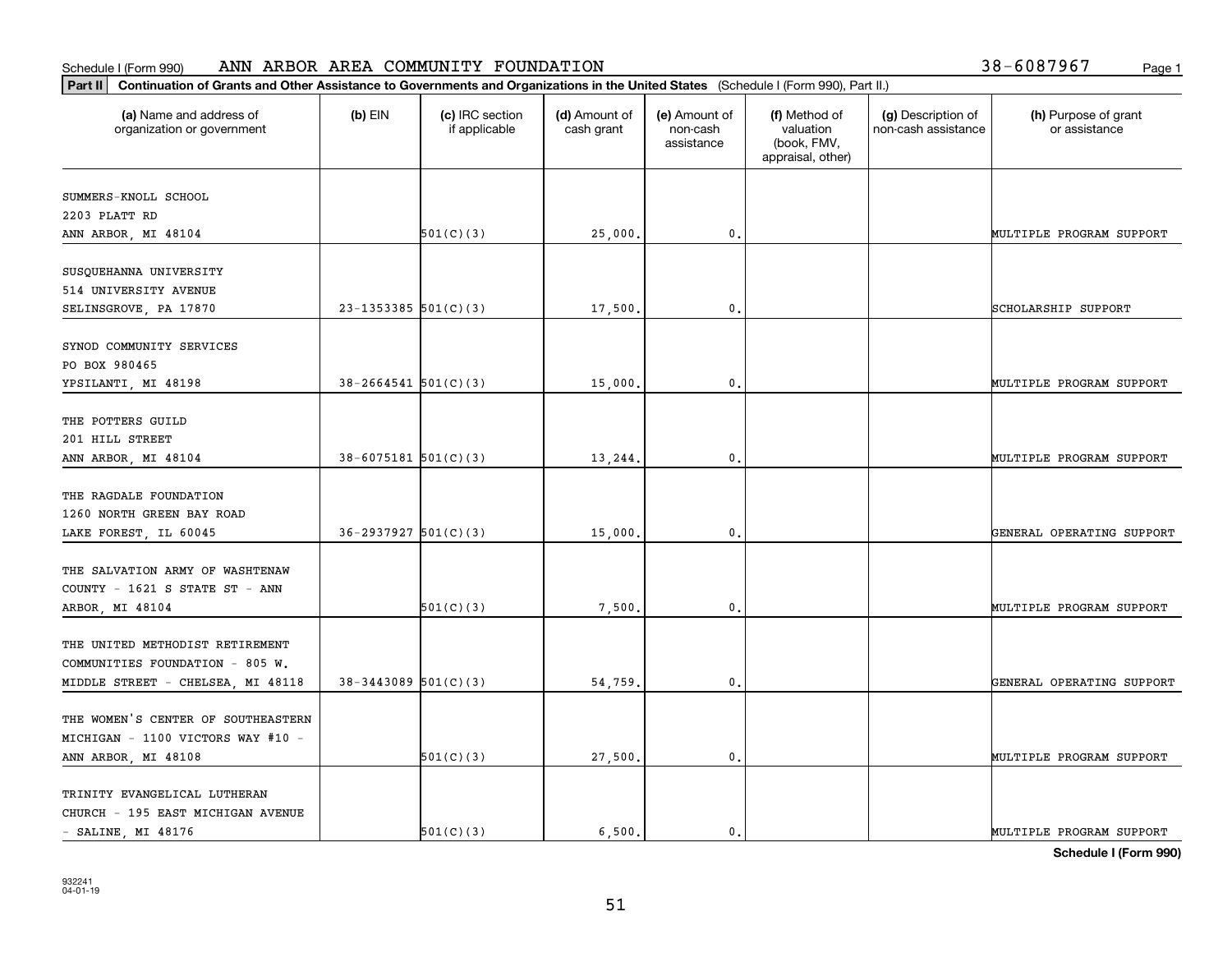| (a) Name and address of<br>organization or government | $(b)$ EIN                | (c) IRC section<br>if applicable | (d) Amount of<br>cash grant | (e) Amount of<br>non-cash<br>assistance | (f) Method of<br>valuation<br>(book, FMV,<br>appraisal, other) | (g) Description of<br>non-cash assistance | (h) Purpose of grant<br>or assistance |
|-------------------------------------------------------|--------------------------|----------------------------------|-----------------------------|-----------------------------------------|----------------------------------------------------------------|-------------------------------------------|---------------------------------------|
| TRINITY LUTHERAN CHURCH                               |                          |                                  |                             |                                         |                                                                |                                           |                                       |
| 122 W. WESLEY                                         |                          |                                  |                             |                                         |                                                                |                                           |                                       |
| JACKSON, MI 49201                                     | $38-1501124$ $501(C)(3)$ |                                  | 8,450.                      | 0.                                      |                                                                |                                           | MULTIPLE PROGRAM SUPPORT              |
| UM REGENTS - HOUSING BUREAU FOR                       |                          |                                  |                             |                                         |                                                                |                                           |                                       |
| SENIORS, INC. - 2401 PLYMOUTH                         |                          |                                  |                             |                                         |                                                                |                                           |                                       |
| ROAD, SUITE C - ANN ARBOR, MI                         |                          |                                  |                             |                                         |                                                                |                                           |                                       |
| 48105                                                 |                          | 501(C)(3)                        | 15,000                      | 0.                                      |                                                                |                                           | MULTIPLE PROGRAM SUPPORT              |
|                                                       |                          |                                  |                             |                                         |                                                                |                                           |                                       |
| UM SCHOOL OF MUSIC, THEATRE &                         |                          |                                  |                             |                                         |                                                                |                                           |                                       |
| DANCE - E.V. MOORE BUILDING, 1100                     |                          |                                  |                             |                                         |                                                                |                                           |                                       |
| BAITS DR. - ANN ARBOR, MI 48109                       |                          | 501(C)(3)                        | 8,753                       | 0.                                      |                                                                |                                           | SCHOLARSHIP SUPPORT                   |
| UMHS DEPARTMENT OF PEDIATRICS AND                     |                          |                                  |                             |                                         |                                                                |                                           |                                       |
| COMMUNICABLE DISEASES - 1500 E.                       |                          |                                  |                             |                                         |                                                                |                                           |                                       |
| MEDICAL CENTER DRIVE - ANN ARBOR,                     |                          |                                  |                             |                                         |                                                                |                                           |                                       |
| MI 48109                                              |                          | 501(C)(3)                        | 19,561.                     | 0.                                      |                                                                |                                           | MULTIPLE PROGRAM SUPPORT              |
|                                                       |                          |                                  |                             |                                         |                                                                |                                           |                                       |
| UNIFIED HIV HEALTH AND BEYOND                         |                          |                                  |                             |                                         |                                                                |                                           |                                       |
| 3968 MT ELLIOTT ST                                    |                          |                                  |                             |                                         |                                                                |                                           |                                       |
| DETROIT, MI 48207                                     |                          | 501(C)(3)                        | 21,000                      | $\mathbf{0}$                            |                                                                |                                           | MULTIPLE PROGRAM SUPPORT              |
| UNITED WAY OF WASHTENAW COUNTY                        |                          |                                  |                             |                                         |                                                                |                                           |                                       |
| 2305 PLATT ROAD                                       |                          |                                  |                             |                                         |                                                                |                                           |                                       |
| ANN ARBOR, MI 48104                                   | $38-1951024$ $501(C)(3)$ |                                  | 128,712.                    | 0.                                      |                                                                |                                           | MULTIPLE PROGRAM SUPPORT              |
|                                                       |                          |                                  |                             |                                         |                                                                |                                           |                                       |
| UNIVERSITY AT BUFFALO FOUNDATION.                     |                          |                                  |                             |                                         |                                                                |                                           |                                       |
| INC. - P.O. BOX 900 - BUFFALO, NY                     |                          |                                  |                             |                                         |                                                                |                                           |                                       |
| 14226                                                 |                          | 501(C)(3)                        | 6,500                       | 0.                                      |                                                                |                                           | SCHOLARSHIP SUPPORT                   |
| UNIVERSITY MUSICAL SOCIETY                            |                          |                                  |                             |                                         |                                                                |                                           |                                       |
| 881 NORTH UNIVERSITY AVE. BURTON                      |                          |                                  |                             |                                         |                                                                |                                           |                                       |
| MEMORIAL TOWER - ANN ARBOR, MI                        |                          |                                  |                             |                                         |                                                                |                                           |                                       |
| 48109-1011                                            | $38 - 1545881$ 501(C)(3) |                                  | 20,095.                     | 0.                                      |                                                                |                                           | MULTIPLE PROGRAM SUPPORT              |
|                                                       |                          |                                  |                             |                                         |                                                                |                                           |                                       |
| UNIVERSITY OF MICHIGAN                                |                          |                                  |                             |                                         |                                                                |                                           |                                       |
| 500 S STATE ST                                        |                          |                                  |                             |                                         |                                                                |                                           |                                       |
| ANN ARBOR, MI 48109                                   |                          | 501(C)(3)                        | 61.550.                     | $\mathfrak{o}$ .                        |                                                                |                                           | SCHOLARSHIP SUPPORT                   |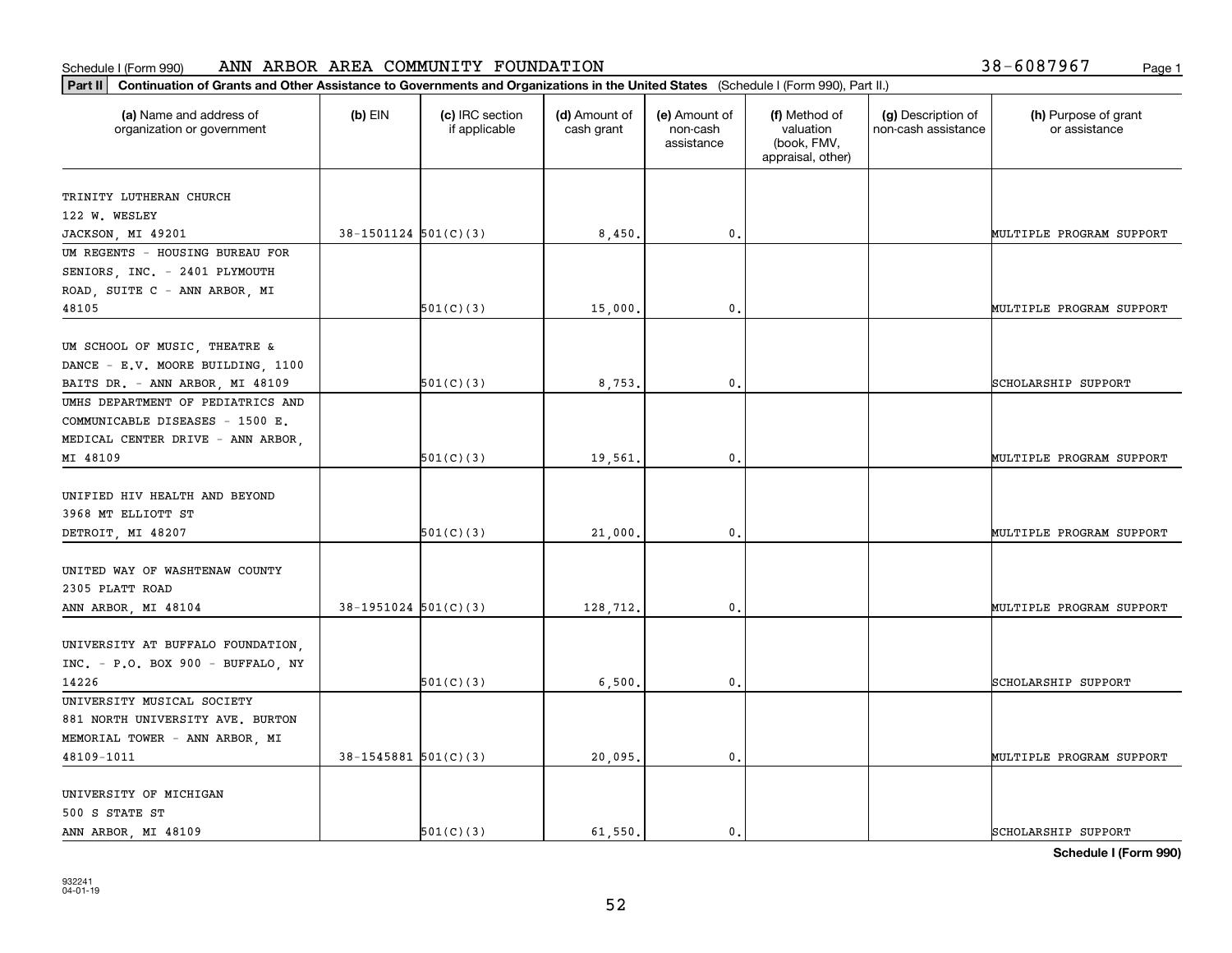|  | 38-6087967 | Page 1 |
|--|------------|--------|
|  |            |        |

| Part II   Continuation of Grants and Other Assistance to Governments and Organizations in the United States (Schedule I (Form 990), Part II.) |                            |                                  |                             |                                         |                                                                |                                           |                                       |  |
|-----------------------------------------------------------------------------------------------------------------------------------------------|----------------------------|----------------------------------|-----------------------------|-----------------------------------------|----------------------------------------------------------------|-------------------------------------------|---------------------------------------|--|
| (a) Name and address of<br>organization or government                                                                                         | $(b)$ EIN                  | (c) IRC section<br>if applicable | (d) Amount of<br>cash grant | (e) Amount of<br>non-cash<br>assistance | (f) Method of<br>valuation<br>(book, FMV,<br>appraisal, other) | (g) Description of<br>non-cash assistance | (h) Purpose of grant<br>or assistance |  |
| UNIVERSITY OF MICHIGAN CENTER FOR                                                                                                             |                            |                                  |                             |                                         |                                                                |                                           |                                       |  |
| THE EDUCATION OF WOMEN - 330 E                                                                                                                |                            |                                  |                             |                                         |                                                                |                                           |                                       |  |
| LIBERTY ST 2ND FLOOR - ANN ARBOR,                                                                                                             |                            |                                  |                             |                                         |                                                                |                                           |                                       |  |
| MI 48104                                                                                                                                      |                            | 501(C)(3)                        | 22,365.                     | $\mathbf{0}$ .                          |                                                                |                                           | SCHOLARSHIP SUPPORT                   |  |
| UNIVERSITY OF MICHIGAN GERALD R.                                                                                                              |                            |                                  |                             |                                         |                                                                |                                           |                                       |  |
| FORD SCHOOL OF PUBLIC POLICY -                                                                                                                |                            |                                  |                             |                                         |                                                                |                                           |                                       |  |
| JOAN & SANFORD WEILL HALL, 735 S                                                                                                              |                            |                                  |                             |                                         |                                                                |                                           |                                       |  |
| STATE ST - ANN ARBOR, MI 48109                                                                                                                |                            | 501(C)(3)                        | 10,000                      | 0.                                      |                                                                |                                           | MULTIPLE PROGRAM SUPPORT              |  |
| UNIVERSITY OF MICHIGAN MEDICAL<br>SCHOOL - 1301 CATHERINE ST, ANN<br>ARBOR - ANN ARBOR, MI 48109                                              |                            | 501(C)(3)                        | 87,000                      | $\mathbf{0}$                            |                                                                |                                           | SCHOLARSHIP SUPPORT                   |  |
|                                                                                                                                               |                            |                                  |                             |                                         |                                                                |                                           |                                       |  |
| UNIVERSITY OF MICHIGAN MUSEUM OF<br>ART - 525 S STATE ST - ANN ARBOR,<br>MI 48109                                                             |                            | 501(C)(3)                        | 7,966.                      | $\mathbf 0$ .                           |                                                                |                                           | MULTIPLE PROGRAM SUPPORT              |  |
| UNIVERSITY OF MICHIGAN OFFICE OF<br>DEVELOPMENT - 3003 S STATE ST #<br>1272 - ANN ARBOR, MI 48109                                             |                            | 501(C)(3)                        | 66,200                      | $\mathfrak o$ .                         |                                                                |                                           | MULTIPLE PROGRAM SUPPORT              |  |
| UNIVERSITY OF MICHIGAN POLITICAL<br>SCIENCE DEPARTMENT - 505 S STATE<br>ST - ANN ARBOR, MI 48109                                              |                            | 501(C)(3)                        | 10,000                      | 0.                                      |                                                                |                                           | MULTIPLE PROGRAM SUPPORT              |  |
| VINEYARD CHURCH OF ANN ARBOR<br>2275 PLATT RD<br>ANN ARBOR, MI 48104                                                                          |                            | 501(C)(3)                        | 12,000.                     | 0.                                      |                                                                |                                           | MULTIPLE PROGRAM SUPPORT              |  |
| WALNUT HILL SCHOOL<br>12 HIGHLAND STREET<br>NATICK, MA 01760-2199                                                                             | $04 - 2103636$ $501(C)(3)$ |                                  | 10,000                      | $\mathbf 0$ .                           |                                                                |                                           | SCHOLARSHIP SUPPORT                   |  |
| WASHTENAW ASSOCIATION FOR<br>COMMUNITY ADVOCACY - 1100 NORTH<br>MAIN, SUITE 205 - ANN ARBOR, MI<br>48104                                      | $38 - 6029205$ 501(C)(3)   |                                  | 6.943.                      | $\mathbf{0}$ .                          |                                                                |                                           | MULTIPLE PROGRAM SUPPORT              |  |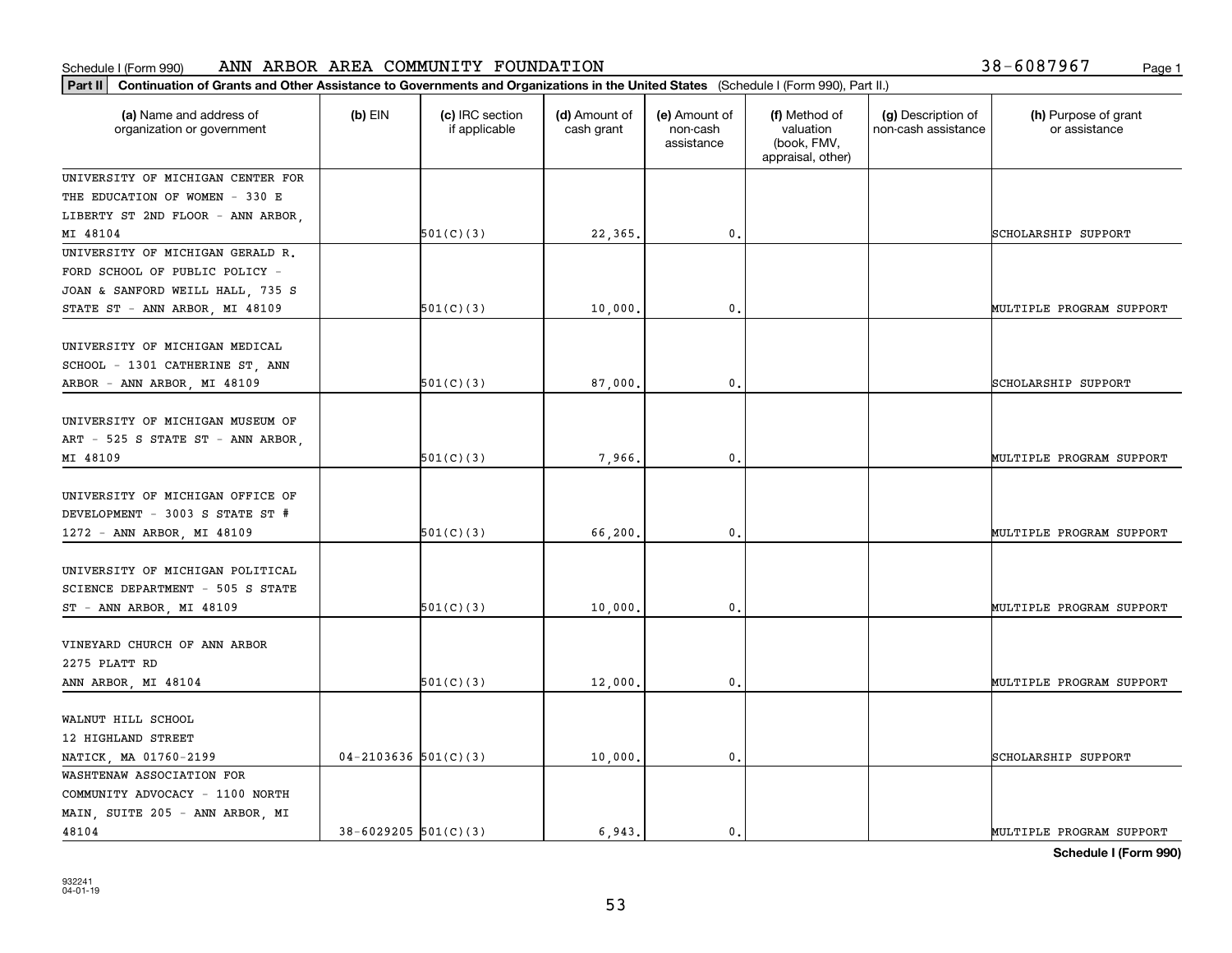| (a) Name and address of                                            | $(b)$ EIN                  | (c) IRC section | (d) Amount of | (e) Amount of          | (f) Method of                                 | (g) Description of  | (h) Purpose of grant     |
|--------------------------------------------------------------------|----------------------------|-----------------|---------------|------------------------|-----------------------------------------------|---------------------|--------------------------|
| organization or government                                         |                            | if applicable   | cash grant    | non-cash<br>assistance | valuation<br>(book, FMV,<br>appraisal, other) | non-cash assistance | or assistance            |
| WASHTENAW COMMUNITY COLLEGE FAO                                    |                            |                 |               |                        |                                               |                     |                          |
| 4800 E. HURON RIVER DR.                                            |                            |                 |               |                        |                                               |                     |                          |
| ANN ARBOR, MI 48105                                                | $38-1784300$ $501(C)(3)$   |                 | 29,326.       | 0.                     |                                               |                     | SCHOLARSHIP SUPPORT      |
| WASHTENAW COMMUNITY COLLEGE                                        |                            |                 |               |                        |                                               |                     |                          |
| FOUNDATION - 4800 E. HURON RIVER                                   |                            |                 |               |                        |                                               |                     |                          |
| DRIVE SC 306 - ANN ARBOR, MI 48105                                 | $38 - 2575395$ $501(C)(3)$ |                 | 51,000        | 0.                     |                                               |                     | SCHOLARSHIP SUPPORT      |
|                                                                    |                            |                 |               |                        |                                               |                     |                          |
| WASHTENAW INTERMEDIATE SCHOOL<br>DISTRICT - 1819 S WAGNER RD - ANN |                            |                 |               |                        |                                               |                     |                          |
| ARBOR, MI 48103                                                    |                            | 501(C)(3)       | 68,503.       | $\mathfrak{o}$ .       |                                               |                     | MULTIPLE PROGRAM SUPPORT |
|                                                                    |                            |                 |               |                        |                                               |                     |                          |
| WASHTENAW LITERACY                                                 |                            |                 |               |                        |                                               |                     |                          |
| 5577 WHITTAKER ROAD                                                |                            |                 |               |                        |                                               |                     |                          |
| YPSILANTI, MI 48197-9752                                           | $38-2914277$ 501(C)(3)     |                 | 5,591         | $\mathbf{0}$           |                                               |                     | MULTIPLE PROGRAM SUPPORT |
|                                                                    |                            |                 |               |                        |                                               |                     |                          |
| WAYNE STATE UNIVERSITY-WELCOME                                     |                            |                 |               |                        |                                               |                     |                          |
| CENTER - 42 W WARREN AVE -                                         |                            |                 |               |                        |                                               |                     |                          |
| DETROIT, MI 48202                                                  |                            | 501(C)(3)       | 15,827.       | $\mathbf{0}$           |                                               |                     | SCHOLARSHIP SUPPORT      |
| WEST SIDE UNITED METHODIST CHURCH                                  |                            |                 |               |                        |                                               |                     |                          |
| 900 SOUTH SEVENTH ST.                                              |                            |                 |               |                        |                                               |                     |                          |
| ANN ARBOR, MI 48103-4799                                           | $38 - 6031975$ 501(C)(3)   |                 | 34,405.       | $\mathbf{0}$           |                                               |                     | MULTIPLE PROGRAM SUPPORT |
|                                                                    |                            |                 |               |                        |                                               |                     |                          |
| WISD - SUCCESS BY SIX GREAT START                                  |                            |                 |               |                        |                                               |                     |                          |
| COLLABORATIVE - 1819 S. WAGNER                                     |                            |                 |               |                        |                                               |                     |                          |
| ROAD - ANN ARBOR, MI 48103                                         |                            | 501(C)(3)       | 10,500        | $^{\rm 0}$ .           |                                               |                     | MULTIPLE PROGRAM SUPPORT |
| YOUTH ARTS ALLIANCE                                                |                            |                 |               |                        |                                               |                     |                          |
| 209 PEARL ST                                                       |                            |                 |               |                        |                                               |                     |                          |
| YPSILANTI, MI 48197                                                |                            | 501(C)(3)       | 51,911.       | $\mathfrak{o}$ .       |                                               |                     | MULTIPLE PROGRAM SUPPORT |
|                                                                    |                            |                 |               |                        |                                               |                     |                          |
| YPSILANTI DISTRICT LIBRARY                                         |                            |                 |               |                        |                                               |                     |                          |
| 5577 WHITTAKER ROAD                                                |                            |                 |               |                        |                                               |                     |                          |
| YPSILANTI, MI 48197                                                | $38 - 2462745$ 501(C)(3)   |                 | 6.771.        | $\mathbf{0}$ .         |                                               |                     | MULTIPLE PROGRAM SUPPORT |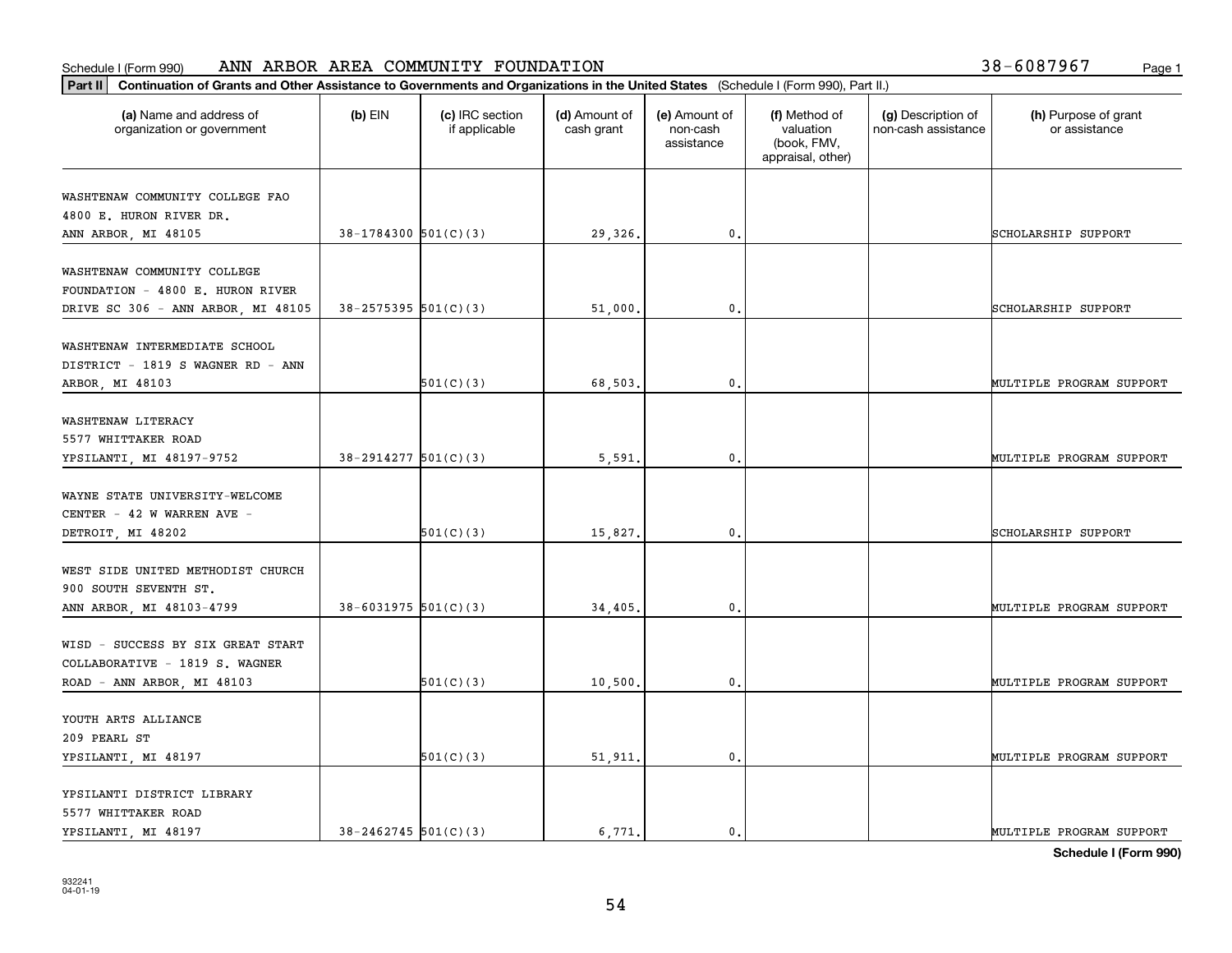38-6087967

| Part II   Continuation of Grants and Other Assistance to Governments and Organizations in the United States (Schedule I (Form 990), Part II.) |                            |                                  |                             |                                         |                                                                |                                           |                                       |  |
|-----------------------------------------------------------------------------------------------------------------------------------------------|----------------------------|----------------------------------|-----------------------------|-----------------------------------------|----------------------------------------------------------------|-------------------------------------------|---------------------------------------|--|
| (a) Name and address of<br>organization or government                                                                                         | $(b)$ EIN                  | (c) IRC section<br>if applicable | (d) Amount of<br>cash grant | (e) Amount of<br>non-cash<br>assistance | (f) Method of<br>valuation<br>(book, FMV,<br>appraisal, other) | (g) Description of<br>non-cash assistance | (h) Purpose of grant<br>or assistance |  |
| YPSILANTI MEALS ON WHEELS<br>1110 W. CROSS                                                                                                    |                            |                                  |                             |                                         |                                                                |                                           |                                       |  |
| YPSILANTI, MI 48197                                                                                                                           | $38 - 2038528$ $501(C)(3)$ |                                  | 16,000.                     | $\mathsf{0}\,.$                         |                                                                |                                           | MULTIPLE PROGRAM SUPPORT              |  |
| YPSILANTI SENIOR CENTER<br>1015 N. CONGRESS ST.                                                                                               |                            |                                  |                             |                                         |                                                                |                                           |                                       |  |
| YPSILANTI, MI 48197                                                                                                                           | $38 - 6004750$ 501(C)(3)   |                                  | 15,000.                     | $\mathbf{0}$ .                          |                                                                |                                           | MULTIPLE PROGRAM SUPPORT              |  |
| ZION LUTHERAN CHURCH<br>1501 W LIBERTY ST                                                                                                     |                            |                                  |                             |                                         |                                                                |                                           |                                       |  |
| ANN ARBOR, MI 48103                                                                                                                           |                            | 501(C)(3)                        | 7,000.                      | $\mathfrak o$ .                         |                                                                |                                           | MULTIPLE PROGRAM SUPPORT              |  |
|                                                                                                                                               |                            |                                  |                             |                                         |                                                                |                                           |                                       |  |
|                                                                                                                                               |                            |                                  |                             |                                         |                                                                |                                           |                                       |  |
|                                                                                                                                               |                            |                                  |                             |                                         |                                                                |                                           |                                       |  |
|                                                                                                                                               |                            |                                  |                             |                                         |                                                                |                                           |                                       |  |
|                                                                                                                                               |                            |                                  |                             |                                         |                                                                |                                           |                                       |  |
|                                                                                                                                               |                            |                                  |                             |                                         |                                                                |                                           |                                       |  |
|                                                                                                                                               |                            |                                  |                             |                                         |                                                                |                                           |                                       |  |
|                                                                                                                                               |                            |                                  |                             |                                         |                                                                |                                           |                                       |  |
|                                                                                                                                               |                            |                                  |                             |                                         |                                                                |                                           |                                       |  |
|                                                                                                                                               |                            |                                  |                             |                                         |                                                                |                                           |                                       |  |
|                                                                                                                                               |                            |                                  |                             |                                         |                                                                |                                           |                                       |  |
|                                                                                                                                               |                            |                                  |                             |                                         |                                                                |                                           |                                       |  |
|                                                                                                                                               |                            |                                  |                             |                                         |                                                                |                                           |                                       |  |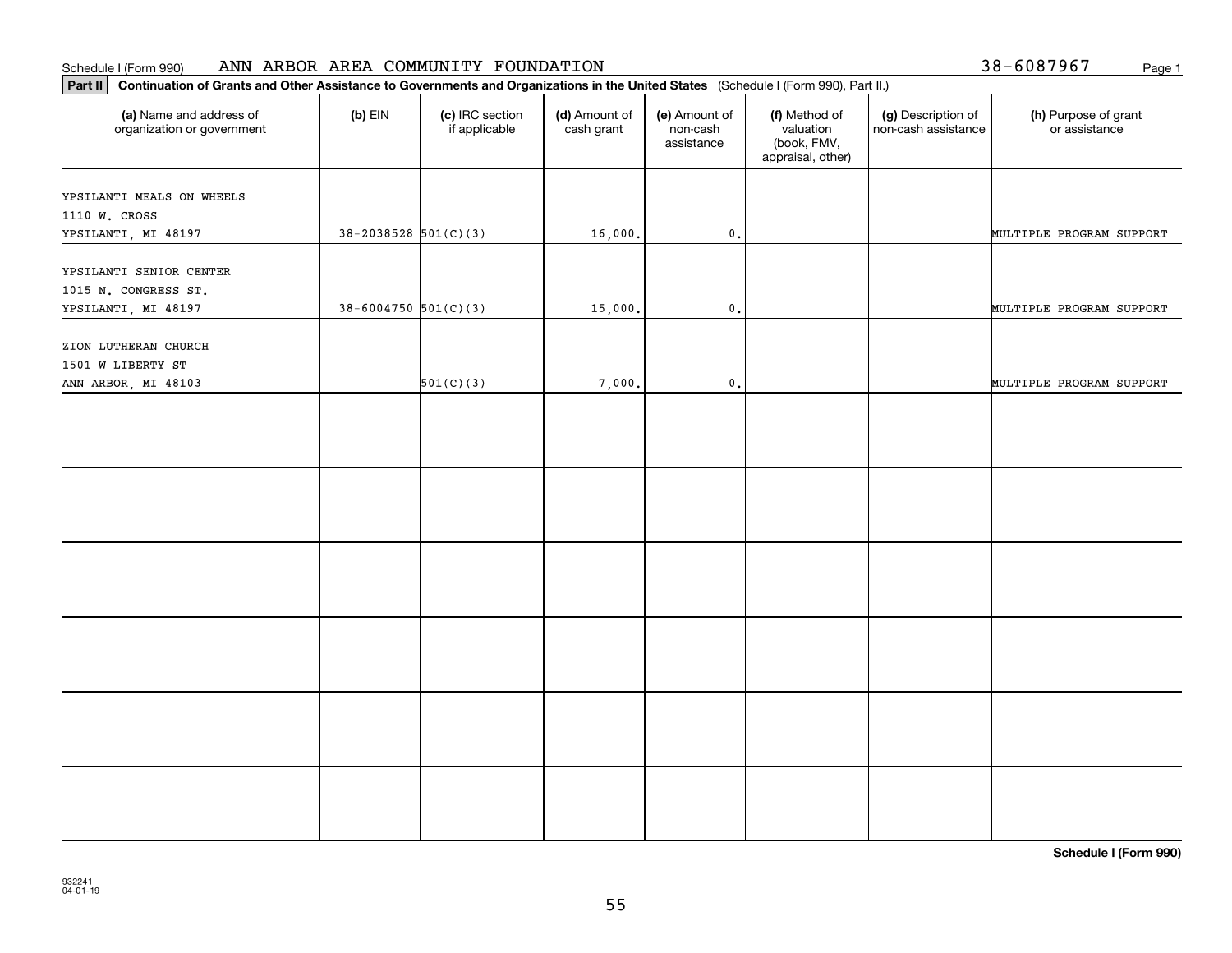**2**

**Part III | Grants and Other Assistance to Domestic Individuals. Complete if the organization answered "Yes" on Form 990, Part IV, line 22.** Part III can be duplicated if additional space is needed.

| (a) Type of grant or assistance | (b) Number of<br>recipients | (c) Amount of<br>cash grant | (d) Amount of non-<br>cash assistance | (e) Method of valuation<br>(book, FMV, appraisal, other) | (f) Description of noncash assistance |
|---------------------------------|-----------------------------|-----------------------------|---------------------------------------|----------------------------------------------------------|---------------------------------------|
|                                 |                             |                             |                                       |                                                          |                                       |
|                                 |                             |                             |                                       |                                                          |                                       |
|                                 |                             |                             |                                       |                                                          |                                       |
|                                 |                             |                             |                                       |                                                          |                                       |
|                                 |                             |                             |                                       |                                                          |                                       |
|                                 |                             |                             |                                       |                                                          |                                       |
|                                 |                             |                             |                                       |                                                          |                                       |
|                                 |                             |                             |                                       |                                                          |                                       |
|                                 |                             |                             |                                       |                                                          |                                       |
|                                 |                             |                             |                                       |                                                          |                                       |

Part IV | Supplemental Information. Provide the information required in Part I, line 2; Part III, column (b); and any other additional information.

PART I, LINE 2:

FINAL REPORTS ARE REQUIRED FROM ALL COMPETITIVE GRANT RECIPIENTS AND

REVIEWED BY THE PROGRAM OFFICERS. ON A CASE-BY-CASE BASIS, INTERIM REPORTS

ARE REQUIRED FROM RECIPIENTS OF MULTI-PAYMENT COMPETITIVE GRANTS BEFORE

PROGRESS PAYMENTS ARE ISSUED. THESE REPORTS ARE ALSO REVIEWED BY THE

# PROGRAM OFFICERS.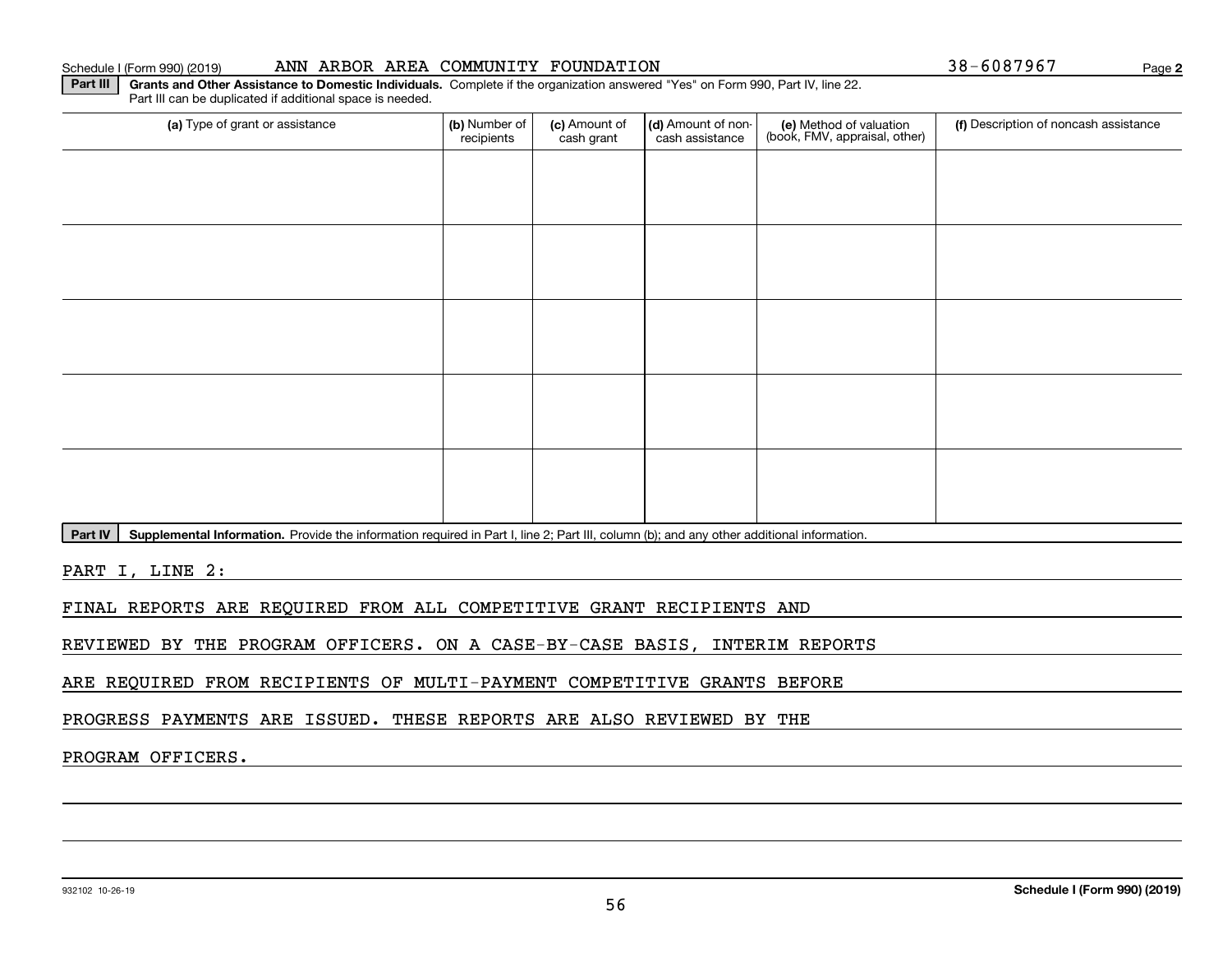| (Form 990)<br>For certain Officers, Directors, Trustees, Key Employees, and Highest<br>2019<br><b>Compensated Employees</b><br>Complete if the organization answered "Yes" on Form 990, Part IV, line 23.<br><b>Open to Public</b><br>Attach to Form 990.<br>Department of the Treasury<br>Inspection<br>► Go to www.irs.gov/Form990 for instructions and the latest information.<br>Internal Revenue Service<br><b>Employer identification number</b><br>Name of the organization<br>38-6087967<br>ANN ARBOR AREA COMMUNITY FOUNDATION<br>Part I<br><b>Questions Regarding Compensation</b><br>Yes<br>No<br>Check the appropriate box(es) if the organization provided any of the following to or for a person listed on Form 990,<br>Part VII, Section A, line 1a. Complete Part III to provide any relevant information regarding these items.<br>First-class or charter travel<br>Housing allowance or residence for personal use<br>Travel for companions<br>Payments for business use of personal residence<br>Tax indemnification and gross-up payments<br>Health or social club dues or initiation fees<br>Discretionary spending account<br>Personal services (such as maid, chauffeur, chef)<br><b>b</b> If any of the boxes on line 1a are checked, did the organization follow a written policy regarding payment or<br>1b<br>Did the organization require substantiation prior to reimbursing or allowing expenses incurred by all directors,<br>2<br>$\mathbf{2}$<br>Indicate which, if any, of the following the organization used to establish the compensation of the organization's<br>з<br>CEO/Executive Director. Check all that apply. Do not check any boxes for methods used by a related organization to<br>establish compensation of the CEO/Executive Director, but explain in Part III.<br>Compensation committee<br>Written employment contract<br>ΧI<br>Compensation survey or study<br>Independent compensation consultant<br>Approval by the board or compensation committee<br>Form 990 of other organizations<br>During the year, did any person listed on Form 990, Part VII, Section A, line 1a, with respect to the filing<br>4<br>organization or a related organization:<br>х<br>Receive a severance payment or change-of-control payment?<br>4a<br>а<br>X<br>4b<br>x<br>4c<br>If "Yes" to any of lines 4a-c, list the persons and provide the applicable amounts for each item in Part III.<br>Only section 501(c)(3), 501(c)(4), and 501(c)(29) organizations must complete lines 5-9.<br>For persons listed on Form 990, Part VII, Section A, line 1a, did the organization pay or accrue any compensation<br>5<br>contingent on the revenues of:<br>х<br>5a<br>a<br>$\mathbf x$<br>5b<br>If "Yes" on line 5a or 5b, describe in Part III.<br>For persons listed on Form 990, Part VII, Section A, line 1a, did the organization pay or accrue any compensation<br>6.<br>contingent on the net earnings of:<br>х<br>6a<br>a<br>$\mathbf X$<br>6b<br>If "Yes" on line 6a or 6b, describe in Part III.<br>7 For persons listed on Form 990, Part VII, Section A, line 1a, did the organization provide any nonfixed payments<br>х<br>$\overline{7}$<br>Were any amounts reported on Form 990, Part VII, paid or accrued pursuant to a contract that was subject to the<br>8<br>х<br>initial contract exception described in Regulations section 53.4958-4(a)(3)? If "Yes," describe in Part III<br>8<br>If "Yes" on line 8, did the organization also follow the rebuttable presumption procedure described in<br>9<br>9<br>LHA For Paperwork Reduction Act Notice, see the Instructions for Form 990.<br>Schedule J (Form 990) 2019 | <b>SCHEDULE J</b> | <b>Compensation Information</b> | OMB No. 1545-0047 |  |
|-----------------------------------------------------------------------------------------------------------------------------------------------------------------------------------------------------------------------------------------------------------------------------------------------------------------------------------------------------------------------------------------------------------------------------------------------------------------------------------------------------------------------------------------------------------------------------------------------------------------------------------------------------------------------------------------------------------------------------------------------------------------------------------------------------------------------------------------------------------------------------------------------------------------------------------------------------------------------------------------------------------------------------------------------------------------------------------------------------------------------------------------------------------------------------------------------------------------------------------------------------------------------------------------------------------------------------------------------------------------------------------------------------------------------------------------------------------------------------------------------------------------------------------------------------------------------------------------------------------------------------------------------------------------------------------------------------------------------------------------------------------------------------------------------------------------------------------------------------------------------------------------------------------------------------------------------------------------------------------------------------------------------------------------------------------------------------------------------------------------------------------------------------------------------------------------------------------------------------------------------------------------------------------------------------------------------------------------------------------------------------------------------------------------------------------------------------------------------------------------------------------------------------------------------------------------------------------------------------------------------------------------------------------------------------------------------------------------------------------------------------------------------------------------------------------------------------------------------------------------------------------------------------------------------------------------------------------------------------------------------------------------------------------------------------------------------------------------------------------------------------------------------------------------------------------------------------------------------------------------------------------------------------------------------------------------------------------------------------------------------------------------------------------------------------------------------------------------------------------------------------------------------------------------------------------------------------------------------------------------------------------------------------------------------------|-------------------|---------------------------------|-------------------|--|
|                                                                                                                                                                                                                                                                                                                                                                                                                                                                                                                                                                                                                                                                                                                                                                                                                                                                                                                                                                                                                                                                                                                                                                                                                                                                                                                                                                                                                                                                                                                                                                                                                                                                                                                                                                                                                                                                                                                                                                                                                                                                                                                                                                                                                                                                                                                                                                                                                                                                                                                                                                                                                                                                                                                                                                                                                                                                                                                                                                                                                                                                                                                                                                                                                                                                                                                                                                                                                                                                                                                                                                                                                                                                             |                   |                                 |                   |  |
|                                                                                                                                                                                                                                                                                                                                                                                                                                                                                                                                                                                                                                                                                                                                                                                                                                                                                                                                                                                                                                                                                                                                                                                                                                                                                                                                                                                                                                                                                                                                                                                                                                                                                                                                                                                                                                                                                                                                                                                                                                                                                                                                                                                                                                                                                                                                                                                                                                                                                                                                                                                                                                                                                                                                                                                                                                                                                                                                                                                                                                                                                                                                                                                                                                                                                                                                                                                                                                                                                                                                                                                                                                                                             |                   |                                 |                   |  |
|                                                                                                                                                                                                                                                                                                                                                                                                                                                                                                                                                                                                                                                                                                                                                                                                                                                                                                                                                                                                                                                                                                                                                                                                                                                                                                                                                                                                                                                                                                                                                                                                                                                                                                                                                                                                                                                                                                                                                                                                                                                                                                                                                                                                                                                                                                                                                                                                                                                                                                                                                                                                                                                                                                                                                                                                                                                                                                                                                                                                                                                                                                                                                                                                                                                                                                                                                                                                                                                                                                                                                                                                                                                                             |                   |                                 |                   |  |
|                                                                                                                                                                                                                                                                                                                                                                                                                                                                                                                                                                                                                                                                                                                                                                                                                                                                                                                                                                                                                                                                                                                                                                                                                                                                                                                                                                                                                                                                                                                                                                                                                                                                                                                                                                                                                                                                                                                                                                                                                                                                                                                                                                                                                                                                                                                                                                                                                                                                                                                                                                                                                                                                                                                                                                                                                                                                                                                                                                                                                                                                                                                                                                                                                                                                                                                                                                                                                                                                                                                                                                                                                                                                             |                   |                                 |                   |  |
|                                                                                                                                                                                                                                                                                                                                                                                                                                                                                                                                                                                                                                                                                                                                                                                                                                                                                                                                                                                                                                                                                                                                                                                                                                                                                                                                                                                                                                                                                                                                                                                                                                                                                                                                                                                                                                                                                                                                                                                                                                                                                                                                                                                                                                                                                                                                                                                                                                                                                                                                                                                                                                                                                                                                                                                                                                                                                                                                                                                                                                                                                                                                                                                                                                                                                                                                                                                                                                                                                                                                                                                                                                                                             |                   |                                 |                   |  |
|                                                                                                                                                                                                                                                                                                                                                                                                                                                                                                                                                                                                                                                                                                                                                                                                                                                                                                                                                                                                                                                                                                                                                                                                                                                                                                                                                                                                                                                                                                                                                                                                                                                                                                                                                                                                                                                                                                                                                                                                                                                                                                                                                                                                                                                                                                                                                                                                                                                                                                                                                                                                                                                                                                                                                                                                                                                                                                                                                                                                                                                                                                                                                                                                                                                                                                                                                                                                                                                                                                                                                                                                                                                                             |                   |                                 |                   |  |
|                                                                                                                                                                                                                                                                                                                                                                                                                                                                                                                                                                                                                                                                                                                                                                                                                                                                                                                                                                                                                                                                                                                                                                                                                                                                                                                                                                                                                                                                                                                                                                                                                                                                                                                                                                                                                                                                                                                                                                                                                                                                                                                                                                                                                                                                                                                                                                                                                                                                                                                                                                                                                                                                                                                                                                                                                                                                                                                                                                                                                                                                                                                                                                                                                                                                                                                                                                                                                                                                                                                                                                                                                                                                             |                   |                                 |                   |  |
|                                                                                                                                                                                                                                                                                                                                                                                                                                                                                                                                                                                                                                                                                                                                                                                                                                                                                                                                                                                                                                                                                                                                                                                                                                                                                                                                                                                                                                                                                                                                                                                                                                                                                                                                                                                                                                                                                                                                                                                                                                                                                                                                                                                                                                                                                                                                                                                                                                                                                                                                                                                                                                                                                                                                                                                                                                                                                                                                                                                                                                                                                                                                                                                                                                                                                                                                                                                                                                                                                                                                                                                                                                                                             |                   |                                 |                   |  |
|                                                                                                                                                                                                                                                                                                                                                                                                                                                                                                                                                                                                                                                                                                                                                                                                                                                                                                                                                                                                                                                                                                                                                                                                                                                                                                                                                                                                                                                                                                                                                                                                                                                                                                                                                                                                                                                                                                                                                                                                                                                                                                                                                                                                                                                                                                                                                                                                                                                                                                                                                                                                                                                                                                                                                                                                                                                                                                                                                                                                                                                                                                                                                                                                                                                                                                                                                                                                                                                                                                                                                                                                                                                                             |                   |                                 |                   |  |
|                                                                                                                                                                                                                                                                                                                                                                                                                                                                                                                                                                                                                                                                                                                                                                                                                                                                                                                                                                                                                                                                                                                                                                                                                                                                                                                                                                                                                                                                                                                                                                                                                                                                                                                                                                                                                                                                                                                                                                                                                                                                                                                                                                                                                                                                                                                                                                                                                                                                                                                                                                                                                                                                                                                                                                                                                                                                                                                                                                                                                                                                                                                                                                                                                                                                                                                                                                                                                                                                                                                                                                                                                                                                             |                   |                                 |                   |  |
|                                                                                                                                                                                                                                                                                                                                                                                                                                                                                                                                                                                                                                                                                                                                                                                                                                                                                                                                                                                                                                                                                                                                                                                                                                                                                                                                                                                                                                                                                                                                                                                                                                                                                                                                                                                                                                                                                                                                                                                                                                                                                                                                                                                                                                                                                                                                                                                                                                                                                                                                                                                                                                                                                                                                                                                                                                                                                                                                                                                                                                                                                                                                                                                                                                                                                                                                                                                                                                                                                                                                                                                                                                                                             |                   |                                 |                   |  |
|                                                                                                                                                                                                                                                                                                                                                                                                                                                                                                                                                                                                                                                                                                                                                                                                                                                                                                                                                                                                                                                                                                                                                                                                                                                                                                                                                                                                                                                                                                                                                                                                                                                                                                                                                                                                                                                                                                                                                                                                                                                                                                                                                                                                                                                                                                                                                                                                                                                                                                                                                                                                                                                                                                                                                                                                                                                                                                                                                                                                                                                                                                                                                                                                                                                                                                                                                                                                                                                                                                                                                                                                                                                                             |                   |                                 |                   |  |
|                                                                                                                                                                                                                                                                                                                                                                                                                                                                                                                                                                                                                                                                                                                                                                                                                                                                                                                                                                                                                                                                                                                                                                                                                                                                                                                                                                                                                                                                                                                                                                                                                                                                                                                                                                                                                                                                                                                                                                                                                                                                                                                                                                                                                                                                                                                                                                                                                                                                                                                                                                                                                                                                                                                                                                                                                                                                                                                                                                                                                                                                                                                                                                                                                                                                                                                                                                                                                                                                                                                                                                                                                                                                             |                   |                                 |                   |  |
|                                                                                                                                                                                                                                                                                                                                                                                                                                                                                                                                                                                                                                                                                                                                                                                                                                                                                                                                                                                                                                                                                                                                                                                                                                                                                                                                                                                                                                                                                                                                                                                                                                                                                                                                                                                                                                                                                                                                                                                                                                                                                                                                                                                                                                                                                                                                                                                                                                                                                                                                                                                                                                                                                                                                                                                                                                                                                                                                                                                                                                                                                                                                                                                                                                                                                                                                                                                                                                                                                                                                                                                                                                                                             |                   |                                 |                   |  |
|                                                                                                                                                                                                                                                                                                                                                                                                                                                                                                                                                                                                                                                                                                                                                                                                                                                                                                                                                                                                                                                                                                                                                                                                                                                                                                                                                                                                                                                                                                                                                                                                                                                                                                                                                                                                                                                                                                                                                                                                                                                                                                                                                                                                                                                                                                                                                                                                                                                                                                                                                                                                                                                                                                                                                                                                                                                                                                                                                                                                                                                                                                                                                                                                                                                                                                                                                                                                                                                                                                                                                                                                                                                                             |                   |                                 |                   |  |
|                                                                                                                                                                                                                                                                                                                                                                                                                                                                                                                                                                                                                                                                                                                                                                                                                                                                                                                                                                                                                                                                                                                                                                                                                                                                                                                                                                                                                                                                                                                                                                                                                                                                                                                                                                                                                                                                                                                                                                                                                                                                                                                                                                                                                                                                                                                                                                                                                                                                                                                                                                                                                                                                                                                                                                                                                                                                                                                                                                                                                                                                                                                                                                                                                                                                                                                                                                                                                                                                                                                                                                                                                                                                             |                   |                                 |                   |  |
|                                                                                                                                                                                                                                                                                                                                                                                                                                                                                                                                                                                                                                                                                                                                                                                                                                                                                                                                                                                                                                                                                                                                                                                                                                                                                                                                                                                                                                                                                                                                                                                                                                                                                                                                                                                                                                                                                                                                                                                                                                                                                                                                                                                                                                                                                                                                                                                                                                                                                                                                                                                                                                                                                                                                                                                                                                                                                                                                                                                                                                                                                                                                                                                                                                                                                                                                                                                                                                                                                                                                                                                                                                                                             |                   |                                 |                   |  |
|                                                                                                                                                                                                                                                                                                                                                                                                                                                                                                                                                                                                                                                                                                                                                                                                                                                                                                                                                                                                                                                                                                                                                                                                                                                                                                                                                                                                                                                                                                                                                                                                                                                                                                                                                                                                                                                                                                                                                                                                                                                                                                                                                                                                                                                                                                                                                                                                                                                                                                                                                                                                                                                                                                                                                                                                                                                                                                                                                                                                                                                                                                                                                                                                                                                                                                                                                                                                                                                                                                                                                                                                                                                                             |                   |                                 |                   |  |
|                                                                                                                                                                                                                                                                                                                                                                                                                                                                                                                                                                                                                                                                                                                                                                                                                                                                                                                                                                                                                                                                                                                                                                                                                                                                                                                                                                                                                                                                                                                                                                                                                                                                                                                                                                                                                                                                                                                                                                                                                                                                                                                                                                                                                                                                                                                                                                                                                                                                                                                                                                                                                                                                                                                                                                                                                                                                                                                                                                                                                                                                                                                                                                                                                                                                                                                                                                                                                                                                                                                                                                                                                                                                             |                   |                                 |                   |  |
|                                                                                                                                                                                                                                                                                                                                                                                                                                                                                                                                                                                                                                                                                                                                                                                                                                                                                                                                                                                                                                                                                                                                                                                                                                                                                                                                                                                                                                                                                                                                                                                                                                                                                                                                                                                                                                                                                                                                                                                                                                                                                                                                                                                                                                                                                                                                                                                                                                                                                                                                                                                                                                                                                                                                                                                                                                                                                                                                                                                                                                                                                                                                                                                                                                                                                                                                                                                                                                                                                                                                                                                                                                                                             |                   |                                 |                   |  |
|                                                                                                                                                                                                                                                                                                                                                                                                                                                                                                                                                                                                                                                                                                                                                                                                                                                                                                                                                                                                                                                                                                                                                                                                                                                                                                                                                                                                                                                                                                                                                                                                                                                                                                                                                                                                                                                                                                                                                                                                                                                                                                                                                                                                                                                                                                                                                                                                                                                                                                                                                                                                                                                                                                                                                                                                                                                                                                                                                                                                                                                                                                                                                                                                                                                                                                                                                                                                                                                                                                                                                                                                                                                                             |                   |                                 |                   |  |
|                                                                                                                                                                                                                                                                                                                                                                                                                                                                                                                                                                                                                                                                                                                                                                                                                                                                                                                                                                                                                                                                                                                                                                                                                                                                                                                                                                                                                                                                                                                                                                                                                                                                                                                                                                                                                                                                                                                                                                                                                                                                                                                                                                                                                                                                                                                                                                                                                                                                                                                                                                                                                                                                                                                                                                                                                                                                                                                                                                                                                                                                                                                                                                                                                                                                                                                                                                                                                                                                                                                                                                                                                                                                             |                   |                                 |                   |  |
|                                                                                                                                                                                                                                                                                                                                                                                                                                                                                                                                                                                                                                                                                                                                                                                                                                                                                                                                                                                                                                                                                                                                                                                                                                                                                                                                                                                                                                                                                                                                                                                                                                                                                                                                                                                                                                                                                                                                                                                                                                                                                                                                                                                                                                                                                                                                                                                                                                                                                                                                                                                                                                                                                                                                                                                                                                                                                                                                                                                                                                                                                                                                                                                                                                                                                                                                                                                                                                                                                                                                                                                                                                                                             |                   |                                 |                   |  |
|                                                                                                                                                                                                                                                                                                                                                                                                                                                                                                                                                                                                                                                                                                                                                                                                                                                                                                                                                                                                                                                                                                                                                                                                                                                                                                                                                                                                                                                                                                                                                                                                                                                                                                                                                                                                                                                                                                                                                                                                                                                                                                                                                                                                                                                                                                                                                                                                                                                                                                                                                                                                                                                                                                                                                                                                                                                                                                                                                                                                                                                                                                                                                                                                                                                                                                                                                                                                                                                                                                                                                                                                                                                                             |                   |                                 |                   |  |
|                                                                                                                                                                                                                                                                                                                                                                                                                                                                                                                                                                                                                                                                                                                                                                                                                                                                                                                                                                                                                                                                                                                                                                                                                                                                                                                                                                                                                                                                                                                                                                                                                                                                                                                                                                                                                                                                                                                                                                                                                                                                                                                                                                                                                                                                                                                                                                                                                                                                                                                                                                                                                                                                                                                                                                                                                                                                                                                                                                                                                                                                                                                                                                                                                                                                                                                                                                                                                                                                                                                                                                                                                                                                             |                   |                                 |                   |  |
|                                                                                                                                                                                                                                                                                                                                                                                                                                                                                                                                                                                                                                                                                                                                                                                                                                                                                                                                                                                                                                                                                                                                                                                                                                                                                                                                                                                                                                                                                                                                                                                                                                                                                                                                                                                                                                                                                                                                                                                                                                                                                                                                                                                                                                                                                                                                                                                                                                                                                                                                                                                                                                                                                                                                                                                                                                                                                                                                                                                                                                                                                                                                                                                                                                                                                                                                                                                                                                                                                                                                                                                                                                                                             |                   |                                 |                   |  |
|                                                                                                                                                                                                                                                                                                                                                                                                                                                                                                                                                                                                                                                                                                                                                                                                                                                                                                                                                                                                                                                                                                                                                                                                                                                                                                                                                                                                                                                                                                                                                                                                                                                                                                                                                                                                                                                                                                                                                                                                                                                                                                                                                                                                                                                                                                                                                                                                                                                                                                                                                                                                                                                                                                                                                                                                                                                                                                                                                                                                                                                                                                                                                                                                                                                                                                                                                                                                                                                                                                                                                                                                                                                                             |                   |                                 |                   |  |
|                                                                                                                                                                                                                                                                                                                                                                                                                                                                                                                                                                                                                                                                                                                                                                                                                                                                                                                                                                                                                                                                                                                                                                                                                                                                                                                                                                                                                                                                                                                                                                                                                                                                                                                                                                                                                                                                                                                                                                                                                                                                                                                                                                                                                                                                                                                                                                                                                                                                                                                                                                                                                                                                                                                                                                                                                                                                                                                                                                                                                                                                                                                                                                                                                                                                                                                                                                                                                                                                                                                                                                                                                                                                             |                   |                                 |                   |  |
|                                                                                                                                                                                                                                                                                                                                                                                                                                                                                                                                                                                                                                                                                                                                                                                                                                                                                                                                                                                                                                                                                                                                                                                                                                                                                                                                                                                                                                                                                                                                                                                                                                                                                                                                                                                                                                                                                                                                                                                                                                                                                                                                                                                                                                                                                                                                                                                                                                                                                                                                                                                                                                                                                                                                                                                                                                                                                                                                                                                                                                                                                                                                                                                                                                                                                                                                                                                                                                                                                                                                                                                                                                                                             |                   |                                 |                   |  |
|                                                                                                                                                                                                                                                                                                                                                                                                                                                                                                                                                                                                                                                                                                                                                                                                                                                                                                                                                                                                                                                                                                                                                                                                                                                                                                                                                                                                                                                                                                                                                                                                                                                                                                                                                                                                                                                                                                                                                                                                                                                                                                                                                                                                                                                                                                                                                                                                                                                                                                                                                                                                                                                                                                                                                                                                                                                                                                                                                                                                                                                                                                                                                                                                                                                                                                                                                                                                                                                                                                                                                                                                                                                                             |                   |                                 |                   |  |
|                                                                                                                                                                                                                                                                                                                                                                                                                                                                                                                                                                                                                                                                                                                                                                                                                                                                                                                                                                                                                                                                                                                                                                                                                                                                                                                                                                                                                                                                                                                                                                                                                                                                                                                                                                                                                                                                                                                                                                                                                                                                                                                                                                                                                                                                                                                                                                                                                                                                                                                                                                                                                                                                                                                                                                                                                                                                                                                                                                                                                                                                                                                                                                                                                                                                                                                                                                                                                                                                                                                                                                                                                                                                             |                   |                                 |                   |  |
|                                                                                                                                                                                                                                                                                                                                                                                                                                                                                                                                                                                                                                                                                                                                                                                                                                                                                                                                                                                                                                                                                                                                                                                                                                                                                                                                                                                                                                                                                                                                                                                                                                                                                                                                                                                                                                                                                                                                                                                                                                                                                                                                                                                                                                                                                                                                                                                                                                                                                                                                                                                                                                                                                                                                                                                                                                                                                                                                                                                                                                                                                                                                                                                                                                                                                                                                                                                                                                                                                                                                                                                                                                                                             |                   |                                 |                   |  |
|                                                                                                                                                                                                                                                                                                                                                                                                                                                                                                                                                                                                                                                                                                                                                                                                                                                                                                                                                                                                                                                                                                                                                                                                                                                                                                                                                                                                                                                                                                                                                                                                                                                                                                                                                                                                                                                                                                                                                                                                                                                                                                                                                                                                                                                                                                                                                                                                                                                                                                                                                                                                                                                                                                                                                                                                                                                                                                                                                                                                                                                                                                                                                                                                                                                                                                                                                                                                                                                                                                                                                                                                                                                                             |                   |                                 |                   |  |
|                                                                                                                                                                                                                                                                                                                                                                                                                                                                                                                                                                                                                                                                                                                                                                                                                                                                                                                                                                                                                                                                                                                                                                                                                                                                                                                                                                                                                                                                                                                                                                                                                                                                                                                                                                                                                                                                                                                                                                                                                                                                                                                                                                                                                                                                                                                                                                                                                                                                                                                                                                                                                                                                                                                                                                                                                                                                                                                                                                                                                                                                                                                                                                                                                                                                                                                                                                                                                                                                                                                                                                                                                                                                             |                   |                                 |                   |  |
|                                                                                                                                                                                                                                                                                                                                                                                                                                                                                                                                                                                                                                                                                                                                                                                                                                                                                                                                                                                                                                                                                                                                                                                                                                                                                                                                                                                                                                                                                                                                                                                                                                                                                                                                                                                                                                                                                                                                                                                                                                                                                                                                                                                                                                                                                                                                                                                                                                                                                                                                                                                                                                                                                                                                                                                                                                                                                                                                                                                                                                                                                                                                                                                                                                                                                                                                                                                                                                                                                                                                                                                                                                                                             |                   |                                 |                   |  |
|                                                                                                                                                                                                                                                                                                                                                                                                                                                                                                                                                                                                                                                                                                                                                                                                                                                                                                                                                                                                                                                                                                                                                                                                                                                                                                                                                                                                                                                                                                                                                                                                                                                                                                                                                                                                                                                                                                                                                                                                                                                                                                                                                                                                                                                                                                                                                                                                                                                                                                                                                                                                                                                                                                                                                                                                                                                                                                                                                                                                                                                                                                                                                                                                                                                                                                                                                                                                                                                                                                                                                                                                                                                                             |                   |                                 |                   |  |
|                                                                                                                                                                                                                                                                                                                                                                                                                                                                                                                                                                                                                                                                                                                                                                                                                                                                                                                                                                                                                                                                                                                                                                                                                                                                                                                                                                                                                                                                                                                                                                                                                                                                                                                                                                                                                                                                                                                                                                                                                                                                                                                                                                                                                                                                                                                                                                                                                                                                                                                                                                                                                                                                                                                                                                                                                                                                                                                                                                                                                                                                                                                                                                                                                                                                                                                                                                                                                                                                                                                                                                                                                                                                             |                   |                                 |                   |  |
|                                                                                                                                                                                                                                                                                                                                                                                                                                                                                                                                                                                                                                                                                                                                                                                                                                                                                                                                                                                                                                                                                                                                                                                                                                                                                                                                                                                                                                                                                                                                                                                                                                                                                                                                                                                                                                                                                                                                                                                                                                                                                                                                                                                                                                                                                                                                                                                                                                                                                                                                                                                                                                                                                                                                                                                                                                                                                                                                                                                                                                                                                                                                                                                                                                                                                                                                                                                                                                                                                                                                                                                                                                                                             |                   |                                 |                   |  |
|                                                                                                                                                                                                                                                                                                                                                                                                                                                                                                                                                                                                                                                                                                                                                                                                                                                                                                                                                                                                                                                                                                                                                                                                                                                                                                                                                                                                                                                                                                                                                                                                                                                                                                                                                                                                                                                                                                                                                                                                                                                                                                                                                                                                                                                                                                                                                                                                                                                                                                                                                                                                                                                                                                                                                                                                                                                                                                                                                                                                                                                                                                                                                                                                                                                                                                                                                                                                                                                                                                                                                                                                                                                                             |                   |                                 |                   |  |
|                                                                                                                                                                                                                                                                                                                                                                                                                                                                                                                                                                                                                                                                                                                                                                                                                                                                                                                                                                                                                                                                                                                                                                                                                                                                                                                                                                                                                                                                                                                                                                                                                                                                                                                                                                                                                                                                                                                                                                                                                                                                                                                                                                                                                                                                                                                                                                                                                                                                                                                                                                                                                                                                                                                                                                                                                                                                                                                                                                                                                                                                                                                                                                                                                                                                                                                                                                                                                                                                                                                                                                                                                                                                             |                   |                                 |                   |  |
|                                                                                                                                                                                                                                                                                                                                                                                                                                                                                                                                                                                                                                                                                                                                                                                                                                                                                                                                                                                                                                                                                                                                                                                                                                                                                                                                                                                                                                                                                                                                                                                                                                                                                                                                                                                                                                                                                                                                                                                                                                                                                                                                                                                                                                                                                                                                                                                                                                                                                                                                                                                                                                                                                                                                                                                                                                                                                                                                                                                                                                                                                                                                                                                                                                                                                                                                                                                                                                                                                                                                                                                                                                                                             |                   |                                 |                   |  |
|                                                                                                                                                                                                                                                                                                                                                                                                                                                                                                                                                                                                                                                                                                                                                                                                                                                                                                                                                                                                                                                                                                                                                                                                                                                                                                                                                                                                                                                                                                                                                                                                                                                                                                                                                                                                                                                                                                                                                                                                                                                                                                                                                                                                                                                                                                                                                                                                                                                                                                                                                                                                                                                                                                                                                                                                                                                                                                                                                                                                                                                                                                                                                                                                                                                                                                                                                                                                                                                                                                                                                                                                                                                                             |                   |                                 |                   |  |
|                                                                                                                                                                                                                                                                                                                                                                                                                                                                                                                                                                                                                                                                                                                                                                                                                                                                                                                                                                                                                                                                                                                                                                                                                                                                                                                                                                                                                                                                                                                                                                                                                                                                                                                                                                                                                                                                                                                                                                                                                                                                                                                                                                                                                                                                                                                                                                                                                                                                                                                                                                                                                                                                                                                                                                                                                                                                                                                                                                                                                                                                                                                                                                                                                                                                                                                                                                                                                                                                                                                                                                                                                                                                             |                   |                                 |                   |  |
|                                                                                                                                                                                                                                                                                                                                                                                                                                                                                                                                                                                                                                                                                                                                                                                                                                                                                                                                                                                                                                                                                                                                                                                                                                                                                                                                                                                                                                                                                                                                                                                                                                                                                                                                                                                                                                                                                                                                                                                                                                                                                                                                                                                                                                                                                                                                                                                                                                                                                                                                                                                                                                                                                                                                                                                                                                                                                                                                                                                                                                                                                                                                                                                                                                                                                                                                                                                                                                                                                                                                                                                                                                                                             |                   |                                 |                   |  |
|                                                                                                                                                                                                                                                                                                                                                                                                                                                                                                                                                                                                                                                                                                                                                                                                                                                                                                                                                                                                                                                                                                                                                                                                                                                                                                                                                                                                                                                                                                                                                                                                                                                                                                                                                                                                                                                                                                                                                                                                                                                                                                                                                                                                                                                                                                                                                                                                                                                                                                                                                                                                                                                                                                                                                                                                                                                                                                                                                                                                                                                                                                                                                                                                                                                                                                                                                                                                                                                                                                                                                                                                                                                                             |                   |                                 |                   |  |
|                                                                                                                                                                                                                                                                                                                                                                                                                                                                                                                                                                                                                                                                                                                                                                                                                                                                                                                                                                                                                                                                                                                                                                                                                                                                                                                                                                                                                                                                                                                                                                                                                                                                                                                                                                                                                                                                                                                                                                                                                                                                                                                                                                                                                                                                                                                                                                                                                                                                                                                                                                                                                                                                                                                                                                                                                                                                                                                                                                                                                                                                                                                                                                                                                                                                                                                                                                                                                                                                                                                                                                                                                                                                             |                   |                                 |                   |  |
|                                                                                                                                                                                                                                                                                                                                                                                                                                                                                                                                                                                                                                                                                                                                                                                                                                                                                                                                                                                                                                                                                                                                                                                                                                                                                                                                                                                                                                                                                                                                                                                                                                                                                                                                                                                                                                                                                                                                                                                                                                                                                                                                                                                                                                                                                                                                                                                                                                                                                                                                                                                                                                                                                                                                                                                                                                                                                                                                                                                                                                                                                                                                                                                                                                                                                                                                                                                                                                                                                                                                                                                                                                                                             |                   |                                 |                   |  |
|                                                                                                                                                                                                                                                                                                                                                                                                                                                                                                                                                                                                                                                                                                                                                                                                                                                                                                                                                                                                                                                                                                                                                                                                                                                                                                                                                                                                                                                                                                                                                                                                                                                                                                                                                                                                                                                                                                                                                                                                                                                                                                                                                                                                                                                                                                                                                                                                                                                                                                                                                                                                                                                                                                                                                                                                                                                                                                                                                                                                                                                                                                                                                                                                                                                                                                                                                                                                                                                                                                                                                                                                                                                                             |                   |                                 |                   |  |
|                                                                                                                                                                                                                                                                                                                                                                                                                                                                                                                                                                                                                                                                                                                                                                                                                                                                                                                                                                                                                                                                                                                                                                                                                                                                                                                                                                                                                                                                                                                                                                                                                                                                                                                                                                                                                                                                                                                                                                                                                                                                                                                                                                                                                                                                                                                                                                                                                                                                                                                                                                                                                                                                                                                                                                                                                                                                                                                                                                                                                                                                                                                                                                                                                                                                                                                                                                                                                                                                                                                                                                                                                                                                             |                   |                                 |                   |  |
|                                                                                                                                                                                                                                                                                                                                                                                                                                                                                                                                                                                                                                                                                                                                                                                                                                                                                                                                                                                                                                                                                                                                                                                                                                                                                                                                                                                                                                                                                                                                                                                                                                                                                                                                                                                                                                                                                                                                                                                                                                                                                                                                                                                                                                                                                                                                                                                                                                                                                                                                                                                                                                                                                                                                                                                                                                                                                                                                                                                                                                                                                                                                                                                                                                                                                                                                                                                                                                                                                                                                                                                                                                                                             |                   |                                 |                   |  |
|                                                                                                                                                                                                                                                                                                                                                                                                                                                                                                                                                                                                                                                                                                                                                                                                                                                                                                                                                                                                                                                                                                                                                                                                                                                                                                                                                                                                                                                                                                                                                                                                                                                                                                                                                                                                                                                                                                                                                                                                                                                                                                                                                                                                                                                                                                                                                                                                                                                                                                                                                                                                                                                                                                                                                                                                                                                                                                                                                                                                                                                                                                                                                                                                                                                                                                                                                                                                                                                                                                                                                                                                                                                                             |                   |                                 |                   |  |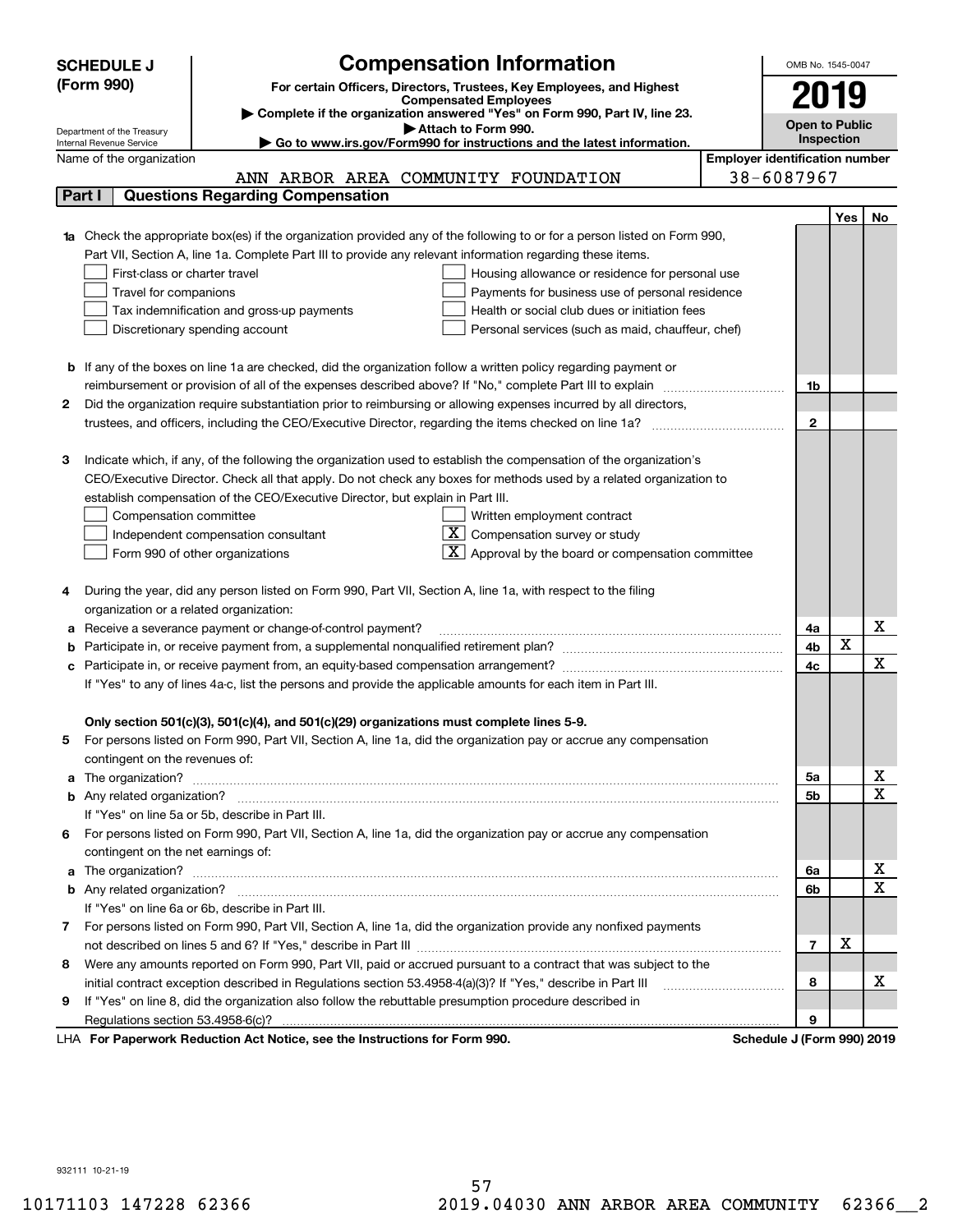|                       |  |  | ANN ARBOR AREA COMMUNITY FOUNDATION |  |
|-----------------------|--|--|-------------------------------------|--|
| ule J (Form 990) 2019 |  |  |                                     |  |

**Part II Officers, Directors, Trustees, Key Employees, and Highest Compensated Employees.**  Schedule J (Form 990) 2019 Page Use duplicate copies if additional space is needed.

For each individual whose compensation must be reported on Schedule J, report compensation from the organization on row (i) and from related organizations, described in the instructions, on row (ii). Do not list any individuals that aren't listed on Form 990, Part VII.

**Note:**  The sum of columns (B)(i)-(iii) for each listed individual must equal the total amount of Form 990, Part VII, Section A, line 1a, applicable column (D) and (E) amounts for that individual.

|                                      |                          | (B) Breakdown of W-2 and/or 1099-MISC compensation |                                           | (C) Retirement and<br>other deferred | (D) Nontaxable<br>benefits | (E) Total of columns<br>$(B)(i)$ - $(D)$ | (F) Compensation<br>in column (B)         |
|--------------------------------------|--------------------------|----------------------------------------------------|-------------------------------------------|--------------------------------------|----------------------------|------------------------------------------|-------------------------------------------|
| (A) Name and Title                   | (i) Base<br>compensation | (ii) Bonus &<br>incentive<br>compensation          | (iii) Other<br>reportable<br>compensation | compensation                         |                            |                                          | reported as deferred<br>on prior Form 990 |
| NEELAV HAJRA<br>(1)<br>(i)           | 172,096.                 | $\overline{0}$ .                                   | 0.                                        | 16,000.                              | 15, 235.                   | 203, 331.                                | 0.                                        |
| PRESIDENT/CEO<br>(ii)                | 0.                       | $\overline{0}$ .                                   | $\overline{0}$ .                          | $\overline{0}$ .                     | $\overline{0}$ .           | $\overline{0}$ .                         | $\overline{0}$ .                          |
| $\qquad \qquad \textbf{(i)}$         |                          |                                                    |                                           |                                      |                            |                                          |                                           |
| (ii)                                 |                          |                                                    |                                           |                                      |                            |                                          |                                           |
| $\qquad \qquad \textbf{(i)}$         |                          |                                                    |                                           |                                      |                            |                                          |                                           |
| (ii)                                 |                          |                                                    |                                           |                                      |                            |                                          |                                           |
| $\qquad \qquad \textbf{(i)}$         |                          |                                                    |                                           |                                      |                            |                                          |                                           |
| (ii)                                 |                          |                                                    |                                           |                                      |                            |                                          |                                           |
| $\qquad \qquad \textbf{(i)}$         |                          |                                                    |                                           |                                      |                            |                                          |                                           |
| (ii)                                 |                          |                                                    |                                           |                                      |                            |                                          |                                           |
| $\qquad \qquad \textbf{(i)}$         |                          |                                                    |                                           |                                      |                            |                                          |                                           |
| (ii)                                 |                          |                                                    |                                           |                                      |                            |                                          |                                           |
| $\qquad \qquad \textbf{(i)}$         |                          |                                                    |                                           |                                      |                            |                                          |                                           |
| (ii)                                 |                          |                                                    |                                           |                                      |                            |                                          |                                           |
| $\qquad \qquad \textbf{(i)}$         |                          |                                                    |                                           |                                      |                            |                                          |                                           |
| (ii)                                 |                          |                                                    |                                           |                                      |                            |                                          |                                           |
| $\qquad \qquad \textbf{(i)}$         |                          |                                                    |                                           |                                      |                            |                                          |                                           |
| (ii)                                 |                          |                                                    |                                           |                                      |                            |                                          |                                           |
| $\qquad \qquad \textbf{(i)}$         |                          |                                                    |                                           |                                      |                            |                                          |                                           |
| (ii)<br>$\qquad \qquad \textbf{(i)}$ |                          |                                                    |                                           |                                      |                            |                                          |                                           |
| (ii)                                 |                          |                                                    |                                           |                                      |                            |                                          |                                           |
| $\qquad \qquad \textbf{(i)}$         |                          |                                                    |                                           |                                      |                            |                                          |                                           |
| (ii)                                 |                          |                                                    |                                           |                                      |                            |                                          |                                           |
| $\qquad \qquad \textbf{(i)}$         |                          |                                                    |                                           |                                      |                            |                                          |                                           |
| (ii)                                 |                          |                                                    |                                           |                                      |                            |                                          |                                           |
| $\qquad \qquad \textbf{(i)}$         |                          |                                                    |                                           |                                      |                            |                                          |                                           |
| (ii)                                 |                          |                                                    |                                           |                                      |                            |                                          |                                           |
| $\qquad \qquad \textbf{(i)}$         |                          |                                                    |                                           |                                      |                            |                                          |                                           |
| (ii)                                 |                          |                                                    |                                           |                                      |                            |                                          |                                           |
| $\qquad \qquad \textbf{(i)}$         |                          |                                                    |                                           |                                      |                            |                                          |                                           |
| (ii)                                 |                          |                                                    |                                           |                                      |                            |                                          |                                           |

**Schedule J (Form 990) 2019**

38-6087967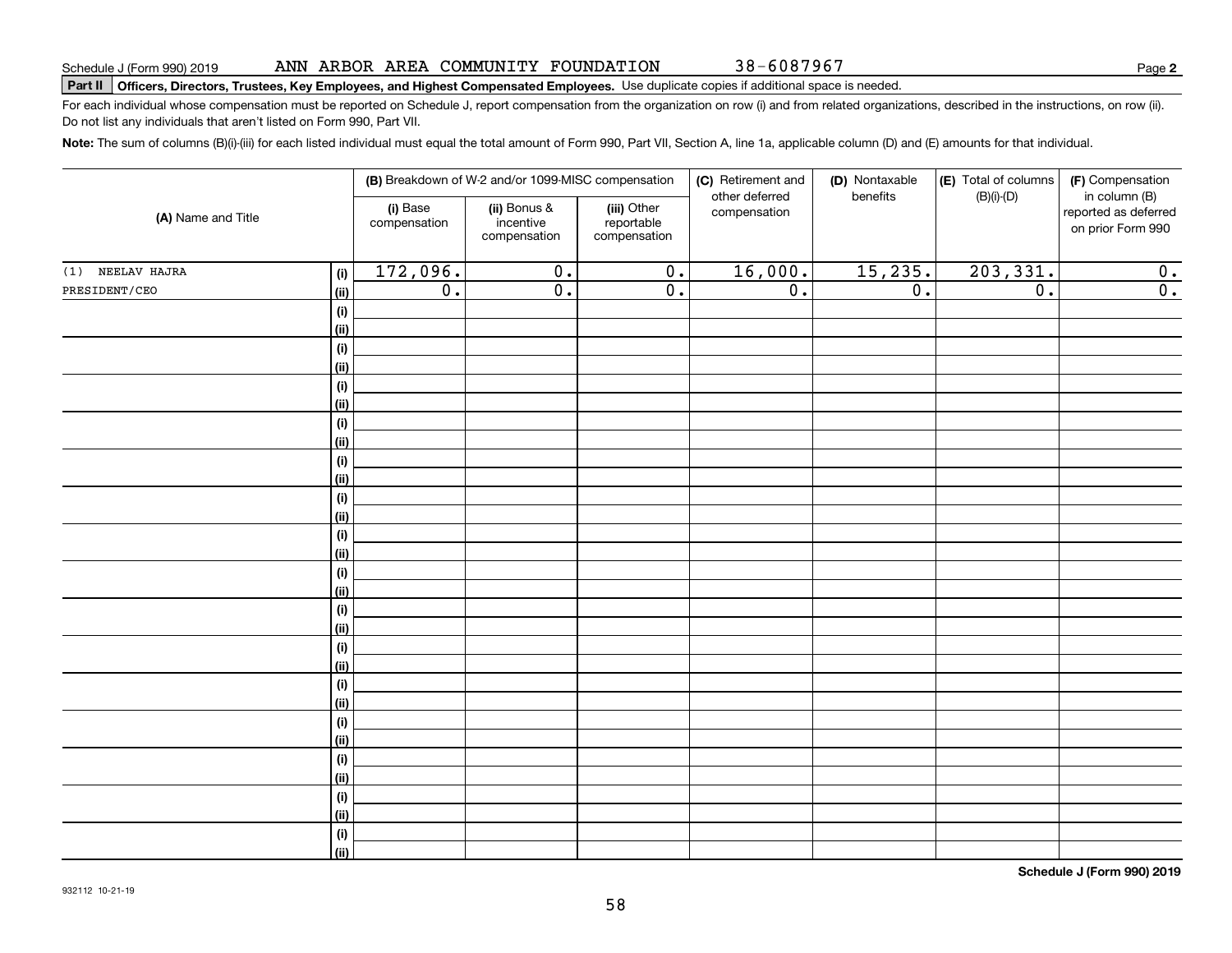### **Part III Supplemental Information**

Schedule J (Form 990) 2019 ANN ARBOR AREA COMMUNITY FOUNDATION 38-6087967<br>Part III Supplemental Information<br>Provide the information, explanation, or descriptions required for Part I, lines 1a, 1b, 3, 4a, 4b, 4c, 5a, 5b, 6a

# PART I, LINE 7:

# IN 2019 A DEFERRED COMPENSATION PAYMENT OF \$16,000 FOR NEELAV HAJRA WAS

DEPOSITED FOR 2018. THIS PAYMENT WILL BE FULLY VESTED IN 2021.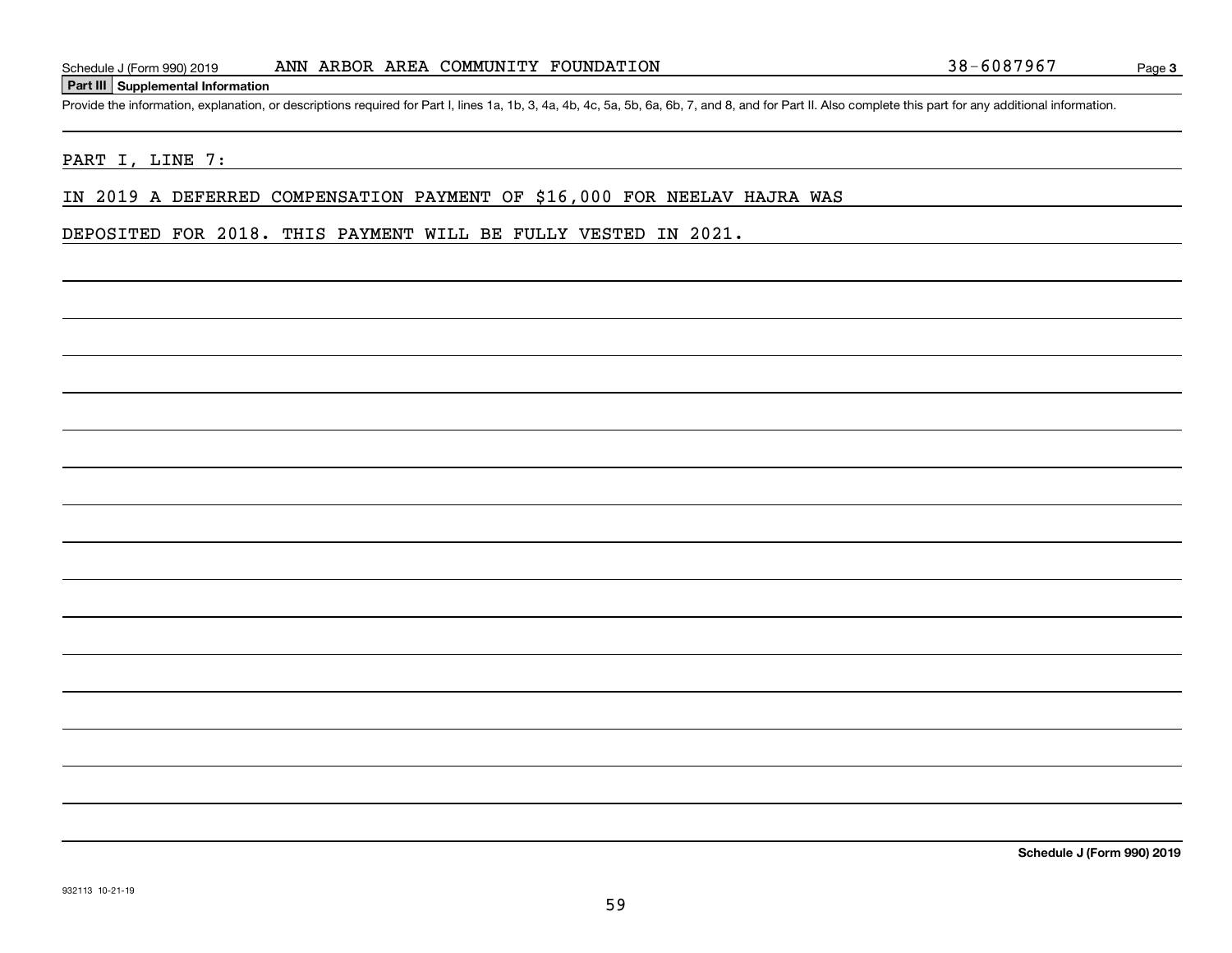# **SCHEDULE M (Form 990)**

# **Noncash Contributions**

OMB No. 1545-0047

**Open to Public**

Department of the Treasury Internal Revenue Service

Name of the organization

◆ Complete if the organizations answered "Yes" on Form 990, Part IV, lines 29 or 30. **2019 Attach to Form 990.** J

 **Go to www.irs.gov/Form990 for instructions and the latest information.** J

**InspectionEmployer identification number**

38-6087967

# ANN ARBOR AREA COMMUNITY FOUNDATION

| Part I |       |                             | <b>Types of Property</b>                                                                                                       |                               |                                      |                                                                                                      |                                                              |            |     |    |
|--------|-------|-----------------------------|--------------------------------------------------------------------------------------------------------------------------------|-------------------------------|--------------------------------------|------------------------------------------------------------------------------------------------------|--------------------------------------------------------------|------------|-----|----|
|        |       |                             |                                                                                                                                | (a)<br>Check if<br>applicable | (b)<br>Number of<br>contributions or | (c)<br>Noncash contribution<br>amounts reported on<br>items contributed Form 990, Part VIII, line 1g | (d)<br>Method of determining<br>noncash contribution amounts |            |     |    |
| 1.     |       |                             |                                                                                                                                |                               |                                      |                                                                                                      |                                                              |            |     |    |
| 2      |       |                             |                                                                                                                                |                               |                                      |                                                                                                      |                                                              |            |     |    |
| З      |       |                             | Art - Fractional interests                                                                                                     |                               |                                      |                                                                                                      |                                                              |            |     |    |
| 4      |       |                             | Books and publications                                                                                                         |                               |                                      |                                                                                                      |                                                              |            |     |    |
| 5      |       |                             | Clothing and household goods                                                                                                   |                               |                                      |                                                                                                      |                                                              |            |     |    |
| 6      |       |                             |                                                                                                                                |                               |                                      |                                                                                                      |                                                              |            |     |    |
| 7      |       |                             |                                                                                                                                |                               |                                      |                                                                                                      |                                                              |            |     |    |
| 8      |       |                             |                                                                                                                                |                               |                                      |                                                                                                      |                                                              |            |     |    |
| 9      |       |                             | Securities - Publicly traded                                                                                                   | X                             | 26                                   |                                                                                                      | 1,770,337. QUOTED MARKET PRICE                               |            |     |    |
| 10     |       |                             | Securities - Closely held stock                                                                                                |                               |                                      |                                                                                                      |                                                              |            |     |    |
| 11     |       |                             | Securities - Partnership, LLC, or                                                                                              |                               |                                      |                                                                                                      |                                                              |            |     |    |
|        |       | trust interests             |                                                                                                                                |                               |                                      |                                                                                                      |                                                              |            |     |    |
| 12     |       |                             |                                                                                                                                |                               |                                      |                                                                                                      |                                                              |            |     |    |
| 13     |       |                             | Qualified conservation contribution -                                                                                          |                               |                                      |                                                                                                      |                                                              |            |     |    |
|        |       | Historic structures         |                                                                                                                                |                               |                                      |                                                                                                      |                                                              |            |     |    |
| 14     |       |                             | Qualified conservation contribution - Other                                                                                    |                               |                                      |                                                                                                      |                                                              |            |     |    |
| 15     |       |                             | Real estate - Residential                                                                                                      |                               |                                      |                                                                                                      |                                                              |            |     |    |
| 16     |       |                             | Real estate - Commercial                                                                                                       |                               |                                      |                                                                                                      |                                                              |            |     |    |
| 17     |       |                             |                                                                                                                                |                               |                                      |                                                                                                      |                                                              |            |     |    |
| 18     |       |                             |                                                                                                                                |                               |                                      |                                                                                                      |                                                              |            |     |    |
| 19     |       |                             |                                                                                                                                |                               |                                      |                                                                                                      |                                                              |            |     |    |
| 20     |       |                             | Drugs and medical supplies                                                                                                     |                               |                                      |                                                                                                      |                                                              |            |     |    |
| 21     |       | Taxidermy                   |                                                                                                                                |                               |                                      |                                                                                                      |                                                              |            |     |    |
| 22     |       |                             |                                                                                                                                |                               |                                      |                                                                                                      |                                                              |            |     |    |
| 23     |       |                             |                                                                                                                                |                               |                                      |                                                                                                      |                                                              |            |     |    |
|        |       |                             |                                                                                                                                |                               |                                      |                                                                                                      |                                                              |            |     |    |
| 24     |       |                             |                                                                                                                                |                               |                                      |                                                                                                      |                                                              |            |     |    |
| 25     |       | Other $\blacktriangleright$ |                                                                                                                                |                               |                                      |                                                                                                      |                                                              |            |     |    |
| 26     |       | Other $\blacktriangleright$ |                                                                                                                                |                               |                                      |                                                                                                      |                                                              |            |     |    |
| 27     |       | Other $\blacktriangleright$ |                                                                                                                                |                               |                                      |                                                                                                      |                                                              |            |     |    |
| 28     | Other |                             |                                                                                                                                |                               |                                      |                                                                                                      |                                                              |            |     |    |
| 29     |       |                             | Number of Forms 8283 received by the organization during the tax year for contributions                                        |                               |                                      |                                                                                                      |                                                              |            |     |    |
|        |       |                             | for which the organization completed Form 8283, Part IV, Donee Acknowledgement                                                 |                               |                                      | 29                                                                                                   |                                                              |            |     |    |
|        |       |                             |                                                                                                                                |                               |                                      |                                                                                                      |                                                              |            | Yes | No |
|        |       |                             | 30a During the year, did the organization receive by contribution any property reported in Part I, lines 1 through 28, that it |                               |                                      |                                                                                                      |                                                              |            |     |    |
|        |       |                             | must hold for at least three years from the date of the initial contribution, and which isn't required to be used for          |                               |                                      |                                                                                                      |                                                              |            |     | х  |
|        |       |                             | exempt purposes for the entire holding period?                                                                                 |                               |                                      |                                                                                                      |                                                              | 30a        |     |    |
|        |       |                             | <b>b</b> If "Yes," describe the arrangement in Part II.                                                                        |                               |                                      |                                                                                                      |                                                              |            |     |    |
| 31     |       |                             | Does the organization have a gift acceptance policy that requires the review of any nonstandard contributions?                 |                               |                                      |                                                                                                      |                                                              | 31         | х   |    |
|        |       |                             | 32a Does the organization hire or use third parties or related organizations to solicit, process, or sell noncash              |                               |                                      |                                                                                                      |                                                              |            |     |    |
|        |       | contributions?              |                                                                                                                                |                               |                                      |                                                                                                      |                                                              | <b>32a</b> | х   |    |
|        |       |                             | <b>b</b> If "Yes," describe in Part II.                                                                                        |                               |                                      |                                                                                                      |                                                              |            |     |    |
| 33     |       |                             | If the organization didn't report an amount in column (c) for a type of property for which column (a) is checked,              |                               |                                      |                                                                                                      |                                                              |            |     |    |
|        |       | describe in Part II.        |                                                                                                                                |                               |                                      |                                                                                                      |                                                              |            |     |    |

**For Paperwork Reduction Act Notice, see the Instructions for Form 990. Schedule M (Form 990) 2019** LHA

932141 09-27-19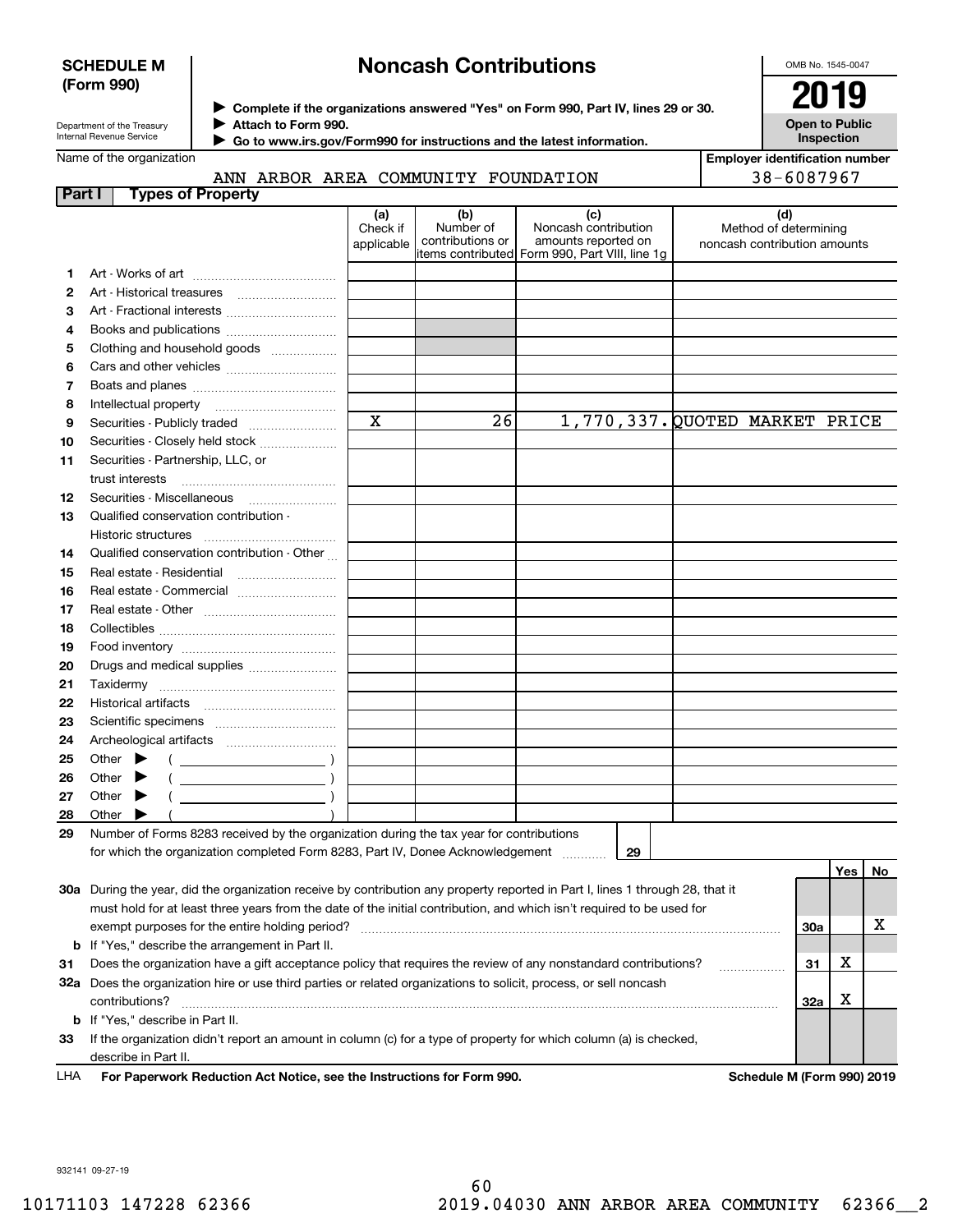**2**

Part II | Supplemental Information. Provide the information required by Part I, lines 30b, 32b, and 33, and whether the organization is reporting in Part I, column (b), the number of contributions, the number of items received, or a combination of both. Also complete this part for any additional information.

# SCHEDULE M, LINE 32B:

# MARKETABLE SECURITIES ARE SOLD THROUGH BROKERS.

**Schedule M (Form 990) 2019**

932142 09-27-19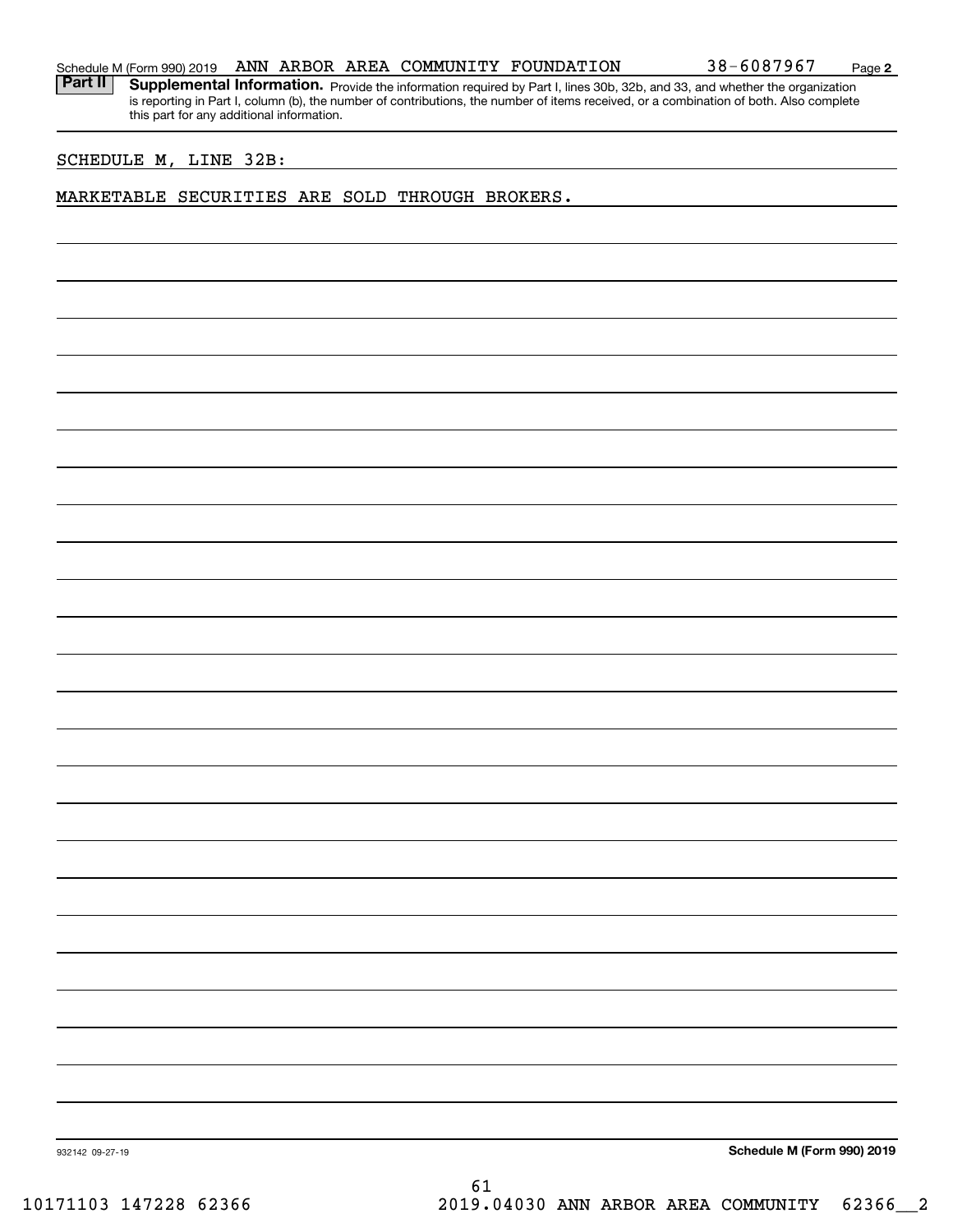**(Form 990 or 990-EZ)**

Department of the Treasury Internal Revenue Service Name of the organization

**Complete to provide information for responses to specific questions on Form 990 or 990-EZ or to provide any additional information. | Attach to Form 990 or 990-EZ. | Go to www.irs.gov/Form990 for the latest information. SCHEDULE O Supplemental Information to Form 990 or 990-EZ**



**Employer identification number** ANN ARBOR AREA COMMUNITY FOUNDATION 38-6087967

FORM 990, PART VI, SECTION B, LINE 11B:

PRIOR TO FILING, A COMPLETE COPY OF FORM 990 AND FORM 990T, INCLUDING

SCHEDULE B, IS REVIEWED BY THE BOARD OF TRUSTEES. ADDITIONALLY, FORM 990

AND FORM 990T ARE DISTRIBUTED TO THE INVESTMENT AND FINANCE COMMITTEE,

EXCLUDING SCHEDULE B, AND ALSO TO THE AUDIT COMMITTEE.

FORM 990, PART VI, SECTION B, LINE 12C:

IN THE EVENT A BOARD MEMBER HAS A CONFLICT OF INTEREST WITH RESPECT TO A

MATTER BEFORE THE BOARD, THAT MEMBER IS REQUIRED TO ABSTAIN FROM VOTING ON THAT ISSUE.

FORM 990, PART VI, SECTION B, LINE 15:

THE TRUSTEE COMMITTEE ANNUALLY REVIEWS THE COMPENSATION OF THE CEO USING

COMPARABILITY DATA, AND CONTEMPORANEOUSLY SUBSTANTIATES ITS DELIBERATIONS

AND DECISION. THE TRUSTEE COMMITTEE ANNUALLY REVIEWS ALL OTHER STAFF

COMPENSATION AT THE SAME TIME. THE TRUSTEE COMMITTEE THEN PRESENTS ITS CEO

COMPENSATION FINDINGS AND RECOMMENDATIONS TO THE BOARD FOR APPROVAL.

THE CEO REVIEWS THE COMPENSATION OF ALL OTHER STAFF USING COMPARABILITY DATA. THE GENERAL COMPENSATION POOL AVAILABLE TO THE CEO FOR ALLOCATION TO STAFF IS REVIEWED AND APPROVED BY THE INVESTMENT & FINANCE COMMITTEE AND THEN THE BOARD AS PART OF THE ANNUAL BUDGETING PROCESS.

FORM 990, PART VI, SECTION C, LINE 19:

GOVERNING DOCUMENTS AND POLICIES ARE AVAILABLE UPON REQUEST. FINANCIAL

932211 09-06-19 LHA For Paperwork Reduction Act Notice, see the Instructions for Form 990 or 990-EZ. Schedule O (Form 990 or 990-EZ) (2019) STATEMENTS ARE AVAILABLE ON THE ORGANIZATION'S WEBSITE, AAACF.ORG. FORM 990

62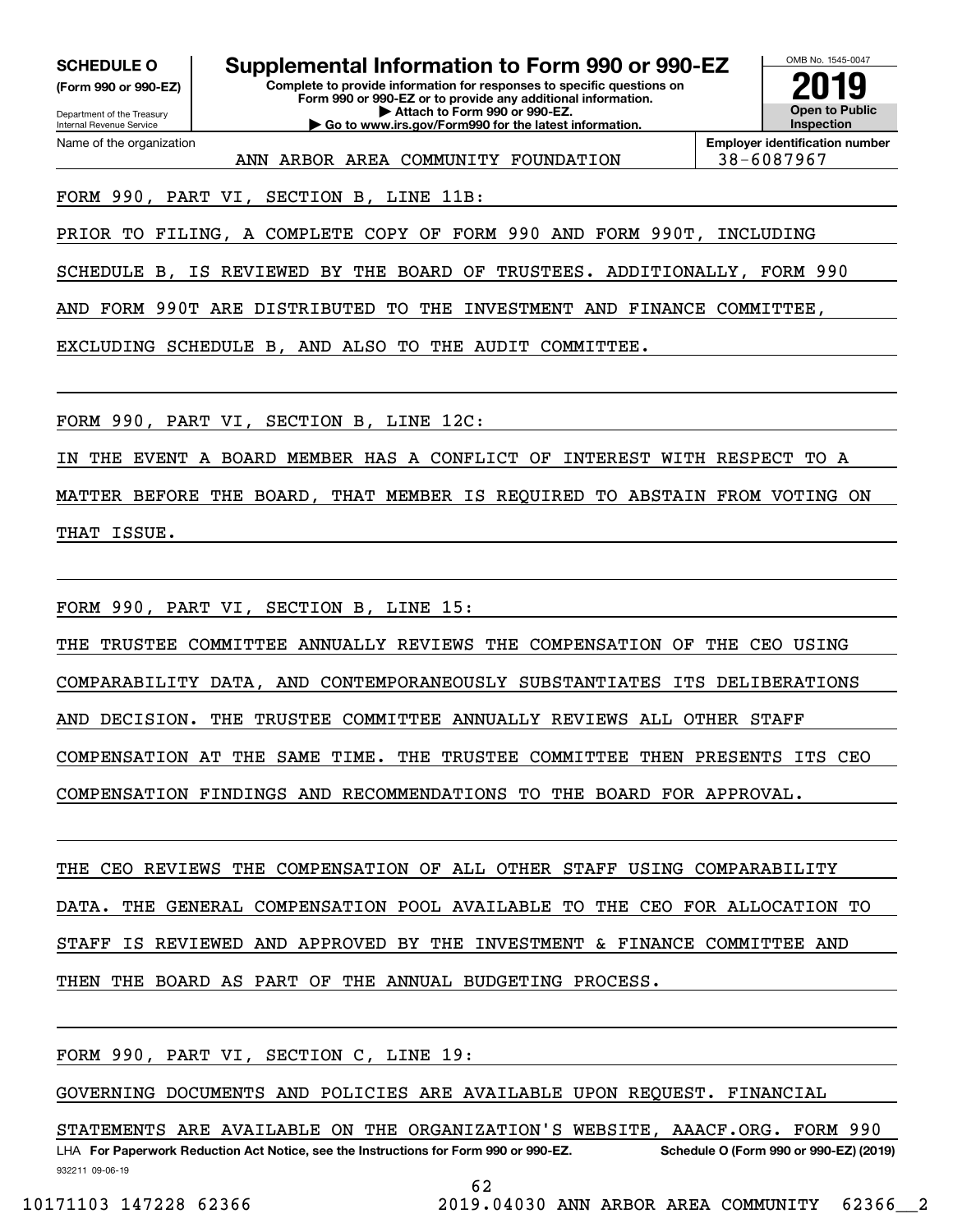| 38-6087967                             |
|----------------------------------------|
|                                        |
|                                        |
|                                        |
| $-112, 196.$                           |
| 129, 267.                              |
| 17,071.                                |
|                                        |
|                                        |
|                                        |
|                                        |
|                                        |
|                                        |
|                                        |
|                                        |
|                                        |
|                                        |
|                                        |
|                                        |
|                                        |
|                                        |
|                                        |
| Schedule O (Form 990 or 990-EZ) (2019) |

10171103 147228 62366 2019.04030 ANN ARBOR AREA COMMUNITY 62366\_\_2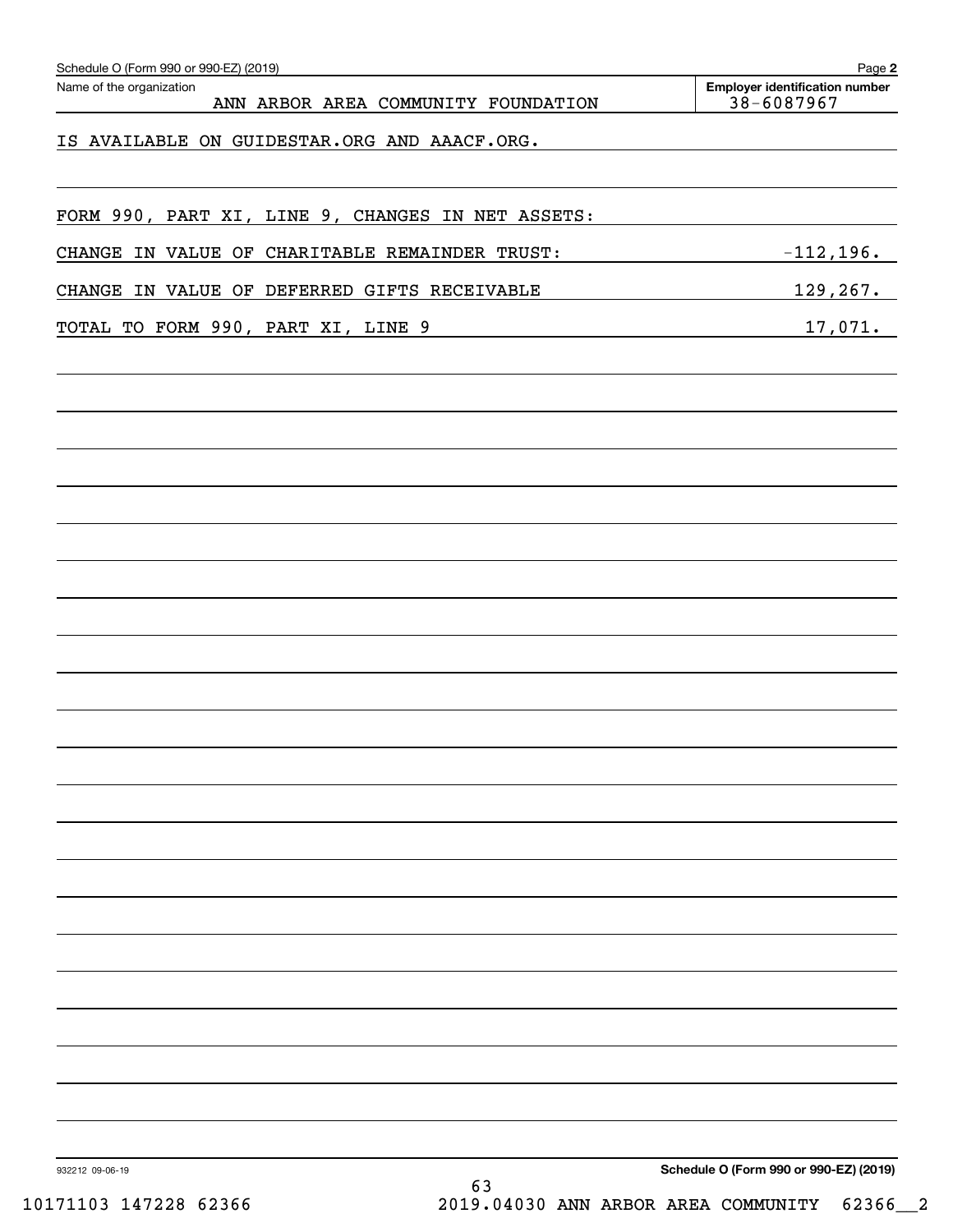|                                                                                                                |            |                                                                                                                                                                                                                                                                                                                                                                                                                                                                     | PUBLIC DISCLOSURE COPY                |                |                                                                                                                                                                                           |                                                        |                 |                                                                   |
|----------------------------------------------------------------------------------------------------------------|------------|---------------------------------------------------------------------------------------------------------------------------------------------------------------------------------------------------------------------------------------------------------------------------------------------------------------------------------------------------------------------------------------------------------------------------------------------------------------------|---------------------------------------|----------------|-------------------------------------------------------------------------------------------------------------------------------------------------------------------------------------------|--------------------------------------------------------|-----------------|-------------------------------------------------------------------|
| Form 990-T                                                                                                     |            | <b>Exempt Organization Business Income Tax Return</b>                                                                                                                                                                                                                                                                                                                                                                                                               |                                       |                |                                                                                                                                                                                           |                                                        |                 | OMB No. 1545-0047                                                 |
|                                                                                                                |            |                                                                                                                                                                                                                                                                                                                                                                                                                                                                     | (and proxy tax under section 6033(e)) |                |                                                                                                                                                                                           |                                                        |                 | 2019                                                              |
|                                                                                                                |            | For calendar year 2019 or other tax year beginning                                                                                                                                                                                                                                                                                                                                                                                                                  |                                       |                | and ending state and state and state and state and state and state and state and state and state and state and<br>Go to www.irs.gov/Form990T for instructions and the latest information. |                                                        |                 |                                                                   |
| Department of the Treasury<br>Internal Revenue Service                                                         |            | $\triangleright$ Do not enter SSN numbers on this form as it may be made public if your organization is a 501(c)(3).                                                                                                                                                                                                                                                                                                                                                |                                       |                |                                                                                                                                                                                           |                                                        |                 | Open to Public Inspection for<br>501(c)(3) Organizations Only     |
| Check box if                                                                                                   |            | Name of organization ( $\Box$ Check box if name changed and see instructions.)                                                                                                                                                                                                                                                                                                                                                                                      |                                       |                |                                                                                                                                                                                           |                                                        |                 | <b>D</b> Employer identification number<br>(Employees' trust, see |
| address changed                                                                                                |            |                                                                                                                                                                                                                                                                                                                                                                                                                                                                     |                                       |                |                                                                                                                                                                                           |                                                        |                 | instructions.)                                                    |
| <b>B</b> Exempt under section                                                                                  | Print      | ANN ARBOR AREA COMMUNITY FOUNDATION                                                                                                                                                                                                                                                                                                                                                                                                                                 |                                       |                |                                                                                                                                                                                           |                                                        |                 | 38-6087967                                                        |
| $X \mid 501(c)$ (3)                                                                                            | 0ľ<br>Type | Number, street, and room or suite no. If a P.O. box, see instructions.                                                                                                                                                                                                                                                                                                                                                                                              |                                       |                |                                                                                                                                                                                           |                                                        |                 | E Unrelated business activity code<br>(See instructions.)         |
| 7220(e)<br>408(e)                                                                                              |            | 301 N MAIN ST, NO. 300                                                                                                                                                                                                                                                                                                                                                                                                                                              |                                       |                |                                                                                                                                                                                           |                                                        |                 |                                                                   |
| 30(a)<br>408A<br>529(a)                                                                                        |            | City or town, state or province, country, and ZIP or foreign postal code<br>ANN ARBOR, MI 48104                                                                                                                                                                                                                                                                                                                                                                     |                                       |                |                                                                                                                                                                                           |                                                        | 525990          |                                                                   |
|                                                                                                                |            |                                                                                                                                                                                                                                                                                                                                                                                                                                                                     |                                       |                |                                                                                                                                                                                           |                                                        |                 |                                                                   |
| C Book value of all assets<br>$147,478,204.$ G Check organization type $\sqrt{\frac{X}{N}}$ 501(c) corporation |            |                                                                                                                                                                                                                                                                                                                                                                                                                                                                     |                                       |                | $501(c)$ trust                                                                                                                                                                            | $401(a)$ trust                                         |                 | Other trust                                                       |
| H Enter the number of the organization's unrelated trades or businesses.                                       |            |                                                                                                                                                                                                                                                                                                                                                                                                                                                                     |                                       | $\mathbf{1}$   |                                                                                                                                                                                           | Describe the only (or first) unrelated                 |                 |                                                                   |
|                                                                                                                |            | $\text{trade or business here}$ $\blacktriangleright$ INVESTMENT IN PARTNERSHIPS                                                                                                                                                                                                                                                                                                                                                                                    |                                       |                |                                                                                                                                                                                           | _ . If only one, complete Parts I-V. If more than one, |                 |                                                                   |
|                                                                                                                |            | describe the first in the blank space at the end of the previous sentence, complete Parts I and II, complete a Schedule M for each additional trade or                                                                                                                                                                                                                                                                                                              |                                       |                |                                                                                                                                                                                           |                                                        |                 |                                                                   |
| business, then complete Parts III-V.                                                                           |            |                                                                                                                                                                                                                                                                                                                                                                                                                                                                     |                                       |                |                                                                                                                                                                                           |                                                        |                 |                                                                   |
|                                                                                                                |            | During the tax year, was the corporation a subsidiary in an affiliated group or a parent-subsidiary controlled group? $\ldots$                                                                                                                                                                                                                                                                                                                                      |                                       |                |                                                                                                                                                                                           |                                                        | Yes             | $\sqrt{X}$ No                                                     |
| J The books are in care of > NEELAV HAJRA                                                                      |            | If "Yes," enter the name and identifying number of the parent corporation. $\blacktriangleright$                                                                                                                                                                                                                                                                                                                                                                    |                                       |                |                                                                                                                                                                                           | Telephone number $\triangleright$ 734-663-0401         |                 |                                                                   |
|                                                                                                                |            | Part I   Unrelated Trade or Business Income                                                                                                                                                                                                                                                                                                                                                                                                                         |                                       |                | (A) Income                                                                                                                                                                                | (B) Expenses                                           |                 | $(C)$ Net                                                         |
| 1a Gross receipts or sales                                                                                     |            |                                                                                                                                                                                                                                                                                                                                                                                                                                                                     |                                       |                |                                                                                                                                                                                           |                                                        |                 |                                                                   |
| <b>b</b> Less returns and allowances                                                                           |            |                                                                                                                                                                                                                                                                                                                                                                                                                                                                     | c Balance                             | 1c             |                                                                                                                                                                                           |                                                        |                 |                                                                   |
| 2                                                                                                              |            |                                                                                                                                                                                                                                                                                                                                                                                                                                                                     |                                       | $\overline{2}$ |                                                                                                                                                                                           |                                                        |                 |                                                                   |
| Gross profit. Subtract line 2 from line 1c<br>3                                                                |            |                                                                                                                                                                                                                                                                                                                                                                                                                                                                     |                                       | 3              |                                                                                                                                                                                           |                                                        |                 |                                                                   |
|                                                                                                                |            |                                                                                                                                                                                                                                                                                                                                                                                                                                                                     |                                       | 4a             | 8,734.                                                                                                                                                                                    |                                                        |                 | 8,734.                                                            |
| b                                                                                                              |            | Net gain (loss) (Form 4797, Part II, line 17) (attach Form 4797)                                                                                                                                                                                                                                                                                                                                                                                                    |                                       | 4 <sub>b</sub> |                                                                                                                                                                                           |                                                        |                 |                                                                   |
| C                                                                                                              |            |                                                                                                                                                                                                                                                                                                                                                                                                                                                                     |                                       | 4c             |                                                                                                                                                                                           |                                                        |                 |                                                                   |
| 5                                                                                                              |            | Income (loss) from a partnership or an S corporation (attach statement)                                                                                                                                                                                                                                                                                                                                                                                             |                                       | 5<br>6         | 186,940.                                                                                                                                                                                  | STMT 1                                                 |                 | 186, 940.                                                         |
| Rent income (Schedule C)<br>6<br>7                                                                             |            | Unrelated debt-financed income (Schedule E) [11] [2010] [2010] [2010] [2010] [2010] [2010] [2010] [2010] [2010                                                                                                                                                                                                                                                                                                                                                      |                                       | $\overline{7}$ |                                                                                                                                                                                           |                                                        |                 |                                                                   |
| 8                                                                                                              |            | Interest, annuities, royalties, and rents from a controlled organization (Schedule F)                                                                                                                                                                                                                                                                                                                                                                               |                                       | 8              |                                                                                                                                                                                           |                                                        |                 |                                                                   |
| 9                                                                                                              |            | Investment income of a section 501(c)(7), (9), or (17) organization (Schedule G)                                                                                                                                                                                                                                                                                                                                                                                    |                                       | 9              |                                                                                                                                                                                           |                                                        |                 |                                                                   |
| 10                                                                                                             |            |                                                                                                                                                                                                                                                                                                                                                                                                                                                                     |                                       | 10             |                                                                                                                                                                                           |                                                        |                 |                                                                   |
| 11                                                                                                             |            |                                                                                                                                                                                                                                                                                                                                                                                                                                                                     |                                       | 11             |                                                                                                                                                                                           |                                                        |                 |                                                                   |
|                                                                                                                |            |                                                                                                                                                                                                                                                                                                                                                                                                                                                                     |                                       | - 12           |                                                                                                                                                                                           |                                                        |                 |                                                                   |
|                                                                                                                |            |                                                                                                                                                                                                                                                                                                                                                                                                                                                                     |                                       | 13             | 195,674.                                                                                                                                                                                  |                                                        |                 | 195,674.                                                          |
| Part II                                                                                                        |            | <b>Deductions Not Taken Elsewhere</b> (See instructions for limitations on deductions.)<br>(Deductions must be directly connected with the unrelated business income.)                                                                                                                                                                                                                                                                                              |                                       |                |                                                                                                                                                                                           |                                                        |                 |                                                                   |
|                                                                                                                |            |                                                                                                                                                                                                                                                                                                                                                                                                                                                                     |                                       |                |                                                                                                                                                                                           |                                                        |                 |                                                                   |
| 14<br>15                                                                                                       |            | Compensation of officers, directors, and trustees (Schedule K) [11] [2000] [2000] [2000] [2000] [2000] [2000] [3000] [3000] [3000] [3000] [3000] [3000] [3000] [3000] [3000] [3000] [3000] [3000] [3000] [3000] [3000] [3000]<br>Salaries and wages <i>[11] marror marror marror marror marror marror marror marror marror marror marror</i> marror marror marror marror marror marror marror marror marror marror marror marror marror marror marror marror marror |                                       |                |                                                                                                                                                                                           |                                                        | 14<br>15        |                                                                   |
| 16                                                                                                             |            | Repairs and maintenance <i>[1] [1] [1] [1] [1] [1] [1] [1] [1] [1]</i> [1] <b>[1] [1] [1] [1] [1] [1] [1] [1] [1] [1] [1] [1] [1] [1] [1] [1] [1] [1] [1] [1] [1] [1] [1] [1] [1] [</b>                                                                                                                                                                                                                                                                             |                                       |                |                                                                                                                                                                                           |                                                        | 16              |                                                                   |
| 17                                                                                                             |            |                                                                                                                                                                                                                                                                                                                                                                                                                                                                     |                                       |                |                                                                                                                                                                                           |                                                        | 17              |                                                                   |
| 18                                                                                                             |            | Interest (attach schedule) (see instructions) www.communicalisations.communicalisations.communicalisations.com                                                                                                                                                                                                                                                                                                                                                      |                                       |                |                                                                                                                                                                                           |                                                        | 18              |                                                                   |
| 19                                                                                                             |            | Taxes and licenses <b>contractive and contract and contract and contract and contract and licenses</b>                                                                                                                                                                                                                                                                                                                                                              |                                       |                |                                                                                                                                                                                           |                                                        | 19              |                                                                   |
| 20                                                                                                             |            |                                                                                                                                                                                                                                                                                                                                                                                                                                                                     |                                       |                |                                                                                                                                                                                           |                                                        |                 |                                                                   |
| 21                                                                                                             |            | Less depreciation claimed on Schedule A and elsewhere on return [200] [218] [218]                                                                                                                                                                                                                                                                                                                                                                                   |                                       |                |                                                                                                                                                                                           |                                                        | 21 <sub>b</sub> |                                                                   |
| 22<br>Depletion                                                                                                |            |                                                                                                                                                                                                                                                                                                                                                                                                                                                                     |                                       |                |                                                                                                                                                                                           |                                                        | 22              | 12,183.                                                           |
| 23                                                                                                             |            | Contributions to deferred compensation plans [11] manufactured contributions to deferred compensation plans [11] manufactured compensation plans [11] manufactured compensation plans [11] manufactured contributions to defer                                                                                                                                                                                                                                      |                                       |                |                                                                                                                                                                                           |                                                        | 23              |                                                                   |
| 24<br>25                                                                                                       |            |                                                                                                                                                                                                                                                                                                                                                                                                                                                                     |                                       |                |                                                                                                                                                                                           |                                                        | 24<br>25        |                                                                   |
| 26                                                                                                             |            |                                                                                                                                                                                                                                                                                                                                                                                                                                                                     |                                       |                |                                                                                                                                                                                           |                                                        | 26              |                                                                   |
| 27                                                                                                             |            | Other deductions (attach schedule) material material contracts and SEE STATEMENT 2                                                                                                                                                                                                                                                                                                                                                                                  |                                       |                |                                                                                                                                                                                           |                                                        | 27              | 247,332.                                                          |
| 28                                                                                                             |            |                                                                                                                                                                                                                                                                                                                                                                                                                                                                     |                                       |                |                                                                                                                                                                                           |                                                        | 28              | 259,515.                                                          |
| 29                                                                                                             |            |                                                                                                                                                                                                                                                                                                                                                                                                                                                                     |                                       |                |                                                                                                                                                                                           |                                                        | 29              | $-63,841.$                                                        |
| 30                                                                                                             |            | Deduction for net operating loss arising in tax years beginning on or after January 1, 2018                                                                                                                                                                                                                                                                                                                                                                         |                                       |                |                                                                                                                                                                                           |                                                        |                 |                                                                   |
|                                                                                                                |            |                                                                                                                                                                                                                                                                                                                                                                                                                                                                     |                                       |                |                                                                                                                                                                                           |                                                        | 30              | 0.                                                                |
| 31                                                                                                             |            | Unrelated business taxable income. Subtract line 30 from line 29 [11] Martin Martin Martin Martin Martin Martin Martin Martin Martin Martin Martin Martin Martin Martin Martin Martin Martin Martin Martin Martin Martin Marti                                                                                                                                                                                                                                      |                                       |                |                                                                                                                                                                                           |                                                        | 31              | $-63,841.$<br>Form 990-T $(2019)$                                 |
| 923701 01-27-20 LHA For Paperwork Reduction Act Notice, see instructions.                                      |            |                                                                                                                                                                                                                                                                                                                                                                                                                                                                     |                                       |                |                                                                                                                                                                                           |                                                        |                 |                                                                   |

64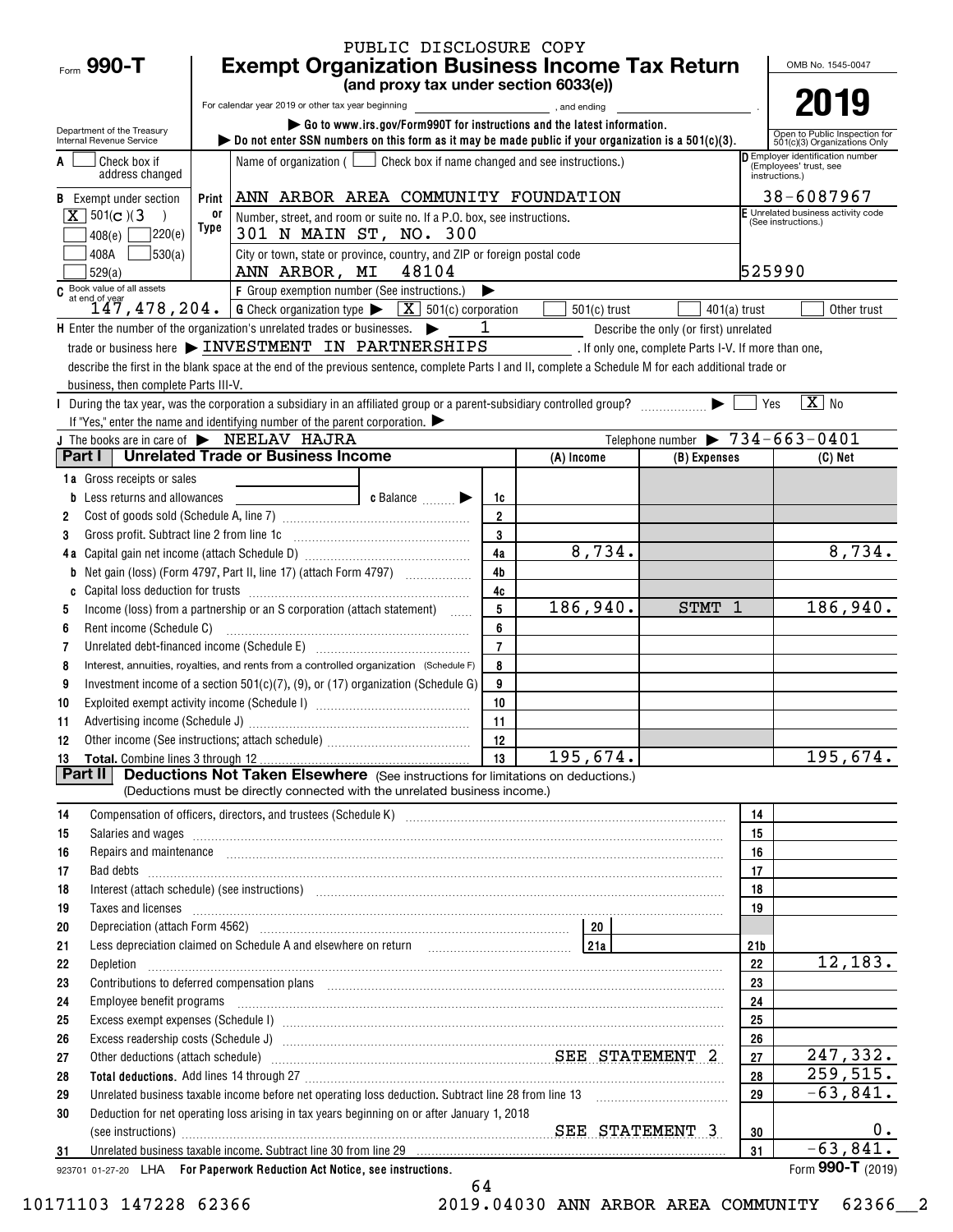# Form 990-T (2019) Page ANN ARBOR AREA COMMUNITY FOUNDATION

| Part III        |                 | <b>Total Unrelated Business Taxable Income</b>                                                                                                                                                                                                                                                                                                                                                                                                                                               |                                                                                                                                                                                                                                                                                                                                                                                                                                             |          |               |     |                                                                       |
|-----------------|-----------------|----------------------------------------------------------------------------------------------------------------------------------------------------------------------------------------------------------------------------------------------------------------------------------------------------------------------------------------------------------------------------------------------------------------------------------------------------------------------------------------------|---------------------------------------------------------------------------------------------------------------------------------------------------------------------------------------------------------------------------------------------------------------------------------------------------------------------------------------------------------------------------------------------------------------------------------------------|----------|---------------|-----|-----------------------------------------------------------------------|
| 32              |                 |                                                                                                                                                                                                                                                                                                                                                                                                                                                                                              |                                                                                                                                                                                                                                                                                                                                                                                                                                             |          |               | 32  | $-63,841.$                                                            |
| 33              |                 | Amounts paid for disallowed fringes                                                                                                                                                                                                                                                                                                                                                                                                                                                          | $\begin{minipage}[b]{0.5\textwidth} \centering \begin{tabular}{ l l l } \hline \multicolumn{1}{ l l l } \hline \multicolumn{1}{ l l } \multicolumn{1}{ l } \multicolumn{1}{ l } \multicolumn{1}{ l } \multicolumn{1}{ l } \multicolumn{1}{ l } \multicolumn{1}{ l } \multicolumn{1}{ l } \multicolumn{1}{ l } \multicolumn{1}{ l } \multicolumn{1}{ l } \multicolumn{1}{ l } \multicolumn{1}{ l } \multicolumn{1}{ l } \multicolumn{1}{ l $ |          |               | 33  |                                                                       |
| 34              |                 |                                                                                                                                                                                                                                                                                                                                                                                                                                                                                              |                                                                                                                                                                                                                                                                                                                                                                                                                                             |          |               | 34  | 0.                                                                    |
| 35              |                 | Total unrelated business taxable income before pre-2018 NOLs and specific deduction. Subtract line 34 from the sum of lines 32 and 33                                                                                                                                                                                                                                                                                                                                                        |                                                                                                                                                                                                                                                                                                                                                                                                                                             |          |               | 35  | $-63,841.$                                                            |
| 36              |                 | Deduction for net operating loss arising in tax years beginning before January 1, 2018 (see instructions) $S TMT_4$                                                                                                                                                                                                                                                                                                                                                                          |                                                                                                                                                                                                                                                                                                                                                                                                                                             |          |               | 36  | 0.                                                                    |
| 37              |                 |                                                                                                                                                                                                                                                                                                                                                                                                                                                                                              |                                                                                                                                                                                                                                                                                                                                                                                                                                             |          |               | 37  | $-63,841.$                                                            |
| 38              |                 | Specific deduction (Generally \$1,000, but see line 38 instructions for exceptions)                                                                                                                                                                                                                                                                                                                                                                                                          |                                                                                                                                                                                                                                                                                                                                                                                                                                             |          |               | 38  | 1,000.                                                                |
| 39              |                 | Unrelated business taxable income. Subtract line 38 from line 37. If line 38 is greater than line 37,                                                                                                                                                                                                                                                                                                                                                                                        |                                                                                                                                                                                                                                                                                                                                                                                                                                             |          |               |     |                                                                       |
|                 |                 | enter the smaller of zero or line 37                                                                                                                                                                                                                                                                                                                                                                                                                                                         |                                                                                                                                                                                                                                                                                                                                                                                                                                             |          |               | 39  | $-63,841.$                                                            |
|                 |                 | Part IV   Tax Computation                                                                                                                                                                                                                                                                                                                                                                                                                                                                    |                                                                                                                                                                                                                                                                                                                                                                                                                                             |          |               |     |                                                                       |
| 40              |                 |                                                                                                                                                                                                                                                                                                                                                                                                                                                                                              |                                                                                                                                                                                                                                                                                                                                                                                                                                             |          | ▶             | 40  | 0.                                                                    |
|                 |                 |                                                                                                                                                                                                                                                                                                                                                                                                                                                                                              |                                                                                                                                                                                                                                                                                                                                                                                                                                             |          |               |     |                                                                       |
| 41              |                 | Trusts Taxable at Trust Rates. See instructions for tax computation. Income tax on the amount on line 39 from:                                                                                                                                                                                                                                                                                                                                                                               |                                                                                                                                                                                                                                                                                                                                                                                                                                             |          |               |     |                                                                       |
|                 |                 | Tax rate schedule or <u>Imperior Schedule D</u> (Form 1041) <b>Fig. 10.1 Conserver Conserver Conserver Conserver Conserver Conserver Conserver Conserver Conserver Conserver Conserver Conserver Conserver Conserver Conserver Cons</b>                                                                                                                                                                                                                                                      |                                                                                                                                                                                                                                                                                                                                                                                                                                             |          |               | 41  |                                                                       |
| 42              |                 | Proxy tax. See instructions information and contact the set of the set of the set of the set of the set of the set of the set of the set of the set of the set of the set of the set of the set of the set of the set of the s                                                                                                                                                                                                                                                               |                                                                                                                                                                                                                                                                                                                                                                                                                                             |          |               | 42  |                                                                       |
| 43              |                 | Alternative minimum tax (trusts only) manufactured and an according to the state of the state of the state of the state of the state of the state of the state of the state of the state of the state of the state of the stat                                                                                                                                                                                                                                                               |                                                                                                                                                                                                                                                                                                                                                                                                                                             |          |               | 43  |                                                                       |
| 44              |                 | Tax on Noncompliant Facility Income. See instructions [11] The manufacture in the contract on Noncompliant Facility Income. See instructions [11] The manufacture in the set of the set of the set of the set of the set of th                                                                                                                                                                                                                                                               |                                                                                                                                                                                                                                                                                                                                                                                                                                             |          |               | 44  |                                                                       |
| 45              |                 |                                                                                                                                                                                                                                                                                                                                                                                                                                                                                              |                                                                                                                                                                                                                                                                                                                                                                                                                                             |          |               | 45  | $0$ .                                                                 |
| Part V          |                 | <b>Tax and Payments</b>                                                                                                                                                                                                                                                                                                                                                                                                                                                                      |                                                                                                                                                                                                                                                                                                                                                                                                                                             |          |               |     |                                                                       |
|                 |                 | 46a Foreign tax credit (corporations attach Form 1118; trusts attach Form 1116)                                                                                                                                                                                                                                                                                                                                                                                                              |                                                                                                                                                                                                                                                                                                                                                                                                                                             | 46a      |               |     |                                                                       |
|                 |                 | <b>b</b> Other credits (see instructions)                                                                                                                                                                                                                                                                                                                                                                                                                                                    |                                                                                                                                                                                                                                                                                                                                                                                                                                             | 46b      |               |     |                                                                       |
| c               |                 | General business credit. Attach Form 3800                                                                                                                                                                                                                                                                                                                                                                                                                                                    |                                                                                                                                                                                                                                                                                                                                                                                                                                             | 46c      |               |     |                                                                       |
| d               |                 |                                                                                                                                                                                                                                                                                                                                                                                                                                                                                              |                                                                                                                                                                                                                                                                                                                                                                                                                                             |          |               |     |                                                                       |
|                 |                 |                                                                                                                                                                                                                                                                                                                                                                                                                                                                                              |                                                                                                                                                                                                                                                                                                                                                                                                                                             |          |               | 46e |                                                                       |
| 47              |                 | Subtract line 46e from line 45 <b>manual contract to the contract of the 46</b> from line 46e from line 45                                                                                                                                                                                                                                                                                                                                                                                   |                                                                                                                                                                                                                                                                                                                                                                                                                                             |          |               | 47  | 0.                                                                    |
| 48              |                 | Other taxes. Check if from: Form 4255 Form 8611 Form 8697 Form 8866 Other (attach schedule)                                                                                                                                                                                                                                                                                                                                                                                                  |                                                                                                                                                                                                                                                                                                                                                                                                                                             |          |               | 48  |                                                                       |
| 49              |                 |                                                                                                                                                                                                                                                                                                                                                                                                                                                                                              |                                                                                                                                                                                                                                                                                                                                                                                                                                             |          |               | 49  | 0.                                                                    |
| 50              |                 |                                                                                                                                                                                                                                                                                                                                                                                                                                                                                              |                                                                                                                                                                                                                                                                                                                                                                                                                                             |          |               | 50  | 0.                                                                    |
|                 |                 |                                                                                                                                                                                                                                                                                                                                                                                                                                                                                              |                                                                                                                                                                                                                                                                                                                                                                                                                                             | 51a      |               |     |                                                                       |
|                 |                 | b 2019 estimated tax payments communications are all the contract of the contract of the contract of the contract of the contract of the contract of the contract of the contract of the contract of the contract of the contr                                                                                                                                                                                                                                                               |                                                                                                                                                                                                                                                                                                                                                                                                                                             | 51b      |               |     |                                                                       |
|                 |                 |                                                                                                                                                                                                                                                                                                                                                                                                                                                                                              |                                                                                                                                                                                                                                                                                                                                                                                                                                             | 51c      |               |     |                                                                       |
|                 |                 | d Foreign organizations: Tax paid or withheld at source (see instructions) [1000111111111111111111111111111111                                                                                                                                                                                                                                                                                                                                                                               |                                                                                                                                                                                                                                                                                                                                                                                                                                             | 51d      |               |     |                                                                       |
|                 |                 |                                                                                                                                                                                                                                                                                                                                                                                                                                                                                              |                                                                                                                                                                                                                                                                                                                                                                                                                                             | 51e      |               |     |                                                                       |
|                 |                 |                                                                                                                                                                                                                                                                                                                                                                                                                                                                                              |                                                                                                                                                                                                                                                                                                                                                                                                                                             | 51f      |               |     |                                                                       |
|                 |                 |                                                                                                                                                                                                                                                                                                                                                                                                                                                                                              |                                                                                                                                                                                                                                                                                                                                                                                                                                             |          |               |     |                                                                       |
|                 |                 | Form 4136                                                                                                                                                                                                                                                                                                                                                                                                                                                                                    | Total $\blacktriangleright$                                                                                                                                                                                                                                                                                                                                                                                                                 | 51a      |               |     |                                                                       |
| 52              |                 |                                                                                                                                                                                                                                                                                                                                                                                                                                                                                              |                                                                                                                                                                                                                                                                                                                                                                                                                                             |          |               | 52  |                                                                       |
| 53              |                 | Estimated tax penalty (see instructions). Check if Form 2220 is attached $\begin{array}{ccc} \bullet & \begin{array}{ccc} \bullet & \end{array} & \begin{array}{ccc} \bullet & \end{array} & \begin{array}{ccc} \bullet & \end{array} & \begin{array}{ccc} \bullet & \end{array} & \begin{array}{ccc} \bullet & \end{array} & \begin{array}{ccc} \bullet & \end{array} & \begin{array}{ccc} \bullet & \end{array} & \begin{array}{ccc} \bullet & \end{array} & \begin{array}{ccc} \bullet &$ |                                                                                                                                                                                                                                                                                                                                                                                                                                             |          |               | 53  |                                                                       |
| 54              |                 | Tax due. If line 52 is less than the total of lines 49, 50, and 53, enter amount owed                                                                                                                                                                                                                                                                                                                                                                                                        |                                                                                                                                                                                                                                                                                                                                                                                                                                             |          |               | 54  |                                                                       |
| 55              |                 |                                                                                                                                                                                                                                                                                                                                                                                                                                                                                              |                                                                                                                                                                                                                                                                                                                                                                                                                                             |          |               | 55  |                                                                       |
| 56              |                 | Enter the amount of line 55 you want: Credited to 2020 estimated tax $\blacktriangleright$                                                                                                                                                                                                                                                                                                                                                                                                   |                                                                                                                                                                                                                                                                                                                                                                                                                                             |          | Refunded      | 56  |                                                                       |
| <b>Part VI</b>  |                 | <b>Statements Regarding Certain Activities and Other Information</b> (see instructions)                                                                                                                                                                                                                                                                                                                                                                                                      |                                                                                                                                                                                                                                                                                                                                                                                                                                             |          |               |     |                                                                       |
| 57              |                 | At any time during the 2019 calendar year, did the organization have an interest in or a signature or other authority                                                                                                                                                                                                                                                                                                                                                                        |                                                                                                                                                                                                                                                                                                                                                                                                                                             |          |               |     | Yes<br>No                                                             |
|                 |                 | over a financial account (bank, securities, or other) in a foreign country? If "Yes," the organization may have to file                                                                                                                                                                                                                                                                                                                                                                      |                                                                                                                                                                                                                                                                                                                                                                                                                                             |          |               |     |                                                                       |
|                 |                 | FinCEN Form 114, Report of Foreign Bank and Financial Accounts. If "Yes," enter the name of the foreign country                                                                                                                                                                                                                                                                                                                                                                              |                                                                                                                                                                                                                                                                                                                                                                                                                                             |          |               |     |                                                                       |
|                 | here            |                                                                                                                                                                                                                                                                                                                                                                                                                                                                                              |                                                                                                                                                                                                                                                                                                                                                                                                                                             |          |               |     | х                                                                     |
| 58              |                 | During the tax year, did the organization receive a distribution from, or was it the grantor of, or transferor to, a foreign trust?                                                                                                                                                                                                                                                                                                                                                          |                                                                                                                                                                                                                                                                                                                                                                                                                                             |          |               |     | $\mathbf X$                                                           |
|                 |                 | If "Yes," see instructions for other forms the organization may have to file.                                                                                                                                                                                                                                                                                                                                                                                                                |                                                                                                                                                                                                                                                                                                                                                                                                                                             |          |               |     |                                                                       |
| 59              |                 | Enter the amount of tax-exempt interest received or accrued during the tax year $\triangleright$ \$                                                                                                                                                                                                                                                                                                                                                                                          |                                                                                                                                                                                                                                                                                                                                                                                                                                             |          |               |     |                                                                       |
|                 |                 | Under penalties of perjury, I declare that I have examined this return, including accompanying schedules and statements, and to the best of my knowledge and belief, it is true,                                                                                                                                                                                                                                                                                                             |                                                                                                                                                                                                                                                                                                                                                                                                                                             |          |               |     |                                                                       |
| Sign            |                 | correct, and complete. Declaration of preparer (other than taxpayer) is based on all information of which preparer has any knowledge.                                                                                                                                                                                                                                                                                                                                                        |                                                                                                                                                                                                                                                                                                                                                                                                                                             |          |               |     |                                                                       |
| <b>Here</b>     |                 |                                                                                                                                                                                                                                                                                                                                                                                                                                                                                              | PRESIDENT                                                                                                                                                                                                                                                                                                                                                                                                                                   |          |               |     | May the IRS discuss this return with<br>the preparer shown below (see |
|                 |                 | Signature of officer                                                                                                                                                                                                                                                                                                                                                                                                                                                                         | <b>Title</b><br>Date                                                                                                                                                                                                                                                                                                                                                                                                                        |          |               |     | instructions)? $X$ Yes<br>No                                          |
|                 |                 | Print/Type preparer's name                                                                                                                                                                                                                                                                                                                                                                                                                                                                   | Preparer's signature                                                                                                                                                                                                                                                                                                                                                                                                                        | Date     | Check         | if  | PTIN                                                                  |
|                 |                 |                                                                                                                                                                                                                                                                                                                                                                                                                                                                                              |                                                                                                                                                                                                                                                                                                                                                                                                                                             |          | self-employed |     |                                                                       |
| Paid            |                 | TINA PETERS                                                                                                                                                                                                                                                                                                                                                                                                                                                                                  | TINA PETERS                                                                                                                                                                                                                                                                                                                                                                                                                                 | 11/03/20 |               |     | P00904574                                                             |
|                 | Preparer        | & MORAN,<br>Firm's name $\blacktriangleright$ $\text{PLANTE}$                                                                                                                                                                                                                                                                                                                                                                                                                                | PLLC                                                                                                                                                                                                                                                                                                                                                                                                                                        |          | Firm's EIN    |     | $38 - 1357951$                                                        |
|                 | <b>Use Only</b> | 2601 CAMBRIDGE CT.,                                                                                                                                                                                                                                                                                                                                                                                                                                                                          | STE.<br>500                                                                                                                                                                                                                                                                                                                                                                                                                                 |          |               |     |                                                                       |
|                 |                 | > AUBURN HILLS, MI 48326<br>Firm's address                                                                                                                                                                                                                                                                                                                                                                                                                                                   |                                                                                                                                                                                                                                                                                                                                                                                                                                             |          | Phone no.     |     | $(248)$ 375-7100                                                      |
| 923711 01-27-20 |                 |                                                                                                                                                                                                                                                                                                                                                                                                                                                                                              |                                                                                                                                                                                                                                                                                                                                                                                                                                             |          |               |     | Form 990-T (2019)                                                     |
|                 |                 |                                                                                                                                                                                                                                                                                                                                                                                                                                                                                              | 65                                                                                                                                                                                                                                                                                                                                                                                                                                          |          |               |     |                                                                       |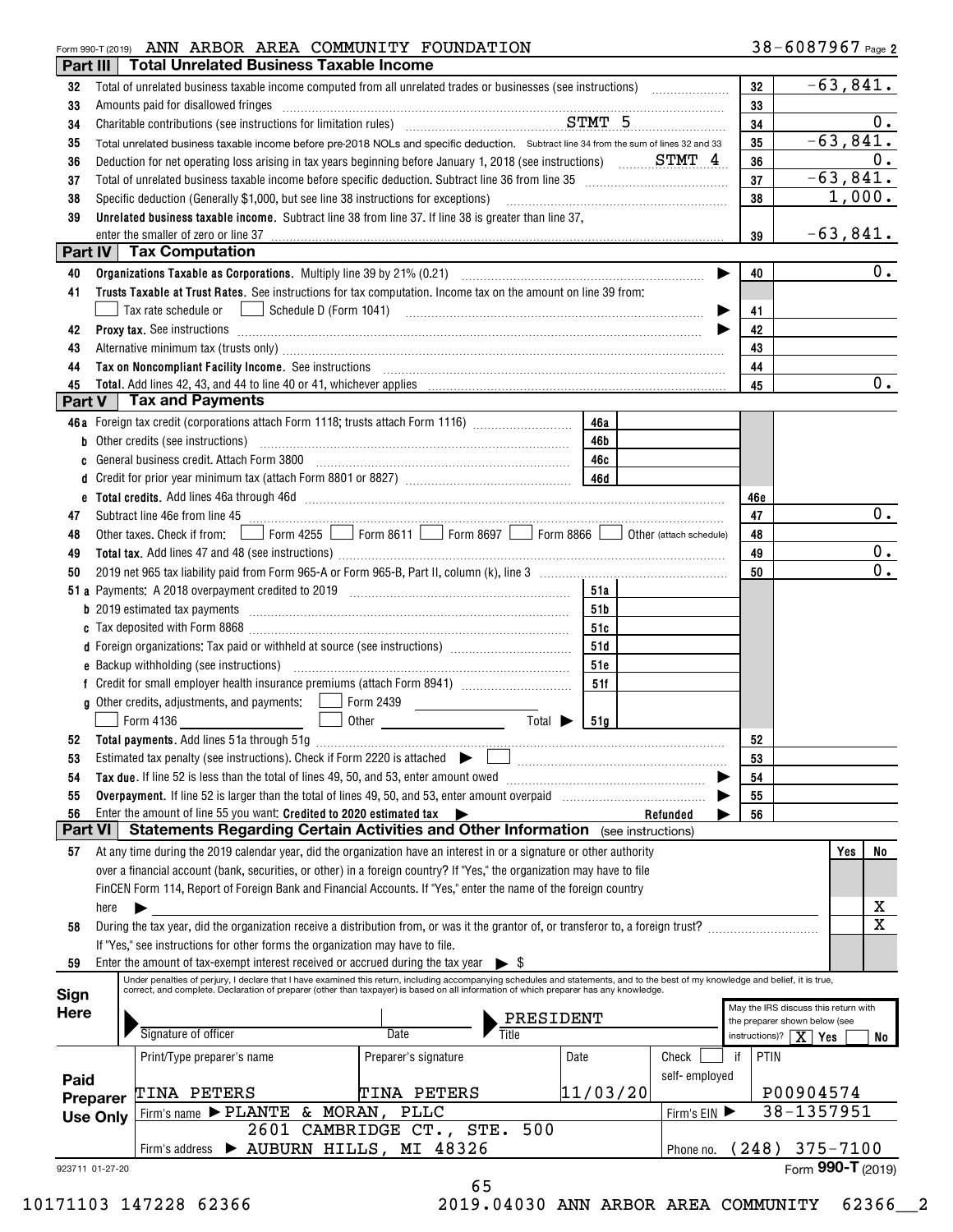# Form 990-T (2019) **ANN ARBOR AREA COMMUNITY FOUNDATION** 38-6087967 Page 3

| Schedule A - Cost of Goods Sold. Enter method of inventory valuation $\blacktriangleright$                                |                |                                                                                               | N/A                                                                                                                                                 |    |                                                                                  |                |                                                                                |           |
|---------------------------------------------------------------------------------------------------------------------------|----------------|-----------------------------------------------------------------------------------------------|-----------------------------------------------------------------------------------------------------------------------------------------------------|----|----------------------------------------------------------------------------------|----------------|--------------------------------------------------------------------------------|-----------|
| Inventory at beginning of year                                                                                            | 1              |                                                                                               |                                                                                                                                                     |    |                                                                                  | 6              |                                                                                |           |
| 2<br>Purchases                                                                                                            | $\overline{2}$ |                                                                                               | 7 Cost of goods sold. Subtract line 6                                                                                                               |    |                                                                                  |                |                                                                                |           |
| 3                                                                                                                         | 3              |                                                                                               | from line 5. Enter here and in Part I,                                                                                                              |    |                                                                                  |                |                                                                                |           |
| 4a Additional section 263A costs                                                                                          |                |                                                                                               |                                                                                                                                                     |    |                                                                                  | $\overline{7}$ |                                                                                |           |
|                                                                                                                           | 4a             |                                                                                               | 8 Do the rules of section 263A (with respect to                                                                                                     |    |                                                                                  |                | Yes                                                                            | No        |
| <b>b</b> Other costs (attach schedule)                                                                                    | 4 <sub>b</sub> |                                                                                               | property produced or acquired for resale) apply to                                                                                                  |    |                                                                                  |                |                                                                                |           |
| <b>Total.</b> Add lines 1 through 4b<br>5                                                                                 | 5              |                                                                                               | the organization?                                                                                                                                   |    |                                                                                  |                |                                                                                |           |
| Schedule C - Rent Income (From Real Property and Personal Property Leased With Real Property)<br>(see instructions)       |                |                                                                                               |                                                                                                                                                     |    |                                                                                  |                |                                                                                |           |
| 1. Description of property                                                                                                |                |                                                                                               |                                                                                                                                                     |    |                                                                                  |                |                                                                                |           |
| (1)                                                                                                                       |                |                                                                                               |                                                                                                                                                     |    |                                                                                  |                |                                                                                |           |
| (2)                                                                                                                       |                |                                                                                               |                                                                                                                                                     |    |                                                                                  |                |                                                                                |           |
| (3)                                                                                                                       |                |                                                                                               |                                                                                                                                                     |    |                                                                                  |                |                                                                                |           |
| (4)                                                                                                                       |                |                                                                                               |                                                                                                                                                     |    |                                                                                  |                |                                                                                |           |
|                                                                                                                           | 2.             | Rent received or accrued                                                                      |                                                                                                                                                     |    |                                                                                  |                |                                                                                |           |
| (a) From personal property (if the percentage of<br>rent for personal property is more than<br>10% but not more than 50%) |                |                                                                                               | (b) From real and personal property (if the percentage<br>of rent for personal property exceeds 50% or if<br>the rent is based on profit or income) |    | 3(a) Deductions directly connected with the income in                            |                | columns 2(a) and 2(b) (attach schedule)                                        |           |
| (1)                                                                                                                       |                |                                                                                               |                                                                                                                                                     |    |                                                                                  |                |                                                                                |           |
| (2)                                                                                                                       |                |                                                                                               |                                                                                                                                                     |    |                                                                                  |                |                                                                                |           |
| (3)                                                                                                                       |                |                                                                                               |                                                                                                                                                     |    |                                                                                  |                |                                                                                |           |
| (4)                                                                                                                       |                |                                                                                               |                                                                                                                                                     |    |                                                                                  |                |                                                                                |           |
| Total                                                                                                                     | 0.             | Total                                                                                         |                                                                                                                                                     | 0. |                                                                                  |                |                                                                                |           |
| (c) Total income. Add totals of columns 2(a) and 2(b). Enter<br>here and on page 1, Part I, line 6, column (A)            |                |                                                                                               |                                                                                                                                                     | 0. | (b) Total deductions.<br>Enter here and on page 1,<br>Part I, line 6, column (B) |                |                                                                                | 0.        |
| <b>Schedule E - Unrelated Debt-Financed Income</b> (see instructions)                                                     |                |                                                                                               |                                                                                                                                                     |    |                                                                                  |                |                                                                                |           |
|                                                                                                                           |                |                                                                                               | 2. Gross income from<br>or allocable to debt-                                                                                                       |    | 3. Deductions directly connected with or allocable<br>to debt-financed property  |                |                                                                                |           |
| 1. Description of debt-financed property                                                                                  |                |                                                                                               | financed property                                                                                                                                   |    | (a) Straight line depreciation<br>(attach schedule)                              |                | (b) Other deductions<br>(attach schedule)                                      |           |
| (1)                                                                                                                       |                |                                                                                               |                                                                                                                                                     |    |                                                                                  |                |                                                                                |           |
| (2)                                                                                                                       |                |                                                                                               |                                                                                                                                                     |    |                                                                                  |                |                                                                                |           |
| (3)                                                                                                                       |                |                                                                                               |                                                                                                                                                     |    |                                                                                  |                |                                                                                |           |
| (4)                                                                                                                       |                |                                                                                               |                                                                                                                                                     |    |                                                                                  |                |                                                                                |           |
| 4. Amount of average acquisition<br>debt on or allocable to debt-financed<br>property (attach schedule)                   |                | 5 Average adjusted basis<br>of or allocable to<br>debt-financed property<br>(attach schedule) | 6. Column 4 divided<br>by column 5                                                                                                                  |    | 7. Gross income<br>reportable (column<br>2 x column 6)                           |                | 8. Allocable deductions<br>(column 6 x total of columns<br>$3(a)$ and $3(b)$ ) |           |
| (1)                                                                                                                       |                |                                                                                               | $\%$                                                                                                                                                |    |                                                                                  |                |                                                                                |           |
| (2)                                                                                                                       |                |                                                                                               | $\%$                                                                                                                                                |    |                                                                                  |                |                                                                                |           |
| (3)                                                                                                                       |                |                                                                                               | $\%$                                                                                                                                                |    |                                                                                  |                |                                                                                |           |
| (4)                                                                                                                       |                |                                                                                               | $\frac{0}{0}$                                                                                                                                       |    |                                                                                  |                |                                                                                |           |
|                                                                                                                           |                |                                                                                               |                                                                                                                                                     |    | Enter here and on page 1,<br>Part I, line 7, column (A).                         |                | Enter here and on page 1,<br>Part I, line 7, column (B).                       |           |
| Totals                                                                                                                    |                |                                                                                               |                                                                                                                                                     |    | 0.                                                                               |                |                                                                                | $0 \cdot$ |
| Total dividends-received deductions included in column 8                                                                  |                |                                                                                               |                                                                                                                                                     |    |                                                                                  |                |                                                                                | О.        |
|                                                                                                                           |                |                                                                                               |                                                                                                                                                     |    |                                                                                  |                |                                                                                |           |

**990-T**  Form (2019)

923721 01-27-20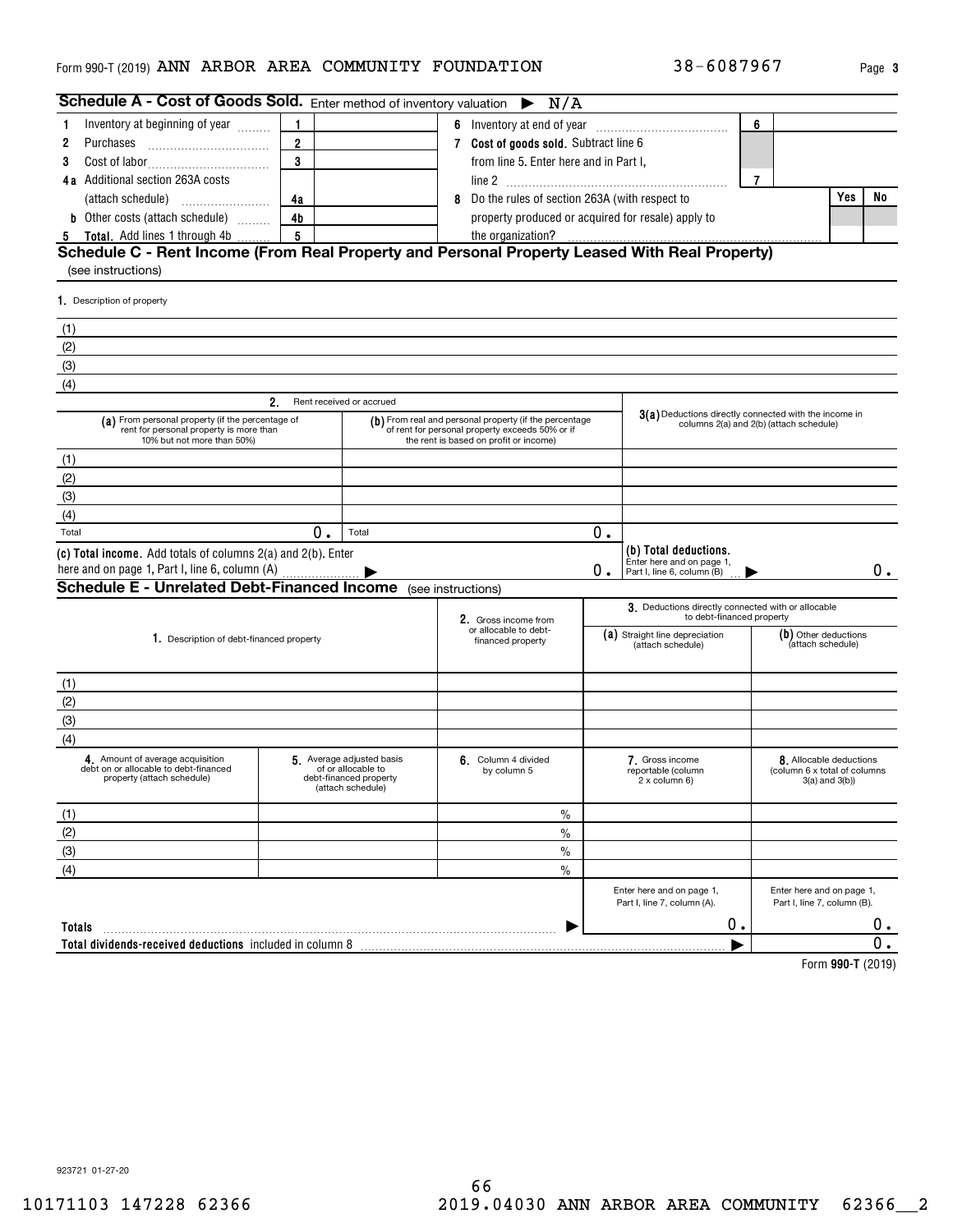| Form 990-T (2019) ANN ARBOR AREA COMMUNITY FOUNDATION<br>Schedule F - Interest, Annuities, Royalties, and Rents From Controlled Organizations |                          |                                                                    |                    |                                                                                         |                                                                                                                                       |                                                                      |                                                                                   |                                                                                            | 38-6087967                                                                                | (see instructions) | Page 4                                                                                       |  |
|-----------------------------------------------------------------------------------------------------------------------------------------------|--------------------------|--------------------------------------------------------------------|--------------------|-----------------------------------------------------------------------------------------|---------------------------------------------------------------------------------------------------------------------------------------|----------------------------------------------------------------------|-----------------------------------------------------------------------------------|--------------------------------------------------------------------------------------------|-------------------------------------------------------------------------------------------|--------------------|----------------------------------------------------------------------------------------------|--|
|                                                                                                                                               |                          |                                                                    |                    |                                                                                         | <b>Exempt Controlled Organizations</b>                                                                                                |                                                                      |                                                                                   |                                                                                            |                                                                                           |                    |                                                                                              |  |
| 1. Name of controlled organization                                                                                                            |                          | 2. Employer<br>identification<br>number                            |                    |                                                                                         | 3. Net unrelated income<br>(loss) (see instructions)                                                                                  |                                                                      | 4. Total of specified<br>payments made                                            |                                                                                            | 5. Part of column 4 that is<br>included in the controlling<br>organization's gross income |                    | 6. Deductions directly<br>connected with income<br>in column 5                               |  |
| (1)<br>(2)<br>(3)                                                                                                                             |                          |                                                                    |                    |                                                                                         |                                                                                                                                       |                                                                      |                                                                                   |                                                                                            |                                                                                           |                    |                                                                                              |  |
| (4)                                                                                                                                           |                          |                                                                    |                    |                                                                                         |                                                                                                                                       |                                                                      |                                                                                   |                                                                                            |                                                                                           |                    |                                                                                              |  |
| Nonexempt Controlled Organizations                                                                                                            |                          |                                                                    |                    |                                                                                         |                                                                                                                                       |                                                                      |                                                                                   |                                                                                            |                                                                                           |                    |                                                                                              |  |
| 7. Taxable Income                                                                                                                             |                          | 8. Net unrelated income (loss)<br>(see instructions)               |                    |                                                                                         | 9. Total of specified payments<br>made                                                                                                |                                                                      |                                                                                   | 10. Part of column 9 that is included<br>in the controlling organization's<br>gross income |                                                                                           |                    | 11. Deductions directly connected<br>with income in column 10                                |  |
| (1)<br>(2)<br>(3)                                                                                                                             |                          |                                                                    |                    |                                                                                         |                                                                                                                                       |                                                                      |                                                                                   |                                                                                            |                                                                                           |                    |                                                                                              |  |
| (4)                                                                                                                                           |                          |                                                                    |                    |                                                                                         |                                                                                                                                       |                                                                      |                                                                                   |                                                                                            |                                                                                           |                    |                                                                                              |  |
|                                                                                                                                               |                          |                                                                    |                    |                                                                                         |                                                                                                                                       |                                                                      | Add columns 5 and 10.<br>Enter here and on page 1, Part I,<br>line 8, column (A). |                                                                                            |                                                                                           |                    | Add columns 6 and 11.<br>Enter here and on page 1, Part I,<br>line 8, column (B).            |  |
| Totals                                                                                                                                        |                          |                                                                    |                    |                                                                                         |                                                                                                                                       |                                                                      |                                                                                   |                                                                                            | О.                                                                                        |                    | 0.                                                                                           |  |
| Schedule G - Investment Income of a Section 501(c)(7), (9), or (17) Organization                                                              | (see instructions)       |                                                                    |                    |                                                                                         |                                                                                                                                       |                                                                      |                                                                                   |                                                                                            |                                                                                           |                    |                                                                                              |  |
|                                                                                                                                               | 1. Description of income |                                                                    |                    |                                                                                         | 2. Amount of income                                                                                                                   |                                                                      | 3. Deductions<br>directly connected<br>(attach schedule)                          |                                                                                            | 4. Set-asides                                                                             | (attach schedule)  | 5. Total deductions<br>and set-asides<br>(col. 3 plus col. 4)                                |  |
| (1)                                                                                                                                           |                          |                                                                    |                    |                                                                                         |                                                                                                                                       |                                                                      |                                                                                   |                                                                                            |                                                                                           |                    |                                                                                              |  |
| (2)                                                                                                                                           |                          |                                                                    |                    |                                                                                         |                                                                                                                                       |                                                                      |                                                                                   |                                                                                            |                                                                                           |                    |                                                                                              |  |
| (3)                                                                                                                                           |                          |                                                                    |                    |                                                                                         |                                                                                                                                       |                                                                      |                                                                                   |                                                                                            |                                                                                           |                    |                                                                                              |  |
| (4)                                                                                                                                           |                          |                                                                    |                    |                                                                                         |                                                                                                                                       |                                                                      |                                                                                   |                                                                                            |                                                                                           |                    |                                                                                              |  |
|                                                                                                                                               |                          |                                                                    |                    |                                                                                         | Enter here and on page 1,<br>Part I, line 9, column (A).                                                                              |                                                                      |                                                                                   |                                                                                            |                                                                                           |                    | Enter here and on page 1,<br>Part I, line 9, column (B).                                     |  |
| Totals                                                                                                                                        |                          |                                                                    |                    |                                                                                         |                                                                                                                                       | О.                                                                   |                                                                                   |                                                                                            |                                                                                           |                    | 0.                                                                                           |  |
| Schedule I - Exploited Exempt Activity Income, Other Than Advertising Income                                                                  |                          |                                                                    |                    |                                                                                         |                                                                                                                                       |                                                                      |                                                                                   |                                                                                            |                                                                                           |                    |                                                                                              |  |
| (see instructions)<br>1. Description of<br>exploited activity                                                                                 |                          | 2. Gross<br>unrelated business<br>income from<br>trade or business |                    | 3. Expenses<br>directly connected<br>with production<br>of unrelated<br>business income | 4. Net income (loss)<br>from unrelated trade or<br>business (column 2<br>minus column 3). If a<br>gain, compute cols. 5<br>through 7. |                                                                      | 5. Gross income<br>from activity that<br>is not unrelated<br>business income      |                                                                                            | 6. Expenses<br>attributable to<br>column 5                                                |                    | 7. Excess exempt<br>expenses (column<br>6 minus column 5.<br>but not more than<br>column 4). |  |
| (1)                                                                                                                                           |                          |                                                                    |                    |                                                                                         |                                                                                                                                       |                                                                      |                                                                                   |                                                                                            |                                                                                           |                    |                                                                                              |  |
| (2)                                                                                                                                           |                          |                                                                    |                    |                                                                                         |                                                                                                                                       |                                                                      |                                                                                   |                                                                                            |                                                                                           |                    |                                                                                              |  |
| (3)                                                                                                                                           |                          |                                                                    |                    |                                                                                         |                                                                                                                                       |                                                                      |                                                                                   |                                                                                            |                                                                                           |                    |                                                                                              |  |
| (4)                                                                                                                                           |                          |                                                                    |                    |                                                                                         |                                                                                                                                       |                                                                      |                                                                                   |                                                                                            |                                                                                           |                    |                                                                                              |  |
|                                                                                                                                               |                          | Enter here and on<br>page 1, Part I,<br>line 10, col. (A).         |                    | Enter here and on<br>page 1, Part I,<br>line 10, col. (B).                              |                                                                                                                                       |                                                                      |                                                                                   |                                                                                            |                                                                                           |                    | Enter here and<br>on page 1,<br>Part II, line 25.                                            |  |
| <b>Totals</b>                                                                                                                                 |                          | 0.                                                                 |                    | 0.                                                                                      |                                                                                                                                       |                                                                      |                                                                                   |                                                                                            |                                                                                           |                    | 0.                                                                                           |  |
| <b>Schedule J - Advertising Income</b><br>Income From Periodicals Reported on a Consolidated Basis<br>Part I                                  |                          |                                                                    | (see instructions) |                                                                                         |                                                                                                                                       |                                                                      |                                                                                   |                                                                                            |                                                                                           |                    |                                                                                              |  |
| 1. Name of periodical                                                                                                                         |                          | 2. Gross<br>advertising<br>income                                  |                    | 3. Direct<br>advertising costs                                                          | col. 3). If a gain, compute                                                                                                           | 4. Advertising gain<br>or (loss) (col. 2 minus<br>cols. 5 through 7. | 5. Circulation<br>income                                                          |                                                                                            | 6. Readership<br>costs                                                                    |                    | 7. Excess readership<br>costs (column 6 minus<br>column 5, but not more<br>than column 4).   |  |
|                                                                                                                                               |                          |                                                                    |                    |                                                                                         |                                                                                                                                       |                                                                      |                                                                                   |                                                                                            |                                                                                           |                    |                                                                                              |  |

| 1. Name of periodical                  | advertising<br>income | $U.$ $U.$<br>advertising costs | U(1033)(001.21111103)<br>$ $ col. 3). If a gain, compute $ $<br>cols. 5 through 7. | $\mathbf{v}$ . Un cuiduon<br>income | $V_{\bullet}$ includionly<br>costs | <b>COSTO ICOMMITTELY THILIDS</b><br>column 5, but not more<br>than column 4). |
|----------------------------------------|-----------------------|--------------------------------|------------------------------------------------------------------------------------|-------------------------------------|------------------------------------|-------------------------------------------------------------------------------|
|                                        |                       |                                |                                                                                    |                                     |                                    |                                                                               |
| (2)                                    |                       |                                |                                                                                    |                                     |                                    |                                                                               |
| (3)                                    |                       |                                |                                                                                    |                                     |                                    |                                                                               |
| (4)                                    |                       |                                |                                                                                    |                                     |                                    |                                                                               |
| Totals (carry to Part II, line $(5)$ ) | $\bullet$             | о.                             |                                                                                    |                                     |                                    |                                                                               |

Form (2019) **990-T**

923731 01-27-20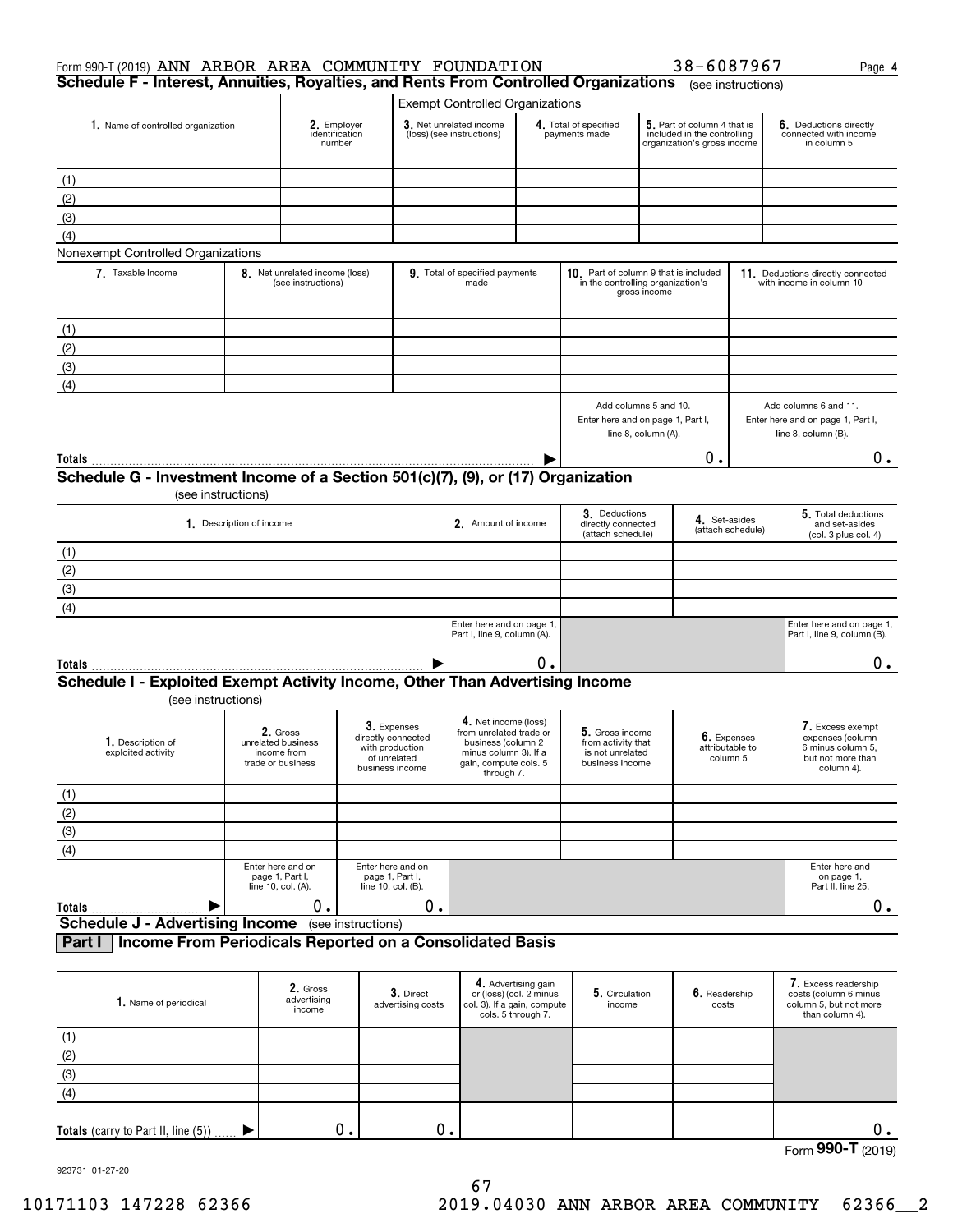# Form 990-T (2019) ANN ARBOR AREA COMMUNITY FOUNDATION  $38-6087967$  Page

**Part II | Income From Periodicals Reported on a Separate Basis** (For each periodical listed in Part II, fill in columns 2 through 7 on a line-by-line basis.)

**Total.**  Enter here and on page 1, Part II, line 14

| 1. Name of periodical                                          | 2. Gross<br>advertising<br>income                          | 3. Direct<br>advertising costs                             | 4. Advertising gain<br>or (loss) (col. 2 minus<br>col. 3). If a gain, compute<br>cols. 5 through 7. | 5. Circulation<br>income                     |                | 6. Readership<br>costs | 7. Excess readership<br>costs (column 6 minus<br>column 5, but not more<br>than column 4). |
|----------------------------------------------------------------|------------------------------------------------------------|------------------------------------------------------------|-----------------------------------------------------------------------------------------------------|----------------------------------------------|----------------|------------------------|--------------------------------------------------------------------------------------------|
| (1)                                                            |                                                            |                                                            |                                                                                                     |                                              |                |                        |                                                                                            |
| (2)                                                            |                                                            |                                                            |                                                                                                     |                                              |                |                        |                                                                                            |
| (3)                                                            |                                                            |                                                            |                                                                                                     |                                              |                |                        |                                                                                            |
| (4)                                                            |                                                            |                                                            |                                                                                                     |                                              |                |                        |                                                                                            |
| <b>Totals from Part I</b>                                      | 0                                                          | О.                                                         |                                                                                                     |                                              |                |                        | 0.                                                                                         |
|                                                                | Enter here and on<br>page 1, Part I,<br>line 11, col. (A). | Enter here and on<br>page 1, Part I,<br>line 11, col. (B). |                                                                                                     |                                              |                |                        | Enter here and<br>on page 1,<br>Part II, line 26.                                          |
| <b>Totals, Part II (lines 1-5)</b>                             | 0                                                          | 0.                                                         |                                                                                                     |                                              |                |                        | 0.                                                                                         |
| Schedule K - Compensation of Officers, Directors, and Trustees |                                                            |                                                            |                                                                                                     | (see instructions)                           |                |                        |                                                                                            |
| 1. Name                                                        |                                                            |                                                            | 2. Title                                                                                            | 3. Percent of<br>time devoted to<br>business |                |                        | 4. Compensation attributable<br>to unrelated business                                      |
| (1)                                                            |                                                            |                                                            |                                                                                                     |                                              | $\frac{0}{0}$  |                        |                                                                                            |
| (2)                                                            |                                                            |                                                            |                                                                                                     |                                              | $\frac{9}{6}$  |                        |                                                                                            |
| (3)                                                            |                                                            |                                                            |                                                                                                     |                                              | $\frac{9}{10}$ |                        |                                                                                            |
| (4)                                                            |                                                            |                                                            |                                                                                                     |                                              | $\frac{0}{0}$  |                        |                                                                                            |
| Total. Enter here and on page 1, Part II, line 14              |                                                            |                                                            |                                                                                                     |                                              |                |                        | 0.                                                                                         |

**990-T**  Form (2019)

923732 01-27-20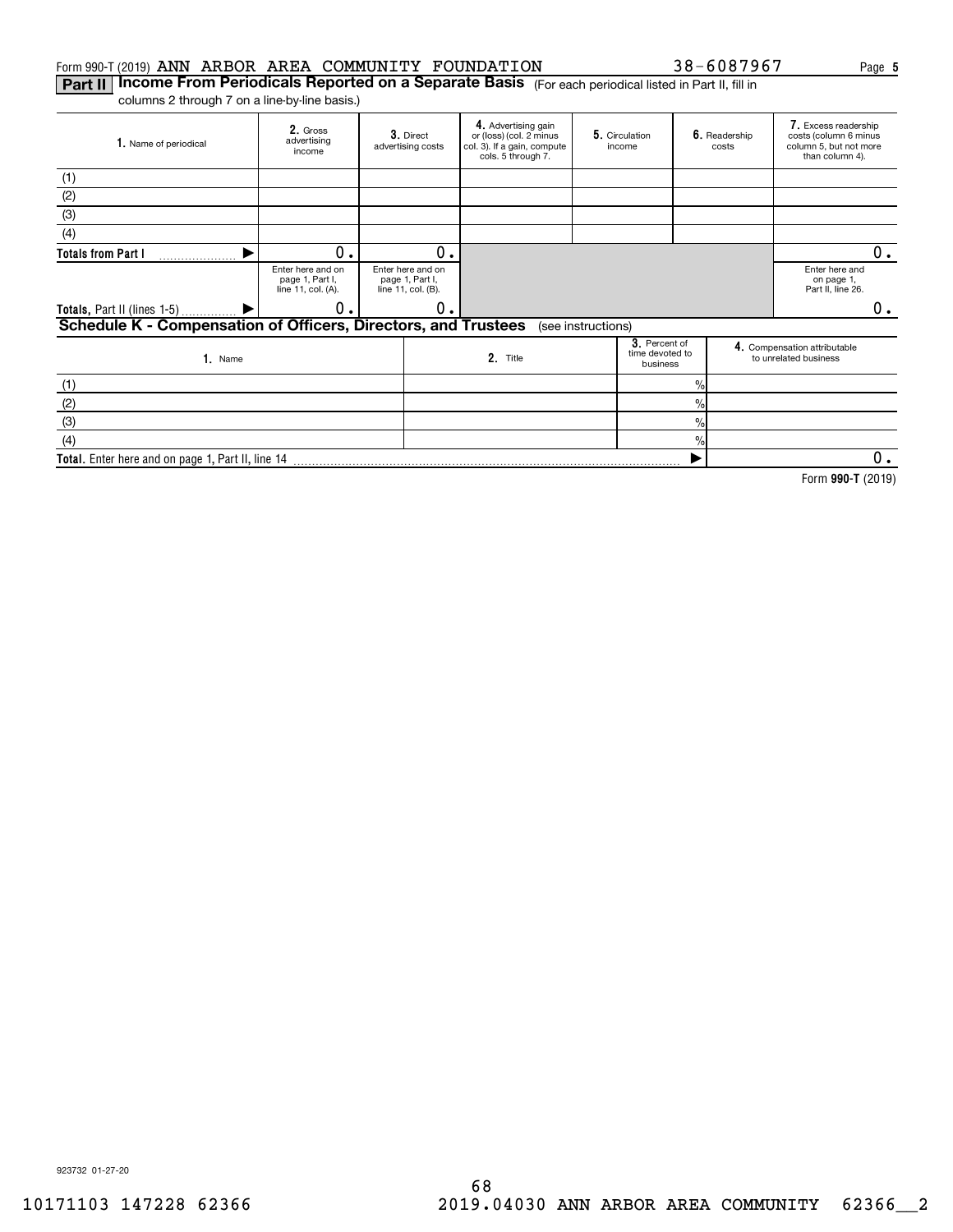| FORM $990-T$                                                                                                   |  |    | INCOME (LOSS) FROM PARTNERSHIPS | STATEMENT 1             |
|----------------------------------------------------------------------------------------------------------------|--|----|---------------------------------|-------------------------|
| DESCRIPTION                                                                                                    |  |    |                                 | NET INCOME<br>OR (LOSS) |
| COMMONFUND CAPITAL PRIVATE EQUITY PARTNERS VII, LP -                                                           |  |    |                                 |                         |
| ORDINARY BUSINESS INCOM                                                                                        |  |    |                                 | 2,678.                  |
| COMMONFUND CAPITAL PRIVATE EQUITY PARTNERS VII, LP - NET                                                       |  |    |                                 |                         |
| RENTAL REAL ESTATE                                                                                             |  |    |                                 | 1.                      |
| COMMONFUND CAPITAL PRIVATE EQUITY PARTNERS VII, LP -                                                           |  |    |                                 | 659.                    |
| INTEREST INCOME<br>COMMONFUND CAPITAL PRIVATE EQUITY PARTNERS VII, LP -                                        |  |    |                                 |                         |
| DIVIDEND INCOME                                                                                                |  |    |                                 | 86.                     |
| COMMONFUND CAPITAL PRIVATE EQUITY PARTNERS VII, LP -                                                           |  |    |                                 |                         |
| ROYALTIES                                                                                                      |  |    |                                 | 15.                     |
| COMMONFUND CAPITAL PRIVATE EQUITY PARTNERS VII, LP - OTHER                                                     |  |    |                                 |                         |
| PORTFOLIO INCOME                                                                                               |  |    |                                 | 69.                     |
| COMMONFUND CAPITAL PRIVATE EQUITY PARTNERS VII, LP - OTHER                                                     |  |    |                                 |                         |
| INCOME (LOSS)                                                                                                  |  |    |                                 | 554.                    |
| COMMONFUND CAPITAL PRIVATE EQUITY PARTNERS VI, LP -                                                            |  |    |                                 |                         |
| ORDINARY BUSINESS INCOME<br>COMMONFUND CAPITAL PRIVATE EQUITY PARTNERS VI, LP - NET                            |  |    |                                 | 5,847.                  |
| RENTAL REAL ESTATE I                                                                                           |  |    |                                 | $-3.$                   |
| COMMONFUND CAPITAL PRIVATE EQUITY PARTNERS VI, LP -                                                            |  |    |                                 |                         |
| INTEREST INCOME                                                                                                |  |    |                                 | 606.                    |
| COMMONFUND CAPITAL PRIVATE EQUITY PARTNERS VI, LP - OTHER                                                      |  |    |                                 |                         |
| INCOME (LOSS)                                                                                                  |  |    |                                 | 283.                    |
| ENCAP ENERGY CAPITAL FUND XI, LP - ORDINARY BUSINESS                                                           |  |    |                                 |                         |
| INCOME (LOSS)                                                                                                  |  |    |                                 | $-15, 265.$             |
| LANDMARK EQUITY PARTNERS XV, LP - ORDINARY BUSINESS INCOME                                                     |  |    |                                 |                         |
| (Loss)                                                                                                         |  |    |                                 | 3,209.                  |
| LANDMARK EQUITY PARTNERS XV, LP - NET RENTAL REAL ESTATE<br><b>INCOME</b>                                      |  |    |                                 | $-34.$                  |
| LANDMARK EQUITY PARTNERS XV, LP - OTHER NET RENTAL INCOME                                                      |  |    |                                 |                         |
| (LOSS)                                                                                                         |  |    |                                 | $-1$ .                  |
| LANDMARK EQUITY PARTNERS XV, LP - INTEREST INCOME                                                              |  |    |                                 | 225.                    |
| LANDMARK EQUITY PARTNERS XV, LP - DIVIDEND INCOME                                                              |  |    |                                 | 68.                     |
| LANDMARK EQUITY PARTNERS XV, LP - ROYALTIES                                                                    |  |    |                                 | 49.                     |
| LANDMARK EQUITY PARTNERS XV, LP - OTHER PORTFOLIO INCOME                                                       |  |    |                                 |                         |
| (LOSS)                                                                                                         |  |    |                                 | 204.                    |
| LANDMARK EQUITY PARTNERS XV, LP - OTHER INCOME (LOSS)                                                          |  |    |                                 | 585.                    |
| NGP NATURAL RESOURCES XI, LP - ORDINARY BUSINESS INCOME<br>(LOSS)                                              |  |    |                                 | 104, 385.               |
| NGP NATURAL RESOURCES XI, LP - OTHER NET RENTAL INCOME                                                         |  |    |                                 |                         |
| (LOSS)                                                                                                         |  |    |                                 | 55.                     |
| NGP NATURAL RESOURCES XI, LP - INTEREST INCOME                                                                 |  |    |                                 | 200.                    |
| NGP NATURAL RESOURCES XI, LP - DIVIDEND INCOME                                                                 |  |    |                                 | 4.                      |
| NGP NATURAL RESOURCES XI, LP - ROYALTIES                                                                       |  |    |                                 | 4,522.                  |
| NGP NATURAL RESOURCES XI, LP - OTHER PORTFOLIO INCOME                                                          |  |    |                                 |                         |
| (LOSS)                                                                                                         |  |    |                                 | 48.                     |
| NGP NATURAL RESOURCES XI, LP - OTHER INCOME (LOSS)<br>DENHAM COMMODITY PARTNERS FUND VI LP - ORDINARY BUSINESS |  |    |                                 | 6.                      |
| INCOME (LOSS)                                                                                                  |  |    |                                 | 71,212.                 |
| LANDMARK EQUITY PARTNERS XIV, LP - ORDINARY BUSINESS                                                           |  |    |                                 |                         |
| INCOME (LOSS)                                                                                                  |  |    |                                 | 1,776.                  |
| LANDMARK EQUITY PARTNERS XIV, LP - NET RENTAL REAL ESTATE                                                      |  |    |                                 |                         |
| <b>INCOME</b>                                                                                                  |  |    |                                 | $-13.$                  |
|                                                                                                                |  | 69 |                                 | $STATEMENT(S)$ 1        |

10171103 147228 62366 2019.04030 ANN ARBOR AREA COMMUNITY 62366\_\_2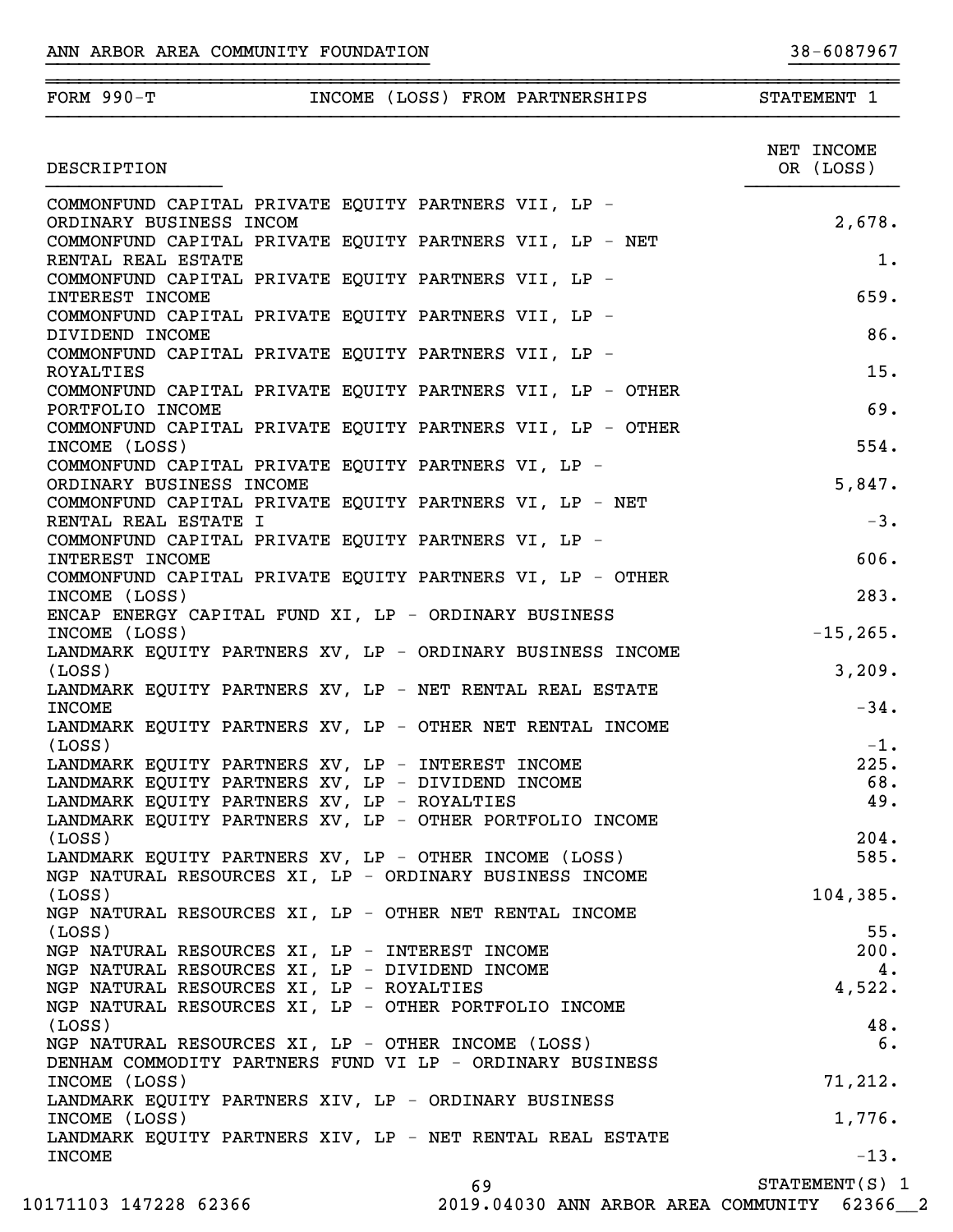| ANN ARBOR AREA COMMUNITY FOUNDATION                               | 38-6087967  |
|-------------------------------------------------------------------|-------------|
| LANDMARK EQUITY PARTNERS XIV, LP - INTEREST INCOME                | 20.         |
| LANDMARK EQUITY PARTNERS XIV, LP - ROYALTIES                      | 432.        |
| LANDMARK EQUITY PARTNERS XIV, LP - OTHER PORTFOLIO INCOME         |             |
| (LOSS)                                                            | 7.          |
| LANDMARK EQUITY PARTNERS XIV, LP - OTHER INCOME (LOSS)            | 50.         |
| SIGULER GUFF DISTRIBUTED OPPORTUNITIES FUND IV, LP -              |             |
| ORDINARY BUSINESS INCOM                                           | 23.         |
| SIGULER GUFF DISTRIBUTED OPPORTUNITIES FUND IV, LP -              |             |
| DIVIDEND INCOME                                                   | 1.          |
| NEWLIN ENERGY PARTNERS, LP - ORDINARY BUSINESS INCOME             |             |
| (LOSS)                                                            | $-860.$     |
| NEWLIN ENERGY PARTNERS, LP - INTEREST INCOME                      | 1.          |
| NORTHGATE VENTURE PARTNERS III, LP - ORDINARY BUSINESS            |             |
| INCOME (LOSS)                                                     | $-3.$       |
| THE VARDE FUND XIII (B) (FEEDER), LP - ORDINARY BUSINESS          |             |
| INCOME (LOSS)                                                     | $-272.$     |
| THE VARDE FUND XIII (B) (FEEDER), LP - INTEREST INCOME            | 11,083.     |
| THE VARDE FUND XIII (B) (FEEDER), LP - DIVIDEND INCOME            | 2,811.      |
| THE VARDE FUND XIII (B) (FEEDER), LP - ROYALTIES                  | 87.         |
| THE VARDE FOND AIII (B) (FEEDER), LP - OTHER INCOME (LOSS) 4,477. |             |
| LEGACY VENTURE VI (QP), LLC - ORDINARY BUSINESS INCOME            |             |
| (LOSS)                                                            | $-30.$      |
| RESOLUTE FUND IV, LP - INTEREST INCOME                            | 635.        |
| GREENSPRING OPPORTUNITIES V, LP - ORDINARY BUSINESS INCOME        |             |
| (LOSS)                                                            | $-1,882.$   |
| AG REALTY VALUE FUND X LP - ORDINARY BUSINESS INCOME              |             |
| (LOSS)                                                            | $-557.$     |
| AG REALTY VALUE FUND X LP - NET RENTAL REAL ESTATE INCOME         | $-11, 113.$ |
| TOTAL INCLUDED ON FORM 990-T, PAGE 1, LINE 5                      | 186,940.    |
|                                                                   |             |

~~~~~~~~~~~~~~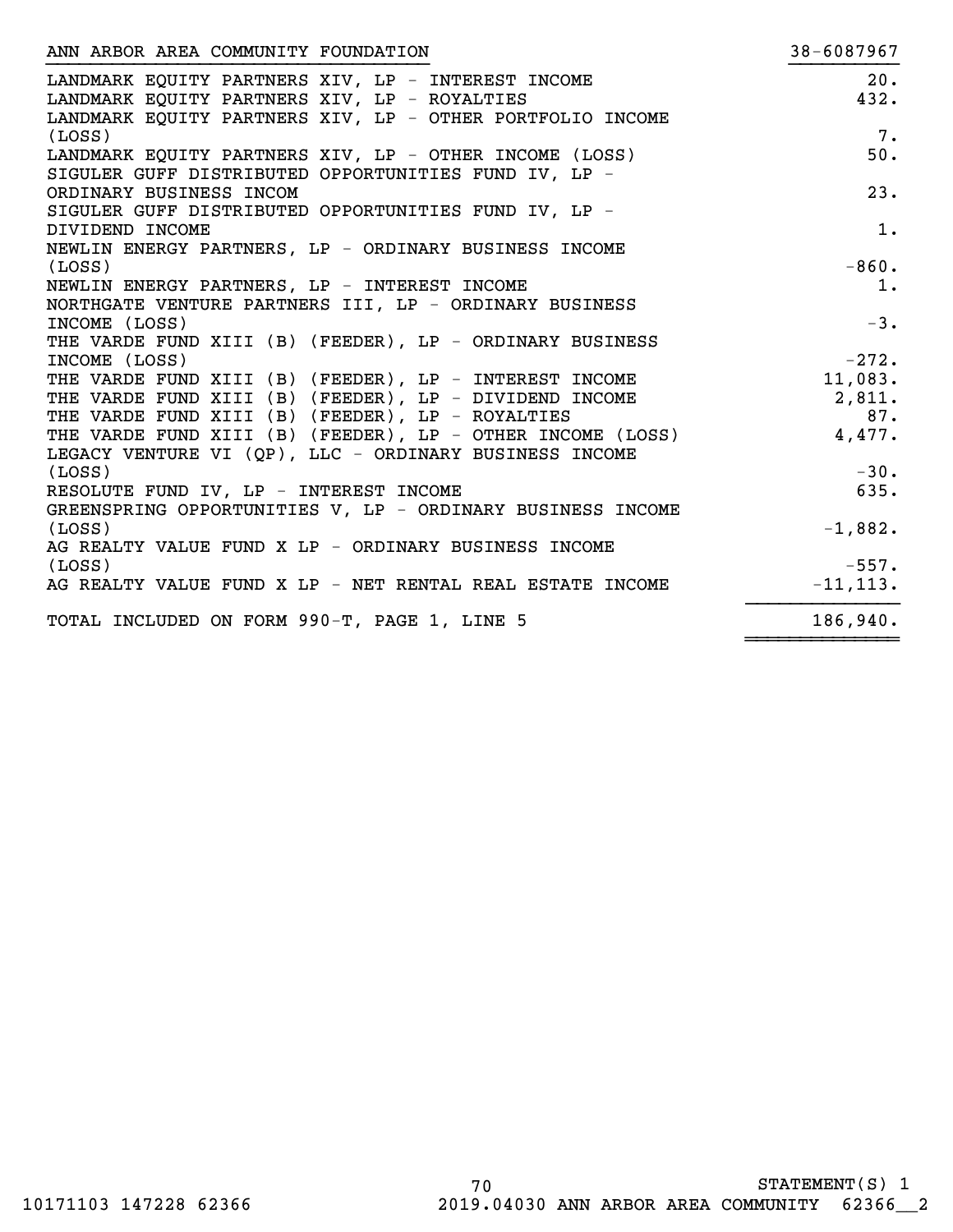| FORM $990-T$         | OTHER DEDUCTIONS                                                    | STATEMENT <sub>2</sub> |
|----------------------|---------------------------------------------------------------------|------------------------|
| DESCRIPTION          |                                                                     | <b>AMOUNT</b>          |
|                      | OTHER DEDUCTIONS FROM PASS-THROUGH - COMMONFUND CAPITAL             |                        |
| PRIVATE EQUITY PARTN |                                                                     | 424.                   |
|                      | OTHER DEDUCTIONS FROM PASS-THROUGH - COMMONFUND CAPITAL             |                        |
| PRIVATE EQUITY PARTN |                                                                     | 103.                   |
|                      | OTHER DEDUCTIONS FROM PASS-THROUGH - ENCAP ENERGY CAPITAL           |                        |
| FUND XI              |                                                                     | 28,510.                |
|                      | OTHER DEDUCTIONS FROM PASS-THROUGH - RESOLUTE FUND IV LP            | 10, 285.               |
|                      | OTHER DEDUCTIONS FROM PASS-THROUGH - LEGACY VENTURE VI (QP)         | 6.                     |
|                      | OTHER DEDUCTIONS FROM PASS-THROUGH - NEWLIN ENERGY PARTNERS,        |                        |
| LP                   |                                                                     | 6.                     |
|                      | OTHER DEDUCTIONS FROM PASS-THROUGH - NGP NATURAL RESOURCES          |                        |
| XI, LP               |                                                                     | 151,145.               |
|                      | OTHER DEDUCTIONS FROM PASS-THROUGH - SIGULER GUFF DISTRESSED        |                        |
| OPPORTUNITIES        |                                                                     | 1.                     |
|                      | OTHER DEDUCTIONS FROM PASS-THROUGH - LANDMARK EQUITY                |                        |
| PARTNERS XIV LP      |                                                                     | 3,919.                 |
|                      | OTHER DEDUCTIONS FROM PASS-THROUGH - LANDMARK EQUITY                |                        |
| PARTNERS XV LP       |                                                                     | 5,289.                 |
|                      | OTHER DEDUCTIONS FROM PASS-THROUGH - THE VARDE FUND XIII (B)        |                        |
| (FEEDER) LP          |                                                                     | 15,211.                |
|                      | OTHER DEDUCTIONS FROM PASS-THROUGH - DENHAM COMMONDITY              |                        |
| PARTNERS FUND VI LP  |                                                                     | 32,052.                |
|                      | OTHER DEDUCTIONS FROM PASS-THROUGH - RESOLUTE FUND IV<br><b>SIE</b> |                        |
| LP                   |                                                                     | 205.                   |
|                      | OTHER DEDUCTIONS FROM PASS-THROUGH - TRF IV (UNBLOCKED) LP          | 176.                   |
|                      |                                                                     |                        |

TOTAL TO FORM 990-T, PAGE 1, LINE 27 247,332.

| FORM $990-T$ |                                   | NET OPERATING LOSS DEDUCTION  |                   | STATEMENT 3            |
|--------------|-----------------------------------|-------------------------------|-------------------|------------------------|
| TAX YEAR     | LOSS SUSTAINED                    | LOSS<br>PREVIOUSLY<br>APPLIED | LOSS<br>REMAINING | AVAILABLE<br>THIS YEAR |
| 12/31/18     | 179,124.                          |                               | 179,124.<br>Ο.    | 179,124.               |
|              | NOL CARRYOVER AVAILABLE THIS YEAR |                               | 179,124.          | 179,124.               |

}}}}}}}}}}}}}}

~~~~~~~~~~~~~~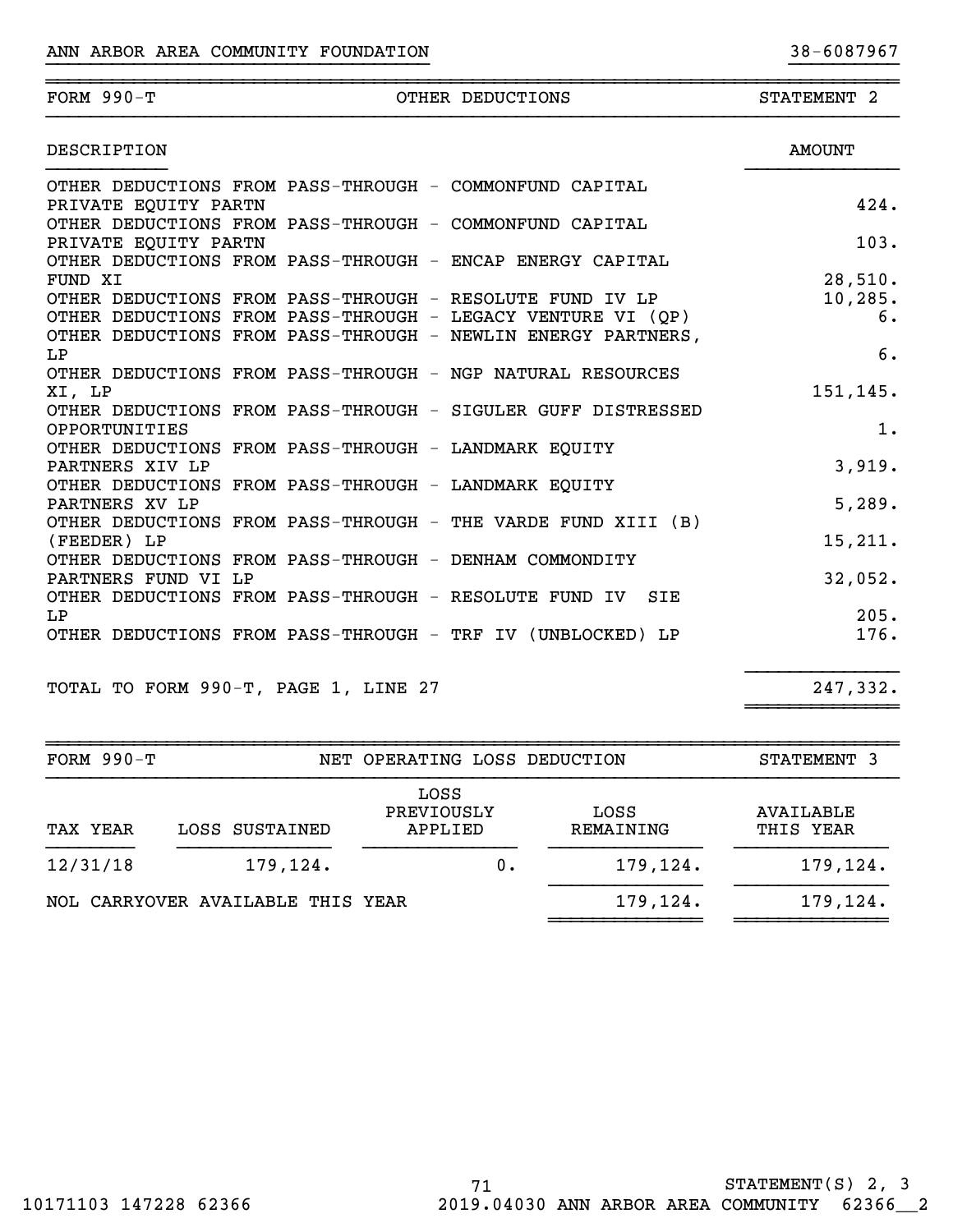| FORM $990-T$ |                                   | NET OPERATING LOSS DEDUCTION  |                   | STATEMENT 4            |
|--------------|-----------------------------------|-------------------------------|-------------------|------------------------|
| TAX YEAR     | LOSS SUSTAINED                    | LOSS<br>PREVIOUSLY<br>APPLIED | LOSS<br>REMAINING | AVAILABLE<br>THIS YEAR |
| 12/31/09     | 45,059.                           | 10,823.                       | 34, 236.          | 34,236.                |
| 12/31/10     | 7,669.                            | 0.                            | 7,669.            | 7,669.                 |
| 12/31/11     | 15,990.                           | 0.                            | 15,990.           | 15,990.                |
| 12/31/12     | 34,438.                           | 0.                            | 34,438.           | 34,438.                |
| 12/31/13     | 27,420.                           | 0.                            | 27,420.           | 27,420.                |
| 12/31/15     | 39,984.                           | 0.                            | 39,984.           | 39,984.                |
| 12/31/16     | 10, 369.                          | 0.                            | 10, 369.          | 10, 369.               |
| 12/31/17     | 90, 455.                          | 0.                            | 90,455.           | 90, 455.               |
|              | NOL CARRYOVER AVAILABLE THIS YEAR |                               | 260,561.          | 260, 561.              |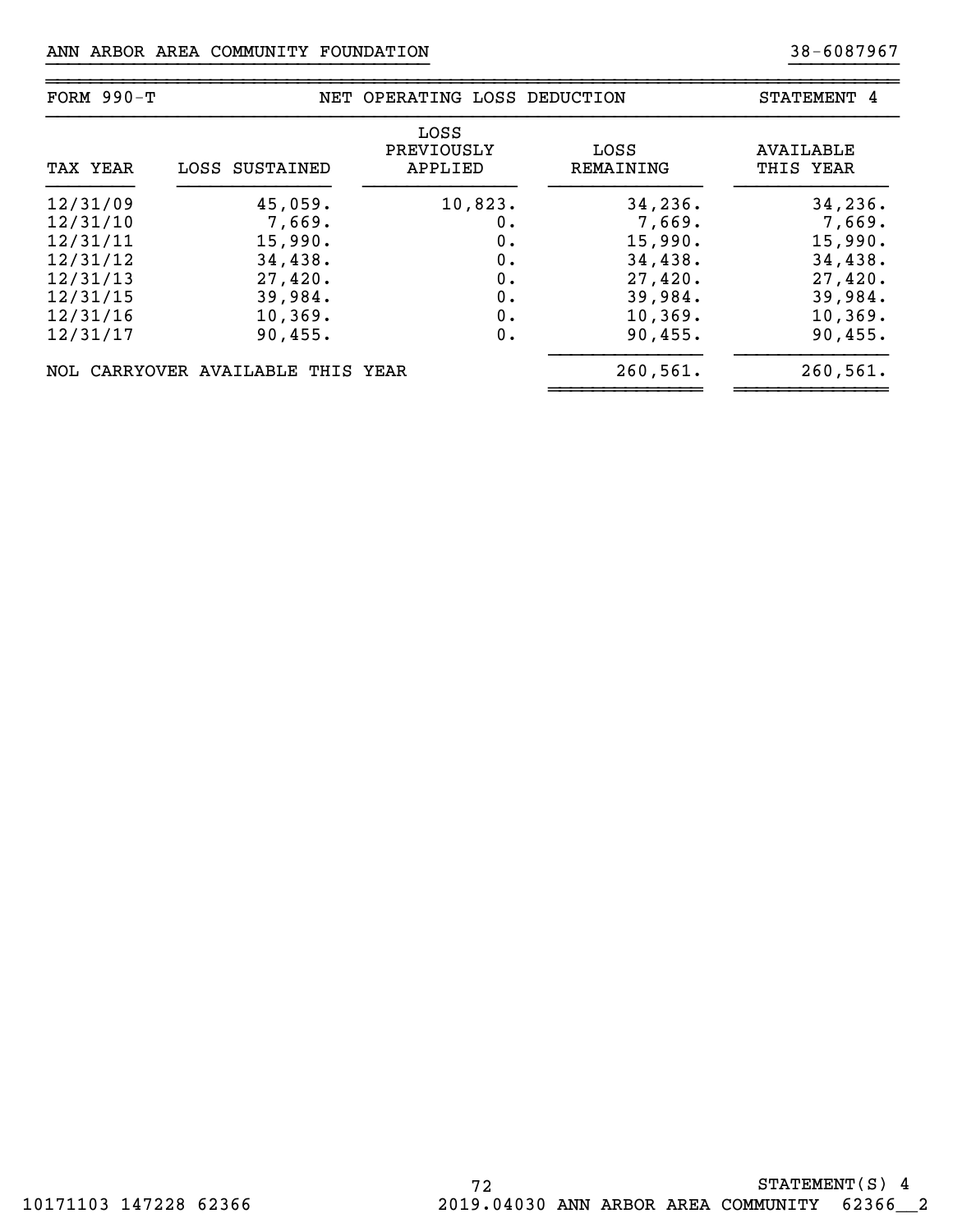| FORM $990-T$    | CONTRIBUTIONS SUMMARY                                                                                                             |               | STATEMENT 5 |
|-----------------|-----------------------------------------------------------------------------------------------------------------------------------|---------------|-------------|
|                 | QUALIFIED CONTRIBUTIONS SUBJECT TO 100% LIMIT<br>QUALIFIED CONTRIBUTIONS SUBJECT TO 25% LIMIT                                     |               |             |
|                 | CARRYOVER OF PRIOR YEARS UNUSED CONTRIBUTIONS<br>FOR TAX YEAR 2014<br>FOR TAX YEAR 2015<br>FOR TAX YEAR 2016<br>FOR TAX YEAR 2017 |               |             |
| TOTAL CARRYOVER | FOR TAX YEAR 2018<br>48<br>TOTAL CURRENT YEAR 10% CONTRIBUTIONS                                                                   | 48            |             |
|                 | TOTAL CONTRIBUTIONS AVAILABLE<br>TAXABLE INCOME LIMITATION AS ADJUSTED                                                            | 48<br>0       |             |
|                 | <b>EXCESS CONTRIBUTIONS</b><br><b>EXCESS 100% CONTRIBUTIONS</b><br>TOTAL EXCESS CONTRIBUTIONS                                     | 48<br>0<br>48 |             |
|                 | ALLOWABLE CONTRIBUTIONS DEDUCTION                                                                                                 |               | $\mathbf 0$ |
|                 | TOTAL CONTRIBUTION DEDUCTION                                                                                                      |               | 0           |
|                 |                                                                                                                                   |               |             |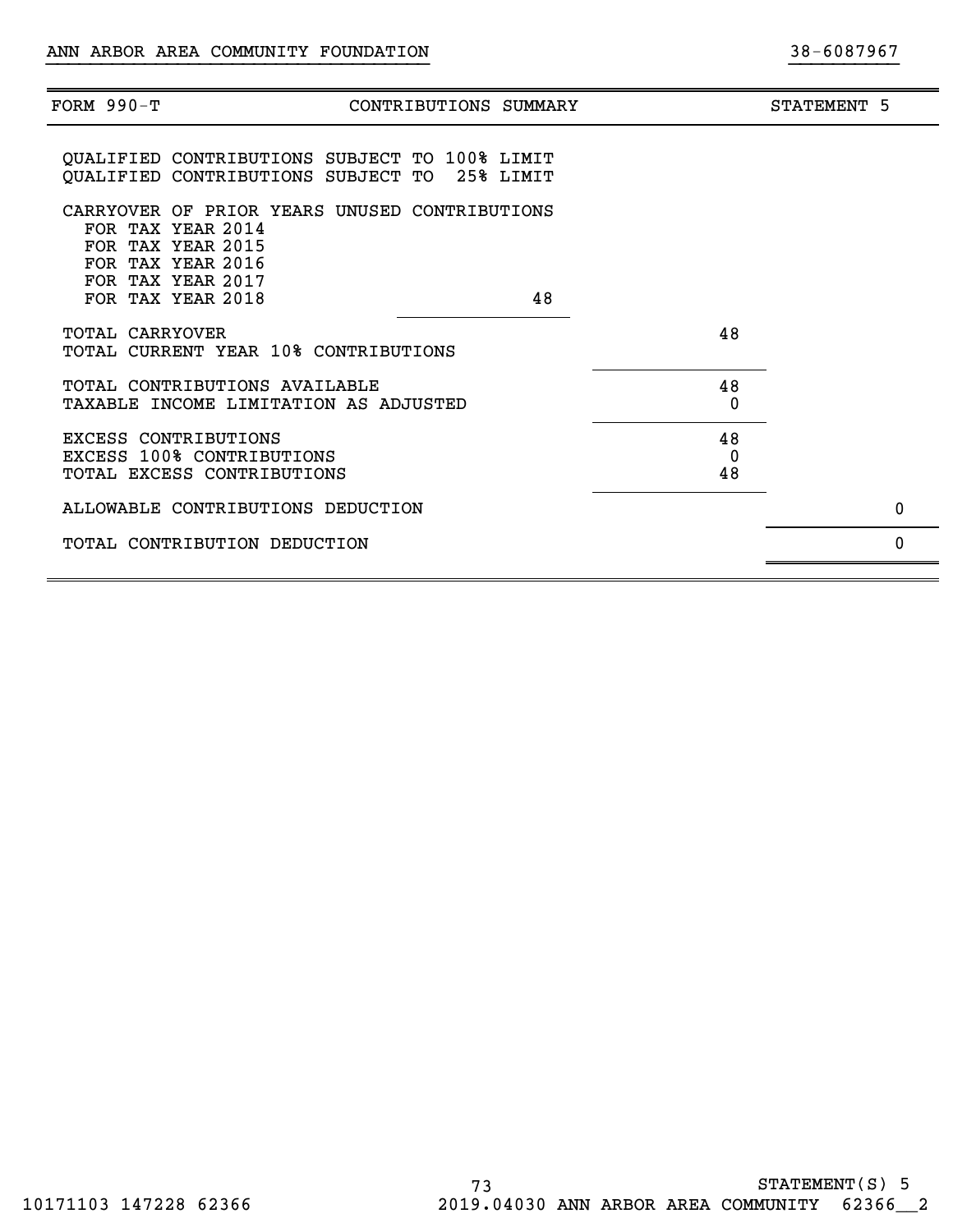## **| Go to www.irs.gov/Form1120 for instructions and the latest information. | Attach to Form 1120, 1120-C, 1120-F, 1120-FSC, 1120-H, 1120-IC-DISC, 1120-L, 1120-ND, 1120-PC, 1120-POL, 1120-REIT, 1120-RIC, 1120-SF, or certain Forms 990-T. Capital Gains and Losses**

OMB No. 1545-0123 **2019**

**Employer identification number**

 $38 - 6087967$ 

 $\blacktriangleright$   $\Box$  Yes  $\boxed{X}$  No

|  |  |  |  | ANN ARBOR AREA COMMUNITY FOUNDATION |
|--|--|--|--|-------------------------------------|
|--|--|--|--|-------------------------------------|

Did the corporation dispose of any investment(s) in a qualified opportunity fund during the tax year?  $\Box$   $\Box$ 

|   | If "Yes," attach Form 8949 and see its instructions for additional requirements for reporting your gain or loss.                                                                                                                                                                                           |                                    |                                                                                       |                                                                                      |                |                                                                                                      |
|---|------------------------------------------------------------------------------------------------------------------------------------------------------------------------------------------------------------------------------------------------------------------------------------------------------------|------------------------------------|---------------------------------------------------------------------------------------|--------------------------------------------------------------------------------------|----------------|------------------------------------------------------------------------------------------------------|
|   | <b>Short-Term Capital Gains and Losses</b> (See instructions.)<br>Part I                                                                                                                                                                                                                                   |                                    |                                                                                       |                                                                                      |                |                                                                                                      |
|   | See instructions for how to figure the amounts<br>to enter on the lines below.<br>This form may be easier to complete if you<br>round off cents to whole dollars.                                                                                                                                          | $(d)$<br>Proceeds<br>(sales price) | $_{\text{Cost}}^{\text{(e)}}$<br>(or other basis)                                     | (g) Adjustments to gain<br>or loss from Form(s) 8949,<br>Part I, line 2, column (g)  |                | (h) Gain or (loss). Subtract<br>column (e) from column (d) and<br>combine the result with column (g) |
|   | <b>1a</b> Totals for all short-term transactions<br>reported on Form 1099-B for which basis<br>was reported to the IRS and for which you<br>have no adjustments (see instructions).<br>However, if you choose to report all these<br>transactions on Form 8949, leave this line<br>blank and go to line 1b |                                    |                                                                                       |                                                                                      |                |                                                                                                      |
|   | <b>1b</b> Totals for all transactions reported on                                                                                                                                                                                                                                                          |                                    |                                                                                       |                                                                                      |                |                                                                                                      |
|   | Form(s) 8949 with Box A checked                                                                                                                                                                                                                                                                            |                                    |                                                                                       |                                                                                      |                |                                                                                                      |
|   | 2 Totals for all transactions reported on                                                                                                                                                                                                                                                                  |                                    |                                                                                       |                                                                                      |                |                                                                                                      |
|   | Form(s) 8949 with <b>Box B</b> checked                                                                                                                                                                                                                                                                     |                                    |                                                                                       |                                                                                      |                |                                                                                                      |
|   | 3 Totals for all transactions reported on                                                                                                                                                                                                                                                                  |                                    |                                                                                       |                                                                                      |                |                                                                                                      |
|   | Form(s) 8949 with <b>Box C</b> checked                                                                                                                                                                                                                                                                     |                                    |                                                                                       |                                                                                      |                | $-9,796.$                                                                                            |
|   | 4 Short-term capital gain from installment sales from Form 6252, line 26 or 37 [11] [12] Short-term capital gain from installment sales from Form 6252, line 26 or 37                                                                                                                                      |                                    |                                                                                       |                                                                                      | 4              |                                                                                                      |
| 5 | Short-term capital gain or (loss) from like-kind exchanges from Form 8824                                                                                                                                                                                                                                  |                                    |                                                                                       |                                                                                      | 5              |                                                                                                      |
| 6 | Unused capital loss carryover (attach computation) manufacture and content to contract the content of the content of the content of the content of the content of the content of the content of the content of the content of                                                                              |                                    |                                                                                       |                                                                                      | 6              |                                                                                                      |
|   |                                                                                                                                                                                                                                                                                                            |                                    |                                                                                       |                                                                                      | $\overline{7}$ | $-9,796.$                                                                                            |
|   | Part II<br>Long-Term Capital Gains and Losses (See instructions.)                                                                                                                                                                                                                                          |                                    |                                                                                       |                                                                                      |                |                                                                                                      |
|   | See instructions for how to figure the amounts<br>to enter on the lines below.<br>This form may be easier to complete if you<br>round off cents to whole dollars.                                                                                                                                          | $(d)$<br>Proceeds<br>(sales price) | $\begin{smallmatrix} \text{(e)} \\ \text{Cost} \end{smallmatrix}$<br>(or other basis) | (g) Adjustments to gain<br>or loss from Form(s) 8949,<br>Part II, line 2, column (g) |                | (h) Gain or (loss). Subtract<br>column (e) from column (d) and<br>combine the result with column (g) |
|   | 8a Totals for all long-term transactions reported<br>on Form 1099-B for which basis was<br>reported to the IRS and for which you have<br>no adjustments (see instructions). However,<br>if you choose to report all these transactions<br>on Form 8949, leave this line blank and go to<br>line 8b         |                                    |                                                                                       |                                                                                      |                |                                                                                                      |
|   | <b>8b</b> Totals for all transactions reported on                                                                                                                                                                                                                                                          |                                    |                                                                                       |                                                                                      |                |                                                                                                      |
|   | Form(s) 8949 with <b>Box D</b> checked                                                                                                                                                                                                                                                                     |                                    |                                                                                       |                                                                                      |                |                                                                                                      |
|   | 9 Totals for all transactions reported on                                                                                                                                                                                                                                                                  |                                    |                                                                                       |                                                                                      |                |                                                                                                      |
|   | Form(s) 8949 with Box E checked                                                                                                                                                                                                                                                                            |                                    |                                                                                       |                                                                                      |                |                                                                                                      |
|   | 10 Totals for all transactions reported on                                                                                                                                                                                                                                                                 |                                    |                                                                                       |                                                                                      |                |                                                                                                      |
|   | Form(s) 8949 with Box F checked                                                                                                                                                                                                                                                                            |                                    |                                                                                       |                                                                                      |                | <u>-7,782.</u>                                                                                       |
|   | 11 Enter gain from Form 4797, line 7 or 9                                                                                                                                                                                                                                                                  |                                    |                                                                                       |                                                                                      | 11             |                                                                                                      |
|   |                                                                                                                                                                                                                                                                                                            |                                    |                                                                                       |                                                                                      | 12             |                                                                                                      |
|   | 13 Long-term capital gain or (loss) from like-kind exchanges from Form 8824                                                                                                                                                                                                                                |                                    |                                                                                       |                                                                                      | 13             |                                                                                                      |
|   | 14 Capital gain distributions                                                                                                                                                                                                                                                                              |                                    |                                                                                       |                                                                                      | 14             |                                                                                                      |
|   |                                                                                                                                                                                                                                                                                                            |                                    |                                                                                       |                                                                                      | 15             | 18,530.                                                                                              |
|   | Part III<br><b>Summary of Parts I and II</b>                                                                                                                                                                                                                                                               |                                    |                                                                                       |                                                                                      |                |                                                                                                      |
|   |                                                                                                                                                                                                                                                                                                            |                                    |                                                                                       |                                                                                      | 16             |                                                                                                      |
|   | 17 Net capital gain. Enter excess of net long-term capital gain (line 15) over net short-term capital loss (line 7)                                                                                                                                                                                        |                                    |                                                                                       |                                                                                      | 17             | 8,734.                                                                                               |
|   | 18 Add lines 16 and 17. Enter here and on Form 1120, page 1, line 8, or the proper line on other returns                                                                                                                                                                                                   |                                    |                                                                                       |                                                                                      | 18             | 8,734.                                                                                               |
|   | Note: If losses exceed gains, see Capital Losses in the instructions.                                                                                                                                                                                                                                      |                                    |                                                                                       |                                                                                      |                |                                                                                                      |

**For Paperwork Reduction Act Notice, see the Instructions for Form 1120. Schedule D (Form 1120) 2019** LHA

921051 12-16-19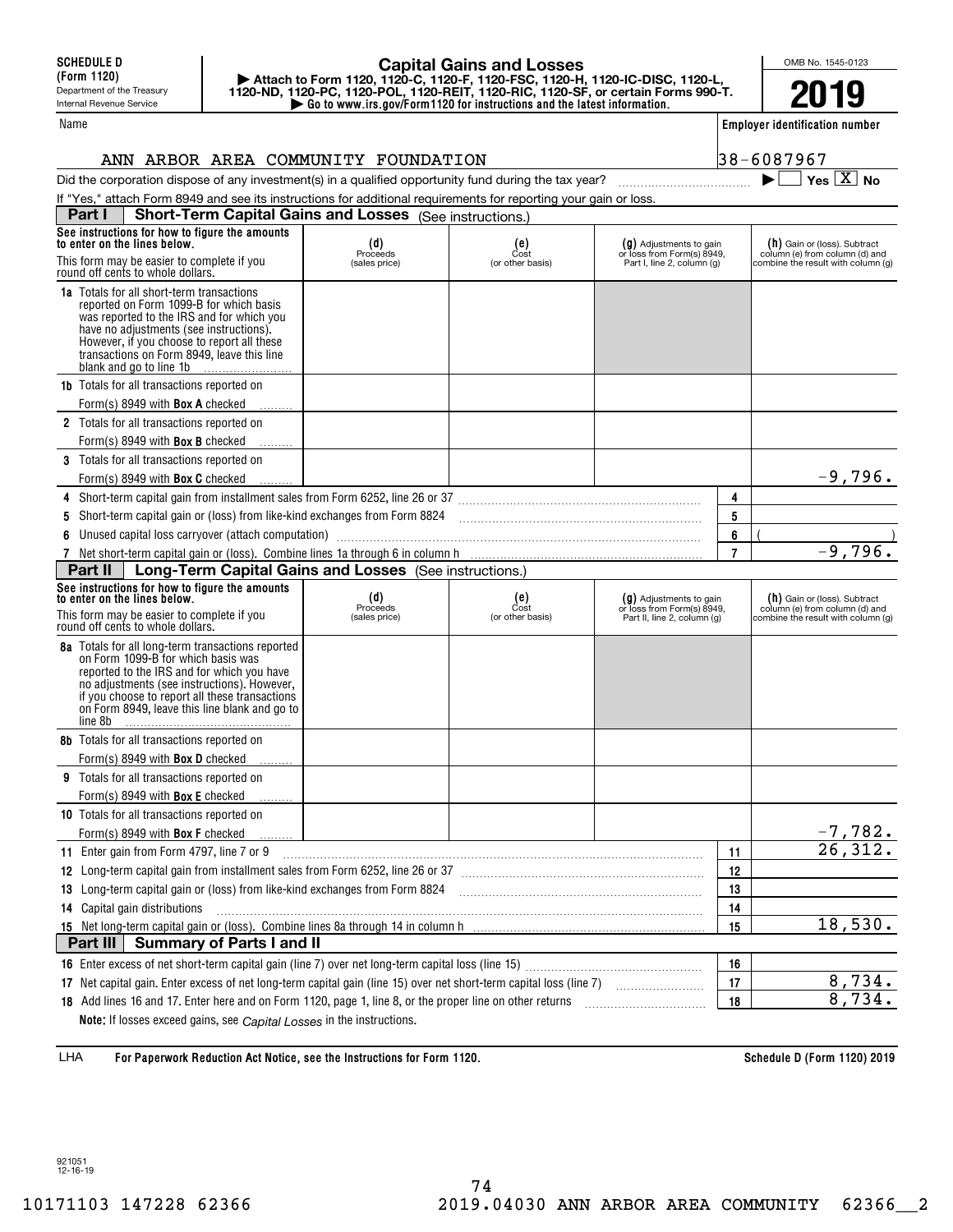| Form                                                   | uл |  |  |  |  |  |
|--------------------------------------------------------|----|--|--|--|--|--|
| Department of the Treasury<br>Internal Revenue Service |    |  |  |  |  |  |

Name(s) shown on return

# **Sales and Other Dispositions of Capital Assets**

**File with your Schedule D to list your transactions for lines 1b, 2, 3, 8b, 9, and 10 of Schedule D. | | Go to www.irs.gov/Form8949 for instructions and the latest information.**

OMB No. 1545-0074

Attachmer Sequence No. **12A2019**

**Social security number or n** no.

| ⊺ taxpayer iɑentification |
|---------------------------|
| 38-6087967                |

| ANN ARBOR AREA COMMUNITY FOUNDATION                                                                                                                                                                                                                                                                                                          |                 |                 |                 |                                 |         |                                                                       | 38-6087967                             |
|----------------------------------------------------------------------------------------------------------------------------------------------------------------------------------------------------------------------------------------------------------------------------------------------------------------------------------------------|-----------------|-----------------|-----------------|---------------------------------|---------|-----------------------------------------------------------------------|----------------------------------------|
| Before you check Box A, B, or C below, see whether you received any Form(s) 1099-B or substitute statement(s) from your broker. A substitute<br>statement will have the same information as Form 1099-B. Either will show whether<br>broker and may even tell you which box to check.                                                        |                 |                 |                 |                                 |         |                                                                       |                                        |
| Short-Term. Transactions involving capital assets you held 1 year or less are generally short-term (see instructions). For long-term<br>Part I                                                                                                                                                                                               |                 |                 |                 |                                 |         |                                                                       |                                        |
| transactions, see page 2.<br>Note: You may aggregate all short-term transactions reported on Form(s) 1099-B showing basis was reported to the IRS and for which no adjustments or<br>codes are required. Enter the totals directly on Schedule D, line 1a; you aren't required to report these transactions on Form 8949 (see instructions). |                 |                 |                 |                                 |         |                                                                       |                                        |
| You must check Box A, B, or C below. Check only one box. If more than one box applies for your short-term transactions, complete a separate Form 8949, page 1, for each applicable box.                                                                                                                                                      |                 |                 |                 |                                 |         |                                                                       |                                        |
| If you have more short-term transactions than will fit on this page for one or more of the boxes, complete as many forms with the same box checked as you need.                                                                                                                                                                              |                 |                 |                 |                                 |         |                                                                       |                                        |
| (A) Short-term transactions reported on Form(s) 1099-B showing basis was reported to the IRS (see Note above)                                                                                                                                                                                                                                |                 |                 |                 |                                 |         |                                                                       |                                        |
| (B) Short-term transactions reported on Form(s) 1099-B showing basis wasn't reported to the IRS                                                                                                                                                                                                                                              |                 |                 |                 |                                 |         |                                                                       |                                        |
| K (C) Short-term transactions not reported to you on Form 1099-B                                                                                                                                                                                                                                                                             |                 |                 |                 |                                 |         |                                                                       |                                        |
| (a)<br>1.                                                                                                                                                                                                                                                                                                                                    | (b)             | (c)             | (d)<br>Proceeds | (e)                             |         | Adjustment, if any, to gain or<br><b>loss.</b> If you enter an amount | (h)                                    |
| Description of property                                                                                                                                                                                                                                                                                                                      | Date acquired   | Date sold or    | (sales price)   | Cost or other<br>basis. See the |         | in column (g), enter a code in                                        | Gain or (loss).<br>Subtract column (e) |
| (Example: 100 sh. XYZ Co.)                                                                                                                                                                                                                                                                                                                   | (Mo., day, yr.) | disposed of     |                 | Note below and                  |         | column (f). See instructions.                                         | from column (d) &                      |
|                                                                                                                                                                                                                                                                                                                                              |                 | (Mo., day, yr.) |                 | see Column (e) in               | (f)     | (g)<br>Amount of                                                      | combine the result                     |
|                                                                                                                                                                                                                                                                                                                                              |                 |                 |                 | the instructions                | Code(s) | adjustment                                                            | with column $(q)$                      |
| COMMONFUND CAPITAL                                                                                                                                                                                                                                                                                                                           |                 |                 |                 |                                 |         |                                                                       |                                        |
| PRIVATE EQUITY                                                                                                                                                                                                                                                                                                                               |                 |                 |                 |                                 |         |                                                                       |                                        |
| <b>PARTNE</b>                                                                                                                                                                                                                                                                                                                                |                 |                 |                 |                                 |         |                                                                       | $\overline{$ 1.5}                      |
| LANDMARK EQUITY                                                                                                                                                                                                                                                                                                                              |                 |                 |                 |                                 |         |                                                                       |                                        |
| PARTNERS XV, LP                                                                                                                                                                                                                                                                                                                              |                 |                 |                 |                                 |         |                                                                       | 1,069.                                 |
| <b>NGP NATURAL</b>                                                                                                                                                                                                                                                                                                                           |                 |                 |                 |                                 |         |                                                                       |                                        |
| RESOURCES XI, LP                                                                                                                                                                                                                                                                                                                             |                 |                 |                 |                                 |         |                                                                       | $\sqrt{47.5}$                          |
| LANDMARK EQUITY                                                                                                                                                                                                                                                                                                                              |                 |                 |                 |                                 |         |                                                                       |                                        |
| PARTNERS XIV, LP                                                                                                                                                                                                                                                                                                                             |                 |                 |                 |                                 |         |                                                                       | $\overline{\langle 3.5 \rangle}$       |
| THE VARDE FUND                                                                                                                                                                                                                                                                                                                               |                 |                 |                 |                                 |         |                                                                       |                                        |
| XIII (B)<br>$(FEEDER)$ ,                                                                                                                                                                                                                                                                                                                     |                 |                 |                 |                                 |         |                                                                       |                                        |
|                                                                                                                                                                                                                                                                                                                                              |                 |                 |                 |                                 |         |                                                                       |                                        |
| LP                                                                                                                                                                                                                                                                                                                                           |                 |                 |                 |                                 |         |                                                                       | $<$ 10,814.>                           |
|                                                                                                                                                                                                                                                                                                                                              |                 |                 |                 |                                 |         |                                                                       |                                        |
|                                                                                                                                                                                                                                                                                                                                              |                 |                 |                 |                                 |         |                                                                       |                                        |
|                                                                                                                                                                                                                                                                                                                                              |                 |                 |                 |                                 |         |                                                                       |                                        |
|                                                                                                                                                                                                                                                                                                                                              |                 |                 |                 |                                 |         |                                                                       |                                        |
|                                                                                                                                                                                                                                                                                                                                              |                 |                 |                 |                                 |         |                                                                       |                                        |
|                                                                                                                                                                                                                                                                                                                                              |                 |                 |                 |                                 |         |                                                                       |                                        |
|                                                                                                                                                                                                                                                                                                                                              |                 |                 |                 |                                 |         |                                                                       |                                        |
|                                                                                                                                                                                                                                                                                                                                              |                 |                 |                 |                                 |         |                                                                       |                                        |
|                                                                                                                                                                                                                                                                                                                                              |                 |                 |                 |                                 |         |                                                                       |                                        |
|                                                                                                                                                                                                                                                                                                                                              |                 |                 |                 |                                 |         |                                                                       |                                        |
|                                                                                                                                                                                                                                                                                                                                              |                 |                 |                 |                                 |         |                                                                       |                                        |
|                                                                                                                                                                                                                                                                                                                                              |                 |                 |                 |                                 |         |                                                                       |                                        |
|                                                                                                                                                                                                                                                                                                                                              |                 |                 |                 |                                 |         |                                                                       |                                        |
|                                                                                                                                                                                                                                                                                                                                              |                 |                 |                 |                                 |         |                                                                       |                                        |
|                                                                                                                                                                                                                                                                                                                                              |                 |                 |                 |                                 |         |                                                                       |                                        |
|                                                                                                                                                                                                                                                                                                                                              |                 |                 |                 |                                 |         |                                                                       |                                        |
|                                                                                                                                                                                                                                                                                                                                              |                 |                 |                 |                                 |         |                                                                       |                                        |
|                                                                                                                                                                                                                                                                                                                                              |                 |                 |                 |                                 |         |                                                                       |                                        |
|                                                                                                                                                                                                                                                                                                                                              |                 |                 |                 |                                 |         |                                                                       |                                        |
|                                                                                                                                                                                                                                                                                                                                              |                 |                 |                 |                                 |         |                                                                       |                                        |
|                                                                                                                                                                                                                                                                                                                                              |                 |                 |                 |                                 |         |                                                                       |                                        |
| <b>2 Totals.</b> Add the amounts in columns $(d)$ , $(e)$ , $(g)$ , and $(h)$ (subtract                                                                                                                                                                                                                                                      |                 |                 |                 |                                 |         |                                                                       |                                        |
| negative amounts). Enter each total here and include on your                                                                                                                                                                                                                                                                                 |                 |                 |                 |                                 |         |                                                                       |                                        |
| Schedule D, line 1b (if Box A above is checked), line 2 (if Box B                                                                                                                                                                                                                                                                            |                 |                 |                 |                                 |         |                                                                       |                                        |
| above is checked), or line 3 (if Box C above is checked)                                                                                                                                                                                                                                                                                     |                 |                 |                 |                                 |         |                                                                       | $<$ 9,796.>                            |
| Note: If you checked Box A above but the basis reported to the IRS was incorrect, enter in column (e) the basis as reported to the IRS, and enter an<br>adjustment in column (g) to correct the basis. See Column (g) in the separate instructions for how to figure the amount of the adjustment.                                           |                 |                 |                 |                                 |         |                                                                       |                                        |

75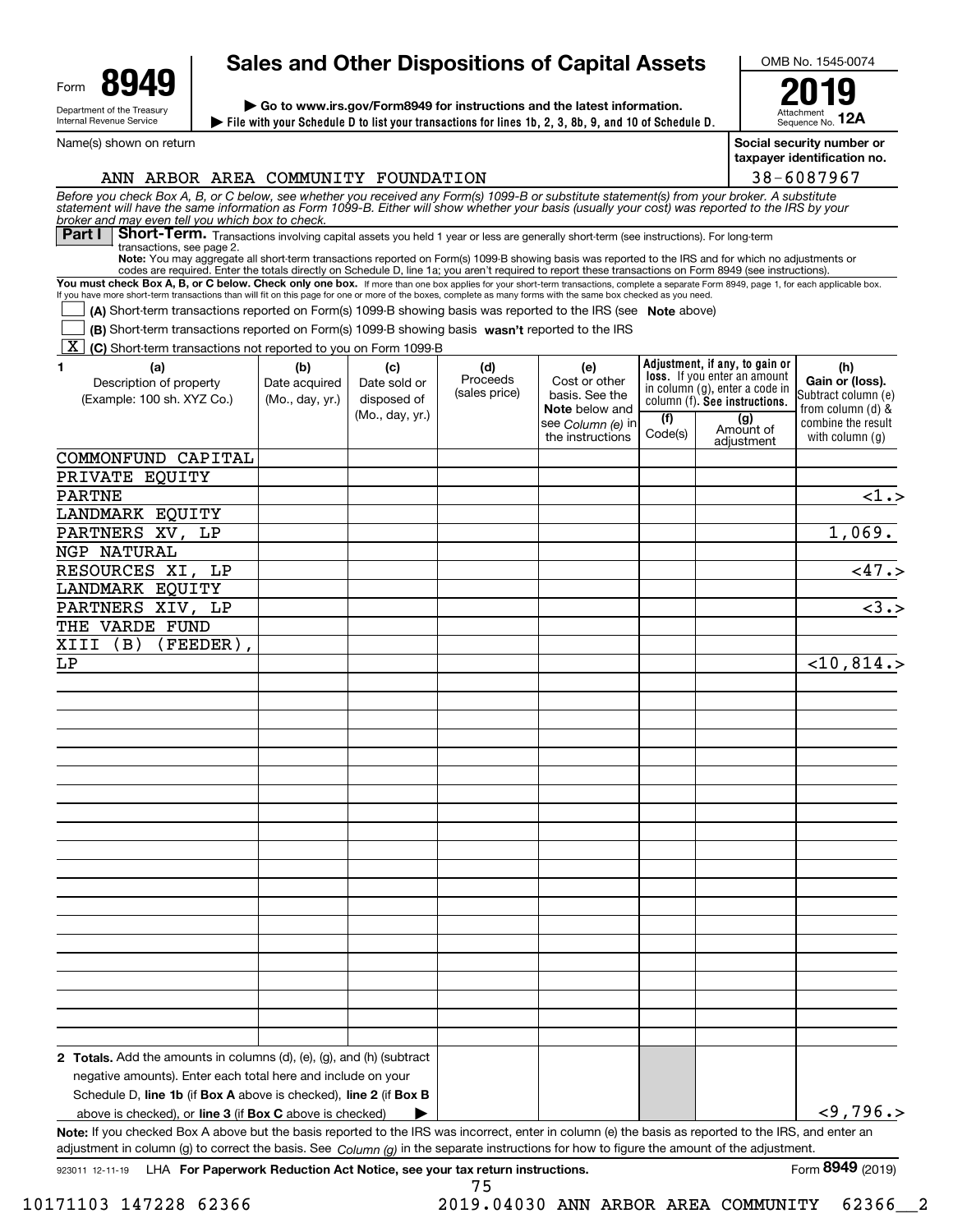| Form 8949 (2019)                                                                                                                                                                                                                                                                                                                                  |                 |                 |                           |                                       |                | Attachment Sequence No. 12A                                           | Page $2$                                                 |
|---------------------------------------------------------------------------------------------------------------------------------------------------------------------------------------------------------------------------------------------------------------------------------------------------------------------------------------------------|-----------------|-----------------|---------------------------|---------------------------------------|----------------|-----------------------------------------------------------------------|----------------------------------------------------------|
| Name(s) shown on return. Name and SSN or taxpayer identification no. not required if shown on page 1                                                                                                                                                                                                                                              |                 |                 |                           |                                       |                |                                                                       | Social security number or<br>taxpayer identification no. |
| ANN ARBOR AREA COMMUNITY FOUNDATION                                                                                                                                                                                                                                                                                                               |                 |                 |                           |                                       |                |                                                                       | 38-6087967                                               |
| Before you check Box D, E, or F below, see whether you received any Form(s) 1099-B or substitute statement(s) from your broker. A substitute statement will have the same information as Form 1099-B. Either will show whether<br>broker and may even tell you which box to check.                                                                |                 |                 |                           |                                       |                |                                                                       |                                                          |
| Part II   Long-Term. Transactions involving capital assets you held more than 1 year are generally long-term (see instructions). For short-term transactions,<br>see page 1.                                                                                                                                                                      |                 |                 |                           |                                       |                |                                                                       |                                                          |
| Note: You may aggregate all long-term transactions reported on Form(s) 1099-B showing basis was reported to the IRS and for which no adjustments or                                                                                                                                                                                               |                 |                 |                           |                                       |                |                                                                       |                                                          |
| codes are required. Enter the totals directly on Schedule D, line 8a; you aren't required to report these transactions on Form 8949 (see instructions).<br>You must check Box D, E, or F below. Check only one box. If more than one box applies for your long-term transactions, complete a separate Form 8949, page 2, for each applicable box. |                 |                 |                           |                                       |                |                                                                       |                                                          |
| If you have more long-term transactions than will fit on this page for one or more of the boxes, complete as many forms with the same box checked as you need.                                                                                                                                                                                    |                 |                 |                           |                                       |                |                                                                       |                                                          |
| <b>(D)</b> Long-term transactions reported on Form(s) 1099-B showing basis was reported to the IRS (see Note above)                                                                                                                                                                                                                               |                 |                 |                           |                                       |                |                                                                       |                                                          |
| (E) Long-term transactions reported on Form(s) 1099-B showing basis wasn't reported to the IRS                                                                                                                                                                                                                                                    |                 |                 |                           |                                       |                |                                                                       |                                                          |
| ΧI<br>(F) Long-term transactions not reported to you on Form 1099-B                                                                                                                                                                                                                                                                               |                 |                 |                           |                                       |                |                                                                       |                                                          |
| 1<br>(a)                                                                                                                                                                                                                                                                                                                                          | (b)             | (c)             | (d)                       | (e)                                   |                | Adjustment, if any, to gain or<br><b>loss.</b> If you enter an amount | (h)                                                      |
| Description of property                                                                                                                                                                                                                                                                                                                           | Date acquired   | Date sold or    | Proceeds<br>(sales price) | Cost or other<br>basis. See the       |                | in column (g), enter a code in                                        | Gain or (loss).<br>Subtract column (e)                   |
| (Example: 100 sh. XYZ Co.)                                                                                                                                                                                                                                                                                                                        | (Mo., day, yr.) | disposed of     |                           | Note below and                        |                | column (f). See instructions.                                         | from column (d) &                                        |
|                                                                                                                                                                                                                                                                                                                                                   |                 | (Mo., day, yr.) |                           | see Column (e) in<br>the instructions | (f)<br>Code(s) | (g)<br>Amount of<br>adiustment                                        | combine the result<br>with column (a)                    |
| COMMONFUND CAPITAL                                                                                                                                                                                                                                                                                                                                |                 |                 |                           |                                       |                |                                                                       |                                                          |
| PRIVATE EQUITY                                                                                                                                                                                                                                                                                                                                    |                 |                 |                           |                                       |                |                                                                       |                                                          |
| <b>PARTNE</b>                                                                                                                                                                                                                                                                                                                                     |                 |                 |                           |                                       |                |                                                                       | 1,415.                                                   |
| COMMONFUND CAPITAL                                                                                                                                                                                                                                                                                                                                |                 |                 |                           |                                       |                |                                                                       |                                                          |
| PRIVATE EQUITY                                                                                                                                                                                                                                                                                                                                    |                 |                 |                           |                                       |                |                                                                       |                                                          |
| <b>PARTNE</b>                                                                                                                                                                                                                                                                                                                                     |                 |                 |                           |                                       |                |                                                                       | 1,810.                                                   |
| LANDMARK EQUITY                                                                                                                                                                                                                                                                                                                                   |                 |                 |                           |                                       |                |                                                                       |                                                          |
| PARTNERS XV, LP                                                                                                                                                                                                                                                                                                                                   |                 |                 |                           |                                       |                |                                                                       | $<$ 1,400.>                                              |
| NGP NATURAL                                                                                                                                                                                                                                                                                                                                       |                 |                 |                           |                                       |                |                                                                       |                                                          |
| RESOURCES XI, LP                                                                                                                                                                                                                                                                                                                                  |                 |                 |                           |                                       |                |                                                                       | < 587.                                                   |
| LANDMARK EQUITY                                                                                                                                                                                                                                                                                                                                   |                 |                 |                           |                                       |                |                                                                       |                                                          |
| PARTNERS XIV, LP                                                                                                                                                                                                                                                                                                                                  |                 |                 |                           |                                       |                |                                                                       | 163.                                                     |
| THE VARDE FUND                                                                                                                                                                                                                                                                                                                                    |                 |                 |                           |                                       |                |                                                                       |                                                          |
| (FEEDER)<br>XIII<br>(B)                                                                                                                                                                                                                                                                                                                           |                 |                 |                           |                                       |                |                                                                       |                                                          |
| LΡ                                                                                                                                                                                                                                                                                                                                                |                 |                 |                           |                                       |                |                                                                       | < 9, 183.                                                |
|                                                                                                                                                                                                                                                                                                                                                   |                 |                 |                           |                                       |                |                                                                       |                                                          |
|                                                                                                                                                                                                                                                                                                                                                   |                 |                 |                           |                                       |                |                                                                       |                                                          |
|                                                                                                                                                                                                                                                                                                                                                   |                 |                 |                           |                                       |                |                                                                       |                                                          |
|                                                                                                                                                                                                                                                                                                                                                   |                 |                 |                           |                                       |                |                                                                       |                                                          |
|                                                                                                                                                                                                                                                                                                                                                   |                 |                 |                           |                                       |                |                                                                       |                                                          |
|                                                                                                                                                                                                                                                                                                                                                   |                 |                 |                           |                                       |                |                                                                       |                                                          |
|                                                                                                                                                                                                                                                                                                                                                   |                 |                 |                           |                                       |                |                                                                       |                                                          |
|                                                                                                                                                                                                                                                                                                                                                   |                 |                 |                           |                                       |                |                                                                       |                                                          |
|                                                                                                                                                                                                                                                                                                                                                   |                 |                 |                           |                                       |                |                                                                       |                                                          |
|                                                                                                                                                                                                                                                                                                                                                   |                 |                 |                           |                                       |                |                                                                       |                                                          |
|                                                                                                                                                                                                                                                                                                                                                   |                 |                 |                           |                                       |                |                                                                       |                                                          |
|                                                                                                                                                                                                                                                                                                                                                   |                 |                 |                           |                                       |                |                                                                       |                                                          |
|                                                                                                                                                                                                                                                                                                                                                   |                 |                 |                           |                                       |                |                                                                       |                                                          |
|                                                                                                                                                                                                                                                                                                                                                   |                 |                 |                           |                                       |                |                                                                       |                                                          |
|                                                                                                                                                                                                                                                                                                                                                   |                 |                 |                           |                                       |                |                                                                       |                                                          |
|                                                                                                                                                                                                                                                                                                                                                   |                 |                 |                           |                                       |                |                                                                       |                                                          |
|                                                                                                                                                                                                                                                                                                                                                   |                 |                 |                           |                                       |                |                                                                       |                                                          |
|                                                                                                                                                                                                                                                                                                                                                   |                 |                 |                           |                                       |                |                                                                       |                                                          |
| <b>2 Totals.</b> Add the amounts in columns $(d)$ , $(e)$ , $(g)$ , and $(h)$ (subtract                                                                                                                                                                                                                                                           |                 |                 |                           |                                       |                |                                                                       |                                                          |
| negative amounts). Enter each total here and include on your                                                                                                                                                                                                                                                                                      |                 |                 |                           |                                       |                |                                                                       |                                                          |
| Schedule D, line 8b (if Box D above is checked), line 9 (if Box E                                                                                                                                                                                                                                                                                 |                 |                 |                           |                                       |                |                                                                       |                                                          |
| above is checked), or <b>line 10</b> (if <b>Box F</b> above is checked)                                                                                                                                                                                                                                                                           |                 |                 |                           |                                       |                |                                                                       | < 7, 782.                                                |
| Note: If you checked Box D above but the basis reported to the IRS was incorrect, enter in column (e) the basis as reported to the IRS, and enter an                                                                                                                                                                                              |                 |                 |                           |                                       |                |                                                                       |                                                          |
| adjustment in column (g) to correct the basis. See $Column(q)$ in the separate instructions for how to figure the amount of the adjustment.                                                                                                                                                                                                       |                 |                 |                           |                                       |                |                                                                       |                                                          |
| 923012 12-11-19                                                                                                                                                                                                                                                                                                                                   |                 |                 |                           |                                       |                |                                                                       | Form 8949 (2019)                                         |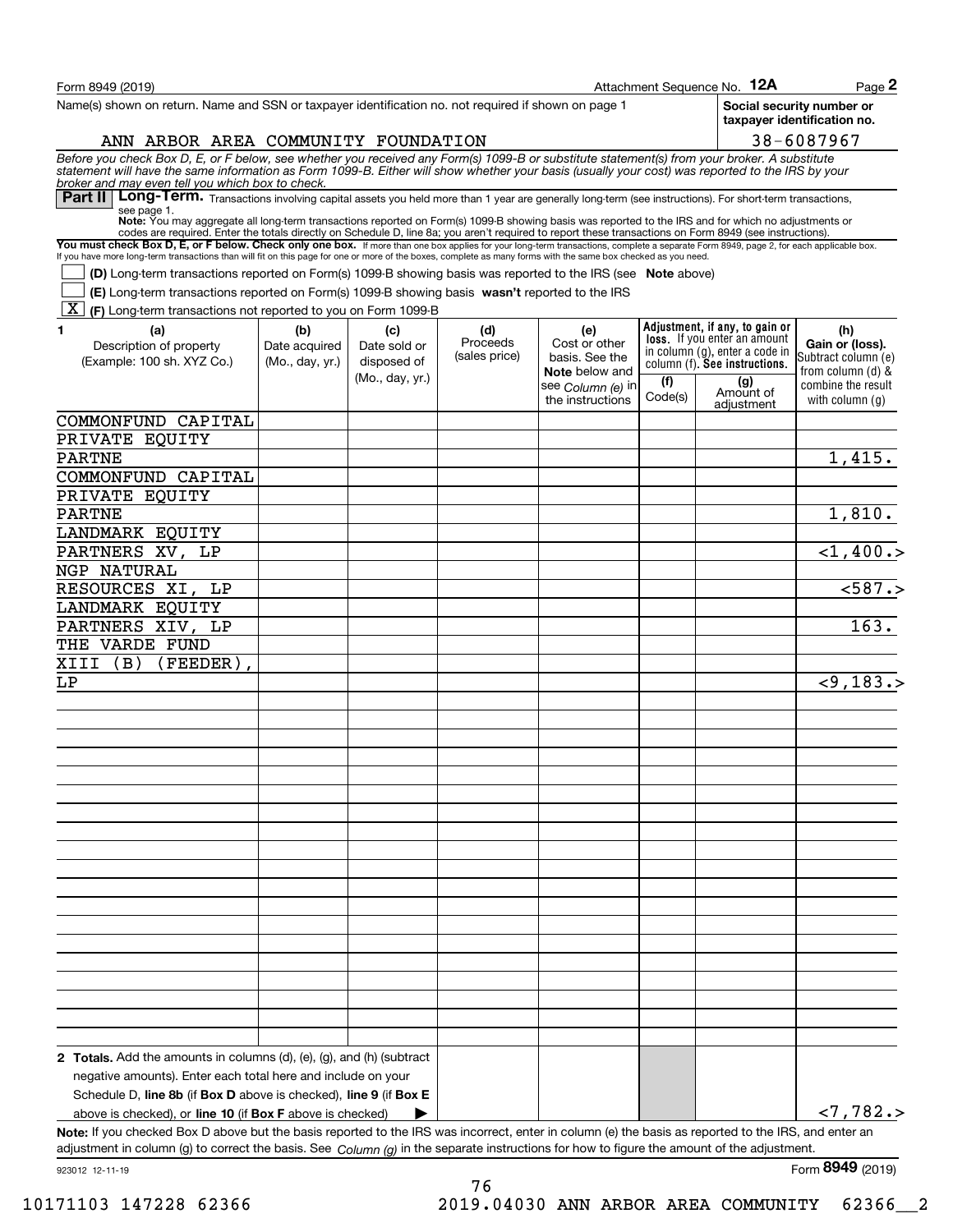| Form                                                   |
|--------------------------------------------------------|
| Department of the Treasury<br>Internal Revenue Service |
| Name(s) shown on return                                |

#### Department of the Treasury **Attachment** Control of the Treasury Attachment **(Also Involuntary Conversions and Recapture Amounts 4797 Example 19 The CALL CONSERVANT Under Sections 179 and 280F(b)(2))**<br> **Example 19 and 280F(b)(2) | Attach to your tax return. Sales of Business Property**

| OMB No. 1545-0184             |
|-------------------------------|
|                               |
| Attachment<br>Sequence No. 27 |

|                | Internal Revenue Service                                                                                                                                                                                                                                                                                                                                                                                                                      |                                      |                                    |                            | Go to www.irs.gov/Form4797 for instructions and the latest information. |                                                    |                | ,,,,,,,,,,,,,,,,,<br>Sequence No. 27                              |
|----------------|-----------------------------------------------------------------------------------------------------------------------------------------------------------------------------------------------------------------------------------------------------------------------------------------------------------------------------------------------------------------------------------------------------------------------------------------------|--------------------------------------|------------------------------------|----------------------------|-------------------------------------------------------------------------|----------------------------------------------------|----------------|-------------------------------------------------------------------|
|                | Name(s) shown on return                                                                                                                                                                                                                                                                                                                                                                                                                       |                                      |                                    |                            |                                                                         |                                                    |                | Identifying number                                                |
|                | ANN ARBOR AREA COMMUNITY FOUNDATION                                                                                                                                                                                                                                                                                                                                                                                                           |                                      |                                    |                            |                                                                         |                                                    |                | 38-6087967                                                        |
|                | 1 Enter the gross proceeds from sales or exchanges reported to you for 2019 on Form(s) 1099 B or 1099 S                                                                                                                                                                                                                                                                                                                                       |                                      |                                    |                            |                                                                         |                                                    |                |                                                                   |
| Part I         | (or substitute statement) that you are including on line 2, 10, or 20<br>Sales or Exchanges of Property Used in a Trade or Business and Involuntary Conversions From                                                                                                                                                                                                                                                                          |                                      |                                    |                            |                                                                         |                                                    |                |                                                                   |
|                | Other Than Casualty or Theft-Most Property Held More Than 1 Year (see instructions)                                                                                                                                                                                                                                                                                                                                                           |                                      |                                    |                            |                                                                         |                                                    |                |                                                                   |
|                |                                                                                                                                                                                                                                                                                                                                                                                                                                               |                                      |                                    |                            | (e) Depreciation                                                        | (f) Cost or other                                  |                |                                                                   |
| $\mathbf{2}$   | (a) Description<br>of property                                                                                                                                                                                                                                                                                                                                                                                                                | (b) Date acquired<br>(mo., day, yr.) | $(c)$ Date sold<br>(mo., day, yr.) | $(d)$ Gross sales<br>price | allowed or<br>allowable since<br>acquisition                            | basis, plus<br>improvements and<br>expense of sale |                | (g) Gain or (loss)<br>Subtract (f) from the<br>sum of (d) and (e) |
|                |                                                                                                                                                                                                                                                                                                                                                                                                                                               |                                      |                                    |                            |                                                                         |                                                    |                |                                                                   |
|                |                                                                                                                                                                                                                                                                                                                                                                                                                                               |                                      |                                    |                            |                                                                         |                                                    |                |                                                                   |
|                | SEE STATEMENT 6                                                                                                                                                                                                                                                                                                                                                                                                                               |                                      |                                    |                            |                                                                         |                                                    |                | 26, 312.                                                          |
| 3              |                                                                                                                                                                                                                                                                                                                                                                                                                                               |                                      |                                    |                            |                                                                         |                                                    | 3              |                                                                   |
| 4              | Section 1231 gain from installment sales from Form 6252, line 26 or 37 [111][12] content manuscription 1231 gain from installment sales from Form 6252, line 26 or 37                                                                                                                                                                                                                                                                         |                                      |                                    |                            |                                                                         |                                                    | 4              |                                                                   |
| 5              |                                                                                                                                                                                                                                                                                                                                                                                                                                               |                                      |                                    |                            |                                                                         |                                                    | 5              |                                                                   |
| 6              |                                                                                                                                                                                                                                                                                                                                                                                                                                               |                                      |                                    |                            |                                                                         |                                                    | 6              |                                                                   |
| $\overline{7}$ |                                                                                                                                                                                                                                                                                                                                                                                                                                               |                                      |                                    |                            |                                                                         |                                                    | $\overline{7}$ | 26, 312.                                                          |
|                | Partnerships and S corporations. Report the gain or (loss) following the instructions for Form 1065, Schedule K,<br>line 10, or Form 1120-S, Schedule K, line 9. Skip lines 8, 9, 11, and 12 below.                                                                                                                                                                                                                                           |                                      |                                    |                            |                                                                         |                                                    |                |                                                                   |
|                | Individuals, partners, S corporation shareholders, and all others. If line 7 is zero or a loss, enter the amount<br>from line 7 on line 11 below and skip lines 8 and 9. If line 7 is a gain and you didn't have any prior year section<br>1231 losses, or they were recaptured in an earlier year, enter the gain from line 7 as a long-term capital gain on<br>the Schedule D filed with your return and skip lines 8, 9, 11, and 12 below. |                                      |                                    |                            |                                                                         |                                                    |                |                                                                   |
| 8              | Nonrecaptured net section 1231 losses from prior years. See instructions                                                                                                                                                                                                                                                                                                                                                                      |                                      |                                    |                            |                                                                         |                                                    | 8              |                                                                   |
| 9              | Subtract line 8 from line 7. If zero or less, enter -0-. If line 9 is zero, enter the gain from line 7 on line 12 below. If<br>line 9 is more than zero, enter the amount from line 8 on line 12 below and enter the gain from line 9 as a long-term                                                                                                                                                                                          |                                      |                                    |                            |                                                                         |                                                    |                |                                                                   |
|                |                                                                                                                                                                                                                                                                                                                                                                                                                                               |                                      |                                    |                            |                                                                         |                                                    | 9              | 26,312.                                                           |
|                | Part II<br><b>Ordinary Gains and Losses</b> (see instructions)                                                                                                                                                                                                                                                                                                                                                                                |                                      |                                    |                            |                                                                         |                                                    |                |                                                                   |
| 10             | Ordinary gains and losses not included on lines 11 through 16 (include property held 1 year or less):                                                                                                                                                                                                                                                                                                                                         |                                      |                                    |                            |                                                                         |                                                    |                |                                                                   |
|                |                                                                                                                                                                                                                                                                                                                                                                                                                                               |                                      |                                    |                            |                                                                         |                                                    |                |                                                                   |
|                |                                                                                                                                                                                                                                                                                                                                                                                                                                               |                                      |                                    |                            |                                                                         |                                                    |                |                                                                   |
|                |                                                                                                                                                                                                                                                                                                                                                                                                                                               |                                      |                                    |                            |                                                                         |                                                    |                |                                                                   |
|                |                                                                                                                                                                                                                                                                                                                                                                                                                                               |                                      |                                    |                            |                                                                         |                                                    |                |                                                                   |
| 11             |                                                                                                                                                                                                                                                                                                                                                                                                                                               |                                      |                                    |                            |                                                                         |                                                    | 11             |                                                                   |

| 12 |                                                                                                                                                                                                                                | 12  |  |
|----|--------------------------------------------------------------------------------------------------------------------------------------------------------------------------------------------------------------------------------|-----|--|
| 13 |                                                                                                                                                                                                                                | 13  |  |
| 14 |                                                                                                                                                                                                                                | 14  |  |
| 15 |                                                                                                                                                                                                                                | 15  |  |
| 16 |                                                                                                                                                                                                                                | 16  |  |
| 17 | Combine lines 10 through 16 [11] [12] Combine lines 10 through 16 [12] [12] Manuscript 16 [12] Manuscript 16 [12] Manuscript 16 [12] Manuscript 17 [12] Manuscript 17 [12] Manuscript 17 [12] Manuscript 17 [12] Manuscript 17 | 17  |  |
| 18 | For all except individual returns, enter the amount from line 17 on the appropriate line of your return and skip lines                                                                                                         |     |  |
|    | a and b below. For individual returns, complete lines a and b below.                                                                                                                                                           |     |  |
| a  | If the loss on line 11 includes a loss from Form 4684, line 35, column (b)(ii), enter that part of the loss here. Enter the                                                                                                    |     |  |
|    | loss from income-producing property on Schedule A (Form 1040 or Form 1040-SR), line 16. (Do not include any loss                                                                                                               |     |  |
|    | on property used as an employee.) Identify as from "Form 4797, line 18a." See instructions                                                                                                                                     | 18a |  |
|    | <b>b</b> Redetermine the gain or (loss) on line 17 excluding the loss, if any, on line 18a. Enter here and on Schedule 1                                                                                                       |     |  |
|    |                                                                                                                                                                                                                                | 18b |  |

**For Paperwork Reduction Act Notice, see separate instructions.** Form **4797** (2019) LHA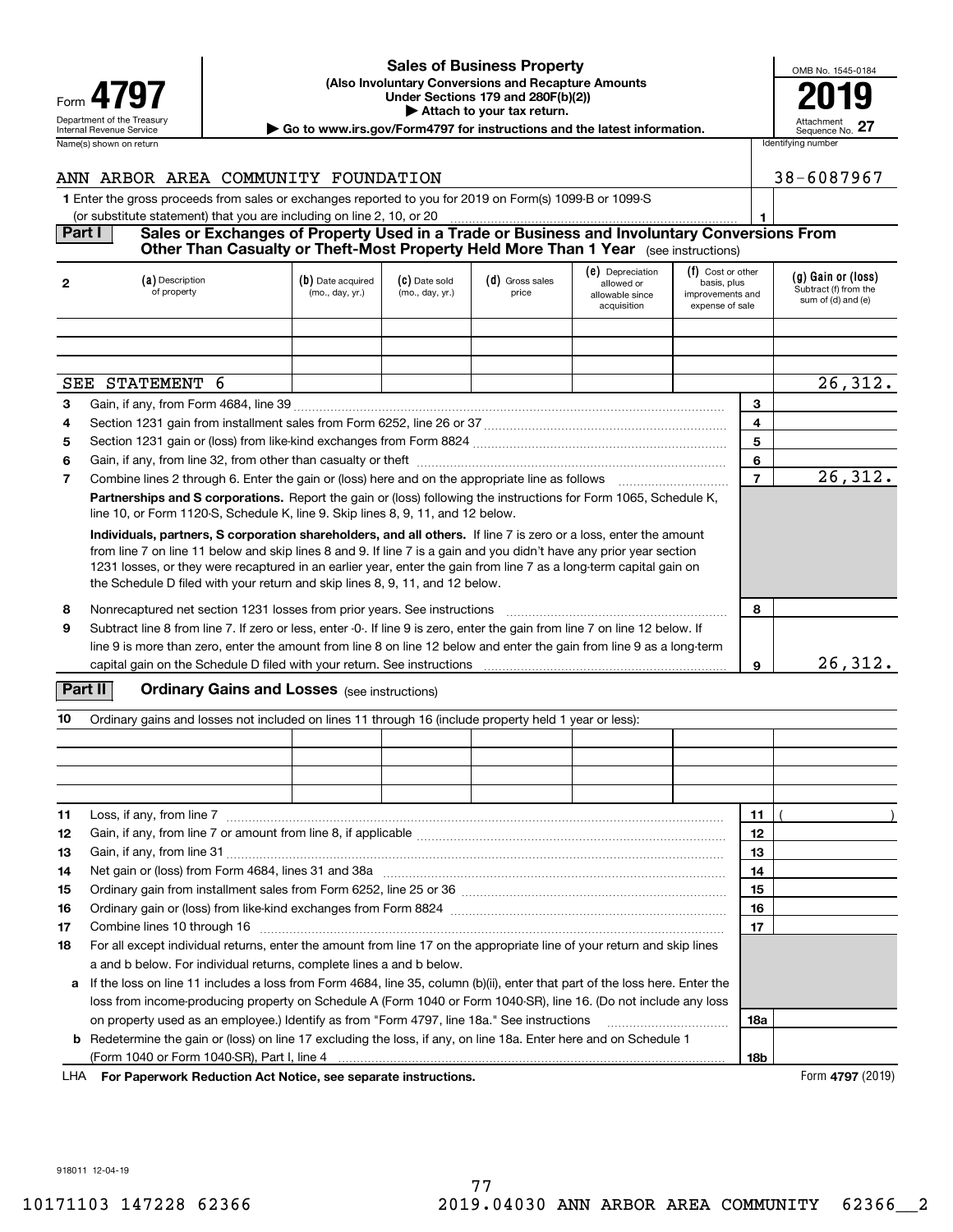**2**

#### **Part III**  $\mid$  **Gain From Disposition of Property Under Sections 1245, 1250, 1252, 1254, and 1255**  $\mid$  $_{\rm (see\, instructions)}$

| (a) Description of section 1245, 1250, 1252, 1254, or 1255 property:<br>19                                                                                                                                        | (b) Date acquired<br>(mo., day, yr.) | (c) Date sold<br>(mo., day, yr.) |                   |                   |                   |
|-------------------------------------------------------------------------------------------------------------------------------------------------------------------------------------------------------------------|--------------------------------------|----------------------------------|-------------------|-------------------|-------------------|
| A                                                                                                                                                                                                                 |                                      |                                  |                   |                   |                   |
| В                                                                                                                                                                                                                 |                                      |                                  |                   |                   |                   |
| C                                                                                                                                                                                                                 |                                      |                                  |                   |                   |                   |
| D                                                                                                                                                                                                                 |                                      |                                  |                   |                   |                   |
| These columns relate to the properties on                                                                                                                                                                         |                                      |                                  |                   |                   |                   |
| lines 19A through 19D.                                                                                                                                                                                            | ▶                                    | <b>Property A</b>                | <b>Property B</b> | <b>Property C</b> | <b>Property D</b> |
| 20<br>Gross sales price (Note: See line 1 before completing.)                                                                                                                                                     | 20                                   |                                  |                   |                   |                   |
| 21<br>Cost or other basis plus expense of sale                                                                                                                                                                    | 21                                   |                                  |                   |                   |                   |
| Depreciation (or depletion) allowed or allowable<br>22                                                                                                                                                            | 22                                   |                                  |                   |                   |                   |
| Adjusted basis. Subtract line 22 from line 21<br>23                                                                                                                                                               | 23                                   |                                  |                   |                   |                   |
| Total gain. Subtract line 23 from line 20<br>24                                                                                                                                                                   | 24                                   |                                  |                   |                   |                   |
| If section 1245 property:<br>25                                                                                                                                                                                   |                                      |                                  |                   |                   |                   |
| a Depreciation allowed or allowable from line 22                                                                                                                                                                  | 25a                                  |                                  |                   |                   |                   |
|                                                                                                                                                                                                                   | 25 <sub>b</sub>                      |                                  |                   |                   |                   |
| If section 1250 property: If straight line depreciation<br>26<br>was used, enter -0- on line 26g, except for a corporation<br>subject to section 291.                                                             |                                      |                                  |                   |                   |                   |
| a Additional depreciation after 1975. See instructions                                                                                                                                                            | <b>26a</b>                           |                                  |                   |                   |                   |
| <b>b</b> Applicable percentage multiplied by the smaller<br>of line 24 or line 26a. See instructions                                                                                                              | 26 <sub>b</sub>                      |                                  |                   |                   |                   |
| c Subtract line 26a from line 24. If residential rental<br>property or line 24 isn't more than line 26a, skip                                                                                                     | 26c                                  |                                  |                   |                   |                   |
| <b>d</b> Additional depreciation after 1969 and before 1976                                                                                                                                                       | <b>26d</b>                           |                                  |                   |                   |                   |
| e Enter the smaller of line 26c or 26d                                                                                                                                                                            | <b>26e</b>                           |                                  |                   |                   |                   |
| f Section 291 amount (corporations only)                                                                                                                                                                          | <b>26f</b>                           |                                  |                   |                   |                   |
| g Add lines 26b, 26e, and 26f<br>.                                                                                                                                                                                | 26 <sub>g</sub>                      |                                  |                   |                   |                   |
| 27 If section 1252 property: Skip this section if you didn't<br>dispose of farmland or if this form is being completed for<br>a partnership.                                                                      |                                      |                                  |                   |                   |                   |
| a Soil, water, and land clearing expenses                                                                                                                                                                         | 27a                                  |                                  |                   |                   |                   |
| <b>b</b> Line 27a multiplied by applicable percentage                                                                                                                                                             | 27 <sub>b</sub>                      |                                  |                   |                   |                   |
|                                                                                                                                                                                                                   | 27c                                  |                                  |                   |                   |                   |
| If section 1254 property:<br>28<br>a Intangible drilling and development costs, expenditures<br>for development of mines and other natural deposits,<br>mining exploration costs, and depletion. See instructions | 28a                                  |                                  |                   |                   |                   |
| b Enter the smaller of line 24 or 28a                                                                                                                                                                             | <b>28b</b>                           |                                  |                   |                   |                   |
| 29 If section 1255 property:<br>a Applicable percentage of payments excluded<br>from income under section 126. See instructions                                                                                   | 29a                                  |                                  |                   |                   |                   |
| <b>b</b> Enter the smaller of line 24 or 29a. See instructions                                                                                                                                                    | 29b                                  |                                  |                   |                   |                   |

### $S$ ummary of Part III Gains. Complete property columns A through D through line 29b before going to line 30.

| -30 | Total gains for all properties. Add property columns A through D, line 24                                           | 30  |  |  |  |  |
|-----|---------------------------------------------------------------------------------------------------------------------|-----|--|--|--|--|
|     |                                                                                                                     |     |  |  |  |  |
|     | 31 Add property columns A through D, lines 25b, 26g, 27c, 28b, and 29b. Enter here and on line 13                   | -31 |  |  |  |  |
|     | 32 Subtract line 31 from line 30. Enter the portion from casualty or theft on Form 4684, line 33. Enter the portion |     |  |  |  |  |
|     | from other than casualty or theft on Form 4797, line 6                                                              | -32 |  |  |  |  |
|     | Part IV   Recapture Amounts Under Sections 179 and 280F(b)(2) When Business Use Drops to 50% or Less                |     |  |  |  |  |

|--|

|    |                                                                                           |    | (a) Section<br>179 | (b) Section<br>280F(b)(2) |
|----|-------------------------------------------------------------------------------------------|----|--------------------|---------------------------|
|    | 33 Section 179 expense deduction or depreciation allowable in prior years                 | 33 |                    |                           |
| 34 | Recomputed depreciation. See instructions                                                 | 34 |                    |                           |
| 35 | Recapture amount. Subtract line 34 from line 33. See the instructions for where to report | 35 |                    |                           |
|    | 918012 12-04-19                                                                           |    | Form 4797 (2019)   |                           |

78